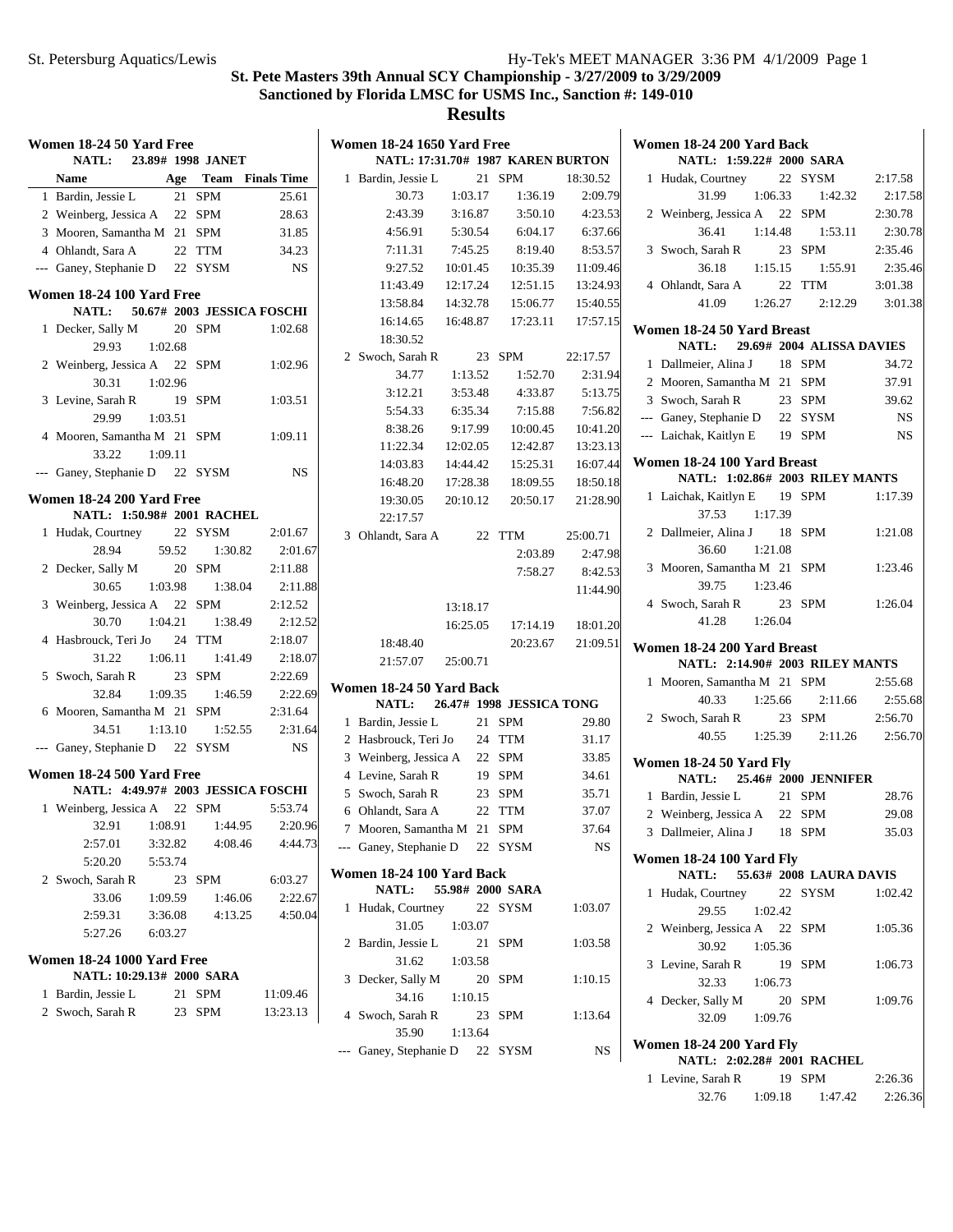| (Women 18-24 200 Yard Fly)                           |         |  |                                     |                    |  |  |  |
|------------------------------------------------------|---------|--|-------------------------------------|--------------------|--|--|--|
| 2 Ohlandt, Sara A 22 TTM 3:11.87                     |         |  |                                     |                    |  |  |  |
|                                                      |         |  | 40.42   1:27.79   2:19.27   3:11.87 |                    |  |  |  |
| <b>Women 18-24 100 Yard IM</b>                       |         |  |                                     |                    |  |  |  |
| NATL: 58.34# 2008 LAURA DAVIS                        |         |  |                                     |                    |  |  |  |
| 1 Bardin, Jessie L                                   |         |  | 21 SPM                              | 1:03.59            |  |  |  |
| $29.38$ 1:03.59                                      |         |  |                                     |                    |  |  |  |
| 2 Hasbrouck, Teri Jo 24 TTM                          |         |  |                                     | 1:08.74            |  |  |  |
| 31.50 1:08.74                                        |         |  |                                     |                    |  |  |  |
| 3 Decker, Sally M                                    |         |  | 20 SPM                              | 1:10.25            |  |  |  |
| 32.90                                                | 1:10.25 |  |                                     |                    |  |  |  |
| 4 Weinberg, Jessica A 22 SPM                         |         |  |                                     | 1:10.79            |  |  |  |
| 32.56                                                | 1:10.79 |  |                                     |                    |  |  |  |
| 5 Laichak, Kaitlyn E 19 SPM                          |         |  |                                     | 1:11.64            |  |  |  |
| 34.94 1:11.64                                        |         |  |                                     |                    |  |  |  |
| 6 Levine, Sarah R 19 SPM                             |         |  |                                     | 1:11.70            |  |  |  |
| 33.32                                                | 1:11.70 |  |                                     |                    |  |  |  |
| 7 Mooren, Samantha M 21 SPM                          |         |  |                                     | 1:17.77            |  |  |  |
| 37.80 1:17.77                                        |         |  |                                     |                    |  |  |  |
| 8 Dallmeier, Alina J 18 SPM                          |         |  |                                     | 1:19.23            |  |  |  |
| 36.93 1:19.23                                        |         |  |                                     |                    |  |  |  |
| 9 Ohlandt, Sara A 22 TTM                             |         |  |                                     | 1:26.58            |  |  |  |
| 37.81 1:26.58                                        |         |  |                                     |                    |  |  |  |
| <b>Women 18-24 200 Yard IM</b>                       |         |  |                                     |                    |  |  |  |
| NATL: 2:05.30# 2000 SARA                             |         |  |                                     |                    |  |  |  |
| 1 Bardin, Jessie L                                   |         |  | 21 SPM                              | 2:16.05            |  |  |  |
|                                                      |         |  | 30.06 1:04.75 1:45.79               | 2:16.05            |  |  |  |
| 2 Hudak, Courtney 22 SYSM                            |         |  |                                     | 2:16.99            |  |  |  |
|                                                      |         |  | 29.43 1:04.26 1:45.98               | 2:16.99            |  |  |  |
| 3 Weinberg, Jessica A 22 SPM                         |         |  | 31.29 1:10.91 1:57.62               | 2:32.19            |  |  |  |
| 4 Swoch, Sarah R 23 SPM                              |         |  |                                     | 2:32.19<br>2:39.46 |  |  |  |
|                                                      |         |  | 38.15   1:18.32   2:03.99   2:39.46 |                    |  |  |  |
| --- Laichak, Kaitlyn E 19 SPM                        |         |  |                                     | NS                 |  |  |  |
|                                                      |         |  |                                     |                    |  |  |  |
| <b>Women 18-24 400 Yard IM</b>                       |         |  |                                     |                    |  |  |  |
| NATL: 4:18.37# 2000 SARA                             |         |  |                                     |                    |  |  |  |
| 1 Hudak, Courtney 22 SYSM                            |         |  |                                     | 4:46.68            |  |  |  |
|                                                      |         |  | 30.59 1:05.99 1:43.15 2:19.54       |                    |  |  |  |
| 3:01.91                                              | 3:43.59 |  | 4:15.74                             | 4:46.68            |  |  |  |
| 2 Swoch, Sarah R<br>38.92                            | 1:25.88 |  | 23 SPM<br>2:08.28                   | 5:37.52<br>2:50.91 |  |  |  |
| 3:37.33 4:24.08                                      |         |  |                                     | 5:37.52            |  |  |  |
|                                                      |         |  | 5:00.89                             |                    |  |  |  |
| Women 25-29 50 Yard Free                             |         |  |                                     |                    |  |  |  |
| NATL:                                                |         |  | 23.16# 2005 PETRA MARTIN            |                    |  |  |  |
| 1 Nardozzi, Kristen E 26 SPM                         |         |  |                                     | 25.49              |  |  |  |
| 2 Faith, Jennifer M<br>3 Schouten, Kristen B 29 CATM |         |  | 27 TMM                              | 27.52              |  |  |  |
|                                                      |         |  | 27 LYTA                             | 27.85              |  |  |  |
| 4 LeLay, Morgan G<br>5 Bassetti, Luce                |         |  | 29 TMM                              | 29.89<br>31.30     |  |  |  |
| 6 Crabtree, Erin L                                   |         |  | 28 MOO                              | 31.47              |  |  |  |
|                                                      |         |  |                                     |                    |  |  |  |

| <b>Women 25-29 100 Yard Free</b><br>NATL: 50.80# 2003 LOUISE JOHNCKE |                                                                               |          |  |                                                |           |  |  |
|----------------------------------------------------------------------|-------------------------------------------------------------------------------|----------|--|------------------------------------------------|-----------|--|--|
|                                                                      | 1 Nardozzi, Kristen E 26 SPM                                                  |          |  |                                                | 55.09     |  |  |
|                                                                      | 26.12 55.09                                                                   |          |  |                                                |           |  |  |
|                                                                      | 2 Szakos, Teresa M 25 MOO                                                     |          |  |                                                | 58.66     |  |  |
|                                                                      | 28.42                                                                         | 58.66    |  |                                                |           |  |  |
|                                                                      | 3 LeLay, Morgan G 27 LYTA                                                     |          |  |                                                | 1:03.89   |  |  |
|                                                                      | 30.94 1:03.89                                                                 |          |  |                                                |           |  |  |
|                                                                      | 4 Thayer, Anna E                                                              |          |  | 26 FMM                                         | 1:19.22   |  |  |
|                                                                      | $37.42 \t1:19.22$                                                             |          |  |                                                |           |  |  |
|                                                                      | --- Crabtree, Erin L                                                          |          |  | 28 MOO                                         | <b>NS</b> |  |  |
|                                                                      | --- Schouten, Kristen B 29 CATM NS                                            |          |  |                                                |           |  |  |
|                                                                      | Women 25-29 200 Yard Free                                                     |          |  |                                                |           |  |  |
|                                                                      | NATL: 1:48.80# 2001 LIMIN LIU                                                 |          |  |                                                |           |  |  |
|                                                                      |                                                                               |          |  |                                                |           |  |  |
|                                                                      |                                                                               |          |  |                                                | 2:11.88   |  |  |
|                                                                      | NATL: 1.1.2.<br>1 Hall, Ryan N 29 MOO 2.11.00<br>30.23 1:03.32 1:37.67 2:11.8 |          |  |                                                |           |  |  |
|                                                                      |                                                                               |          |  | 32.77 1:08.06 1:44.35 2:21.75                  |           |  |  |
|                                                                      | 3 Crabtree, Erin L                                                            |          |  | 28 MOO 2:36.35                                 |           |  |  |
|                                                                      |                                                                               |          |  | 35.12 1:14.48 1:55.32 2:36.35                  |           |  |  |
|                                                                      | <b>Women 25-29 500 Yard Free</b>                                              |          |  |                                                |           |  |  |
|                                                                      | NATL: 4:49.88# 1996 SHEILA                                                    |          |  |                                                |           |  |  |
|                                                                      | 1 LeLay, Morgan G 27 LYTA 6:39.41                                             |          |  |                                                |           |  |  |
|                                                                      |                                                                               |          |  |                                                | 2:35.08   |  |  |
|                                                                      | 3:15.40                                                                       |          |  | 35.95 1:14.97 1:54.99<br>15.40 3:56.24 4:36.97 | 5:18.96   |  |  |
|                                                                      | $6:00.51$ $6:39.41$                                                           |          |  |                                                |           |  |  |
|                                                                      | 2 Thayer, Anna E                                                              |          |  | 26 FMM 8:02.39                                 |           |  |  |
|                                                                      |                                                                               |          |  | 41.77   1:28.35   2:16.34   3:05.56            |           |  |  |
|                                                                      |                                                                               |          |  | 3:55.25  4:45.90  5:36.26  6:26.55             |           |  |  |
|                                                                      | 7:16.54 8:02.39                                                               |          |  |                                                |           |  |  |
|                                                                      | <b>Women 25-29 1000 Yard Free</b>                                             |          |  |                                                |           |  |  |
|                                                                      | NATL: 10:12.34# 1994 LISA HAZEN                                               |          |  |                                                |           |  |  |
|                                                                      |                                                                               |          |  |                                                |           |  |  |
|                                                                      | 1 Whidden, Lisa 29 TMM 10:56.44<br>2 Bassetti, Luce 29 TMM 14:38.97           |          |  |                                                |           |  |  |
|                                                                      |                                                                               |          |  |                                                |           |  |  |
|                                                                      | <b>Women 25-29 1650 Yard Free</b><br>NATL: 16:50.17# 1991 KAREN BURTON        |          |  |                                                |           |  |  |
|                                                                      | 1 Whidden, Lisa 29 TMM 18:09.34                                               |          |  |                                                |           |  |  |
|                                                                      |                                                                               | 1:22.09  |  |                                                |           |  |  |
|                                                                      | 3:00.85                                                                       | 3:46.03  |  | 4:19.01                                        |           |  |  |
|                                                                      | 4:52.09                                                                       | 5:25.18  |  | 5:58.18                                        | 6:31.32   |  |  |
|                                                                      | 7:04.25                                                                       | 7:37.21  |  | 8:10.34                                        | 8:43.40   |  |  |
|                                                                      | 9:16.59                                                                       | 9:49.92  |  | 10:23.40                                       | 10:56.44  |  |  |
|                                                                      | 11:29.64                                                                      | 12:02.89 |  | 12:35.98                                       | 13:09.44  |  |  |
|                                                                      | 13:42.86                                                                      | 14:16.27 |  | 14:49.76                                       | 15:23.05  |  |  |
|                                                                      | 15:56.56                                                                      | 16:30.07 |  | 17:03.47                                       | 17:36.97  |  |  |
|                                                                      | 18:09.34                                                                      |          |  |                                                |           |  |  |
|                                                                      |                                                                               |          |  |                                                |           |  |  |
|                                                                      |                                                                               |          |  |                                                |           |  |  |
|                                                                      |                                                                               |          |  |                                                |           |  |  |
|                                                                      |                                                                               |          |  |                                                |           |  |  |
|                                                                      |                                                                               |          |  |                                                |           |  |  |

|   | 2 Bassetti, Luce                                               |          | 29 | <b>TMM</b>                          | 24:36.68           |
|---|----------------------------------------------------------------|----------|----|-------------------------------------|--------------------|
|   | 37.92                                                          | 1:19.22  |    | 2:01.54                             | 2:45.12            |
|   | 3:28.98                                                        | 4:13.26  |    | 4:57.66                             | 5:42.11            |
|   | 6:26.50                                                        | 7:10.84  |    | 7:55.08                             | 8:39.64            |
|   | 9:24.55                                                        |          |    | 10:09.08 10:54.05                   | 11:38.93           |
|   | 12:23.68                                                       | 13:08.33 |    | 13:53.62                            | 14:38.97           |
|   | 15:23.68                                                       | 16:08.77 |    | 16:53.52                            | 17:38.89           |
|   | 18:33.31                                                       | 19:19.59 |    | 20:05.67                            | 20:51.03           |
|   | 21:36.43                                                       | 22:21.95 |    |                                     | 23:07.10 23:52.23  |
|   | 24:36.68                                                       |          |    |                                     |                    |
|   | Women 25-29 50 Yard Back                                       |          |    |                                     |                    |
|   | <b>NATL: 25.98# 1999 MARY EDWARDS</b>                          |          |    |                                     |                    |
|   | 1 Nardozzi, Kristen E 26 SPM                                   |          |    |                                     | 29.05              |
|   | 2 Schouten, Kristen B 29 CATM                                  |          |    |                                     | 31.77              |
|   | 3 Shute, Jessica D                                             |          |    | 29 CFM                              | 34.64              |
|   | 4 Bassetti, Luce                                               |          |    | 29 TMM                              | 37.92              |
|   |                                                                |          |    |                                     |                    |
|   | Women 25-29 100 Yard Back<br>NATL: 56.28# 1999 MARY EDWARDS    |          |    |                                     |                    |
|   | 1 Nardozzi, Kristen E 26 SPM                                   |          |    |                                     | 1:00.59            |
|   | 29.43 1:00.59                                                  |          |    |                                     |                    |
|   | 2 Crabtree, Erin L 28 MOO                                      |          |    |                                     | 1:19.52            |
|   | 38.62                                                          | 1:19.52  |    |                                     |                    |
|   | --- Schouten, Kristen B 29 CATM                                |          |    |                                     | <b>NS</b>          |
|   |                                                                |          |    |                                     |                    |
|   | Women 25-29 200 Yard Back<br>NATL: 2:00.57# 2005 PAMELA HANSON |          |    |                                     |                    |
|   |                                                                |          |    |                                     |                    |
|   | 1 Nardozzi, Kristen E 26 SPM                                   |          |    |                                     | 2:12.10            |
|   | 30.93<br>2 Szakos, Teresa M 25 MOO                             |          |    | 1:03.84 1:37.28                     | 2:12.10<br>2:23.82 |
|   | 33.75                                                          |          |    | $1:10.20$ $1:47.84$                 | 2:23.82            |
|   | 3 Shute, Jessica D 29 CFM                                      |          |    |                                     | 2:39.28            |
|   |                                                                |          |    | 37.05 1:15.92 1:56.84               | 2:39.28            |
|   | 4 Crabtree, Erin L                                             |          |    | 28 MOO                              | 2:43.40            |
|   |                                                                |          |    | 37.41   1:18.41   2:01.32   2:43.40 |                    |
|   |                                                                |          |    |                                     |                    |
|   | Women 25-29 50 Yard Breast<br>NATL: 29.46# 2008 LAURA HOLT     |          |    |                                     |                    |
|   |                                                                |          |    | 29 SYSM                             | 32.22              |
|   | 1 Butler, Agnese<br>2 Faith, Jennifer M 27 TMM                 |          |    |                                     | 33.54              |
|   | 3 Nardozzi, Kristen E 26 SPM                                   |          |    |                                     | 33.98              |
|   | --- Bassetti, Luce                                             |          |    | 29 TMM                              | NS                 |
|   |                                                                |          |    |                                     |                    |
|   | Women 25-29 100 Yard Breast<br>NATL: 1:04.17# 2002 ANDREA      |          |    |                                     |                    |
|   | Nardozzi, Kristen E 26 SPM                                     |          |    |                                     |                    |
| 1 | 34.64 1:12.39                                                  |          |    |                                     | 1:12.39            |
|   | 2 Faith, Jennifer M 27 TMM                                     |          |    |                                     | 1:12.83            |
|   | 34.57                                                          | 1:12.83  |    |                                     |                    |
| 3 |                                                                |          |    | 29 MOO                              | 1:17.61            |
|   | Hall, Ryan N<br>37.17 1:17.61                                  |          |    |                                     |                    |
|   | 4 Szakos, Teresa M 25 MOO                                      |          |    |                                     | 1:23.27            |
|   | 40.37                                                          | 1:23.27  |    |                                     |                    |
|   | 5 LeLay, Morgan G 27 LYTA                                      |          |    |                                     | 1:26.98            |
|   | 41.06                                                          | 1:26.98  |    |                                     |                    |
| 6 | Shute, Jessica D                                               |          |    | 29 CFM                              | 1:28.44            |
|   |                                                                |          |    |                                     |                    |
|   | 42.19                                                          | 1:28.44  |    |                                     |                    |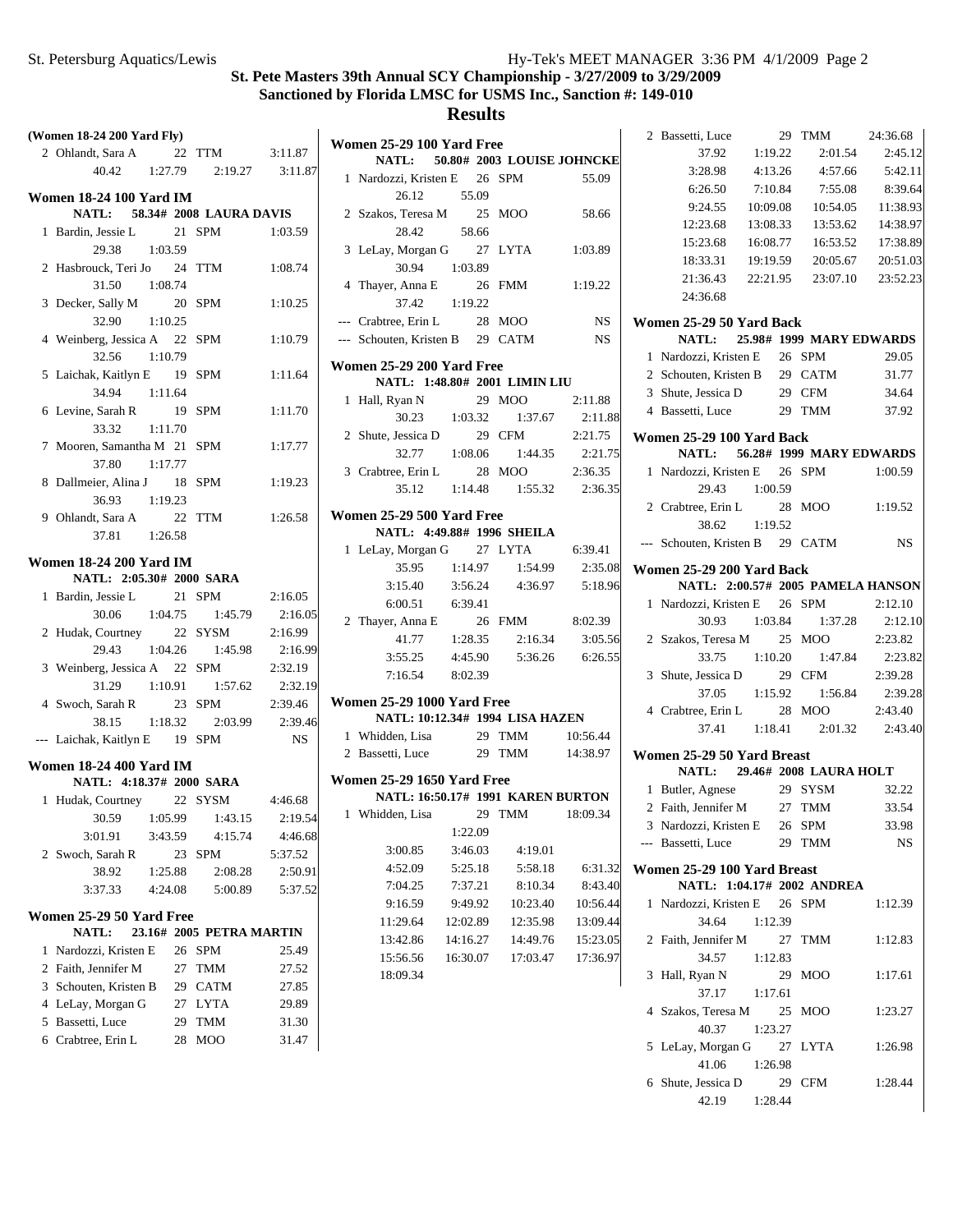# **Results**<br>31 EAJM

|   | (Women 25-29 100 Yard Breast)                       |         |    |                                                           |                   |
|---|-----------------------------------------------------|---------|----|-----------------------------------------------------------|-------------------|
|   | 7 Crabtree, Erin L 28 MOO 1:29.15                   |         |    |                                                           |                   |
|   | 43.35 1:29.15                                       |         |    |                                                           |                   |
|   | Women 25-29 200 Yard Breast                         |         |    |                                                           |                   |
|   | NATL: 2:17.94# 2002 ANDREA                          |         |    |                                                           |                   |
|   | 1 Nardozzi, Kristen E 26 SPM                        |         |    |                                                           | 2:36.97           |
|   |                                                     |         |    | 35.59 1:15.12 1:55.69 2:36.97                             |                   |
|   | 2 Faith, Jennifer M 27 TMM 2:41.60                  |         |    |                                                           |                   |
|   |                                                     |         |    | 36.55 1:16.79 1:58.57 2:41.60                             |                   |
|   |                                                     |         |    |                                                           |                   |
|   | Women 25-29 50 Yard Fly                             |         |    |                                                           |                   |
|   | NATL: 24.46# 2004 NADINE                            |         |    |                                                           |                   |
|   | 1 Thayer, Anna E<br>--- Schouten, Kristen B 29 CATM |         |    | 26 FMM                                                    | 39.54             |
|   |                                                     |         |    |                                                           | $_{\rm NS}$<br>NS |
|   | --- Crabtree, Erin L 28 MOO                         |         |    |                                                           |                   |
|   | <b>Women 25-29 100 Yard Fly</b>                     |         |    |                                                           |                   |
|   | NATL: 54.03# 2001 LIMIN LIU                         |         |    |                                                           |                   |
|   | 1 Hall, Ryan N                                      |         |    | 29 MOO 1:09.32                                            |                   |
|   | 32.50 1:09.32                                       |         |    |                                                           |                   |
|   | 2 Szakos, Teresa M 25 MOO                           |         |    |                                                           | 1:09.43           |
|   | 33.01 1:09.43                                       |         |    |                                                           |                   |
|   | --- Schouten, Kristen B 29 CATM                     |         |    |                                                           | NS                |
|   | --- Crabtree, Erin L 28 MOO                         |         |    |                                                           | <b>NS</b>         |
|   | <b>Women 25-29 100 Yard IM</b>                      |         |    |                                                           |                   |
|   | NATL: 56.76# 2001 LIMIN LIU                         |         |    |                                                           |                   |
|   | 1 Faith, Jennifer M 27 TMM 1:08.53                  |         |    |                                                           |                   |
|   | 32.80 1:08.53                                       |         |    |                                                           |                   |
|   | 2 Schouten, Kristen B 29 CATM 1:10.75               |         |    |                                                           |                   |
|   | 32.34 1:10.75                                       |         |    |                                                           |                   |
|   | 3 Shute, Jessica D                                  |         |    | 29 CFM                                                    | 1:14.98           |
|   | 34.25 1:14.98                                       |         |    |                                                           |                   |
|   | 4 Bassetti, Luce                                    |         |    | 29 TMM 1:18.92                                            |                   |
|   | 37.73 1:18.92                                       |         |    |                                                           |                   |
|   | <b>Women 25-29 200 Yard IM</b>                      |         |    |                                                           |                   |
|   | NATL: 2:03.94# 2006 ALLISON                         |         |    |                                                           |                   |
|   | 1 Butler, Agnese 29 SYSM 2:16.78                    |         |    |                                                           |                   |
|   |                                                     |         |    |                                                           |                   |
|   | 2 Faith, Jennifer M 27 TMM                          |         |    | 32.19 1:07.97 1:46.80 2:16.78<br>ennifer M 27 TMM 2:31.67 |                   |
|   | 33.60                                               | 1:14.50 |    | 1:56.18                                                   | 2:31.67           |
| 3 | Hall, Ryan N                                        |         | 29 | MOO                                                       | 2:36.15           |
|   | 33.48                                               | 1:12.93 |    | 1:58.94                                                   | 2:36.15           |
|   | 4 LeLay, Morgan G 27 LYTA                           |         |    |                                                           | 2:53.42           |
|   | 39.14                                               | 1:24.81 |    | 2:12.93                                                   | 2:53.42           |
|   | --- Bassetti, Luce                                  |         |    | 29 TMM                                                    | <b>NS</b>         |
|   |                                                     |         |    |                                                           |                   |
|   | <b>Women 25-29 400 Yard IM</b>                      |         |    |                                                           |                   |
|   | NATL: 4:21.52# 2005 KASEY HARRIS                    |         |    |                                                           |                   |
| 1 | Hall, Ryan N                                        |         |    | 29 MOO                                                    | 5:18.82           |
|   | 33.98                                               | 1:12.58 |    | 1:53.70                                                   | 2:35.04           |
|   | 3:20.75                                             | 4:06.81 |    | 4:43.73                                                   | 5:18.82           |
|   | Women 30-34 50 Yard Free                            |         |    |                                                           |                   |
|   | <b>NATL:</b>                                        |         |    | 22.86# 2000 ANGEL MARTINO                                 |                   |
|   | 1 Wienrich, Susanne M 32 GSC                        |         |    |                                                           | 26.66             |
|   |                                                     |         |    |                                                           |                   |

|   | 2 Demott, Laura Y                                        |         | 31 EAJM                       | 27.50   |
|---|----------------------------------------------------------|---------|-------------------------------|---------|
|   | 3 Brockman, Corrie M 32 CATM                             |         |                               | 29.17   |
|   | 4 Deering, Tara R                                        |         | 31 TMM                        | 30.75   |
|   | 5 Girard, Brooke                                         |         | 32 GOLD                       | 31.97   |
|   | 6 Erlandsson, Lena C 30 TTM                              |         |                               | 45.39   |
|   |                                                          |         |                               |         |
|   | Women 30-34 100 Yard Free                                |         |                               |         |
|   | NATL: 50.73# 1999 ANGEL MARTINO                          |         |                               |         |
|   | 1 Wienrich, Susanne M 32 GSC                             |         |                               | 58.95   |
|   | 28.19                                                    | 58.95   |                               |         |
|   | 2 Brockman, Corrie M 32 CATM 1:03.95                     |         |                               |         |
|   | 31.45 1:03.95                                            |         |                               |         |
|   |                                                          |         |                               |         |
|   | 3 Deering, Tara R                                        |         | 31 TMM                        | 1:05.93 |
|   | 31.98 1:05.93                                            |         |                               |         |
|   | Women 30-34 200 Yard Free                                |         |                               |         |
|   | NATL: 1:51.40# 2003 KATRINA RADKE                        |         |                               |         |
|   | 1 Deering, Tara R 31 TMM                                 |         |                               | 2:20.36 |
|   |                                                          |         | 33.17 1:09.08 1:45.81 2:20.36 |         |
|   |                                                          |         |                               |         |
|   | Women 30-34 500 Yard Free                                |         |                               |         |
|   | NATL: 4:59.08# 1996 K PIPES-NEILSEN                      |         |                               |         |
|   | 1 Deering, Tara R                                        |         | 31 TMM                        | 6:10.80 |
|   | 34.25                                                    | 1:11.29 | 1:48.97                       | 2:27.06 |
|   |                                                          |         | $3:04.94$ $3:42.87$ $4:20.15$ | 4:57.47 |
|   | 5:34.83 6:10.80                                          |         |                               |         |
|   |                                                          |         |                               |         |
|   | Women 30-34 50 Yard Back                                 |         |                               |         |
|   | NATL: 25.73# 2000 ANGEL MARTINO                          |         |                               |         |
|   | 1 Wienrich, Susanne M 32 GSC                             |         |                               | 34.44   |
|   | 2 Girard, Brooke 32 GOLD                                 |         |                               | 36.27   |
|   |                                                          |         |                               |         |
|   | Women 30-34 50 Yard Breast                               |         |                               |         |
|   | NATL: 28.48# 2008 KATIE                                  |         |                               |         |
|   | 1 Brockman, Corrie M 32 CATM                             |         |                               | 36.33   |
|   | 2 Girard, Brooke 32 GOLD                                 |         |                               | 36.38   |
|   |                                                          |         |                               |         |
|   | Women 30-34 100 Yard Breast<br>NATL: 1:02.08# 2008 KATIE |         |                               |         |
|   |                                                          |         |                               |         |
|   | 1 Demott, Laura Y 31 EAJM                                |         |                               | 1:17.78 |
|   | 36.71 1:17.78                                            |         |                               |         |
|   | 2 Girard, Brooke                                         |         | 32 GOLD 1:19.25               |         |
|   | 37.03 1:19.25                                            |         |                               |         |
|   | 3 Brockman, Corrie M 32 CATM                             |         |                               | 1:20.02 |
|   | 38.55                                                    | 1:20.02 |                               |         |
|   | 4 Erlandsson, Lena C 30 TTM                              |         |                               | 1:52.10 |
|   | 53.48                                                    | 1:52.10 |                               |         |
|   |                                                          |         |                               |         |
|   | Women 30-34 200 Yard Breast                              |         |                               |         |
|   | NATL: 2:17.34# 2000 WENKE HANSEN                         |         |                               |         |
|   | 1 Girard, Brooke                                         |         | 32 GOLD                       | 2:54.77 |
|   | 37.98 1:22.34                                            |         | 2:08.46                       | 2:54.77 |
|   |                                                          |         |                               |         |
|   | Women 30-34 50 Yard Fly                                  |         |                               |         |
|   | NATL: 24.18# 2000 ANGEL MARTINO                          |         |                               |         |
| 1 | Girard, Brooke                                           |         | 32 GOLD                       | 34.29   |
|   | 2 Deering, Tara R                                        |         | 31 TMM                        | 35.08   |
|   |                                                          |         |                               |         |

|   | <b>Women 30-34 100 Yard IM</b>                            |         |                               |                 |
|---|-----------------------------------------------------------|---------|-------------------------------|-----------------|
|   | NATL: 57.01# 2000 ANGEL MARTINO                           |         |                               |                 |
|   | 1 Wienrich, Susanne M 32 GSC                              |         |                               | 1:09.36         |
|   | 32.34 1:09.36                                             |         |                               |                 |
|   | 2 Demott, Laura Y 31 EAJM                                 |         |                               | 1:09.73         |
|   | 32.74 1:09.73                                             |         |                               |                 |
|   | 3 Brockman, Corrie M 32 CATM                              |         |                               | 1:13.23         |
|   | 34.76 1:13.23                                             |         |                               |                 |
|   | 4 Girard, Brooke                                          |         | 32 GOLD                       | 1:14.90         |
|   | 35.29 1:14.90                                             |         |                               |                 |
|   | 5 Deering, Tara R 31 TMM                                  |         |                               | 1:17.80         |
|   | 35.05 1:17.80                                             |         |                               |                 |
|   | <b>Women 30-34 200 Yard IM</b>                            |         |                               |                 |
|   | NATL: 2:04.30# 1996 K PIPES-NEILSEN                       |         |                               |                 |
|   | 1 Brockman, Corrie M 32 CATM                              |         |                               | 2:42.28         |
|   |                                                           |         | 33.91 1:15.37 2:02.60 2:42.28 |                 |
|   | --- Girard, Brooke 32 GOLD                                |         |                               | <b>NS</b>       |
|   |                                                           |         |                               |                 |
|   | Women 35-39 50 Yard Free<br>NATL: 22.34# 2007 DARA TORRES |         |                               |                 |
|   | 1 Stewart, Ann K                                          |         | 38 GOLD                       | 27.97           |
|   | 2 Texel, Paula M                                          |         | 38 SPM                        | 28.66           |
|   | 3 Tucker, Mary G                                          |         | 38 SYSM                       | 29.36           |
|   | 4 Hencye, MaryJo                                          |         | 38 SYSM                       | 31.84           |
|   | 5 Gnerre, Beverly L 38 SYSM                               |         |                               | 33.30           |
|   | --- Emory, Monica L 36 SPM                                |         |                               | NS              |
|   |                                                           |         |                               |                 |
|   | <b>Women 35-39 100 Yard Free</b>                          |         |                               |                 |
|   | NATL: 49.72# 2007 DARA TORRES                             |         |                               |                 |
|   | 1 Visser, Linda                                           |         | 38 FACT                       | 57.27           |
|   | 28.26                                                     | 57.27   |                               |                 |
|   | 2 Stewart, Ann K                                          |         | 38 GOLD                       | 1:02.01         |
|   | 29.16                                                     | 1:02.01 |                               |                 |
|   | 3 Willis, Kristie A                                       |         | 38 UNAT                       | 1:02.84         |
|   | 31.21                                                     | 1:02.84 |                               |                 |
|   | 4 Texel, Paula M                                          |         | 38 SPM                        | 1:03.26         |
|   | 30.38 1:03.26                                             |         |                               |                 |
|   | 5 Emory, Monica L 36 SPM                                  |         |                               | 1:04.92         |
|   | 30.51 1:04.92                                             |         |                               |                 |
|   | 6 Tucker, Mary G 38 SYSM                                  |         |                               | 1:05.64         |
|   | 32.46 1:05.64                                             |         |                               |                 |
|   | <b>Women 35-39 200 Yard Free</b>                          |         |                               |                 |
|   | NATL: 1:51.55# 1997 K PIPES-NEILSEN                       |         |                               |                 |
|   | 1 Visser, Linda                                           |         | 38 FACT                       | 2:04.26         |
|   |                                                           |         | 29.81 1:01.39 1:33.21         | 2:04.26         |
| 2 | Tucker, Mary G                                            |         | 38 SYSM                       | 2:31.85         |
|   | 34.88                                                     | 1:13.30 |                               | 1:53.25 2:31.85 |
|   | --- Stewart, Ann K 38 GOLD                                |         |                               | <b>NS</b>       |
|   | <b>Women 35-39 500 Yard Free</b>                          |         |                               |                 |
|   | NATL: 4:56.09# 1997 K PIPES-NEILSEN                       |         |                               |                 |
|   | 1 Visser, Linda                                           |         | 38 FACT                       | 5:34.92         |
|   | 30.47                                                     | 1:03.42 | 1:36.94                       | 2:10.35         |
|   | 2:44.34                                                   |         | $3:18.43$ $3:52.83$           | 4:27.40         |
|   | 5:01.97                                                   | 5:34.92 |                               |                 |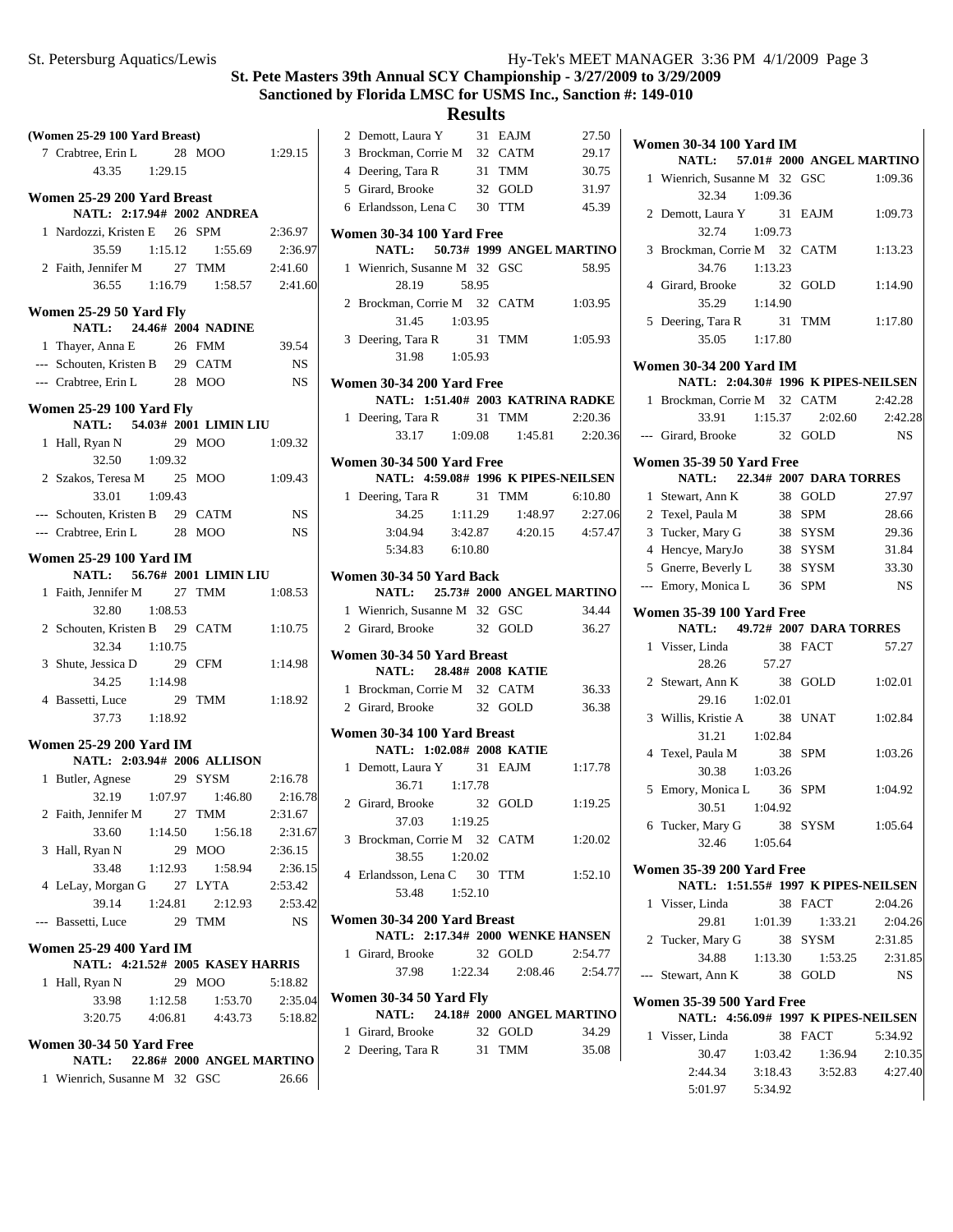|                                   | (Women 35-39 500 Yard Free)                                                                 |                |                                         |                   | V |  |  |  |
|-----------------------------------|---------------------------------------------------------------------------------------------|----------------|-----------------------------------------|-------------------|---|--|--|--|
|                                   | 2 Texel, Paula M 38 SPM 6:17.66                                                             |                |                                         |                   |   |  |  |  |
|                                   |                                                                                             |                | 33.50   1:10.10   1:47.64               |                   |   |  |  |  |
|                                   |                                                                                             |                | $3:04.18$ $3:42.88$ $4:21.55$ $5:00.55$ |                   |   |  |  |  |
|                                   | 5:39.35 6:17.66                                                                             |                |                                         |                   |   |  |  |  |
| <b>Women 35-39 1000 Yard Free</b> |                                                                                             |                |                                         |                   |   |  |  |  |
|                                   |                                                                                             |                | NATL: 10:22.60# 1999 K PIPES-NEILSEN    |                   |   |  |  |  |
|                                   | 1 Visser, Linda 38 FACT 11:24.42                                                            |                |                                         |                   |   |  |  |  |
|                                   | <b>Women 35-39 1650 Yard Free</b>                                                           |                | NATL: 17:13.99# 1997 K PIPES-NEILSEN    |                   |   |  |  |  |
|                                   | 1 Visser, Linda                                                                             |                | 38 FACT 18:59.53                        |                   | V |  |  |  |
|                                   |                                                                                             |                | 31.15 1:04.18 1:38.11                   | 2:11.71           |   |  |  |  |
|                                   | 2:45.90                                                                                     |                | 3:19.77 3:54.18                         | 4:28.63           |   |  |  |  |
|                                   | 5:03.01                                                                                     | 5:37.33        | 6:11.88                                 | 6:46.46           |   |  |  |  |
|                                   | 7:20.80                                                                                     | 7:55.98        | 8:30.71                                 | 9:05.30           |   |  |  |  |
|                                   | 9:40.16                                                                                     |                | 10:14.90  10:49.51  11:24.42            |                   |   |  |  |  |
|                                   | 11:59.24                                                                                    | 12:34.11       |                                         | 13:09.37 13:44.76 | V |  |  |  |
|                                   |                                                                                             |                | 14:20.04  14:54.66  15:29.72  16:04.98  |                   |   |  |  |  |
|                                   |                                                                                             |                | 16:40.48  17:16.04  17:51.82  18:26.84  |                   |   |  |  |  |
|                                   | 18:59.53                                                                                    |                |                                         |                   |   |  |  |  |
|                                   | --- Stewart, Ann K 38 GOLD NS                                                               |                |                                         |                   |   |  |  |  |
|                                   |                                                                                             |                |                                         |                   | V |  |  |  |
|                                   | Women 35-39 50 Yard Back                                                                    |                | NATL: 26.94# 2007 SHERI HART            |                   |   |  |  |  |
|                                   | $1$ Stewart, Ann K<br>$1$ Stewart, Ann K<br>$1$ $38$ GOLD<br>$1$ $20$ $10$ $10$<br>$38$ SPM |                | 38 GOLD                                 | 32.24             |   |  |  |  |
|                                   |                                                                                             |                |                                         | 33.02             |   |  |  |  |
|                                   | 3 Gnerre, Beverly L 38 SYSM                                                                 |                |                                         | 42.39             |   |  |  |  |
|                                   |                                                                                             |                |                                         |                   | ٧ |  |  |  |
|                                   | Women 35-39 100 Yard Back                                                                   |                | NATL: 56.81# 1998 K PIPES-NEILSEN       |                   |   |  |  |  |
|                                   | 1 Texel, Paula M                                                                            |                | 38 SPM                                  | 1:10.07           |   |  |  |  |
|                                   |                                                                                             | 33.91  1:10.07 |                                         |                   |   |  |  |  |
|                                   | 2 Stewart, Ann K                                                                            |                | 38 GOLD 1:10.43                         |                   | V |  |  |  |
|                                   |                                                                                             | 33.93 1:10.43  |                                         |                   |   |  |  |  |
|                                   | 3 Gnerre, Beverly L 38 SYSM 1:26.64                                                         |                |                                         |                   |   |  |  |  |
|                                   |                                                                                             | 43.10 1:26.64  |                                         |                   |   |  |  |  |
|                                   |                                                                                             |                |                                         |                   |   |  |  |  |
|                                   | <b>Women 35-39 200 Yard Back</b>                                                            |                | NATL: 2:00.54# 1998 K PIPES-NEILSEN     |                   |   |  |  |  |
|                                   | 1 Texel, Paula M 38 SPM                                                                     |                |                                         | 2:34.66           |   |  |  |  |
|                                   | 36.26                                                                                       | 1:15.54        | 1:55.01                                 | 2:34.66           |   |  |  |  |
|                                   | 2 Stewart, Ann K                                                                            | 38             | GOLD                                    | 2:38.25           |   |  |  |  |
|                                   | 35.65                                                                                       | 1:13.99        | 1:54.80                                 | 2:38.25           |   |  |  |  |
| 3                                 | Gnerre, Beverly L                                                                           | 38             | <b>SYSM</b>                             | 3:07.60           |   |  |  |  |
|                                   | 46.07                                                                                       | 1:33.74        | 2:21.71                                 | 3:07.60           |   |  |  |  |
|                                   | Women 35-39 50 Yard Breast                                                                  |                |                                         |                   |   |  |  |  |
|                                   | <b>NATL:</b>                                                                                |                | 29.94# 2005 S VON DER LIPPE             |                   |   |  |  |  |
| 1                                 | Visser, Linda                                                                               | 38             | <b>FACT</b>                             | 34.05             |   |  |  |  |
| 2                                 | Texel, Paula M                                                                              | 38             | <b>SPM</b>                              | 37.67             |   |  |  |  |
| 3                                 | Willis, Kristie A                                                                           |                | 38 UNAT                                 | 39.48             |   |  |  |  |
| 4                                 | Emory, Monica L                                                                             | 36             | <b>SPM</b>                              | 40.37             |   |  |  |  |
| 5                                 | Gnerre, Beverly L                                                                           | 38             | SYSM                                    | 47.29             |   |  |  |  |
| $\overline{a}$                    | Legaspi, Kelly A                                                                            | 37             | GOLD                                    | NS                |   |  |  |  |
|                                   |                                                                                             |                |                                         |                   |   |  |  |  |

| Women 35-39 100 Yard Breast<br>NATL: 1:04.25# 2004 S VON DER LIPPE |                                                                      |         |    |                               |                    |  |  |
|--------------------------------------------------------------------|----------------------------------------------------------------------|---------|----|-------------------------------|--------------------|--|--|
|                                                                    | 1 Visser, Linda                                                      |         |    | 38 FACT 1:12.98               |                    |  |  |
|                                                                    | 35.44 1:12.98                                                        |         |    |                               |                    |  |  |
|                                                                    | 2 Texel, Paula M                                                     |         |    | 38 SPM                        | 1:21.35            |  |  |
|                                                                    |                                                                      | 1:21.35 |    |                               |                    |  |  |
|                                                                    | 38.79                                                                |         |    | 38 SYSM                       |                    |  |  |
|                                                                    | 3 Hencye, MaryJo<br>40.32 1:23.61                                    |         |    |                               | 1:23.61            |  |  |
|                                                                    |                                                                      |         |    |                               |                    |  |  |
|                                                                    | --- Emory, Monica L 36 SPM                                           |         |    |                               | NS                 |  |  |
|                                                                    | --- Legaspi, Kelly A 37 GOLD                                         |         |    |                               | <b>NS</b>          |  |  |
|                                                                    | Women 35-39 200 Yard Breast                                          |         |    |                               |                    |  |  |
|                                                                    | NATL: 2:19.66# 2002 CAROLINE                                         |         |    |                               |                    |  |  |
|                                                                    | 1 Visser, Linda                                                      |         |    | 38 FACT                       | 2:35.02            |  |  |
|                                                                    |                                                                      |         |    | 36.02   1:14.94   1:55.28     | 2:35.02            |  |  |
|                                                                    | --- Legaspi, Kelly A 37 GOLD                                         |         |    |                               | NS                 |  |  |
|                                                                    | <b>Women 35-39 50 Yard Fly</b>                                       |         |    |                               |                    |  |  |
|                                                                    | NATL: 25.54# 2003 S VON DER LIPPE                                    |         |    |                               |                    |  |  |
|                                                                    | 1 Willis, Kristie A 38 UNAT                                          |         |    |                               | 32.13              |  |  |
|                                                                    | 2 Stewart, Ann K 38 GOLD 32.25                                       |         |    |                               |                    |  |  |
|                                                                    | --- Gnerre, Beverly L 38 SYSM                                        |         |    |                               | NS <sub>1</sub>    |  |  |
|                                                                    |                                                                      |         |    |                               |                    |  |  |
|                                                                    | <b>Women 35-39 100 Yard Fly</b><br>NATL: 55.78# 2003 S VON DER LIPPE |         |    |                               |                    |  |  |
|                                                                    |                                                                      |         |    |                               |                    |  |  |
|                                                                    | 1 Visser, Linda                                                      |         |    | 38 FACT                       | 1:04.77            |  |  |
|                                                                    | 30.77 1:04.77                                                        |         |    |                               |                    |  |  |
|                                                                    | --- Stewart, Ann K                                                   |         |    | 38 GOLD                       | <b>NS</b>          |  |  |
| <b>Women 35-39 200 Yard Fly</b>                                    |                                                                      |         |    |                               |                    |  |  |
|                                                                    |                                                                      |         |    |                               |                    |  |  |
|                                                                    | NATL: 2:03.48# 2005 S VON DER LIPPE                                  |         |    |                               |                    |  |  |
|                                                                    | 1 Visser, Linda                                                      |         |    | 38 FACT                       | 2:27.02            |  |  |
|                                                                    |                                                                      |         |    | 33.03 1:10.33 1:49.50 2:27.02 |                    |  |  |
|                                                                    |                                                                      |         |    |                               |                    |  |  |
|                                                                    | <b>Women 35-39 100 Yard IM</b>                                       |         |    |                               |                    |  |  |
|                                                                    | NATL: 58.31# 2004 S VON DER LIPPE                                    |         |    |                               |                    |  |  |
|                                                                    | 1 Visser, Linda                                                      |         |    | 38 FACT 1:04.08               |                    |  |  |
|                                                                    | 30.17  1:04.08                                                       |         |    |                               |                    |  |  |
|                                                                    | 2 Texel, Paula M                                                     |         |    | 38 SPM 1:12.44                |                    |  |  |
|                                                                    | 34.03   1:12.44                                                      |         |    |                               |                    |  |  |
|                                                                    |                                                                      |         |    | 38 GOLD                       | 1:12.45            |  |  |
|                                                                    | 3 Stewart, Ann K 38<br>33.10 1:12.45                                 |         |    |                               |                    |  |  |
| 4                                                                  | Hencye, MaryJo                                                       |         |    | 38 SYSM                       | 1:18.43            |  |  |
|                                                                    | 38.16                                                                | 1:18.43 |    |                               |                    |  |  |
|                                                                    | 5 Gnerre, Beverly L 38 SYSM                                          |         |    |                               | 1:28.41            |  |  |
|                                                                    | 43.34                                                                | 1:28.41 |    |                               |                    |  |  |
|                                                                    | --- Legaspi, Kelly A                                                 |         |    | 37 GOLD                       | <b>NS</b>          |  |  |
|                                                                    |                                                                      |         |    |                               |                    |  |  |
|                                                                    | <b>Women 35-39 200 Yard IM</b>                                       |         |    |                               |                    |  |  |
| 1                                                                  | NATL: 2:05.24# 1998 K PIPES-NEILSEN                                  |         |    |                               |                    |  |  |
|                                                                    | Willis, Kristie A                                                    |         | 38 | <b>UNAT</b>                   | 2:40.06            |  |  |
|                                                                    | 34.38                                                                | 1:17.93 |    | 2:04.61                       | 2:40.06            |  |  |
| 2                                                                  | Texel, Paula M                                                       |         |    | 38 SPM                        | 2:41.76            |  |  |
|                                                                    | 36.36                                                                | 1:16.56 |    | 2:03.64                       | 2:41.76            |  |  |
| 3                                                                  | Gnerre, Beverly L 38 SYSM<br>43.72                                   | 1:33.76 |    | 2:28.80                       | 3:09.28<br>3:09.28 |  |  |

|    | Women 40-44 50 Yard Free<br><b>NATL:</b>  |         |       | 21.91# 2007 DARA TORRES |           |
|----|-------------------------------------------|---------|-------|-------------------------|-----------|
| 1  | Petersen, Charlotte                       |         |       | 44 SPM                  | 26.62     |
|    | 2 Becker, Karen L                         |         | 41    | TMM                     | 27.01     |
|    | 3 Moore, Paige                            |         | 42    | GOLD                    | 27.42     |
|    | 4 Johnson, Jill D                         |         |       | 43 GOLD                 | 28.73     |
|    | 5 Zipf, Mandy L                           |         |       | 43 TTM                  | 29.13     |
|    | 6 Dean, Paige E                           |         | 44    | <b>SYSM</b>             | 29.37     |
|    | 7 Clark, Dawn                             |         |       | 44 SPM                  | 30.13     |
|    | 8 Albee, Laura M                          |         |       | 40 SPM                  | 30.68     |
|    | 9 Lessie, Miranda                         |         |       | 40 TTM                  | 35.16     |
|    | 10 Lent, Mary M                           |         |       | 44 FACT                 | 36.44     |
|    | --- Montgomery, Courtna 44 GOLD           |         |       |                         | <b>NS</b> |
|    |                                           |         |       |                         |           |
|    | Women 40-44 100 Yard Free<br><b>NATL:</b> |         |       | 48.34# 2007 DARA TORRES |           |
| 1  | Petersen, Charlotte 44 SPM                |         |       |                         | 57.51     |
|    | 28.26                                     |         | 57.51 |                         |           |
| 2  | Moore, Paige                              |         | 42    | GOLD                    | 58.61     |
|    | 28.43                                     |         | 58.61 |                         |           |
| 3  | Becker, Karen L                           |         | 41    | TMM                     | 59.70     |
|    | 28.61                                     |         | 59.70 |                         |           |
| 4  | Johnson, Jill D                           |         |       | 43 GOLD                 | 1:04.30   |
|    | 30.72                                     | 1:04.30 |       |                         |           |
|    | 5 Clark, Dawn                             |         | 44    | <b>SPM</b>              | 1:05.79   |
|    | 31.90                                     | 1:05.79 |       |                         |           |
| 6  | Lent, Mary M                              |         |       | 44 FACT                 | 1:23.80   |
|    | 40.34                                     | 1:23.80 |       |                         |           |
|    | Montgomery, Courtna 44 GOLD               |         |       |                         | <b>NS</b> |
|    | Women 40-44 200 Yard Free                 |         |       |                         |           |
|    | NATL: 1:51.06# 2002 K PIPES-NEILSEN       |         |       |                         |           |
| 1  | Petersen, Charlotte 44                    |         |       | <b>SPM</b>              | 2:00.21   |
|    | 28.75                                     |         | 58.99 | 1:29.97                 | 2:00.21   |
| 2  | Ramnath, Fernette P 43 SYSM               |         |       |                         | 2:12.35   |
|    | 31.18                                     |         |       | 1:04.62 1:39.03         | 2:12.35   |
| 3  | Moore, Paige                              |         |       | 42 GOLD                 | 2:12.44   |
|    | 30.88                                     | 1:05.02 |       | 1:39.16                 | 2:12.44   |
| 4  | Johnson, Jill D                           |         | 43    | GOLD                    | 2:14.99   |
|    | 31.79                                     | 1:06.06 |       | 1:40.78                 | 2:14.99   |
| 5  | Hamel, Laura M                            |         | 44    | SYSM                    | 2:18.74   |
|    | 31.40                                     | 1:06.03 |       | 1:42.56                 | 2:18.74   |
|    | 6 Zipf, Mandy L                           |         | 43    | <b>TTM</b>              | 2:22.10   |
|    | 32.70                                     | 1:08.05 |       | 1:44.84                 | 2:22.10   |
|    | 7 Clark, Dawn                             |         | 44    | SPM                     | 2:24.54   |
|    | 33.15                                     | 1:09.06 |       | 1:46.75                 | 2:24.54   |
| 8  | Ness, Karen R                             |         | 40    | TMM                     | 2:53.70   |
|    | 39.70                                     | 1:24.05 |       | 2:09.50                 | 2:53.70   |
|    | 9 Lessie, Miranda                         |         | 40    | <b>TTM</b>              | 2:58.19   |
|    | 40.14                                     | 1:26.82 |       | 2:13.98                 | 2:58.19   |
|    | 10 Lent, Mary M                           |         | 44    | <b>FACT</b>             | 3:04.24   |
|    | 42.22                                     | 1:29.33 |       | 3:04.24                 |           |
| 11 | Zappa, Flavia L                           |         | 41    | <b>SPM</b>              | 3:18.17   |
|    | 44.62                                     | 1:34.68 |       | 2:27.51                 | 3:18.17   |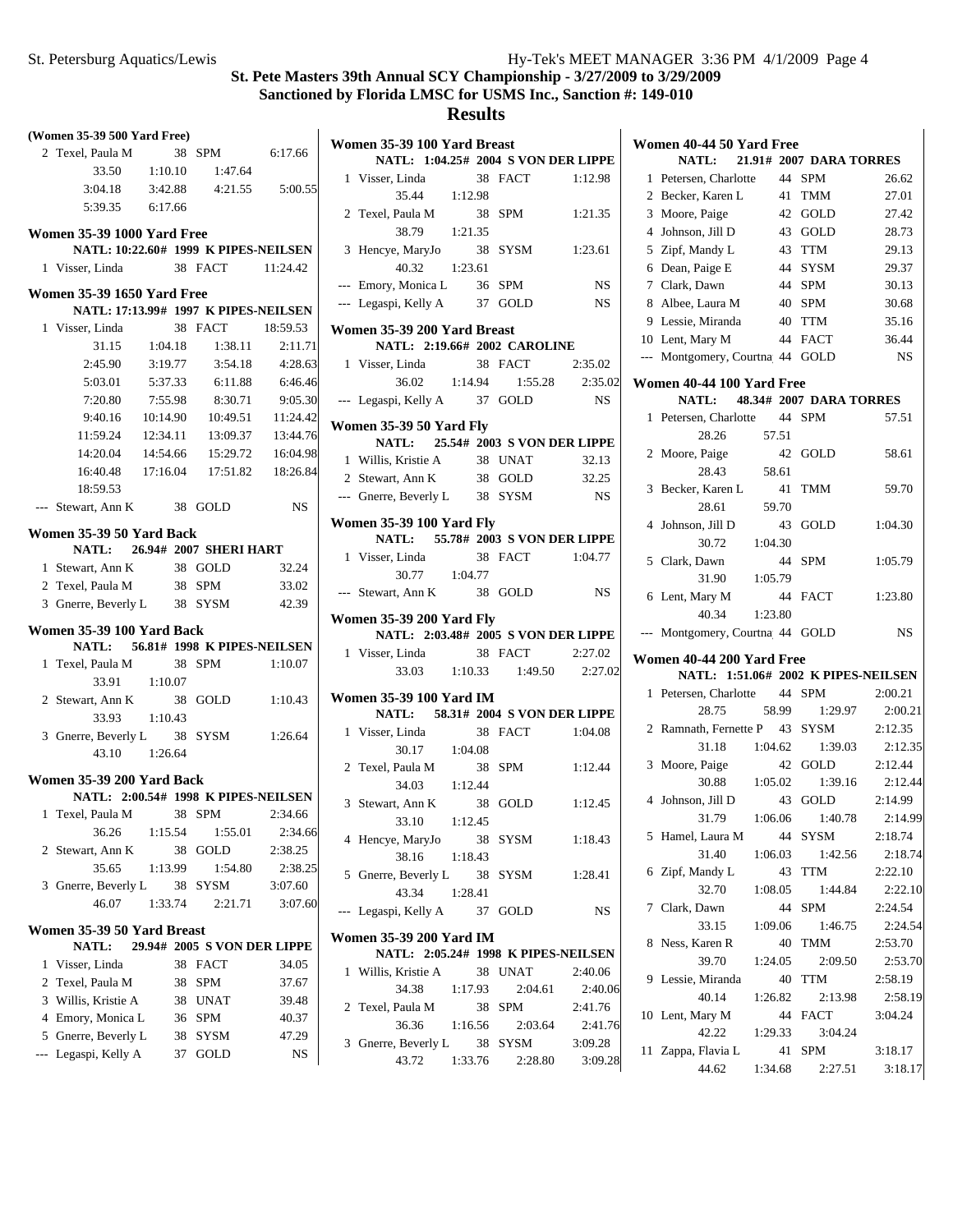#### St. Petersburg Aquatics/Lewis Hy-Tek's MEET MANAGER 3:36 PM 4/1/2009 Page 5

# **St. Pete Masters 39th Annual SCY Championship - 3/27/2009 to 3/29/2009 Sanctioned by Florida LMSC for USMS Inc., Sanction #: 149-010**

**Results**

|                                   |          |                                      |          | 3 Ness, Karen R                 |          | 40 TMM                              | 26:29.29  | 5 Ness, Karen R                                                    |         | 40 TMM                      | 3:15.53     |
|-----------------------------------|----------|--------------------------------------|----------|---------------------------------|----------|-------------------------------------|-----------|--------------------------------------------------------------------|---------|-----------------------------|-------------|
| Women 40-44 500 Yard Free         |          |                                      |          | 40.23                           | 1:25.74  | 2:11.63                             | 2:58.46   | 44.97                                                              | 1:34.64 | 2:25.43                     | 3:15.53     |
|                                   |          | NATL: 4:58.98# 2002 K PIPES-NEILSEN  |          | 3:45.14                         | 4:32.80  | 5:21.31                             | 6:09.23   | 6 Zappa, Flavia L                                                  |         | 41 SPM                      | 4:24.57     |
| 1 Petersen, Charlotte             |          | 44 SPM                               | 5:21.53  | 6:57.20                         | 7:45.42  | 8:34.24                             | 9:22.50   | 1:01.67                                                            | 2:11.57 | 3:19.24                     | 4:24.57     |
| 29.59                             | 1:01.13  | 1:33.33                              | 2:06.01  | 10:11.25                        | 10:59.03 | 11:47.65                            | 12:36.05  | --- Montgomery, Courtna 44 GOLD                                    |         |                             | $_{\rm NS}$ |
| 2:38.81                           | 3:11.62  | 3:44.40                              | 4:17.35  | 13:24.82                        | 14:13.50 | 15:02.53                            | 15:51.11  |                                                                    |         |                             |             |
| 4:50.32                           | 5:21.53  |                                      |          | 16:40.19                        | 17:29.71 | 18:19.08                            | 19:08.26  | Women 40-44 50 Yard Breast                                         |         |                             |             |
| 2 Becker, Karen L                 |          | 41 TMM                               | 5:55.63  | 19:57.05                        | 20:46.70 | 21:36.43                            | 22:25.94  | NATL:                                                              |         | 29.55# 2006 S VON DER LIPPE |             |
| 31.31                             | 1:05.32  | 1:40.20                              | 2:15.99  | 23:15.75                        | 24:05.02 | 24:54.57                            | 25:42.90  | 1 Petersen, Charlotte                                              |         | 44 SPM                      | 35.86       |
| 2:51.67                           | 3:27.74  | 4:04.94                              | 4:41.96  | 26:29.29                        |          |                                     |           | 2 Hamel, Laura M                                                   |         | 44 SYSM                     | 37.58       |
| 5:19.27                           | 5:55.63  |                                      |          | 4 Zappa, Flavia L               |          | 41 SPM                              | 28:47.69  | 3 Johnson, Jill D                                                  |         | 43 GOLD                     | 39.33       |
| 3 Clark, Dawn                     |          | 44 SPM                               | 6:31.69  | 46.19                           | 1:38.01  | 2:30.82                             | 3:22.64   | 4 Lent, Mary M                                                     |         | 44 FACT                     | 46.70       |
| 34.03                             | 1:10.97  | 1:49.24                              | 2:28.43  | 4:14.88                         | 5:07.53  | 6:01.33                             | 6:53.16   | Women 40-44 100 Yard Breast                                        |         |                             |             |
| 3:08.24                           | 3:48.77  | 4:29.62                              | 5:10.84  | 7:45.90                         | 8:38.87  | 9:31.14                             | 10:22.94  | NATL: 1:03.00# 2008 S VON DER LIPPE                                |         |                             |             |
| 5:51.92                           | 6:31.69  |                                      |          | 11:16.30                        | 12:09.65 | 13:02.66                            | 13:54.67  | 1 Petersen, Charlotte                                              |         | 44 SPM                      | 1:15.49     |
| 4 Lent, Mary M                    |          | 44 FACT                              | 8:20.73  | 14:47.70                        | 15:39.76 | 16:32.38                            | 17:25.53  | 36.14                                                              | 1:15.49 |                             |             |
| 44.06                             | 1:34.02  | 2:25.71                              | 3:16.69  | 18:19.03                        | 19:12.08 | 20:05.97                            | 20:58.97  | 2 Hamel, Laura M                                                   |         | 44 SYSM                     | 1:22.73     |
| 4:08.35                           | 4:59.23  | 5:50.60                              | 6:42.16  | 21:51.81                        | 22:43.65 | 23:37.15                            | 24:31.41  | 39.75                                                              | 1:22.73 |                             |             |
| 7:33.36                           | 8:20.73  |                                      |          | 25:24.11                        | 26:17.21 | 27:09.45                            | 28:00.31  | 3 Zipf, Mandy L                                                    |         | 43 TTM                      | 1:24.06     |
| 5 Zappa, Flavia L                 |          | 41 SPM                               | 8:29.23  | 28:47.69                        |          |                                     |           | 39.21                                                              | 1:24.06 |                             |             |
| 47.63                             | 1:38.41  | 2:31.24                              | 3:23.58  | --- Ramnath, Fernette P 43 SYSM |          |                                     | <b>NS</b> | 4 Johnson, Jill D                                                  |         | 43 GOLD                     | 1:24.58     |
| 4:16.33                           | 5:06.70  | 5:58.58                              | 6:50.21  |                                 |          |                                     |           | 40.82                                                              | 1:24.58 |                             |             |
| 7:41.02                           | 8:29.23  |                                      |          | Women 40-44 50 Yard Back        |          |                                     |           | 5 Albee, Laura M                                                   |         | 40 SPM                      | 1:26.91     |
| Women 40-44 1000 Yard Free        |          |                                      |          | <b>NATL:</b>                    |          | 27.12# 2008 VALERIE                 |           | 41.86                                                              | 1:26.91 |                             |             |
|                                   |          | NATL: 10:20.45# 2003 K PIPES-NEILSEN |          | 1 Moore, Paige                  |          | 42 GOLD                             | 31.97     | 6 Lent, Mary M                                                     |         | 44 FACT                     | 1:41.46     |
| 1 Petersen, Charlotte             |          | 44 SPM                               | 11:00.63 | 2 Repassy, Lisa N               |          | 42 SYSM                             | 33.29     | 48.24                                                              | 1:41.46 |                             |             |
| 2 Lessie, Miranda                 |          | 40 TTM                               | 15:51.07 | 3 Dean, Paige E                 |          | 44 SYSM                             | 33.95     | 7 Zappa, Flavia L                                                  |         | 41 SPM                      | 2:01.65     |
| 3 Ness, Karen R                   |          | 40 TMM                               | 15:51.11 | 4 Johnson, Jill D               |          | 43 GOLD                             | 35.12     | 59.41                                                              | 2:01.65 |                             |             |
| 4 Zappa, Flavia L                 |          | 41 SPM                               | 17:25.53 | 5 Zipf, Mandy L                 |          | 43 TTM                              | 38.44     |                                                                    |         |                             |             |
|                                   |          |                                      |          | 6 Ness, Karen R                 |          | 40 TMM                              | 44.54     | Women 40-44 200 Yard Breast<br>NATL: 2:17.06# 2006 S VON DER LIPPE |         |                             |             |
| <b>Women 40-44 1650 Yard Free</b> |          | NATL: 17:15.20# 2002 K PIPES-NEILSEN |          | 7 Lessie, Miranda               |          | 40 TTM                              | 44.74     |                                                                    |         | 44 SPM                      | 2:47.04     |
| 1 Petersen, Charlotte             |          | 44 SPM                               | 18:18.21 | 8 Zappa, Flavia L               |          | 41 SPM                              | 57.45     | 1 Petersen, Charlotte<br>38.29                                     | 1:20.46 | 2:03.67                     | 2:47.04     |
| 30.24                             | 1:01.51  | 1:33.51                              | 2:06.05  | --- Montgomery, Courtna 44 GOLD |          |                                     | <b>NS</b> | 2 Hamel, Laura M                                                   |         | 44 SYSM                     | 2:56.50     |
| 2:38.83                           | 3:11.92  | 3:45.17                              | 4:18.54  | Women 40-44 100 Yard Back       |          |                                     |           | 40.31                                                              | 1:25.27 | 2:11.41                     | 2:56.50     |
| 4:51.80                           | 5:25.11  | 5:58.48                              | 6:31.85  | <b>NATL:</b>                    |          | 57.15# 2003 K PIPES-NEILSEN         |           | 3 Lent, Mary M                                                     |         | 44 FACT                     | 3:41.58     |
| 7:05.23                           | 7:38.76  | 8:12.43                              | 8:46.00  | 1 Petersen, Charlotte           |          | 44 SPM                              | 1:06.94   | 50.56                                                              | 1:46.12 | 2:43.91                     | 3:41.58     |
| 9:19.51                           | 9:53.38  | 10:27.00                             | 11:00.63 | 33.18                           | 1:06.94  |                                     |           | 4 Zappa, Flavia L                                                  |         | 41 SPM                      | 4:15.92     |
| 11:34.58                          | 12:08.27 | 12:42.11                             | 13:15.87 | 2 Becker, Karen L               |          | 41 TMM                              | 1:08.65   | 59.57                                                              | 2:05.54 | 3:11.75                     | 4:15.92     |
| 13:49.71                          | 14:23.76 | 14:57.74                             | 15:31.70 | 33.53                           | 1:08.65  |                                     |           | --- Ramnath, Fernette P 43 SYSM                                    |         |                             | <b>NS</b>   |
| 16:05.56                          | 16:38.84 | 17:12.59                             | 17:46.25 | 3 Moore, Paige                  |          | 42 GOLD                             | 1:08.84   |                                                                    |         |                             |             |
| 18:18.21                          |          |                                      |          | 33.73                           | 1:08.84  |                                     |           | Women 40-44 50 Yard Fly                                            |         |                             |             |
| 2 Lessie, Miranda                 |          | 40 TTM                               | 26:09.29 | 4 Zappa, Flavia L               |          | 41 SPM                              | 2:05.32   | <b>NATL:</b>                                                       |         | 25.18# 2008 S VON DER LIPPE |             |
| 41.99                             | 1:28.67  | 2:16.74                              | 3:04.17  | 1:01.68                         | 2:05.32  |                                     |           | 1 Becker, Karen L                                                  |         | 41 TMM                      | 29.81       |
| 3:52.10                           | 4:40.29  | 5:29.11                              | 6:17.65  | --- Montgomery, Courtna 44 GOLD |          |                                     | <b>NS</b> | 2 Clark, Dawn                                                      |         | 44 SPM                      | 32.58       |
| 7:05.29                           | 7:53.41  | 8:41.13                              | 9:28.47  | --- Ramnath, Fernette P 43 SYSM |          |                                     | NS        | 3 Johnson, Jill D                                                  |         | 43 GOLD                     | 33.66       |
| 10:16.27                          | 11:04.29 | 11:52.91                             | 12:39.79 |                                 |          |                                     |           | 4 Lent, Mary M                                                     |         | 44 FACT                     | 48.23       |
| 13:27.49                          | 14:15.54 | 15:03.14                             | 15:51.07 | Women 40-44 200 Yard Back       |          | NATL: 2:04.55# 2003 K PIPES-NEILSEN |           | Women 40-44 100 Yard Fly                                           |         |                             |             |
|                                   |          |                                      |          |                                 |          |                                     |           | <b>NATL:</b>                                                       |         | 55.64# 2006 S VON DER LIPPE |             |
| 16:39.59                          | 17:27.35 | 18:16.03                             | 19:03.76 | 1 Petersen, Charlotte           |          | 44 SPM                              | 2:18.03   | 1 Becker, Karen L                                                  |         | 41 TMM                      | 1:03.28     |
| 19:51.79                          | 20:39.83 | 21:28.57                             | 22:16.34 | 33.34<br>2 Becker, Karen L      | 1:07.99  | 1:43.66                             | 2:18.03   | 30.19                                                              | 1:03.28 |                             |             |
| 23:03.83                          | 23:51.99 | 24:37.54                             | 25:24.70 |                                 |          | 41 TMM                              | 2:29.27   | 2 Zappa, Flavia L                                                  |         | 41 SPM                      | 2:05.55     |
| 26:09.29                          |          |                                      |          | 35.49                           | 1:13.47  | 1:51.73                             | 2:29.27   | 59.75                                                              | 2:05.55 |                             |             |
|                                   |          |                                      |          | 3 Ramnath, Fernette P<br>36.81  |          | 43 SYSM                             | 2:33.39   |                                                                    |         |                             |             |
|                                   |          |                                      |          |                                 | 1:15.49  | 1:54.81                             | 2:33.39   |                                                                    |         |                             |             |
|                                   |          |                                      |          | 4 Dean, Paige E                 |          | 44 SYSM                             | 2:56.51   |                                                                    |         |                             |             |

38.42 1:22.19 2:56.51 2:09.04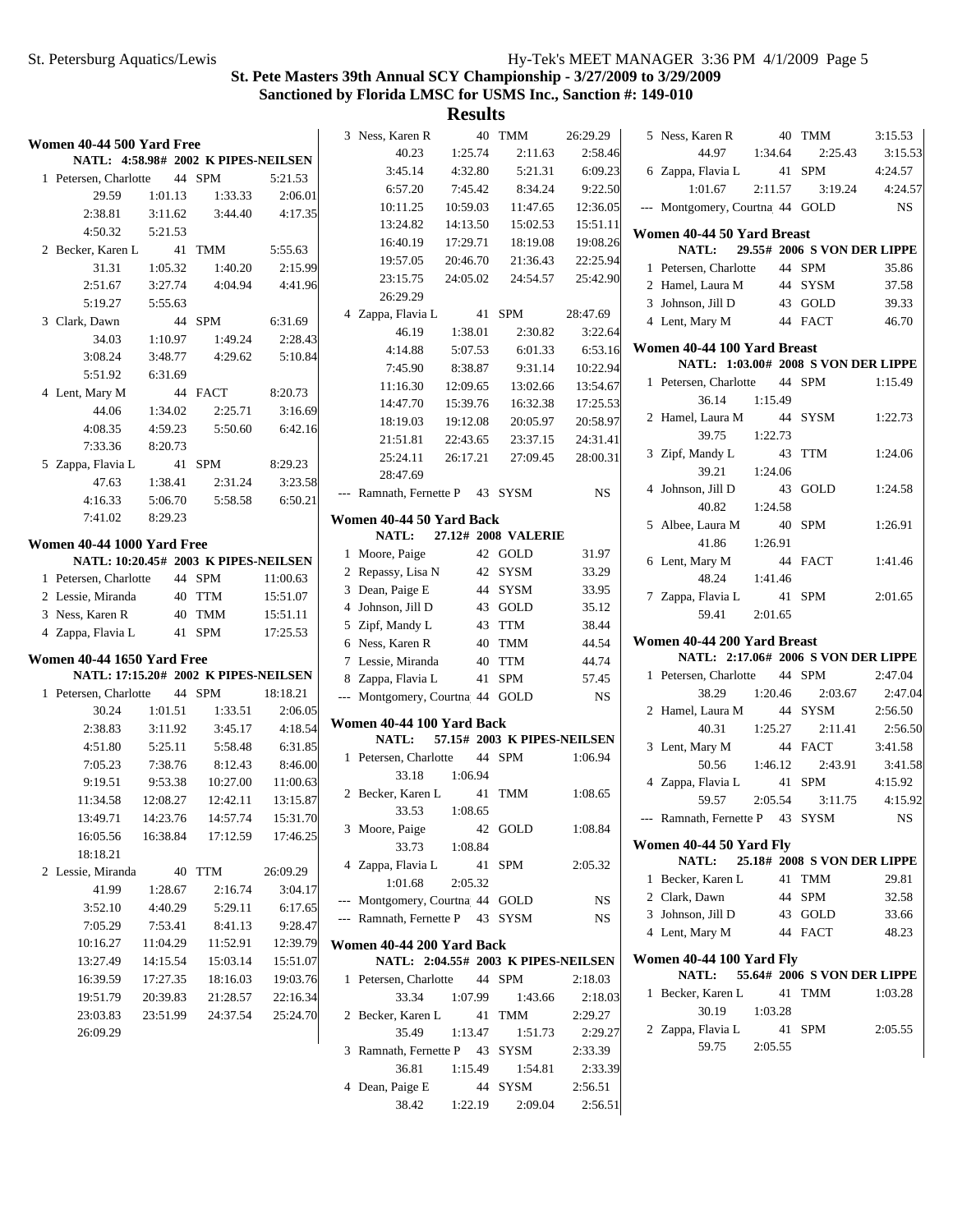**Results**

|   | Women 40-44 200 Yard Fly<br>NATL: 2:03.13# 2008 S VON DER LIPPE |    |                             |           |
|---|-----------------------------------------------------------------|----|-----------------------------|-----------|
|   | 1 Becker, Karen L 41 TMM 2:23.75                                |    |                             |           |
|   | 32.66 1:08.44 1:45.82 2:23.75                                   |    |                             |           |
|   |                                                                 |    |                             |           |
|   | <b>Women 40-44 100 Yard IM</b>                                  |    |                             |           |
|   | NATL: 58.20# 2006 S VON DER LIPPE                               |    |                             |           |
|   | 1 Petersen, Charlotte 44 SPM                                    |    |                             | 1:06.32   |
|   | 31.94 1:06.32                                                   |    |                             |           |
|   | 2 Becker, Karen L                                               |    | 41 TMM                      | 1:08.93   |
|   | 32.98<br>1:08.93                                                |    |                             |           |
|   | 3 Johnson, Jill D                                               |    | 43 GOLD                     | 1:12.79   |
|   | 34.25<br>1:12.79                                                |    |                             |           |
|   | 4 Repassy, Lisa N                                               |    | 42 SYSM                     | 1:13.07   |
|   | 32.47<br>1:13.07                                                |    |                             |           |
|   | 5 Zipf, Mandy L                                                 |    | 43 TTM                      | 1:15.78   |
|   | 37.09<br>1:15.78                                                |    |                             |           |
|   | 6 Clark, Dawn                                                   |    | 44 SPM                      | 1:16.05   |
|   | 34.80<br>1:16.05                                                |    |                             |           |
|   | 7 Albee, Laura M                                                |    | 40 SPM                      | 1:22.02   |
|   | 37.28<br>1:22.02                                                |    |                             |           |
|   | 8 Lent, Mary M                                                  |    | 44 FACT                     | 1:36.44   |
|   | 48.94 1:36.44                                                   |    |                             |           |
|   | 9 Zappa, Flavia L 41 SPM                                        |    |                             | 1:53.49   |
|   | 59.62<br>1:53.49                                                |    |                             |           |
|   | --- Lessie, Miranda 40 TTM                                      |    |                             | <b>NS</b> |
|   |                                                                 |    |                             |           |
|   | <b>Women 40-44 200 Yard IM</b>                                  |    |                             |           |
|   | NATL: 2:04.85# 2008 S VON DER LIPPE                             |    |                             |           |
|   | 1 Zappa, Flavia L 41 SPM                                        |    |                             | 3:58.44   |
|   | 58.51 2:02.93 3:07.93 3:58.44                                   |    |                             |           |
|   | --- Ramnath, Fernette P 43 SYSM                                 |    |                             | NS        |
|   | <b>Women 40-44 400 Yard IM</b>                                  |    |                             |           |
|   | NATL: 4:28.43# 2008 S VON DER LIPPE                             |    |                             |           |
|   | 1 Becker, Karen L 41 TMM<br>$33.77$ 1:11.81                     |    |                             | 5:22.14   |
|   |                                                                 |    | 1:52.98                     | 2:33.40   |
|   | 4:10.85<br>3:21.29                                              |    | 4:46.82                     | 5:22.14   |
|   | Women 45-49 50 Yard Free                                        |    |                             |           |
|   | NATL: 24.00# 2008 SUSAN WALSH                                   |    |                             |           |
| 1 | Tilton, Leslie                                                  |    | 46 SYSM                     | 29.43     |
|   | 2 Sinclair, Lisa M                                              |    | 48 TMM                      | 32.67     |
|   | 3 Swanson, Christine T 46 SPM                                   |    |                             | 33.18     |
|   | 4 Goodman, Terri A                                              |    | 49 SYSM                     | 34.53     |
|   | 5 Weatherbee, Colleen J 48 FMM                                  |    |                             | 35.07     |
|   | --- Pires, Silvia Valeria M 49 ORLM                             |    |                             | NS        |
|   | Women 45-49 100 Yard Free                                       |    |                             |           |
|   | <b>NATL:</b>                                                    |    | 52.23# 2007 K PIPES-NEILSEN |           |
| 1 | Bennett, Ellen K 46 SYSM                                        |    |                             | 1:00.25   |
|   | 29.32<br>1:00.25                                                |    |                             |           |
|   | 2 Swanson, Christine T 46 SPM                                   |    |                             | 1:12.96   |
|   | 34.98<br>1:12.96                                                |    |                             |           |
|   | 3 Sinclair, Lisa M                                              | 48 | TMM                         | 1:16.61   |
|   | 36.87<br>1:16.61                                                |    |                             |           |
|   | 4 Weatherbee, Colleen J 48 FMM                                  |    |                             | 1:21.97   |
|   | 1:21.97<br>36.69                                                |    |                             |           |
|   |                                                                 |    |                             |           |

| 5 Bogue, Sherri 45 TTM 1:59.29<br>56.13 1:59.29<br>--- Pires, Silvia Valeria M 49 ORLM<br>--- Tilton, Leslie 46 SYSM<br>Women 45-49 200 Yard Free<br>NATL: 1:53.28# 2007 K PIPES-NEILSEN<br>1 Bennett, Ellen K 46 SYSM 2:08.21<br>29.69 1:01.69 1:34.83 2:08.21<br>2 Tilton, Leslie 46 SYSM 2:17.88<br>31.93 1:06.55 1:41.91 2:17.88<br>3 Spivey, Kelly M 46 TMM 2:30.97<br>34.70 1:12.34 1:51.62 2:30.97<br>4 Swanson, Christine T 46 SPM 2:40.08<br>34.41 1:14.37 1:57.00 2:40.08<br>2:43.10<br>49 SPM<br>5 Dipple, Melissa<br>36.52 1:17.78 2:01.34 2:43.10<br>6 Weatherbee, Colleen J 48 FMM 3:30.38<br>41.02 1:30.48 2:29.68 3:30.38<br>--- Pires, Silvia Valeria M 49 ORLM NS<br><b>Women 45-49 500 Yard Free</b><br>NATL: 5:04.71# 2007 K PIPES-NEILSEN<br>1 Rectenwal, Laura J 46 SYSM 6:37.73<br>1:56.29 2:36.84<br>1:15.88<br>36.39<br>3:17.30   3:57.84   4:38.26   5:18.72<br>5:59.37 6:37.73<br>2 Spivey, Kelly M 46 TMM 6:49.17<br>36.18 1:16.49 1:57.51 2:38.59<br>3:20.20  4:01.90  4:44.05  5:26.17<br>6:08.73 6:49.17<br>3 Swanson, Christine T 46 SPM 7:10.78<br>1:17.94  2:00.58<br>36.76<br>4:11.45  4:56.57  5:42.05<br>3:27.40<br>6:27.26 7:10.78<br><b>Women 45-49 1000 Yard Free</b><br>NATL: 10:34.17# 2007 K PIPES-NEILSEN<br>1 Rectenwal, Laura J 46 SYSM 14:40.48<br>2 Dipple, Melissa 49 SPM 14:46.57<br><b>Women 45-49 1650 Yard Free</b><br>NATL: 17:49.73# 2007 K PIPES-NEILSEN<br>1<br>Dipple, Melissa<br>49<br>SPM<br>38.65<br>1:21.63<br>2:06.29<br>3:34.25<br>4:18.48<br>5:02.70<br>6:32.13<br>7:16.76<br>8:01.66<br>9:31.61<br>10:16.57<br>11:02.40<br>12:31.94<br>13:16.09<br>14:01.30<br>15:31.05<br>16:16.03<br>17:00.67<br>18:30.93<br>19:16.05<br>20:02.23<br>23:00.65 |          | Results  |           |
|-------------------------------------------------------------------------------------------------------------------------------------------------------------------------------------------------------------------------------------------------------------------------------------------------------------------------------------------------------------------------------------------------------------------------------------------------------------------------------------------------------------------------------------------------------------------------------------------------------------------------------------------------------------------------------------------------------------------------------------------------------------------------------------------------------------------------------------------------------------------------------------------------------------------------------------------------------------------------------------------------------------------------------------------------------------------------------------------------------------------------------------------------------------------------------------------------------------------------------------------------------------------------------------------------------------------------------------------------------------------------------------------------------------------------------------------------------------------------------------------------------------------------------------------------------------------------------------------------------------------------------------------------------------------------------------------------------------------|----------|----------|-----------|
|                                                                                                                                                                                                                                                                                                                                                                                                                                                                                                                                                                                                                                                                                                                                                                                                                                                                                                                                                                                                                                                                                                                                                                                                                                                                                                                                                                                                                                                                                                                                                                                                                                                                                                                   |          |          |           |
|                                                                                                                                                                                                                                                                                                                                                                                                                                                                                                                                                                                                                                                                                                                                                                                                                                                                                                                                                                                                                                                                                                                                                                                                                                                                                                                                                                                                                                                                                                                                                                                                                                                                                                                   |          |          |           |
|                                                                                                                                                                                                                                                                                                                                                                                                                                                                                                                                                                                                                                                                                                                                                                                                                                                                                                                                                                                                                                                                                                                                                                                                                                                                                                                                                                                                                                                                                                                                                                                                                                                                                                                   |          |          | <b>NS</b> |
|                                                                                                                                                                                                                                                                                                                                                                                                                                                                                                                                                                                                                                                                                                                                                                                                                                                                                                                                                                                                                                                                                                                                                                                                                                                                                                                                                                                                                                                                                                                                                                                                                                                                                                                   |          |          | NS        |
|                                                                                                                                                                                                                                                                                                                                                                                                                                                                                                                                                                                                                                                                                                                                                                                                                                                                                                                                                                                                                                                                                                                                                                                                                                                                                                                                                                                                                                                                                                                                                                                                                                                                                                                   |          |          |           |
|                                                                                                                                                                                                                                                                                                                                                                                                                                                                                                                                                                                                                                                                                                                                                                                                                                                                                                                                                                                                                                                                                                                                                                                                                                                                                                                                                                                                                                                                                                                                                                                                                                                                                                                   |          |          |           |
|                                                                                                                                                                                                                                                                                                                                                                                                                                                                                                                                                                                                                                                                                                                                                                                                                                                                                                                                                                                                                                                                                                                                                                                                                                                                                                                                                                                                                                                                                                                                                                                                                                                                                                                   |          |          |           |
|                                                                                                                                                                                                                                                                                                                                                                                                                                                                                                                                                                                                                                                                                                                                                                                                                                                                                                                                                                                                                                                                                                                                                                                                                                                                                                                                                                                                                                                                                                                                                                                                                                                                                                                   |          |          |           |
|                                                                                                                                                                                                                                                                                                                                                                                                                                                                                                                                                                                                                                                                                                                                                                                                                                                                                                                                                                                                                                                                                                                                                                                                                                                                                                                                                                                                                                                                                                                                                                                                                                                                                                                   |          |          |           |
|                                                                                                                                                                                                                                                                                                                                                                                                                                                                                                                                                                                                                                                                                                                                                                                                                                                                                                                                                                                                                                                                                                                                                                                                                                                                                                                                                                                                                                                                                                                                                                                                                                                                                                                   |          |          |           |
|                                                                                                                                                                                                                                                                                                                                                                                                                                                                                                                                                                                                                                                                                                                                                                                                                                                                                                                                                                                                                                                                                                                                                                                                                                                                                                                                                                                                                                                                                                                                                                                                                                                                                                                   |          |          |           |
|                                                                                                                                                                                                                                                                                                                                                                                                                                                                                                                                                                                                                                                                                                                                                                                                                                                                                                                                                                                                                                                                                                                                                                                                                                                                                                                                                                                                                                                                                                                                                                                                                                                                                                                   |          |          |           |
|                                                                                                                                                                                                                                                                                                                                                                                                                                                                                                                                                                                                                                                                                                                                                                                                                                                                                                                                                                                                                                                                                                                                                                                                                                                                                                                                                                                                                                                                                                                                                                                                                                                                                                                   |          |          |           |
|                                                                                                                                                                                                                                                                                                                                                                                                                                                                                                                                                                                                                                                                                                                                                                                                                                                                                                                                                                                                                                                                                                                                                                                                                                                                                                                                                                                                                                                                                                                                                                                                                                                                                                                   |          |          |           |
|                                                                                                                                                                                                                                                                                                                                                                                                                                                                                                                                                                                                                                                                                                                                                                                                                                                                                                                                                                                                                                                                                                                                                                                                                                                                                                                                                                                                                                                                                                                                                                                                                                                                                                                   |          |          |           |
|                                                                                                                                                                                                                                                                                                                                                                                                                                                                                                                                                                                                                                                                                                                                                                                                                                                                                                                                                                                                                                                                                                                                                                                                                                                                                                                                                                                                                                                                                                                                                                                                                                                                                                                   |          |          |           |
|                                                                                                                                                                                                                                                                                                                                                                                                                                                                                                                                                                                                                                                                                                                                                                                                                                                                                                                                                                                                                                                                                                                                                                                                                                                                                                                                                                                                                                                                                                                                                                                                                                                                                                                   |          |          |           |
|                                                                                                                                                                                                                                                                                                                                                                                                                                                                                                                                                                                                                                                                                                                                                                                                                                                                                                                                                                                                                                                                                                                                                                                                                                                                                                                                                                                                                                                                                                                                                                                                                                                                                                                   |          |          |           |
|                                                                                                                                                                                                                                                                                                                                                                                                                                                                                                                                                                                                                                                                                                                                                                                                                                                                                                                                                                                                                                                                                                                                                                                                                                                                                                                                                                                                                                                                                                                                                                                                                                                                                                                   |          |          |           |
|                                                                                                                                                                                                                                                                                                                                                                                                                                                                                                                                                                                                                                                                                                                                                                                                                                                                                                                                                                                                                                                                                                                                                                                                                                                                                                                                                                                                                                                                                                                                                                                                                                                                                                                   |          |          |           |
|                                                                                                                                                                                                                                                                                                                                                                                                                                                                                                                                                                                                                                                                                                                                                                                                                                                                                                                                                                                                                                                                                                                                                                                                                                                                                                                                                                                                                                                                                                                                                                                                                                                                                                                   |          |          |           |
|                                                                                                                                                                                                                                                                                                                                                                                                                                                                                                                                                                                                                                                                                                                                                                                                                                                                                                                                                                                                                                                                                                                                                                                                                                                                                                                                                                                                                                                                                                                                                                                                                                                                                                                   |          |          |           |
|                                                                                                                                                                                                                                                                                                                                                                                                                                                                                                                                                                                                                                                                                                                                                                                                                                                                                                                                                                                                                                                                                                                                                                                                                                                                                                                                                                                                                                                                                                                                                                                                                                                                                                                   |          |          |           |
|                                                                                                                                                                                                                                                                                                                                                                                                                                                                                                                                                                                                                                                                                                                                                                                                                                                                                                                                                                                                                                                                                                                                                                                                                                                                                                                                                                                                                                                                                                                                                                                                                                                                                                                   |          |          |           |
|                                                                                                                                                                                                                                                                                                                                                                                                                                                                                                                                                                                                                                                                                                                                                                                                                                                                                                                                                                                                                                                                                                                                                                                                                                                                                                                                                                                                                                                                                                                                                                                                                                                                                                                   |          |          |           |
|                                                                                                                                                                                                                                                                                                                                                                                                                                                                                                                                                                                                                                                                                                                                                                                                                                                                                                                                                                                                                                                                                                                                                                                                                                                                                                                                                                                                                                                                                                                                                                                                                                                                                                                   |          |          |           |
|                                                                                                                                                                                                                                                                                                                                                                                                                                                                                                                                                                                                                                                                                                                                                                                                                                                                                                                                                                                                                                                                                                                                                                                                                                                                                                                                                                                                                                                                                                                                                                                                                                                                                                                   |          |          |           |
|                                                                                                                                                                                                                                                                                                                                                                                                                                                                                                                                                                                                                                                                                                                                                                                                                                                                                                                                                                                                                                                                                                                                                                                                                                                                                                                                                                                                                                                                                                                                                                                                                                                                                                                   |          |          |           |
|                                                                                                                                                                                                                                                                                                                                                                                                                                                                                                                                                                                                                                                                                                                                                                                                                                                                                                                                                                                                                                                                                                                                                                                                                                                                                                                                                                                                                                                                                                                                                                                                                                                                                                                   |          |          |           |
|                                                                                                                                                                                                                                                                                                                                                                                                                                                                                                                                                                                                                                                                                                                                                                                                                                                                                                                                                                                                                                                                                                                                                                                                                                                                                                                                                                                                                                                                                                                                                                                                                                                                                                                   |          |          |           |
|                                                                                                                                                                                                                                                                                                                                                                                                                                                                                                                                                                                                                                                                                                                                                                                                                                                                                                                                                                                                                                                                                                                                                                                                                                                                                                                                                                                                                                                                                                                                                                                                                                                                                                                   |          |          | 2:44.24   |
|                                                                                                                                                                                                                                                                                                                                                                                                                                                                                                                                                                                                                                                                                                                                                                                                                                                                                                                                                                                                                                                                                                                                                                                                                                                                                                                                                                                                                                                                                                                                                                                                                                                                                                                   |          |          |           |
|                                                                                                                                                                                                                                                                                                                                                                                                                                                                                                                                                                                                                                                                                                                                                                                                                                                                                                                                                                                                                                                                                                                                                                                                                                                                                                                                                                                                                                                                                                                                                                                                                                                                                                                   |          |          |           |
|                                                                                                                                                                                                                                                                                                                                                                                                                                                                                                                                                                                                                                                                                                                                                                                                                                                                                                                                                                                                                                                                                                                                                                                                                                                                                                                                                                                                                                                                                                                                                                                                                                                                                                                   |          |          |           |
|                                                                                                                                                                                                                                                                                                                                                                                                                                                                                                                                                                                                                                                                                                                                                                                                                                                                                                                                                                                                                                                                                                                                                                                                                                                                                                                                                                                                                                                                                                                                                                                                                                                                                                                   |          |          |           |
|                                                                                                                                                                                                                                                                                                                                                                                                                                                                                                                                                                                                                                                                                                                                                                                                                                                                                                                                                                                                                                                                                                                                                                                                                                                                                                                                                                                                                                                                                                                                                                                                                                                                                                                   |          |          |           |
|                                                                                                                                                                                                                                                                                                                                                                                                                                                                                                                                                                                                                                                                                                                                                                                                                                                                                                                                                                                                                                                                                                                                                                                                                                                                                                                                                                                                                                                                                                                                                                                                                                                                                                                   |          |          |           |
|                                                                                                                                                                                                                                                                                                                                                                                                                                                                                                                                                                                                                                                                                                                                                                                                                                                                                                                                                                                                                                                                                                                                                                                                                                                                                                                                                                                                                                                                                                                                                                                                                                                                                                                   |          |          |           |
|                                                                                                                                                                                                                                                                                                                                                                                                                                                                                                                                                                                                                                                                                                                                                                                                                                                                                                                                                                                                                                                                                                                                                                                                                                                                                                                                                                                                                                                                                                                                                                                                                                                                                                                   |          |          |           |
|                                                                                                                                                                                                                                                                                                                                                                                                                                                                                                                                                                                                                                                                                                                                                                                                                                                                                                                                                                                                                                                                                                                                                                                                                                                                                                                                                                                                                                                                                                                                                                                                                                                                                                                   |          |          | 24:23.47  |
|                                                                                                                                                                                                                                                                                                                                                                                                                                                                                                                                                                                                                                                                                                                                                                                                                                                                                                                                                                                                                                                                                                                                                                                                                                                                                                                                                                                                                                                                                                                                                                                                                                                                                                                   |          |          | 2:50.23   |
|                                                                                                                                                                                                                                                                                                                                                                                                                                                                                                                                                                                                                                                                                                                                                                                                                                                                                                                                                                                                                                                                                                                                                                                                                                                                                                                                                                                                                                                                                                                                                                                                                                                                                                                   |          |          | 5:47.68   |
|                                                                                                                                                                                                                                                                                                                                                                                                                                                                                                                                                                                                                                                                                                                                                                                                                                                                                                                                                                                                                                                                                                                                                                                                                                                                                                                                                                                                                                                                                                                                                                                                                                                                                                                   |          |          | 8:46.61   |
|                                                                                                                                                                                                                                                                                                                                                                                                                                                                                                                                                                                                                                                                                                                                                                                                                                                                                                                                                                                                                                                                                                                                                                                                                                                                                                                                                                                                                                                                                                                                                                                                                                                                                                                   |          |          | 11:46.93  |
|                                                                                                                                                                                                                                                                                                                                                                                                                                                                                                                                                                                                                                                                                                                                                                                                                                                                                                                                                                                                                                                                                                                                                                                                                                                                                                                                                                                                                                                                                                                                                                                                                                                                                                                   |          |          | 14:46.57  |
|                                                                                                                                                                                                                                                                                                                                                                                                                                                                                                                                                                                                                                                                                                                                                                                                                                                                                                                                                                                                                                                                                                                                                                                                                                                                                                                                                                                                                                                                                                                                                                                                                                                                                                                   |          |          | 17:45.33  |
|                                                                                                                                                                                                                                                                                                                                                                                                                                                                                                                                                                                                                                                                                                                                                                                                                                                                                                                                                                                                                                                                                                                                                                                                                                                                                                                                                                                                                                                                                                                                                                                                                                                                                                                   |          |          | 20:47.20  |
|                                                                                                                                                                                                                                                                                                                                                                                                                                                                                                                                                                                                                                                                                                                                                                                                                                                                                                                                                                                                                                                                                                                                                                                                                                                                                                                                                                                                                                                                                                                                                                                                                                                                                                                   | 21:31.53 | 22:16.19 | 23:44.56  |

24:23.47

| 2 Rectenwal, Laura J 46 SYSM                                    |                 |                                        | 24:25.93     |
|-----------------------------------------------------------------|-----------------|----------------------------------------|--------------|
| 39.15                                                           | 1:21.15         | 2:04.53                                | 2:48.32      |
| 3:31.99                                                         | 4:16.20         | 5:00.13                                | 5:43.90      |
| 6:28.07                                                         | 7:12.70         | 7:57.06                                | 8:41.28      |
| 9:25.48                                                         | 10:10.21        | 10:54.96                               | 11:39.88     |
| 12:24.84                                                        | 13:10.08        | 13:55.00                               | 14:40.48     |
| 15:25.51                                                        | 16:10.87        | 16:56.01                               | 17:41.19     |
|                                                                 |                 | 18:26.15  19:11.74  19:57.03  20:42.31 |              |
|                                                                 |                 | 21:27.57 22:12.81 22:57.81 23:42.26    |              |
| 24:25.93                                                        |                 |                                        |              |
| --- Swanson, Christine T 46 SPM                                 |                 |                                        | <b>NS</b>    |
| Women 45-49 50 Yard Back                                        |                 |                                        |              |
|                                                                 |                 | NATL: 28.00# 2007 K PIPES-NEILSEN      |              |
| 1 Spivey, Kelly M 46 TMM                                        |                 |                                        | 36.05        |
| 2 Tilton, Leslie                                                |                 | 46 SYSM                                | 36.31        |
| 3 Sinclair, Lisa M 48 TMM                                       |                 |                                        | 42.38        |
| 4 Goodman, Terri A 49 SYSM                                      |                 |                                        | 48.85        |
| Women 45-49 100 Yard Back                                       |                 |                                        |              |
|                                                                 |                 | NATL: 58.77# 2007 K PIPES-NEILSEN      |              |
| 1 Bennett, Ellen K                                              |                 | 46 SYSM                                | 1:12.01      |
| 35.68                                                           | 1:12.01         |                                        |              |
| 2 Spivey, Kelly M                                               |                 | 46 TMM                                 | 1:18.56      |
| 38.50                                                           | 1:18.56         |                                        |              |
| 3 Bogue, Sherri                                                 |                 | 45 TTM                                 | 2:26.21      |
| 1:10.46                                                         | 2:26.21         |                                        |              |
| --- Tilton, Leslie                                              |                 | 46 SYSM                                | <b>NS</b>    |
| Women 45-49 200 Yard Back                                       |                 |                                        |              |
|                                                                 |                 |                                        |              |
|                                                                 |                 | NATL: 2:07.87# 2008 K PIPES-NEILSEN    |              |
| 1 Spivey, Kelly M 46 TMM                                        |                 |                                        | 2:48.99      |
|                                                                 |                 | 40.39 1:23.54 2:07.36 2:48.99          |              |
|                                                                 |                 |                                        |              |
| Women 45-49 50 Yard Breast                                      |                 | NATL: 30.17# 2007 CAROLINE             |              |
| 1 Spivey, Kelly M 46 TMM                                        |                 |                                        | 43.54        |
| 2 Sinclair, Lisa M 48 TMM 45.90                                 |                 |                                        |              |
| 3 Weatherbee, Colleen J 48 FMM 51.98                            |                 |                                        |              |
|                                                                 |                 |                                        |              |
| Women 45-49 100 Yard Breast                                     |                 | NATL: 1:06.01# 2007 CAROLINE           |              |
| 1 Spivey, Kelly M                                               |                 | 46 TMM                                 | 1:33.29      |
|                                                                 | 44.62   1:33.29 |                                        |              |
| --- Bennett, Ellen K                                            |                 | 46 SYSM                                | NS.          |
|                                                                 |                 |                                        |              |
| Women 45-49 200 Yard Breast                                     |                 |                                        |              |
|                                                                 |                 | NATL: 2:25.76# 2007 CAROLINE           | 2:44.56      |
| 1 Bennett, Ellen K 46 SYSM                                      |                 | 37.86 1:19.59 2:01.82                  | 2:44.56      |
|                                                                 |                 |                                        |              |
| Women 45-49 50 Yard Fly                                         |                 |                                        |              |
|                                                                 |                 | NATL: 26.24# 2008 BARBARA              |              |
| 1 Spivey, Kelly M 46 TMM<br>--- Pires, Silvia Valeria M 49 ORLM |                 |                                        | 33.85<br>NS. |
|                                                                 |                 |                                        |              |
| Women 45-49 100 Yard Fly                                        |                 |                                        |              |
| 1 Rectenwal, Laura J 46 SYSM                                    |                 | NATL: 57.42# 2007 K PIPES-NEILSEN      | 1:17.73      |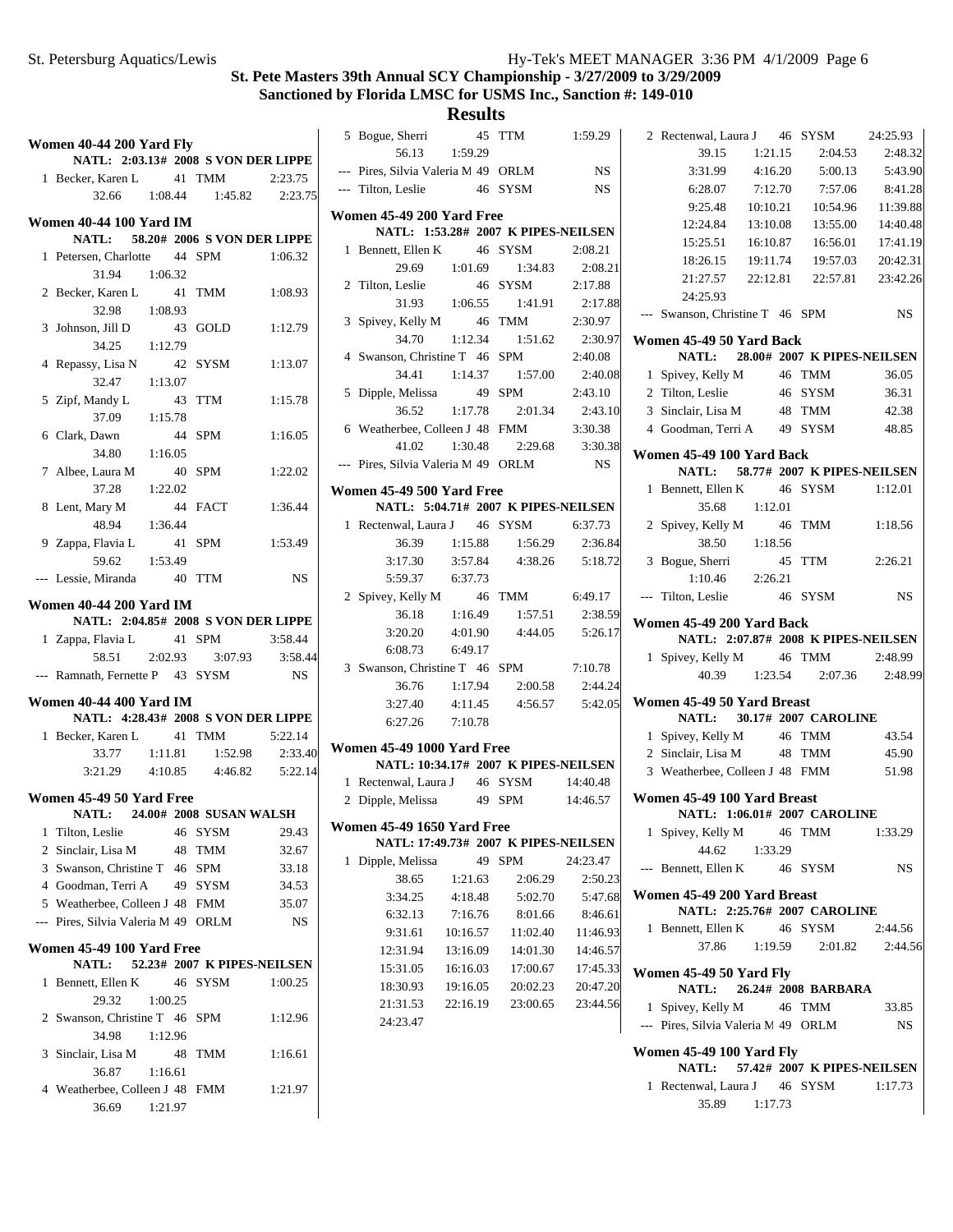## **Results**

| (Women 45-49 100 Yard Fly)                                          |         |                                     |         | 6 Stein                |
|---------------------------------------------------------------------|---------|-------------------------------------|---------|------------------------|
| 2 Spivey, Kelly M 46 TMM 1:21.74                                    |         |                                     |         |                        |
| 37.40 1:21.74                                                       |         |                                     |         | 7 Mc N                 |
| Women 45-49 200 Yard Fly                                            |         |                                     |         |                        |
| NATL: 2:09.07# 2007 K PIPES-NEILSEN                                 |         |                                     |         | 8 Daws                 |
| 1 Rectenwal, Laura J 46 SYSM                                        |         |                                     | 3:03.64 |                        |
|                                                                     |         | 39.74   1:24.94   2:13.74   3:03.64 |         | 9 Siggs                |
|                                                                     |         |                                     |         |                        |
| <b>Women 45-49 100 Yard IM</b>                                      |         |                                     |         | Women 5                |
| NATL: 1:00.10# 2007 K PIPES-NEILSEN<br>1 Rectenwal, Laura J 46 SYSM |         |                                     | 1:21.00 | N.                     |
| 38.66                                                               | 1:21.00 |                                     |         | 1 Early                |
| 2 Sinclair, Lisa M 48 TMM 1:26.33                                   |         |                                     |         |                        |
| 41.33 1:26.33                                                       |         |                                     |         | 2 Protzi               |
|                                                                     |         |                                     |         |                        |
| <b>Women 45-49 200 Yard IM</b>                                      |         |                                     |         | 3 Stein                |
| NATL: 2:07.26# 2007 K PIPES-NEILSEN                                 |         |                                     |         |                        |
| 1 Rectenwal, Laura J 46 SYSM                                        |         |                                     | 2:48.46 | 4 McN                  |
|                                                                     |         | 36.55 1:21.29 2:11.08 2:48.46       |         |                        |
| <b>Women 45-49 400 Yard IM</b>                                      |         |                                     |         | 5 Siggs                |
| NATL: 4:38.27# 2007 K PIPES-NEILSEN                                 |         |                                     |         |                        |
| 1 Bennett, Ellen K 46 SYSM                                          |         |                                     | 5:15.78 | 6 Mouc                 |
| 32.61                                                               |         | $1:11.07$ $1:52.46$ $2:33.17$       |         |                        |
| 3:18.83 4:04.17 4:41.06 5:15.78                                     |         |                                     |         | Women 5                |
| 2 Spivey, Kelly M 46 TMM                                            |         |                                     | 6:05.22 | N.                     |
|                                                                     |         | 39.31 1:25.67 2:11.32               | 2:57.74 | $\mathbf{1}$<br>Early. |
| $3:52.73$ $4:46.78$ $5:26.96$                                       |         |                                     | 6:05.22 |                        |
| 3 Rectenwal, Laura J 46 SYSM                                        |         |                                     | 6:17.64 |                        |
|                                                                     |         | 40.47 1:28.72 2:18.94 3:07.75       |         |                        |
| 4:00.75 4:53.71                                                     |         | 5:36.20 6:17.64                     |         | 2 Devar                |
| 4 Nardozzi, Patricia J 49 SPM                                       |         |                                     | 7:02.24 |                        |
|                                                                     |         | 46.29 1:39.94 2:33.22 3:28.88       |         |                        |
| 4:25.41  5:24.47  6:13.69  7:02.24                                  |         |                                     |         |                        |
| Women 50-54 50 Yard Free                                            |         |                                     |         | 3 Stein                |
| NATL: 24.92# 2008 TRACI GRANGER                                     |         |                                     |         |                        |
| 1 Doyle, Deanna 51 SYSM                                             |         |                                     | 27.51   |                        |
| 2 Early, Marilyn E 51 MICH                                          |         |                                     | 27.95   |                        |
| 3 McDonnell, Peggy H 53 GOLD                                        |         |                                     | 28.13   | 4 Harre                |
| 4 Protzman, Barbara 54 GOLD                                         |         |                                     | 30.20   |                        |
| 5 Mc Nulty, Barbara A 52 SPM                                        |         |                                     | 32.12   |                        |
| 6 Steinmann, Sharon B 50 SPM                                        |         |                                     | 32.99   |                        |
| Women 50-54 100 Yard Free                                           |         |                                     |         | 5 McN                  |
| <b>NATL:</b>                                                        |         | 54.38# 2002 LAURA VAL               |         |                        |
| 1 Early, Marilyn E 51 MICH                                          |         |                                     | 1:01.02 |                        |
| 29.75                                                               | 1:01.02 |                                     |         |                        |
| 2 Doyle, Deanna                                                     |         | 51 SYSM                             | 1:01.67 | 6 Mouc                 |
| 29.73                                                               | 1:01.67 |                                     |         |                        |
| 3 Carpenter, Kelley C 52 SYSM                                       |         |                                     | 1:03.94 |                        |
| 30.29                                                               | 1:03.94 |                                     |         | 1                      |
| 4 Devanney, Celia C 51 GOLD                                         |         |                                     | 1:04.41 | Women 5                |
| 31.30                                                               | 1:04.41 |                                     |         | N.                     |
| 5 Protzman, Barbara 54 GOLD                                         |         |                                     | 1:07.33 | 1 Early                |
| 32.06                                                               | 1:07.33 |                                     |         | 2 Harre<br>2.01        |
|                                                                     |         |                                     |         |                        |

| 6 Steinmann, Sharon B 50 SPM                                                                                                                                                                                                           |         |         | 1:08.23  |
|----------------------------------------------------------------------------------------------------------------------------------------------------------------------------------------------------------------------------------------|---------|---------|----------|
| 33.28 1:08.23                                                                                                                                                                                                                          |         |         |          |
| 7 Mc Nulty, Barbara A 52 SPM 1:10.07                                                                                                                                                                                                   |         |         |          |
| 33.81  1:10.07                                                                                                                                                                                                                         |         |         |          |
| 8 Dawson, Karleen 51 SYSM 1:13.10                                                                                                                                                                                                      |         |         |          |
| 34.74  1:13.10                                                                                                                                                                                                                         |         |         |          |
| 9 Siggs, Brenda M 50 SQST 1:26.22                                                                                                                                                                                                      |         |         |          |
| 41.88 1:26.22                                                                                                                                                                                                                          |         |         |          |
| <b>Women 50-54 200 Yard Free</b>                                                                                                                                                                                                       |         |         |          |
| NATL: 1:59.55# 2002 LAURA VAL                                                                                                                                                                                                          |         |         |          |
| 1 Early, Marilyn E 51 MICH 2:15.49                                                                                                                                                                                                     |         |         |          |
| 32.29 1:06.60 1:41.51 2:15.49                                                                                                                                                                                                          |         |         |          |
| 2 Protzman, Barbara 54 GOLD 2:23.46                                                                                                                                                                                                    |         |         |          |
| 33.52 $1:09.82$ $1:46.75$ 2:23.46                                                                                                                                                                                                      |         |         |          |
| 3 Steinmann, Sharon B 50 SPM 2:26.74                                                                                                                                                                                                   |         |         |          |
|                                                                                                                                                                                                                                        |         |         |          |
| 3 Steinmann, Sharon B 50 SPM<br>34.29 1:10.96 1:48.85 2:26.74<br>4 Mc Nulty, Barbara A 52 SPM<br>34.31 1:11.93 1:51.04 2:29.93<br>5 Siggs, Brenda M 50 SQST 3:06.28<br>43.12 1:30.16 2:18.12 3:06.28<br>6 Moucha, Sue A 51 FMM 4:31.82 |         |         |          |
|                                                                                                                                                                                                                                        |         |         |          |
|                                                                                                                                                                                                                                        |         |         |          |
|                                                                                                                                                                                                                                        |         |         |          |
|                                                                                                                                                                                                                                        |         |         |          |
| cha, Sue A 51 FMM 4:31.82<br>1:04.65 2:12.53 3:21.88 4:31.82                                                                                                                                                                           |         |         |          |
|                                                                                                                                                                                                                                        |         |         |          |
| <b>Women 50-54 500 Yard Free</b>                                                                                                                                                                                                       |         |         |          |
| NATL: 5:27.07# 2002 LAURA VAL                                                                                                                                                                                                          |         |         |          |
| 1 Early, Marilyn E 51 MICH 6:08.47                                                                                                                                                                                                     |         |         |          |
| 33.17    1:10.15    1:48.10    2:25.61                                                                                                                                                                                                 |         |         |          |
| 3:03.64 3:41.54 4:19.17 4:57.01                                                                                                                                                                                                        |         |         |          |
| 5:33.80 6:08.47                                                                                                                                                                                                                        |         |         |          |
| 2 Devanney, Celia C 51 GOLD 6:09.30                                                                                                                                                                                                    |         | 1:46.36 |          |
| 32.43 1:08.75<br>3:01.94 3:39.96 4:18.07 4:55.90                                                                                                                                                                                       |         |         | 2:24.18  |
| 5:33.79 6:09.30                                                                                                                                                                                                                        |         |         |          |
| 3 Steinmann, Sharon B 50 SPM 6:17.89                                                                                                                                                                                                   |         |         |          |
| 34.33 1:10.90 1:48.34 2:26.63                                                                                                                                                                                                          |         |         |          |
|                                                                                                                                                                                                                                        |         |         |          |
| 3:05.19 3:43.71 4:22.17 5:00.82                                                                                                                                                                                                        |         |         |          |
| 5:39.62 6:17.89                                                                                                                                                                                                                        |         |         |          |
| 4 Harrelson, JO Ann 53 SPM 6:42.40<br>36.76 1:16.59 1:56.94 2:37.89                                                                                                                                                                    |         |         |          |
| 3:18.70 3:59.39 4:39.96 5:20.88                                                                                                                                                                                                        |         |         |          |
| 6:01.65                                                                                                                                                                                                                                | 6:42.40 |         |          |
| 5 Mc Nulty, Barbara A 52 SPM                                                                                                                                                                                                           |         |         | 6:44.80  |
| 36.51                                                                                                                                                                                                                                  | 1:16.94 | 1:57.90 | 2:39.15  |
| $3:20.55$ $4:01.90$ $4:42.95$                                                                                                                                                                                                          |         |         | 5:24.03  |
| 6:05.08 6:44.80                                                                                                                                                                                                                        |         |         |          |
| 6 Moucha, Sue A                                                                                                                                                                                                                        |         | 51 FMM  | 12:09.53 |
| 2:19.63<br>1:08.22                                                                                                                                                                                                                     |         | 3:31.15 | 4:44.85  |
| 5:57.50 7:11.24 8:25.94 9:39.91                                                                                                                                                                                                        |         |         |          |
| 10:55.05 12:09.53                                                                                                                                                                                                                      |         |         |          |
|                                                                                                                                                                                                                                        |         |         |          |
| <b>Women 50-54 1000 Yard Free</b>                                                                                                                                                                                                      |         |         |          |
| NATL: 11:16.62# 2002 LAURA VAL                                                                                                                                                                                                         |         |         |          |
| 1 Early, Marilyn E                                                                                                                                                                                                                     |         | 51 MICH | 12:34.90 |
| 2 Harrelson, JO Ann 53 SPM                                                                                                                                                                                                             |         |         | 14:07.88 |
| 3 Showalter, Linda J 52 SYSM 18:43.16                                                                                                                                                                                                  |         |         |          |

4 Moucha, Sue A 51 FMM 24:26.07

|   | <b>Women 50-54 1650 Yard Free</b> |               |    |                                       |                    |  |
|---|-----------------------------------|---------------|----|---------------------------------------|--------------------|--|
|   | NATL: 18:42.24# 2002 LAURA VAL    |               |    |                                       |                    |  |
| 1 | Early, Marilyn E 51 MICH          |               |    |                                       | 20:58.21           |  |
|   | 33.53                             | 1:10.97       |    | 1:48.92                               | 2:26.87            |  |
|   |                                   |               |    | 3:04.85 3:42.64 4:20.31 4:57.76       |                    |  |
|   |                                   |               |    | 5:35.44 6:13.25 6:51.40 7:29.29       |                    |  |
|   | 8:07.33                           | 8:45.10       |    |                                       | 9:23.28 10:01.14   |  |
|   | 10:39.44                          | 11:17.72      |    | 11:56.31                              | 12:34.90           |  |
|   | 13:13.39                          | 13:51.82      |    | 14:30.61                              | 15:09.68           |  |
|   | 15:49.17                          | 16:28.10      |    | 17:07.29                              | 17:46.22           |  |
|   | 18:25.90                          | 19:05.17      |    | 19:44.12                              | 20:22.56           |  |
|   | 20:58.21                          |               |    |                                       |                    |  |
|   | 2 Harrelson, JO Ann 53 SPM        |               |    |                                       | 23:38.90           |  |
|   | 37.53                             |               |    | $1:18.59$ $2:00.34$                   | 2:42.51            |  |
|   |                                   |               |    | $3:24.38$ $4:07.13$ $4:49.88$         | 5:32.00            |  |
|   |                                   |               |    | 6:14.09   6:56.63   7:39.43   8:22.27 |                    |  |
|   |                                   |               |    | 9:05.30 9:48.49 10:31.83 11:14.99     |                    |  |
|   | 11:58.31                          | 12:41.69      |    |                                       | 13:24.70  14:07.88 |  |
|   | 14:51.39  15:35.10                |               |    |                                       | 16:18.81  17:02.60 |  |
|   | 17:46.86                          |               |    | 18:30.84  19:14.90  19:58.55          |                    |  |
|   | 20:42.74                          |               |    | 21:27.42 22:11.32 22:55.81            |                    |  |
|   | 23:38.90                          |               |    |                                       |                    |  |
|   | 3 Showalter, Linda J 52 SYSM      |               |    |                                       | 30:26.61           |  |
|   | 52.19                             | 1:46.71       |    | 2:44.56                               | 3:41.99            |  |
|   |                                   |               |    | 4:39.56 5:37.06 6:33.65 7:30.14       |                    |  |
|   | 8:26.42 9:22.89                   |               |    |                                       | 10:18.91 11:15.04  |  |
|   | 12:11.38 13:07.45                 |               |    |                                       | 14:03.51 14:59.72  |  |
|   | 15:55.52                          | 16:51.35      |    |                                       | 17:47.03  18:43.16 |  |
|   | 19:39.04 20:33.96                 |               |    |                                       | 21:28.54 22:22.72  |  |
|   |                                   |               |    | 23:17.35 24:11.76 25:06.29 26:00.42   |                    |  |
|   |                                   |               |    | 26:54.78 27:49.17 28:42.86 29:35.82   |                    |  |
|   | 30:26.61                          |               |    |                                       |                    |  |
|   | 4 Moucha, Sue A                   |               |    | 51 FMM                                | 40:47.92           |  |
|   | 1:06.08                           | 2:14.59       |    | 3:24.92                               | 4:37.26            |  |
|   | 5:49.18                           | 7:02.40       |    | 8:16.05                               | 9:29.92            |  |
|   | 10:43.61                          | 11:57.50      |    | 13:13.32                              | 14:27.49           |  |
|   | 15:42.18                          | 16:56.83      |    |                                       | 18:11.43 19:26.60  |  |
|   | 20:40.72                          | 21:56.91      |    |                                       | 23:11.15 24:26.07  |  |
|   | 25:41.96                          | 26:57.15      |    | 28:14.12                              | 29:28.83           |  |
|   | 30:43.90                          | 31:59.52      |    | 33:15.39                              | 34:31.06           |  |
|   | 35:46.08                          | 37:02.22      |    | 38:18.25                              | 39:33.92           |  |
|   | 40:47.92                          |               |    |                                       |                    |  |
|   | Steinmann, Sharon B               |               | 50 | <b>SPM</b>                            | NS                 |  |
|   | Women 50-54 50 Yard Back          |               |    |                                       |                    |  |
|   | <b>NATL:</b>                      | 28.74# 2002 J |    |                                       |                    |  |
| 1 | McDonnell, Peggy H                |               |    | 53 GOLD                               | 33.93              |  |
| 2 | Early, Marilyn E                  |               | 51 | MICH                                  | 34.21              |  |
| 3 | Doyle, Deanna                     |               | 51 | SYSM                                  | 34.58              |  |
| 4 | Protzman, Barbara                 |               |    | 54 GOLD                               | 37.61              |  |
| 5 | McIntyre, Janice M                |               | 52 | TMM                                   | 39.03              |  |
| 6 | Siggs, Brenda M                   |               | 50 | SQST                                  | 45.97              |  |
| 7 | Moucha, Sue A                     |               | 51 | <b>FMM</b>                            | 1:07.79            |  |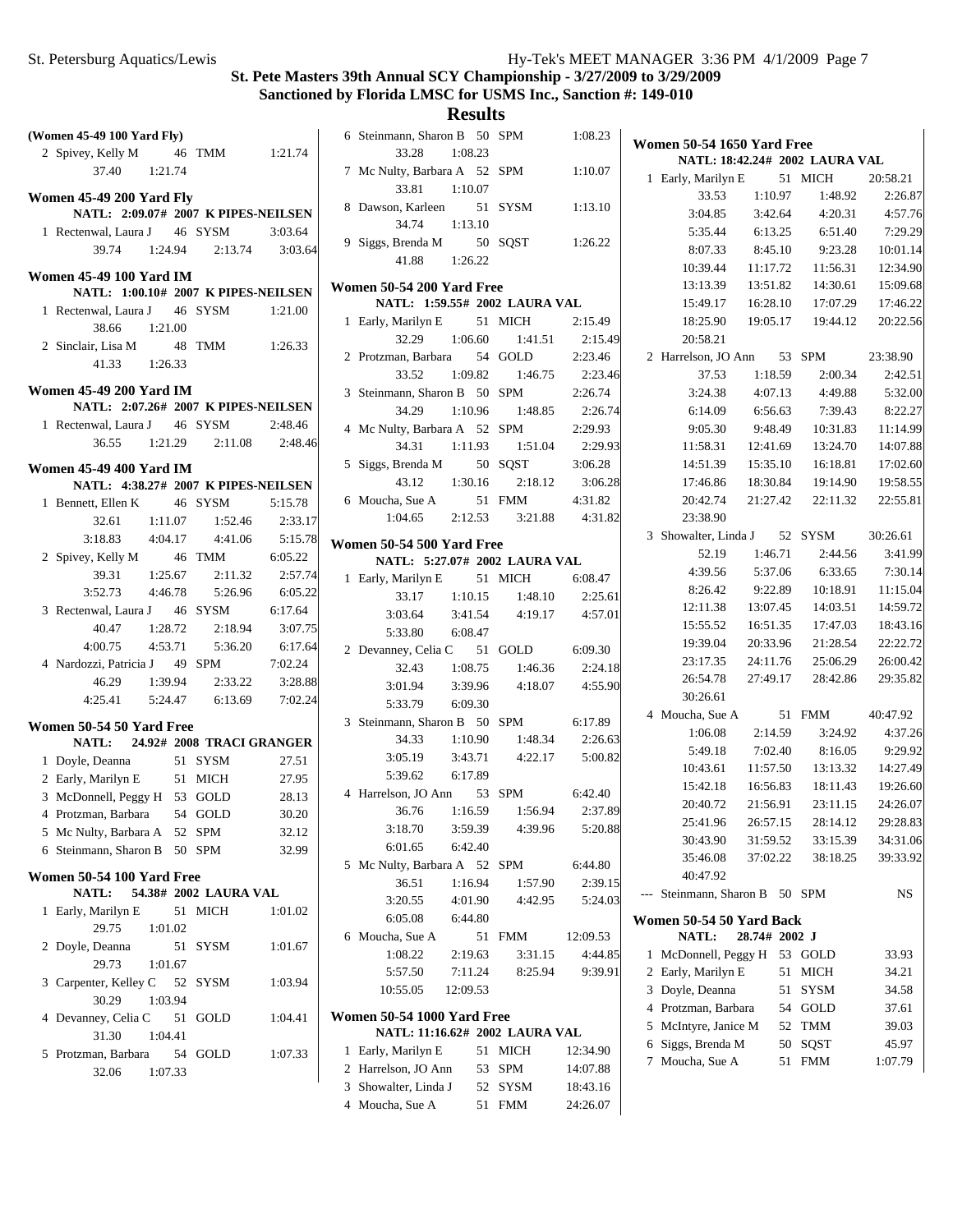| Women 50-54 100 Yard Back           |         |         |         |
|-------------------------------------|---------|---------|---------|
| NATL: 1:02.67# 2008 K               |         |         |         |
| 1 Doyle, Deanna<br>33.20 1:08.49    |         | 51 SYSM | 1:08.49 |
| 2 Early, Marilyn E                  |         | 51 MICH | 1:13.63 |
| 1:13.63<br>35.29                    |         |         |         |
| 3 Steinmann, Sharon B 50 SPM        |         |         | 1:19.52 |
| 39.37<br>1:19.52                    |         |         |         |
| 4 Lasher, Cynthia H 52 FACT         |         |         | 1:20.49 |
| 37.94                               | 1:20.49 |         |         |
| 5 Dawson, Karleen                   |         | 51 SYSM | 1:20.71 |
| 38.98<br>1:20.71                    |         |         |         |
| 6 McIntyre, Janice M 52 TMM         |         |         | 1:26.39 |
| 42.04 1:26.39                       |         |         |         |
| 7 Siggs, Brenda M                   |         | 50 SQST | 1:35.82 |
| 45.41<br>1:35.82                    |         |         |         |
| 8 Moucha, Sue A                     |         | 51 FMM  | 2:20.18 |
| $1:10.18$ $2:20.18$                 |         |         |         |
| Women 50-54 200 Yard Back           |         |         |         |
| NATL: 2:19.01# 2008 K               |         |         |         |
| 1 Early, Marilyn E                  |         | 51 MICH | 2:37.76 |
| 36.28 1:15.70                       |         | 1:56.39 | 2:37.76 |
| 2 Steinmann, Sharon B 50 SPM        |         |         | 2:50.37 |
| 40.92 1:23.92                       |         | 2:07.23 | 2:50.37 |
| 3 McIntyre, Janice M 52 TMM         |         |         | 3:07.66 |
| 41.78 1:29.32                       |         | 2:19.18 | 3:07.66 |
| 4 Harrelson, JO Ann 53 SPM          |         |         | 3:15.89 |
| 46.52 1:37.22 2:26.95               |         |         | 3:15.89 |
| 5 Siggs, Brenda M 50 SQST           |         |         | 3:29.18 |
| 48.79   1:41.42   2:35.10   3:29.18 |         |         |         |
| Women 50-54 50 Yard Breast          |         |         |         |
| NATL: 33.21# 2007 MELINDA MANN      |         |         |         |
| 1 Carpenter, Kelley C 52 SYSM       |         |         | 38.64   |
| 2 Harrelson, JO Ann 53 SPM          |         |         | 41.41   |
| 3 Dawson, Karleen                   |         | 51 SYSM | 42.67   |
| 4 Lasher, Cynthia H 52 FACT         |         |         | 42.72   |
| 5 Siggs, Brenda M                   |         | 50 SQST | 46.26   |
| 6 Moucha, Sue A 51 FMM              |         |         | 1:08.44 |
| Women 50-54 100 Yard Breast         |         |         |         |
| NATL: 1:13.28# 2007 MELINDA MANN    |         |         |         |
| 1 Carpenter, Kelley C 52 SYSM       |         |         | 1:28.12 |
| 41.61 1:28.12                       |         |         |         |
| 2 Harrelson, JO Ann 53 SPM          |         |         | 1:32.01 |
| 42.55<br>1:32.01                    |         |         |         |
| 3 McIntyre, Janice M 52 TMM         |         |         | 1:35.69 |
| 45.57<br>1:35.69                    |         |         |         |
| 4 Siggs, Brenda M 50 SQST           |         |         | 1:46.85 |
| 51.94<br>1:46.85                    |         |         |         |
| 5 Moucha, Sue A                     | 51      | FMM     | 2:25.02 |
| $1:10.73$ $2:25.02$                 |         |         |         |
| Women 50-54 200 Yard Breast         |         |         |         |
| NATL: 2:40.34# 2007 KAREN MELICK    |         |         |         |

|                     |         | $11711L$ . 2.49.94 $\pi$ 2007 KAKER BELICK |         |
|---------------------|---------|--------------------------------------------|---------|
| 1 Harrelson, JO Ann |         | 53 SPM                                     | 3:13.23 |
| 43.91               | 1:33.95 | 2:23.81                                    | 3:13.23 |

|     | 2 Lasher, Cynthia H 52 FACT                                          |      |         | 3:19.51   |
|-----|----------------------------------------------------------------------|------|---------|-----------|
|     | 46.09 1:37.16                                                        |      | 2:28.23 | 3:19.51   |
|     | 3 Moucha, Sue A                                                      |      | 51 FMM  | 5:06.99   |
|     | $1:11.40$ $2:30.87$                                                  |      | 3:50.58 | 5:06.99   |
| --- | McDonnell, Peggy H 53 GOLD                                           |      |         | <b>NS</b> |
|     | Women 50-54 50 Yard Fly                                              |      |         |           |
|     | NATL: 27.19# 2008 TRACI GRANGER                                      |      |         |           |
|     | 1 Early, Marilyn E                                                   |      | 51 MICH | 31.28     |
|     | 2 Mc Nulty, Barbara A 52 SPM                                         |      |         | 33.78     |
|     | 3 Protzman, Barbara                                                  |      | 54 GOLD | 34.76     |
|     | 4 Lasher, Cynthia H                                                  |      | 52 FACT | 34.88     |
|     | 5 Dawson, Karleen                                                    |      | 51 SYSM | 39.72     |
|     | --- Siggs, Brenda M                                                  |      | 50 SQST | <b>NS</b> |
|     |                                                                      |      |         |           |
|     | Women 50-54 100 Yard Fly<br>NATL: 1:01.26# 2002 LAURA VAL            |      |         |           |
|     | 1 Mc Nulty, Barbara A 52 SPM                                         |      |         | 1:16.71   |
|     | 35.27<br>1:16.71                                                     |      |         |           |
|     | 2 Protzman, Barbara                                                  | - 54 | GOLD    | 1:18.19   |
|     | 35.28<br>1:18.19                                                     |      |         |           |
|     | 3 Steinmann, Sharon B 50 SPM                                         |      |         | 1:19.18   |
|     | 36.56<br>1:19.18                                                     |      |         |           |
|     | 4 Lasher, Cynthia H 52 FACT                                          |      |         | 1:22.11   |
|     | 38.39 1:22.11                                                        |      |         |           |
|     | 5 Harrelson, JO Ann 53 SPM                                           |      |         | 1:34.65   |
|     | 44.93 1:34.65                                                        |      |         |           |
|     | --- Devanney, Celia C 51 GOLD                                        |      |         | <b>NS</b> |
|     | --- McDonnell, Peggy H 53 GOLD                                       |      |         | <b>NS</b> |
|     |                                                                      |      |         |           |
|     | <b>Women 50-54 200 Yard Fly</b><br>NATL: 2:15.18# 2002 LAURA VAL     |      |         |           |
|     | 1 Mc Nulty, Barbara A 52 SPM                                         |      |         | 2:53.39   |
|     | 36.36 1:19.56                                                        |      | 2:05.59 | 2:53.39   |
|     | 2 Harrelson, JO Ann 53 SPM                                           |      |         | 3:13.78   |
|     | 43.26 1:32.23 2:22.96 3:13.78                                        |      |         |           |
|     |                                                                      |      |         |           |
|     | <b>Women 50-54 100 Yard IM</b>                                       |      |         |           |
|     | NATL: 1:05.38# 2003 DANIELLE OGIER                                   |      |         |           |
|     | 1 Doyle, Deanna                                                      |      | 51 SYSM | 1:10.35   |
|     | 32.27 1:10.35                                                        |      |         |           |
|     | 2 McDonnell, Peggy H 53 GOLD 1:14.71                                 |      |         |           |
|     | 34.92<br>1:14.71                                                     |      |         |           |
|     | 3 Carpenter, Kelley C 52 SYSM                                        |      |         | 1:15.88   |
|     | 34.85<br>1:15.88                                                     |      |         |           |
|     | 4 Steinmann, Sharon B 50 SPM<br>38.65<br>1:19.71                     |      |         | 1:19.71   |
|     |                                                                      |      |         |           |
|     | 5 Harrelson, JO Ann 53 SPM<br>41.26                                  |      |         | 1:23.52   |
|     | 1:23.52<br>6 Moucha, Sue A                                           |      |         | 2:18.02   |
|     | $1:08.59$ $2:18.02$                                                  |      | 51 FMM  |           |
|     | --- Siggs, Brenda M                                                  |      | 50 SQST |           |
|     | 45.17                                                                | DQ   |         | DQ        |
|     |                                                                      |      |         |           |
|     | <b>Women 50-54 200 Yard IM</b><br>MATL: $2.206442002$ DAMIELLE OCIED |      |         |           |
|     |                                                                      |      |         |           |

|                              |         | $NAIL: 2:20.04# 2003$ DANIELLE OGIEK |         |
|------------------------------|---------|--------------------------------------|---------|
| 1 Steinmann, Sharon B 50 SPM |         |                                      | 2:46.28 |
| 38.07                        | 1:21.56 | 2:09.46                              | 2:46.28 |

| 2            | Harrelson, JO Ann                        |         | 53 SPM                          | 3:02.61         |
|--------------|------------------------------------------|---------|---------------------------------|-----------------|
|              | 42.31 1:31.29                            |         | 2:20.70                         | 3:02.61         |
|              | 3 McIntyre, Janice M 52 TMM              |         |                                 | 3:04.31         |
|              | 41.94 1:28.66                            |         | 2:22.44                         | 3:04.31         |
|              | 4 Moucha, Sue A                          |         | 51 FMM                          | 4:49.18         |
|              | $1:11.77$ $2:27.17$                      |         |                                 | 3:40.79 4:49.18 |
| ---          | Siggs, Brenda M 50 SQST                  |         |                                 | <b>NS</b>       |
|              |                                          |         |                                 |                 |
|              | <b>Women 50-54 400 Yard IM</b>           |         |                                 |                 |
|              | NATL: 5:00.48# 2002 LAURA VAL            |         |                                 |                 |
| 1            | McDonnell, Peggy H 53 GOLD               |         |                                 | 5:39.27         |
|              | 34.07                                    | 1:16.40 | 2:01.16                         | 2:46.75         |
|              | 3:34.67                                  | 4:24.84 | 5:03.45                         | 5:39.27         |
|              | 2 Steinmann, Sharon B 50 SPM             |         |                                 | 5:52.14         |
|              |                                          |         | 38.19 1:23.52 2:09.38           | 2:54.52         |
|              | 3:44.21                                  | 4:35.06 | 5:13.67                         | 5:52.14         |
|              | 3 Protzman, Barbara 54 GOLD              |         |                                 | 5:55.72         |
|              | 36.98                                    | 1:20.08 |                                 | 2:56.02         |
|              | 3:46.16                                  | 4:38.48 | 5:17.67                         | 5:55.72         |
|              | 4 Harrelson, JO Ann 53 SPM               |         |                                 | 6:07.98         |
|              | 42.68                                    | 1:32.15 | 2:21.04                         | 3:09.46         |
|              | 3:58.49                                  | 4:48.08 | 5:28.46                         | 6:07.98         |
|              | 5 Moucha, Sue A                          |         | 51 FMM                          | 9:49.08         |
|              | 1:10.78                                  | 2:28.12 | 3:41.34                         | 4:55.41         |
|              |                                          |         | 6:10.58 7:26.61 8:38.23 9:49.08 |                 |
|              |                                          |         |                                 |                 |
|              | Women 55-59 50 Yard Free<br><b>NATL:</b> |         | 25.30# 2008 LAURA VAL           |                 |
| 1            | Sargeant, Pat A                          |         | 55 GOLD                         | 27.40           |
|              | 2 Walker, Deb W                          |         | 57 FACT                         | 30.10           |
|              | 3 Miller, Celeste                        |         | 59 SNM                          | 30.27           |
|              | 4 Hughes, Maureen C 55 GOLD              |         |                                 | 30.65           |
|              | 5 Yehle, Candace A 59 EAJM               |         |                                 | 42.94           |
|              | --- Geiger, Pam                          |         | 56 SPM                          | <b>NS</b>       |
|              |                                          |         |                                 |                 |
|              | Women 55-59 100 Yard Free                |         |                                 |                 |
|              | NATL: 54.72# 2008 LAURA VAL              |         |                                 |                 |
| $\mathbf{1}$ | Miller, Celeste                          |         | 59 SNM                          | 1:05.24         |
|              | 31.71                                    | 1:05.24 |                                 |                 |
|              | 2 Hughes, Maureen C 55 GOLD              |         |                                 | 1:09.32         |
|              | 33.73                                    | 1:09.32 |                                 |                 |
|              | 3 Geiger, Pam                            |         | 56 SPM                          | 1:12.19         |
|              | 35.00                                    | 1:12.19 |                                 |                 |
|              | 4 Greb, Connie Y                         |         | 57 FACT                         | 1:13.19         |
|              | 33.71                                    | 1:13.19 |                                 |                 |
|              | 5 Tittle, Kathleen A 57 FACT             |         |                                 | 1:20.48         |
|              | 38.49                                    | 1:20.48 |                                 |                 |
|              | Women 55-59 200 Yard Free                |         |                                 |                 |
|              | NATL: 2:00.50# 2007 LAURA VAL            |         |                                 |                 |
| 1            | Walker, Deb W                            |         | 57 FACT                         | 2:17.86         |
|              | 33.08                                    | 1:08.13 | 1:43.32                         | 2:17.86         |
|              | 2 Miller, Celeste                        |         | 59 SNM                          | 2:22.25         |
|              | 33.41                                    | 1:09.30 | 1:46.05                         | 2:22.25         |
|              | 3 Geiger, Pam                            |         | 56 SPM                          | 2:36.60         |
|              | 36.79                                    |         |                                 | 2:36.60         |
|              |                                          | 1:16.82 | 1:57.19                         |                 |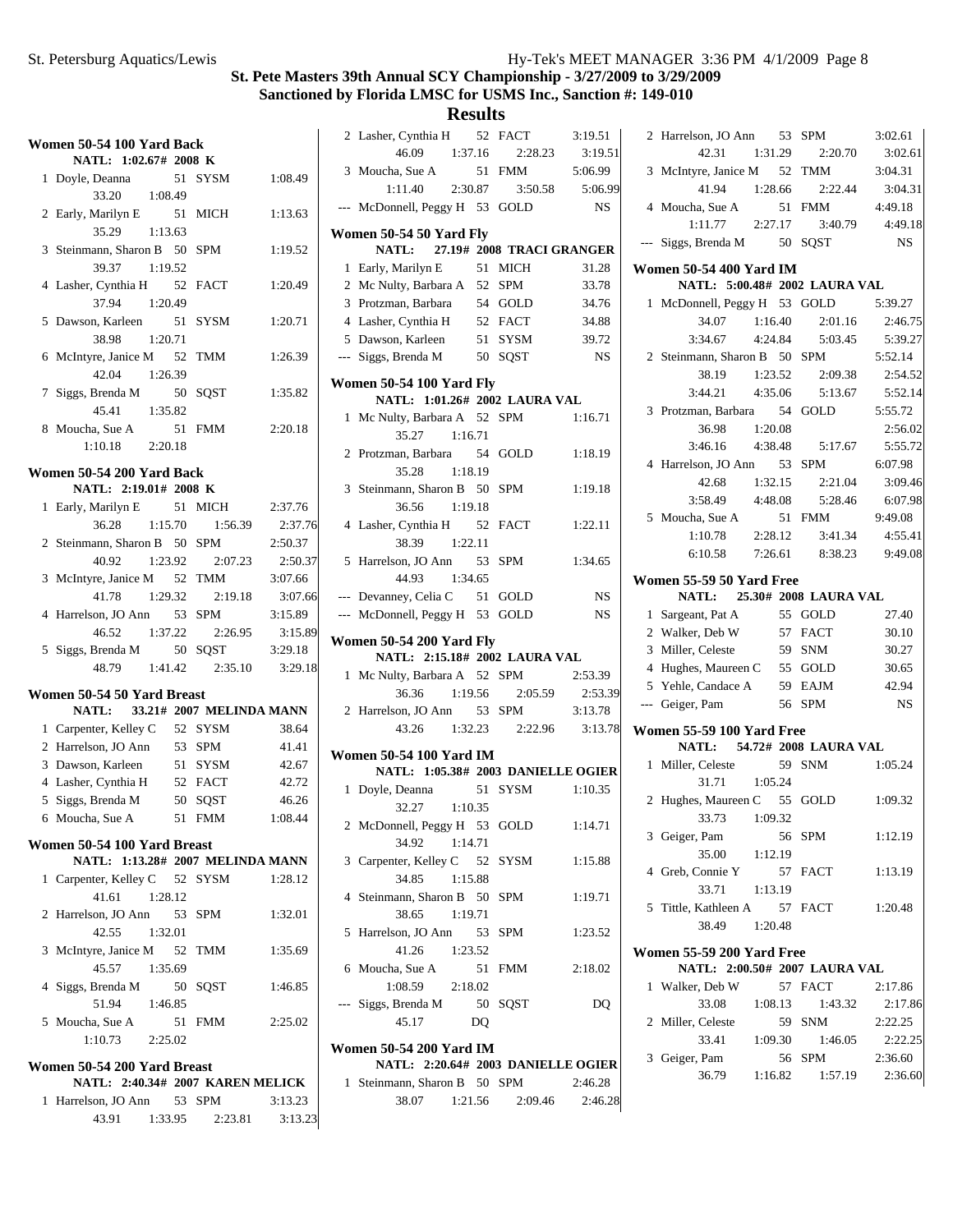4:17.00

2:35.19

2:46.27  $3:06.31$  $3:06.31$ 

> 4:15.50 8:46.79

# **St. Pete Masters 39th Annual SCY Championship - 3/27/2009 to 3/29/2009 Sanctioned by Florida LMSC for USMS Inc., Sanction #: 149-010**

| <b>Women 55-59 500 Yard Free</b>  |          |                                |           | 3 Eddy, Storm S             |          | 58 SPM                         | 27:45.08  | Women 55-59 200 Yard Breast       |                          |           |
|-----------------------------------|----------|--------------------------------|-----------|-----------------------------|----------|--------------------------------|-----------|-----------------------------------|--------------------------|-----------|
|                                   |          | NATL: 5:29.40# 2007 LAURA VAL  |           | 44.88                       | 1:33.04  | 2:22.68                        | 3:13.46   | NATL: 2:47.92# 2008 DEB WALKER    |                          |           |
| 1 Miller, Celeste                 |          | 59 SNM                         | 6:12.31   | 4:05.06                     | 4:55.48  | 5:46.19                        | 6:36.97   | --- Walker, Deb W                 | 57 FACT                  | <b>NS</b> |
| 33.16                             | 1:10.09  | 1:47.72                        | 2:25.50   | 7:27.48                     | 8:18.37  | 9:09.01                        | 9:59.72   |                                   |                          |           |
| 3:03.31                           | 3:41.14  | 4:18.94                        | 4:57.22   | 10:50.59                    | 11:41.63 | 12:32.62                       | 13:23.40  | Women 55-59 50 Yard Fly           |                          |           |
| 5:35.31                           | 6:12.31  |                                |           | 14:14.20                    | 15:05.38 | 15:56.27                       | 16:47.48  | <b>NATL:</b>                      | 28.35# 2008 LAURA VAL    |           |
| 2 Geiger, Pam                     |          | 56 SPM                         | 6:59.82   | 17:38.93                    | 18:30.00 | 19:20.47                       | 20:11.41  | 1 Sargeant, Pat A                 | 55 GOLD                  | 31.63     |
| 37.46                             | 1:18.48  | 2:00.90                        | 2:43.76   | 21:02.46                    | 21:53.08 | 22:43.78                       | 23:34.59  | 2 Hughes, Maureen C               | 55 GOLD                  | 33.31     |
| 3:26.57                           | 4:09.51  | 4:52.26                        | 5:34.75   | 24:25.02                    | 25:15.69 | 26:06.57                       | 26:57.07  | 3 Greb, Connie Y                  | 57 FACT                  | 38.27     |
| 6:17.62                           | 6:59.82  |                                |           | 27:45.08                    |          |                                |           | 4 Tittle, Kathleen A              | 57 FACT                  | 48.44     |
| 3 Tittle, Kathleen A              |          | 57 FACT                        | 8:21.97   | 4 Randall, Rosalyn          |          | 59 FACT                        | 33:12.59  | <b>Women 55-59 100 Yard Fly</b>   |                          |           |
| 43.31                             | 1:32.17  | 2:23.26                        | 3:15.26   | 55.91                       | 1:56.36  | 2:57.69                        | 4:00.05   | NATL: 1:02.43# 2007 LAURA VAL     |                          |           |
| 4:07.53                           | 5:00.12  | 5:52.04                        | 6:42.99   | 5:02.41                     | 6:04.66  | 7:07.18                        | 8:09.56   | 1 Sargeant, Pat A                 | 55 GOLD                  | 1:09.92   |
| 7:33.96                           | 8:21.97  |                                |           | 9:10.85                     | 10:11.97 | 11:12.95                       | 12:13.72  | 32.30<br>1:09.92                  |                          |           |
|                                   |          | 59 FACT                        |           | 13:14.81                    | 14:16.32 | 15:17.35                       | 16:18.50  |                                   |                          |           |
| 4 Randall, Rosalyn                |          |                                | 9:18.52   | 17:19.02                    | 18:18.99 | 19:21.21                       | 20:21.57  | <b>Women 55-59 200 Yard Fly</b>   |                          |           |
| 51.48                             | 1:47.09  | 2:42.57                        | 3:38.09   | 21:21.67                    | 22:21.11 | 23:20.34                       | 24:19.93  | NATL: 2:20.35# 2008 LAURA VAL     |                          |           |
| 4:34.59                           | 5:31.49  | 6:28.33                        | 7:25.57   | 25:19.68                    | 26:18.87 | 27:19.03                       | 28:18.58  | 1 Ohlandt, Dianne C               | 59 TTM                   | 4:17.00   |
| 8:22.75                           | 9:18.52  |                                |           | 29:17.71                    | 30:17.44 | 31:16.76                       | 32:14.84  | 57.88<br>2:03.22                  | 3:10.33                  | 4:17.0    |
| --- Greb, Connie Y                |          | 57 FACT                        | <b>NS</b> | 33:12.59                    |          |                                |           | <b>Women 55-59 100 Yard IM</b>    |                          |           |
| <b>Women 55-59 1000 Yard Free</b> |          |                                |           |                             |          |                                |           | NATL: 1:05.21# 2007 LAURA VAL     |                          |           |
|                                   |          | NATL: 11:23.69# 2007 LAURA VAL |           | Women 55-59 50 Yard Back    |          |                                |           | 1 Sargeant, Pat A                 | 55 GOLD                  | 1:12.63   |
| 1 Sargeant, Pat A                 |          | 55 GOLD                        | 12:33.86  | NATL:                       |          | 29.09# 2007 LAURA VAL          |           | 2 Hughes, Maureen C               | 55 GOLD                  | 1:13.49   |
| 2 Geiger, Pam                     |          | 56 SPM                         | 14:19.62  | 1 Hughes, Maureen C         |          | 55 GOLD                        | 33.05     | 33.22<br>1:13.49                  |                          |           |
| 3 Eddy, Storm S                   |          | 58 SPM                         | 16:47.48  | 2 Sargeant, Pat A           |          | 55 GOLD                        | 34.22     | 3 Miller, Celeste                 | 59 SNM                   |           |
| 4 Randall, Rosalyn                |          | 59 FACT                        | 20:21.57  | 3 Miller, Celeste           |          | 59 SNM                         | 36.81     |                                   |                          | 1:17.30   |
|                                   |          |                                |           | 4 Ohlandt, Dianne C         |          | 59 TTM                         | 57.68     | 1:17.30<br>36.41                  |                          |           |
| <b>Women 55-59 1650 Yard Free</b> |          |                                |           | Women 55-59 100 Yard Back   |          |                                |           | 4 Geiger, Pam<br>41.19<br>1:26.65 | 56 SPM                   | 1:26.65   |
|                                   |          | NATL: 19:32.61# 2004 BARBARA   |           |                             |          | NATL: 1:04.80# 2008 LAURA VAL  |           |                                   |                          |           |
| 1 Sargeant, Pat A                 |          | 55 GOLD                        | 20:48.83  | 1 Hughes, Maureen C         |          | 55 GOLD                        | 1:13.23   | 5 Malone, Lucey M                 | 58 FACT                  | 1:50.30   |
| 34.00                             | 1:12.44  | 1:50.70                        | 2:28.90   | 35.96                       | 1:13.23  |                                |           | 1:50.30<br>51.70                  |                          |           |
| 3:07.72                           | 3:46.80  | 4:25.44                        | 5:04.48   | 2 Miller, Celeste           |          | 59 SNM                         | 1:18.59   | 6 Ohlandt, Dianne C               | 59 TTM                   | 2:00.69   |
| 5:42.85                           | 6:20.39  | 6:57.55                        | 7:34.75   | 38.43                       | 1:18.59  |                                |           | 2:00.69<br>57.41                  |                          |           |
| 8:12.20                           | 8:49.93  | 9:27.89                        | 10:05.05  |                             |          |                                | <b>NS</b> | <b>Women 55-59 200 Yard IM</b>    |                          |           |
| 10:42.65                          | 11:20.12 | 11:57.73                       | 12:33.86  | --- Greb, Connie Y          |          | 57 FACT                        |           | NATL: 2:24.65# 2008 LAURA VAL     |                          |           |
| 13:12.45                          | 13:50.50 | 14:28.45                       | 15:06.26  | Women 55-59 200 Yard Back   |          |                                |           | 1 Sargeant, Pat A                 | 55 GOLD                  | 2:35.19   |
| 15:44.81                          | 16:22.75 | 17:01.27                       | 17:39.89  |                             |          | NATL: 2:24.15# 2007 LAURA VAL  |           | 32.34<br>1:11.65                  | 2:00.96                  | 2:35.1    |
| 18:18.69                          | 18:56.97 | 19:35.50                       | 20:13.65  | 1 Walker, Deb W             |          | 57 FACT                        | 2:44.73   | 2 Miller, Celeste                 | 59 SNM                   | 2:46.27   |
| 20:48.83                          |          |                                |           | 38.80                       | 1:20.47  | 2:02.65                        | 2:44.73   | 1:19.96<br>36.85                  | 2:09.95                  | 2:46.2    |
| 2 Geiger, Pam                     |          | 56 SPM                         | 23:49.39  | 2 Ohlandt, Dianne C         |          | 59 TTM                         | 4:20.69   | 3 Geiger, Pam                     | 56 SPM                   | 3:06.31   |
| 38.98                             | 1:21.03  | 2:04.05                        | 2:47.34   | 1:04.47                     | 2:10.17  | 3:17.89                        | 4:20.69   | 42.21<br>1:30.76                  | 2:25.06                  | 3:06.3    |
| 3:30.29                           | 4:13.52  | 4:56.78                        | 5:39.93   |                             |          |                                |           | --- Greb, Connie Y                | 57 FACT                  | <b>NS</b> |
| 6:22.51                           | 7:05.73  | 7:48.96                        | 8:32.23   | Women 55-59 50 Yard Breast  |          |                                |           |                                   |                          |           |
| 9:15.77                           | 9:59.17  | 10:42.49                       | 11:25.97  | <b>NATL:</b>                |          | 35.06# 2002 GINGER PIERSON     |           | <b>Women 55-59 400 Yard IM</b>    |                          |           |
| 12:09.11                          | 12:52.77 | 13:36.30                       | 14:19.62  | 1 Walker, Deb W             |          | 57 FACT                        | 36.80     | NATL: 5:04.26# 2007 LAURA VAL     |                          |           |
| 15:03.17                          | 15:47.12 | 16:30.87                       | 17:15.11  | 2 Sargeant, Pat A           |          | 55 GOLD                        | 39.72     | 1 Ohlandt, Dianne C               | 59 TTM                   | 8:46.79   |
| 17:59.00                          | 18:42.82 | 19:26.86                       | 20:11.10  | 3 Hughes, Maureen C         |          | 55 GOLD                        | 40.46     | 57.98<br>2:02.13                  | 3:09.71                  | 4:15.5    |
| 20:55.40                          | 21:39.03 | 22:22.41                       | 23:05.78  | Women 55-59 100 Yard Breast |          |                                |           | 5:30.37<br>6:44.98                | 7:46.64                  | 8:46.7    |
| 23:49.39                          |          |                                |           |                             |          | NATL: 1:16.84# 2008 DEB WALKER |           |                                   |                          |           |
|                                   |          |                                |           | 1 Walker, Deb W             |          | 57 FACT                        | 1:19.95   | Women 60-64 50 Yard Free<br>NATL: | 28.03# 2008 CAROLYN BOAK |           |
|                                   |          |                                |           | 38.34                       | 1:19.95  |                                |           |                                   |                          |           |
|                                   |          |                                |           | 2 Yehle, Candace A          |          | 59 EAJM                        | 1:50.69   | 1 Tyler, A. Susan                 | 60 SNM                   | 32.68     |
|                                   |          |                                |           | 52.14                       | 1:50.69  |                                |           | 2 Kranpitz, Nancy                 | 63 WMAC                  | 33.04     |
|                                   |          |                                |           |                             |          |                                |           | 3 Tyler, Sarah L                  | 64 SNM                   | 33.16     |
|                                   |          |                                |           | 3 Malone, Lucey M           |          | 58 FACT                        | 1:59.66   | 4 Wilson, Meegan J                | 60 FACT                  | 33.65     |
|                                   |          |                                |           | 57.96                       | 1:59.66  |                                |           | 5 Patterson, Patricia L           | 63 CATM                  | 37.73     |
|                                   |          |                                |           |                             |          |                                |           | 6 Francy, Susan                   | 64 FACT                  | 39.12     |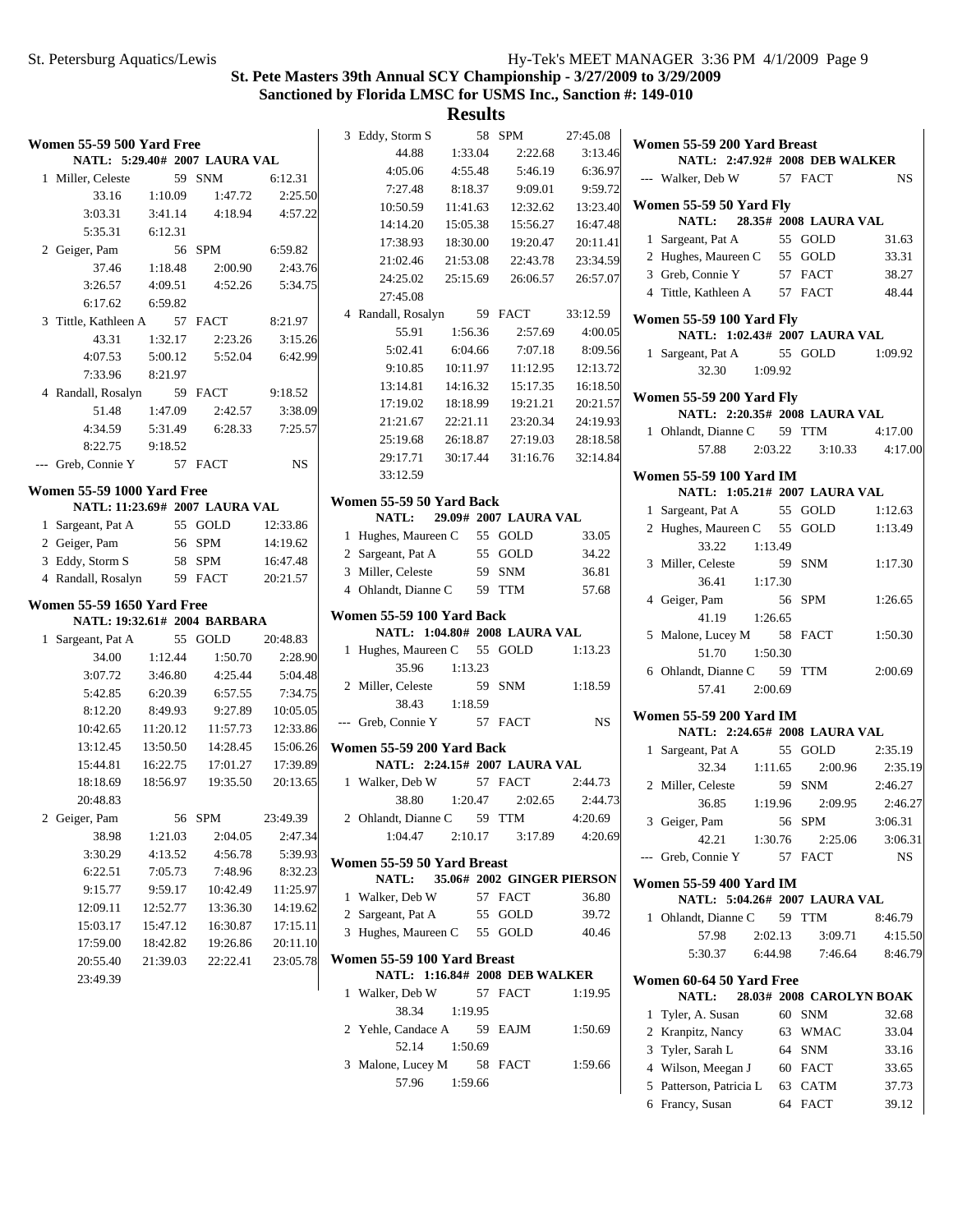#### **St. Pete Masters 39th Annual SCY Championship - 3/27/2009 to 3/29/2009**

#### **Sanctioned by Florida LMSC for USMS Inc., Sanction #: 149-010**

## **Results**

|   | (Women 60-64 50 Yard Free)      |                   |                                  |                | --- Tyler,    |
|---|---------------------------------|-------------------|----------------------------------|----------------|---------------|
|   | --- Odato, Jane                 | 64 GOLD           |                                  | NS             | --- Patter    |
|   | Women 60-64 100 Yard Free       |                   |                                  |                | Women 6       |
|   |                                 |                   | NATL: 1:02.74# 2008 F.WILLIAMSON |                | N/            |
|   | 1 Kranpitz, Nancy 63 WMAC       |                   |                                  | 1:16.00        | 1 Wilso       |
|   | 35.24                           | 1:16.00           |                                  |                |               |
|   | 2 Wilson, Meegan J 60 FACT      |                   |                                  | 1:16.51        |               |
|   |                                 | 37.55 1:16.51     |                                  |                | Women 6<br>N/ |
|   | 3 Tyler, Sarah L                | 64 SNM            |                                  | 1:16.55        | 1 Wilso       |
|   |                                 | 36.48 1:16.55     |                                  |                |               |
|   | 4 Suttie, Rae E                 | 64 FACT           |                                  | 1:42.62        |               |
|   |                                 | 50.29 1:42.62     |                                  |                | Women 6       |
|   | --- Odato, Jane                 | 64 GOLD           |                                  | NS             | N/            |
|   |                                 |                   |                                  |                | 1 Tyler,      |
|   | Women 60-64 200 Yard Free       |                   | NATL: 2:18.52# 2008 F.WILLIAMSON |                | 2 Kranp       |
|   | 1 Wilson, Meegan J 60 FACT      |                   |                                  | 2:48.57        | 3 Wilso       |
|   |                                 |                   | 38.18 1:21.05 2:05.53            | 2:48.57        | 4 Patter      |
|   |                                 |                   |                                  |                | 5 Suttie      |
|   | --- Tyler, Sarah L              | 64 SNM<br>64 GOLD |                                  | <b>NS</b>      | --- Odato     |
|   | --- Odato, Jane                 |                   |                                  | NS             | Women 6       |
|   | Women 60-64 1650 Yard Free      |                   |                                  |                | N/            |
|   |                                 |                   | NATL: 21:19.25# 2004 JACKIE MARR |                | 1 Tyler,      |
|   | --- Riley, Linda M              |                   | 61 SYSM                          | D <sub>O</sub> |               |
|   | 56.09                           | 1:59.41           | 3:03.44                          | 4:07.96        | 2 Kranp       |
|   | 5:11.89                         | 6:14.67           | 7:17.97                          | 8:22.81        |               |
|   | 9:27.32                         | 10:31.10          | 11:34.68                         | 12:39.12       | 3 Suttie.     |
|   | 13:43.14                        | 14:47.78          | 15:51.41                         | 16:55.68       |               |
|   | 17:57.84                        |                   | 19:01.54 20:06.21                | 21:09.46       |               |
|   | 22:12.44                        |                   | 23:16.90 24:20.79                | 25:24.22       | Women 6       |
|   | 26:27.29                        |                   | 27:31.24 28:34.72 29:38.94       |                | N/            |
|   | 30:44.20                        |                   | 31:47.12 32:50.57 33:53.09       |                | 1 Kranp       |
|   |                                 |                   |                                  |                |               |
|   | Women 60-64 50 Yard Back        |                   | NATL: 33.95# 2008 RUTH SHAPS     |                | Women 6       |
|   | 1 Patterson, Patricia L 63 CATM |                   |                                  | 45.26          | N/            |
|   | 2 Tyler, Sarah L 64 SNM         |                   |                                  | 46.78          | 1 Tyler,      |
|   | 3 Francy, Susan                 | 64 FACT           |                                  | 47.58          |               |
|   |                                 |                   |                                  |                | 2 Wilso       |
|   | Women 60-64 100 Yard Back       |                   |                                  |                |               |
|   |                                 |                   | NATL: 1:14.73# 2008 RUTH SHAPS   |                | 3 Kranp       |
|   | 1 Kranpitz, Nancy               |                   | 63 WMAC                          | 1:32.63        | --- Patter    |
|   | 44.80                           | 1:32.63           |                                  |                | --- Odato     |
|   | --- Tyler, Sarah L              |                   | 64 SNM                           | NS             |               |
|   | Women 60-64 200 Yard Back       |                   |                                  |                | Women 6       |
|   |                                 |                   | NATL: 2:42.86# 1997 BETSY JORDAN |                | N             |
|   | 1 Tyler, A. Susan               |                   | 60 SNM                           | 3:07.59        | Tyler,<br>1   |
|   | 45.06                           | 1:32.73           | 2:20.58                          | 3:07.59        |               |
| 2 | Kranpitz, Nancy                 |                   | 63 WMAC                          | 3:21.63        | 2 Wilso       |
|   | 46.62                           | 1:37.21           | 2:29.83                          | 3:21.63        |               |
|   | --- Tyler, Sarah L              |                   | 64 SNM                           | NS             | 3 Kranp       |
|   |                                 |                   |                                  |                |               |
|   | Women 60-64 50 Yard Breast      |                   |                                  |                | Women 6       |
|   | <b>NATL:</b>                    |                   | 36.30# 2006 GINGER PIERSON       |                | N/            |
|   | 1 Wilson, Meegan J 60 FACT      |                   |                                  | 41.00          | Kranp<br>1    |
|   |                                 |                   |                                  |                |               |

|   | --- Tyler, Sarah L                                               |         | 64 SNM                | NS        |
|---|------------------------------------------------------------------|---------|-----------------------|-----------|
|   | --- Patterson, Patricia L 63 CATM                                |         |                       | <b>NS</b> |
|   | Women 60-64 100 Yard Breast                                      |         |                       |           |
|   | NATL: 1:19.98# 2008 GINGER PIERSON                               |         |                       |           |
|   | 1 Wilson, Meegan J 60 FACT                                       |         |                       | 1:29.46   |
|   | 43.62 1:29.46                                                    |         |                       |           |
|   | Women 60-64 200 Yard Breast<br>NATL: 2:56.39# 1999 JOANN LEILICH |         |                       |           |
|   |                                                                  |         |                       | 3:16.20   |
|   | 1 Wilson, Meegan J 60 FACT                                       |         | 46.96 1:36.70 2:28.13 | 3:16.20   |
|   |                                                                  |         |                       |           |
|   | Women 60-64 50 Yard Fly<br>NATL: 31.95# 2007 CAROLYN BOAK        |         |                       |           |
|   | 1 Tyler, A. Susan 60 SNM                                         |         |                       | 33.65     |
|   | 2 Kranpitz, Nancy 63 WMAC                                        |         |                       | 38.17     |
|   | 3 Wilson, Meegan J 60 FACT                                       |         |                       | 38.96     |
|   |                                                                  |         |                       |           |
|   | 4 Patterson, Patricia L 63 CATM                                  |         |                       | 40.78     |
|   | 5 Suttie, Rae E                                                  |         | 64 FACT               | 51.87     |
|   | --- Odato, Jane                                                  |         | 64 GOLD               | NS        |
|   | Women 60-64 100 Yard Fly                                         |         |                       |           |
|   | NATL: 1:13.06# 2007 CAROLYN BOAK                                 |         |                       |           |
|   | 1 Tyler, A. Susan 60 SNM<br>36.65<br>1:19.06                     |         |                       | 1:19.06   |
|   | 2 Kranpitz, Nancy 63 WMAC 1:35.27                                |         |                       |           |
|   |                                                                  |         |                       |           |
|   | 45.12 1:35.27                                                    |         |                       |           |
|   | 3 Suttie, Rae E                                                  |         | 64 FACT               | 2:08.24   |
|   | 56.05 2:08.24                                                    |         |                       |           |
|   | Women 60-64 200 Yard Fly                                         |         |                       |           |
|   | NATL: 2:51.58# 2008 CAROLYN BOAK                                 |         |                       |           |
|   | 1 Kranpitz, Nancy 63 WMAC 3:32.15                                |         |                       |           |
|   |                                                                  |         | 47.82 1:42.90 2:38.48 | 3:32.15   |
|   | <b>Women 60-64 100 Yard IM</b>                                   |         |                       |           |
|   | NATL: 1:12.31# 2007 CAROLYN BOAK                                 |         |                       |           |
|   | 1 Tyler, A. Susan 60 SNM                                         |         |                       | 1:23.15   |
|   | 1:23.15<br>37.93                                                 |         |                       |           |
|   | 2 Wilson, Meegan J 60 FACT                                       |         |                       | 1:26.84   |
|   | 42.21 1:26.84                                                    |         |                       |           |
|   | 3 Kranpitz, Nancy 63 WMAC                                        |         |                       | 1:31.64   |
|   | --- Patterson, Patricia L 63 CATM                                |         |                       | NS        |
|   | --- Odato, Jane                                                  |         | 64 GOLD               | NS.       |
|   | <b>Women 60-64 200 Yard IM</b>                                   |         |                       |           |
|   | NATL: 2:43.09# 2005 CAROLYN BOAK                                 |         |                       |           |
| 1 | Tyler, A. Susan                                                  |         | 60 SNM                | 3:00.44   |
|   | 36.53                                                            | 1:22.85 | 2:19.81               | 3:00.44   |
|   | 2 Wilson, Meegan J 60 FACT                                       |         |                       | 3:14.24   |
|   | 44.77                                                            | 1:40.75 | 2:32.46               | 3:14.24   |
| 3 | Kranpitz, Nancy                                                  |         | 63 WMAC               | 3:23.35   |
|   | $47.76$ 1:38.78                                                  |         | 2:38.30               | 3:23.35   |
|   |                                                                  |         |                       |           |
|   | Women 60-64 400 Yard IM<br>NATL: 5:49.80# 2007 CAROLYN BOAK      |         |                       |           |

| NATL: 5:49.80# 2007 CAROLYN BOAK |         |         |         |
|----------------------------------|---------|---------|---------|
| 1 Kranpitz, Nancy                |         | 63 WMAC | 7:15.99 |
| 49.03                            | 1:46.98 | 2:42.23 | 3:38.63 |
| 4:38.66                          | 5:39.55 | 6:28.56 | 7:15.99 |

|              | Women 65-69 50 Yard Free          |          |                                  |           |
|--------------|-----------------------------------|----------|----------------------------------|-----------|
|              |                                   |          | NATL: 30.42# 2007 BETH SCHREINER |           |
|              | 1 Newland, Susan J 67 FACT        |          |                                  | 42.33     |
|              | 2 Steer, Sandy L                  |          | 69 SPM                           | 48.35     |
|              | 3 Allen, Jean M                   |          | 68 FMM                           | 48.41     |
|              | 4 Fuller, JoAnn                   |          | 66 CATM                          | 1:24.44   |
|              | --- Bromwich, Elaine              |          | 66 SPM                           | <b>NS</b> |
|              | --- Gilligan, Chris S             |          | 65 SYSM                          | <b>NS</b> |
|              | --- Lafuente, Colette M 67 SYSM   |          |                                  | <b>NS</b> |
|              | Women 65-69 100 Yard Free         |          |                                  |           |
|              |                                   |          | NATL: 1:07.80# 2007 ARDETH       |           |
|              | 1 Newland, Susan J 67 FACT        |          |                                  | 1:35.68   |
|              | 43.38                             | 1:35.68  |                                  |           |
|              | 2 Steer, Sandy L                  |          | 69 SPM                           | 1:49.96   |
|              | $-$ Bromwich, Elaine 66 SPM       |          |                                  | <b>NS</b> |
|              | --- Lafuente, Colette M           |          | 67 SYSM                          | <b>NS</b> |
|              | --- Gilligan, Chris S             |          | 65 SYSM                          | NS        |
|              |                                   |          |                                  |           |
|              | Women 65-69 200 Yard Free         |          | NATL: 2:25.65# 2007 ARDETH       |           |
|              | 1 Newland, Susan J 67 FACT        |          |                                  | 3:38.51   |
|              | 44.53                             |          | 1:39.41 2:38.72                  | 3:38.51   |
|              | 2 Steer, Sandy L                  |          | 69 SPM                           | 3:46.48   |
|              | 53.51                             |          | 1:51.40  2:49.34  3:46.48        |           |
|              | --- Bromwich, Elaine 66 SPM       |          |                                  | <b>NS</b> |
|              | --- Lafuente, Colette M 67 SYSM   |          |                                  | <b>NS</b> |
|              |                                   |          |                                  |           |
|              | Women 65-69 500 Yard Free         |          |                                  |           |
|              |                                   |          | NATL: 6:29.22# 2007 ARDETH       |           |
|              | 1 Hutchinson, Joyce W 67 FACT     |          |                                  | 9:40.53   |
|              |                                   |          |                                  |           |
|              |                                   |          | 51.05 1:49.15 2:48.01            | 3:47.48   |
|              | 4:46.93                           |          | 5:46.11 6:45.41 7:44.65          |           |
|              | 8:43.81                           | 9:40.53  |                                  |           |
|              | 2 Steer, Sandy L                  |          | 69 SPM                           | 10:20.88  |
|              | 56.80                             | 1:56.10  | 2:58.81                          | 4:01.83   |
|              | 5:04.60                           | 6:07.87  | 7:11.57                          | 8:14.94   |
|              | 9:18.55 10:20.88                  |          |                                  |           |
|              | <b>Women 65-69 1000 Yard Free</b> |          |                                  |           |
|              |                                   |          | NATL: 13:27.12# 2008 ARDETH      |           |
| 1            | Bromwich, Elaine 66 SPM           |          |                                  | 17:48.55  |
| $\mathbf{2}$ | Lafuente, Colette M 67 SYSM       |          |                                  | 22:00.92  |
|              |                                   |          |                                  |           |
|              | <b>Women 65-69 1650 Yard Free</b> |          | NATL: 23:09.53# 1998 LAVELLE     |           |
| 1            | Bromwich, Elaine 66               |          | SPM                              | 29:39.83  |
|              | 48.68                             | 1:41.01  | 2:34.21                          | 3:27.17   |
|              | 4:20.99                           | 5:13.79  | 6:06.88                          | 7:00.70   |
|              | 7:54.69                           | 8:48.93  | 9:42.73                          | 10:36.30  |
|              | 11:30.57 12:24.77                 |          | 13:18.56                         | 14:13.30  |
|              | 15:07.37                          | 16:00.89 | 16:54.73                         | 17:48.55  |
|              | 18:42.85                          | 19:35.47 | 20:28.39                         | 21:21.62  |
|              | 22:16.30                          | 23:11.87 | 24:08.01                         | 25:03.77  |
|              | 25:59.17                          | 26:55.08 | 27:48.64                         | 28:46.03  |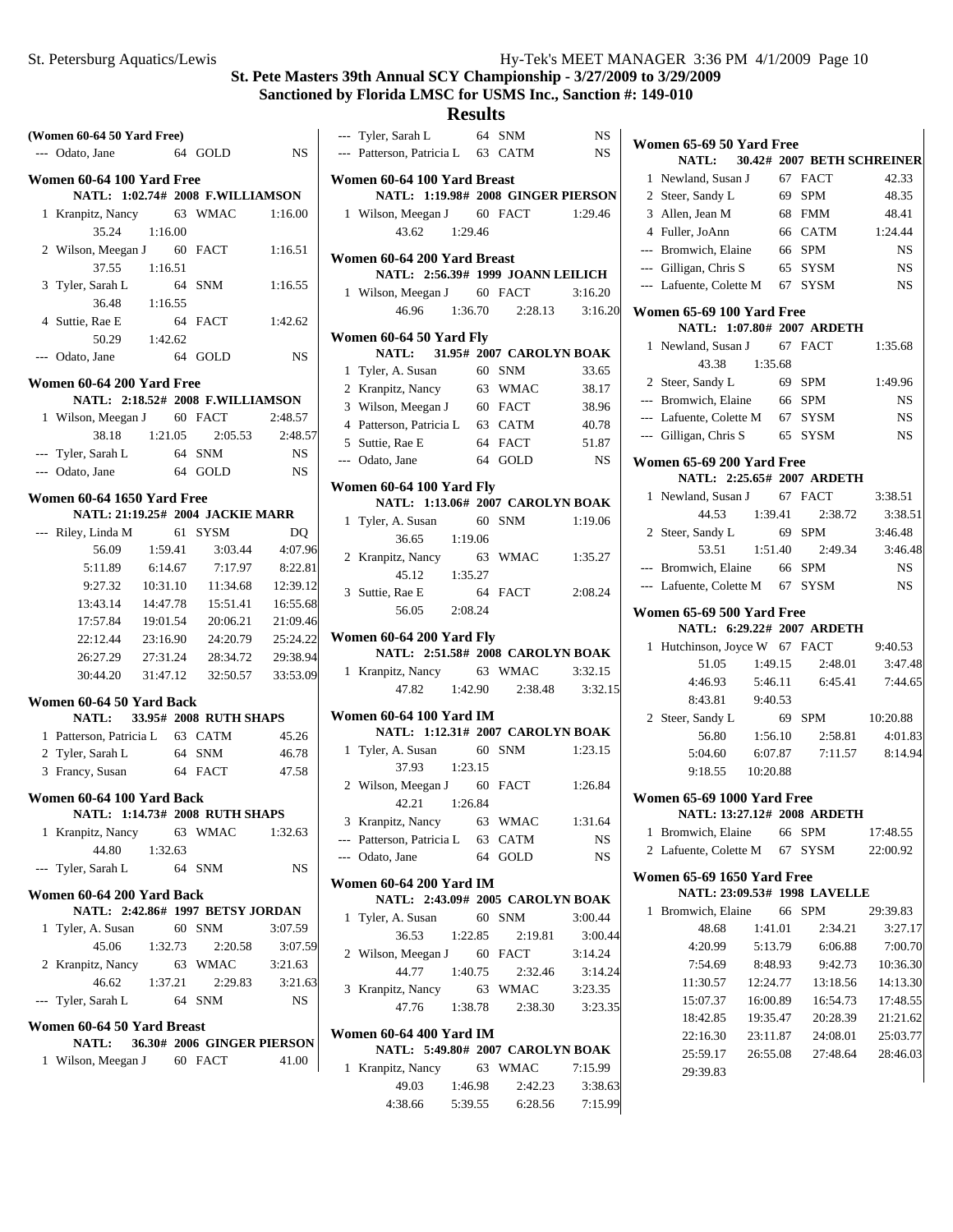| (Women 65-69 1650 Yard Free)                                     |                           |           | 4 Steer, Sandy L<br>69 SPM                                    | 4:30.43     |
|------------------------------------------------------------------|---------------------------|-----------|---------------------------------------------------------------|-------------|
| 2 Lafuente, Colette M                                            | 67 SYSM                   | 36:34.69  | 1:02.97<br>2:11.35<br>3:21.58                                 | 4:30.43     |
| 58.40<br>2:02.67                                                 | 3:08.25                   | 4:13.19   | 66 FACT<br>5 Mellberg, Janice M                               | 4:41.78     |
| 6:23.39<br>5:18.33                                               | 7:30.03                   | 8:35.85   | 1:03.59<br>2:16.74<br>3:30.14                                 | 4:41.78     |
| 9:41.91<br>10:48.02                                              | 11:55.47                  | 13:02.39  | --- Lafuente, Colette M<br>67 SYSM                            | NS.         |
| 14:09.66<br>15:16.32                                             | 16:23.78                  | 17:31.64  | --- Bromwich, Elaine<br>66 SPM                                | NS.         |
| 18:38.97<br>19:46.37                                             | 20:53.57                  | 22:00.92  |                                                               |             |
| 23:09.12<br>24:17.66                                             | 25:26.34                  | 26:33.12  | Women 65-69 50 Yard Fly<br>33.02# 2007 ARDETH<br><b>NATL:</b> |             |
| 27:40.57<br>28:48.04                                             | 29:55.78                  | 31:03.66  | 1 Mellberg, Janice M<br>66 FACT                               | 1:03.64     |
| 32:09.77<br>33:18.37                                             | 34:24.65                  | 35:33.16  | --- Meyers, Susan L<br>67 ISF                                 | $_{\rm NS}$ |
| 36:34.69                                                         |                           |           |                                                               |             |
| Women 65-69 50 Yard Back                                         |                           |           | Women 65-69 100 Yard Fly                                      |             |
| NATL:                                                            | 36.03# 1992 CLARA WALKER  |           | NATL: 1:16.73# 2007 ARDETH                                    |             |
| 1 Vetter, Helen L                                                | 68 FACT                   | 57.38     | 67 ISF<br>1 Meyers, Susan L                                   | 1:32.06     |
| 2 Allen, Jean M                                                  | 68 FMM                    | 59.26     | 42.65<br>1:32.06                                              |             |
| --- Bromwich, Elaine                                             | 66 SPM                    | NS.       | 2 Mellberg, Janice M<br>66 FACT                               | 2:29.53     |
| --- Gilligan, Chris S                                            | 65 SYSM                   | <b>NS</b> | 1:12.10<br>2:29.53                                            |             |
|                                                                  |                           |           | Women 65-69 200 Yard Fly                                      |             |
| Women 65-69 100 Yard Back                                        |                           |           | NATL: 3:11.22# 1994 JUNE KRAUSER                              |             |
| NATL: 1:19.85# 2002 BETSY JORDAN                                 |                           |           | 1 Vetter, Helen L<br>68 FACT                                  | 5:03.95     |
| 1 Allen. Jean M                                                  | 68 FMM                    | 2:05.60   | 1:06.90<br>2:22.96<br>3:46.77                                 | 5:03.95     |
| 1:01.46<br>2:05.60<br>--- Bromwich, Elaine                       | 66 SPM                    | NS.       | <b>Women 65-69 100 Yard IM</b>                                |             |
|                                                                  |                           |           | NATL: 1:19.21# 1996 GAIL ROPER                                |             |
| Women 65-69 200 Yard Back                                        |                           |           | 68 FMM<br>1 Allen, Jean M                                     | 1:56.77     |
| NATL: 2:51.56# 2002 BETSY JORDAN                                 |                           |           | 55.96<br>1:56.77                                              |             |
| --- Bromwich, Elaine                                             | 66 SPM                    | NS.       | 69 SPM<br>2 Steer, Sandy L                                    | 2:11.18     |
| Women 65-69 50 Yard Breast                                       |                           |           | 1:12.51<br>2:11.18                                            |             |
| <b>NATL:</b>                                                     | 37.74# 2004 JOANN LEILICH |           |                                                               |             |
| 1 Allen, Jean M                                                  | 68 FMM                    | 53.35     | <b>Women 65-69 200 Yard IM</b><br>NATL: 2:53.77# 2007 ARDETH  |             |
| 2 Hutchinson, Joyce W 67 FACT                                    |                           | 54.12     | 69 SPM<br>1 Steer, Sandy L                                    | 4:35.73     |
| 3 Newland, Susan J                                               | 67 FACT                   | 56.93     | 1:12.80<br>2:27.18<br>3:36.85                                 | 4:35.73     |
| 4 Mellberg, Janice M                                             | 66 FACT                   | 59.11     | --- Mellberg, Janice M<br>66 FACT                             | DQ          |
| 5 Steer, Sandy L                                                 | 69 SPM                    | 59.76     | 1:11.67<br>2:22.93<br>3:38.21                                 | DQ          |
| --- Bromwich, Elaine                                             | 66 SPM                    | NS.       | --- Meyers, Susan L<br>67 ISF                                 | NS          |
| --- Gilligan, Chris S                                            | 65 SYSM                   | NS.       |                                                               |             |
| --- Lafuente, Colette M                                          | 67 SYSM                   | <b>NS</b> | Women 70-74 50 Yard Free                                      |             |
| Women 65-69 100 Yard Breast                                      |                           |           | 31.05# 2000 GAIL ROPER<br><b>NATL:</b>                        |             |
| NATL: 1:23.95# 2004 JOANN LEILICH                                |                           |           | 1 Tullman, Patricia A<br>71 FMM                               | 38.48       |
| 1 Allen, Jean M                                                  | 68 FMM                    | 1:57.18   | 2 Fishlock, Shirley J 72 FACT                                 | 41.49       |
| 55.25<br>1:57.18                                                 |                           |           | --- Knight-Perry, Kate A 73 SPM                               | NS.         |
| 2 Steer, Sandy L                                                 | 69 SPM                    | 2:06.85   | Women 70-74 100 Yard Free                                     |             |
| 1:02.90<br>2:06.85                                               |                           |           | NATL: 1:09.79# 2000 GAIL ROPER                                |             |
| --- Bromwich, Elaine                                             | 66 SPM                    | NS.       | 71 FMM<br>1 Bond, Patricia M                                  | 1:22.44     |
| --- Lafuente, Colette M                                          | 67 SYSM                   | NS.       | 40.20<br>1:22.44                                              |             |
|                                                                  |                           |           | 2 Tullman, Patricia A<br>71 FMM                               | 1:24.51     |
| Women 65-69 200 Yard Breast<br>NATL: 3:01.50# 2004 JOANN LEILICH |                           |           | 39.29<br>1:24.51                                              |             |
| 1 Meyers, Susan L                                                | 67 ISF                    | 3:25.25   | 3 Fishlock, Shirley J<br>72 FACT                              | 1:38.04     |
| 47.42<br>1:38.74                                                 | 2:31.51                   | 3:25.25   | 47.42<br>1:38.04                                              |             |
| 2 Allen, Jean M                                                  | 68 FMM                    | 4:09.35   | --- Knight-Perry, Kate A 73 SPM                               | NS.         |
| 56.11<br>1:59.21                                                 | 3:04.61                   | 4:09.35   | Women 70-74 200 Yard Free                                     |             |
| 3 Hutchinson, Joyce W 67 FACT                                    |                           | 4:15.52   | NATL: 2:35.85# 2000 GAIL ROPER                                |             |
| 57.77<br>2:03.66                                                 | 3:11.64                   | 4:15.52   | 1 Tullman, Patricia A<br>71 FMM                               | 3:08.15     |
|                                                                  |                           |           | 40.46<br>1:27.15<br>2:18.01                                   | 3:08.15     |

| 2 Fishlock, Shirley J 72 FACT 3:35.51 |                 |                                        |         |
|---------------------------------------|-----------------|----------------------------------------|---------|
|                                       |                 | 49.95   1:44.67   2:41.69   3:35.51    |         |
| --- Knight-Perry, Kate A 73 SPM       |                 |                                        | NS      |
| Women 70-74 500 Yard Free             |                 |                                        |         |
|                                       |                 | NATL: 6:46.78# 2004 LAVELLE            |         |
| 1 Bond, Patricia M 71 FMM 7:45.87     |                 |                                        |         |
|                                       |                 | 43.16 1:29.12 2:16.85 3:04.31          |         |
|                                       |                 | 3:51.91 4:39.09 5:26.40 6:13.71        |         |
|                                       | 7:00.84 7:45.87 |                                        |         |
| 2 Tullman, Patricia A 71 FMM 8:36.47  |                 |                                        |         |
| 46.70                                 |                 | 1:39.05 2:33.45                        | 3:26.05 |
| 4:17.41                               |                 | 5:08.71 6:01.38 6:54.33                |         |
|                                       | 7:46.58 8:36.47 |                                        |         |
| <b>Women 70-74 1000 Yard Free</b>     |                 |                                        |         |
|                                       |                 | NATL: 13:58.55# 2004 LAVELLE           |         |
| 1 Bond, Patricia M 71 FMM 16:05.30    |                 |                                        |         |
| <b>Women 70-74 1650 Yard Free</b>     |                 |                                        |         |
|                                       |                 | NATL: 23:45.69# 2004 LAVELLE           |         |
| 1 Bond, Patricia M 71 FMM 26:31.83    |                 |                                        |         |
|                                       | 43.44 1:30.58   | 2:19.56                                | 3:08.18 |
| 3:57.06                               | 4:45.75         | 5:33.98                                | 6:22.65 |
| 7:10.97                               |                 | 7:59.50 8:48.26                        | 9:36.81 |
|                                       |                 | 10:25.33 11:13.89 12:02.52 12:51.01    |         |
|                                       |                 | 13:39.66 14:28.29 15:16.98 16:05.30    |         |
|                                       |                 | 16:53.73  17:42.39  18:30.97  19:19.22 |         |
|                                       |                 | 20:07.32 20:55.86 21:44.12 22:32.77    |         |
|                                       |                 | 23:21.11 24:09.73 24:57.93 25:45.87    |         |
| 26:31.83                              |                 |                                        |         |
| Women 70-74 50 Yard Back              |                 |                                        |         |
|                                       |                 | NATL: 36.91# 2007 BETSY JORDAN         |         |
| 1 Tullman, Patricia A 71 FMM          |                 |                                        | 47.36   |
| Women 70-74 100 Yard Back             |                 |                                        |         |
|                                       |                 | NATL: 1:22.08# 2007 BETSY JORDAN       |         |
| 1 Bond, Patricia M 71 FMM 1:36.30     |                 |                                        |         |
| 47.83                                 | 1:36.30         |                                        |         |
| 2 Tullman, Patricia A 71 FMM 1:45.70  |                 |                                        |         |
|                                       | 51.18 1:45.70   |                                        |         |
| Women 70-74 100 Yard Breast           |                 |                                        |         |
|                                       |                 | NATL: 1:32.12# 2000 GAIL ROPER         |         |
| 1 Fishlock, Shirley J 72 FACT         |                 |                                        | 2:07.39 |
|                                       | 1:00.94 2:07.39 |                                        |         |
| Women 70-74 200 Yard Breast           |                 |                                        |         |
|                                       |                 | NATL: 3:21.84# 2001 ANN HIRSCH         |         |
| 1 Fishlock, Shirley J 72 FACT         |                 |                                        | 4:33.92 |
|                                       |                 | 1:04.74  2:13.89  3:24.42  4:33.92     |         |
| <b>Women 70-74 50 Yard Fly</b>        |                 |                                        |         |
|                                       |                 | NATL: 35.06# 2000 GAIL ROPER           |         |
| 1 Tullman, Patricia A 71 FMM          |                 |                                        | 54.20   |
|                                       |                 |                                        |         |
|                                       |                 |                                        |         |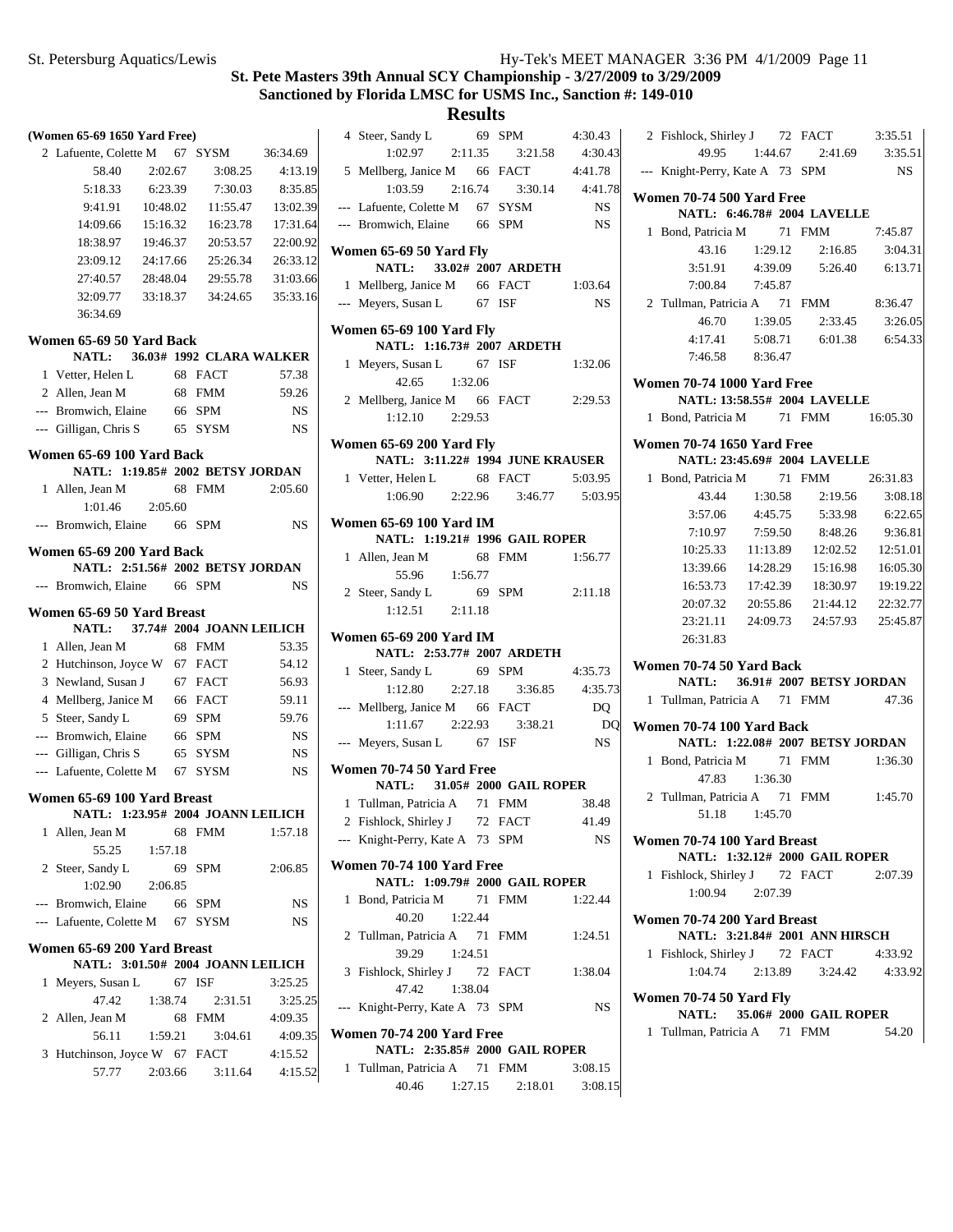| <b>Women 70-74 100 Yard Fly</b>                                     |                    |           | Women 75-79 1650          |                |
|---------------------------------------------------------------------|--------------------|-----------|---------------------------|----------------|
| NATL: 1:27.74# 1999 GAIL ROPER                                      |                    |           | <b>NATL: 27:18.</b>       |                |
| 1 Tullman, Patricia A 71 FMM                                        |                    | 1:51.33   | 1 Campbell, Joan K        |                |
| 51.28<br>1:51.33                                                    |                    |           | 51.84                     |                |
|                                                                     |                    |           | 4:47.92                   |                |
| <b>Women 70-74 200 Yard Fly</b><br>NATL: 3:16.51# 1997 JUNE KRAUSER |                    |           | 8:42.75                   |                |
| 1 Tullman, Patricia A 71 FMM                                        |                    | 4:18.94   | 12:35.39                  | $\mathbf{1}$   |
| 1:53.88<br>53.87                                                    | 3:05.20            | 4:18.94   | 16:26.95                  | 1              |
|                                                                     |                    |           | 20:20.54                  | $\overline{c}$ |
| <b>Women 70-74 100 Yard IM</b>                                      |                    |           | 24:17.60                  | $\overline{c}$ |
| NATL: 1:21.97# 2000 GAIL ROPER                                      |                    |           | 28:15.96                  | $\overline{c}$ |
| 1 Tullman, Patricia A 71 FMM                                        |                    | 1:44.69   | 32:11.20                  |                |
| 45.58<br>1:44.69                                                    |                    |           | 2 Durstein, Nancy N       |                |
| <b>Women 70-74 200 Yard IM</b>                                      |                    |           | 52.97                     |                |
| NATL: 3:07.70# 2006 NANCY BROWN                                     |                    |           | 4:48.72                   |                |
| 1 Bond, Patricia M                                                  | 71 FMM             | 3:23.62   | 8:45.74                   |                |
| 49.68                                                               | 1:40.01<br>2:39.74 | 3:23.62   | 12:43.68                  | $\mathbf{1}$   |
|                                                                     |                    |           | 16:43.87                  | 1              |
| Women 75-79 50 Yard Free<br>NATL: 33.87# 2005 GAIL ROPER            |                    |           | 20:42.34                  | $\overline{c}$ |
| 1 Tusa, Mary C                                                      | 79 FACT            | 43.44     | 24:43.58                  | $\overline{c}$ |
| 2 Durstein, Nancy N 79 FACT                                         |                    | 47.56     | 28:45.69                  | $\overline{2}$ |
| --- Mitchell, Mary Lou E 78 SPM                                     |                    | NS        | 32:43.85                  |                |
|                                                                     |                    |           | --- Mitchell, Mary Lo     |                |
| <b>Women 75-79 100 Yard Free</b>                                    |                    |           | <b>Women 75-79 50 Ya</b>  |                |
| NATL: 1:16.23# 2005 GAIL ROPER                                      |                    |           | NATL:<br>40.              |                |
| 1 Tusa, Mary C                                                      | 79 FACT            | 1:35.96   | 1 Eisele, Sylvia          |                |
| 46.40<br>1:35.96                                                    |                    |           | 2 Tusa, Mary C            |                |
| 2 Durstein, Nancy N 79 FACT                                         |                    | 1:43.25   | 3 Durstein, Nancy N       |                |
| 50.66<br>1:43.25                                                    |                    |           | 4 Campbell, Joan K        |                |
| --- Mitchell, Mary Lou E 78 SPM                                     |                    | <b>NS</b> | --- Mitchell, Mary Lo     |                |
| <b>Women 75-79 200 Yard Free</b>                                    |                    |           |                           |                |
| NATL: 2:53.25# 2005 GAIL ROPER                                      |                    |           | <b>Women 75-79 100 Y</b>  |                |
| 1 Tusa, Mary C                                                      | 79 FACT            | 3:27.54   | NATL: 1:28.               |                |
| 45.92 1:38.58                                                       | 2:33.96            | 3:27.54   | 1 Eisele, Sylvia<br>53.59 |                |
| 2 Durstein, Nancy N 79 FACT                                         |                    | 3:51.22   |                           |                |
| 1:56.63<br>54.48                                                    | 2:54.97            | 3:51.22   | 2 Tusa, Mary C<br>56.10   |                |
| --- Mitchell, Mary Lou E 78 SPM                                     |                    | <b>NS</b> | 3 Durstein, Nancy N       |                |
| <b>Women 75-79 500 Yard Free</b>                                    |                    |           | 1:01.32                   |                |
| NATL: 7:43.81# 2005 GAIL ROPER                                      |                    |           | 4 Campbell, Joan K        |                |
| --- Tusa, Mary C                                                    | 79 FACT            | NS        | 1:02.05                   |                |
|                                                                     |                    |           |                           |                |
| <b>Women 75-79 1000 Yard Free</b>                                   |                    |           | <b>Women 75-79 200 Y</b>  |                |
| NATL: 16:06.49# 2005 GAIL ROPER                                     |                    |           | NATL: 3:16.               |                |
| 1 Campbell, Joan K                                                  | 78 FACT            | 19:20.88  | 1 Eisele, Sylvia          |                |
| 2 Durstein, Nancy N                                                 | 79 FACT            | 19:42.86  | 54.16                     |                |
|                                                                     |                    |           | 2 Tusa, Mary C            |                |
|                                                                     |                    |           | 55.43                     |                |
|                                                                     |                    |           | 3 Campbell, Joan K        |                |

|   | <b>Women 75-79 1650 Yard Free</b> |                                  |                                 |           |
|---|-----------------------------------|----------------------------------|---------------------------------|-----------|
|   |                                   |                                  | NATL: 27:18.05# 2005 GAIL ROPER |           |
|   | 1 Campbell, Joan K 78 FACT        |                                  |                                 | 32:11.20  |
|   | 51.84                             | 1:49.85                          | 2:49.21                         | 3:49.45   |
|   | 4:47.92                           | 5:46.63                          | 6:45.39                         | 7:44.25   |
|   | 8:42.75                           | 9:41.05                          | 10:39.26                        | 11:37.28  |
|   | 12:35.39                          | 13:33.64                         | 14:31.49                        | 15:29.10  |
| 4 | 16:26.95                          | 17:25.30                         | 18:22.97                        | 19:20.88  |
|   | 20:20.54                          | 21:20.63                         | 22:18.57                        | 23:18.37  |
|   | 24:17.60                          | 25:17.65                         | 26:16.53                        | 27:15.57  |
|   | 28:15.96                          | 29:13.92                         | 30:12.88                        | 31:12.13  |
|   | 32:11.20                          |                                  |                                 |           |
|   | 2 Durstein, Nancy N 79 FACT       |                                  |                                 | 32:43.85  |
|   | 52.97                             |                                  | $1:51.30$ $2:49.79$             | 3:49.69   |
|   |                                   |                                  | 4:48.72 5:47.73 6:47.41 7:47.07 |           |
|   | 8:45.74                           |                                  | 9:44.74 10:44.76                | 11:46.30  |
| 2 |                                   |                                  | 12:43.68  13:44.16  14:44.16    | 15:44.47  |
|   | 16:43.87                          |                                  | 17:43.97  18:43.62              | 19:42.86  |
|   | 20:42.34                          | 21:42.47                         | 22:42.63                        | 23:43.65  |
|   | 24:43.58                          | 25:44.20                         | 26:45.62                        | 27:45.31  |
|   | 28:45.69                          | 29:46.57                         | 30:47.47                        | 31:48.61  |
|   | 32:43.85                          |                                  |                                 |           |
|   | --- Mitchell, Mary Lou E 78 SPM   |                                  |                                 | <b>NS</b> |
|   | Women 75-79 50 Yard Back          |                                  |                                 |           |
|   |                                   | NATL: 40.25# 2000 DORIS          |                                 |           |
|   | 1 Eisele, Sylvia                  |                                  | 79 FACT                         | 51.36     |
|   | 2 Tusa, Mary C                    |                                  | 79 FACT                         | 52.99     |
|   | 3 Durstein, Nancy N 79 FACT       |                                  |                                 | 57.91     |
|   | 4 Campbell, Joan K 78 FACT        |                                  |                                 | 58.24     |
|   | --- Mitchell, Mary Lou E 78 SPM   |                                  |                                 | <b>NS</b> |
|   |                                   |                                  |                                 |           |
|   | Women 75-79 100 Yard Back         |                                  |                                 |           |
|   |                                   | <b>NATL: 1:28.19# 2000 DORIS</b> |                                 |           |
| 4 | 1 Eisele, Sylvia                  |                                  | 79 FACT                         | 1:53.75   |
|   | 53.59                             | 1:53.75                          |                                 |           |
| 2 | 2 Tusa, Mary C                    |                                  | 79 FACT                         | 1:56.12   |
|   | 56.10                             | 1:56.12                          |                                 |           |
|   | 3 Durstein, Nancy N 79 FACT       |                                  |                                 | 2:03.82   |
|   | 1:01.32                           | 2:03.82                          |                                 |           |
|   | 4 Campbell, Joan K 78 FACT        |                                  |                                 | 2:04.48   |
|   |                                   | $1:02.05$ $2:04.48$              |                                 |           |
|   | Women 75-79 200 Yard Back         |                                  |                                 |           |
|   |                                   | NATL: 3:16.35# 2000 DORIS        |                                 |           |
|   | 1 Eisele, Sylvia                  |                                  | 79 FACT                         | 3:57.66   |
|   |                                   | 54.16 1:56.85                    | 2:57.92                         | 3:57.66   |
|   | 2 Tusa, Mary C                    |                                  | 79 FACT                         | 4:05.00   |
|   | 55.43                             | 1:56.63                          | 3:01.85                         | 4:05.00   |
|   | 3 Campbell, Joan K 78 FACT        |                                  |                                 | 4:30.07   |
|   |                                   |                                  | $1:05.22$ $2:13.38$ $3:23.42$   | 4:30.07   |
|   |                                   |                                  |                                 |           |
|   | Women 75-79 50 Yard Breast        |                                  |                                 |           |

| NATL:               |  | 44.36# 2005 SYLVIA EISELE |         |
|---------------------|--|---------------------------|---------|
| 1 Durstein, Nancy N |  | 79 FACT                   | 1:04.83 |
| --- Eisele, Sylvia  |  | 79 FACT                   | DO.     |

|              | Women 75-79 100 Yard Breast                                            |         | NATL: 1:37.04# 2006 ANN HIRSCH     |         |
|--------------|------------------------------------------------------------------------|---------|------------------------------------|---------|
|              |                                                                        |         | 79 FACT 1:53.19                    |         |
|              | 1 Eisele, Sylvia 79<br>51.43 1:53.19                                   |         |                                    |         |
|              | 2 Durstein, Nancy N 79 FACT                                            |         |                                    | 2:16.88 |
|              | $1:06.11$ $2:16.88$                                                    |         |                                    |         |
|              | 3 Campbell, Joan K 78 FACT 2:19.86                                     |         |                                    |         |
|              | $1:07.50$ $2:19.86$                                                    |         |                                    |         |
|              |                                                                        |         |                                    |         |
|              | Women 75-79 200 Yard Breast                                            |         |                                    |         |
|              |                                                                        |         | NATL: 3:31.35# 2006 ANN HIRSCH     |         |
|              | 1 Eisele, Sylvia                                                       |         | 79 FACT                            | 4:08.02 |
|              |                                                                        | 1:59.57 | 3:07.68                            | 4:08.02 |
|              |                                                                        |         |                                    |         |
|              | 2 Durstein, Nancy N 79 FACT 5:06.83<br>1:09.35 2:30.35 3:49.03 5:06.83 |         |                                    |         |
|              | Women 75-79 50 Yard Fly                                                |         |                                    |         |
|              |                                                                        |         | NATL: 39.05# 2005 GAIL ROPER       |         |
|              | 1 Eisele, Sylvia 79 FACT                                               |         |                                    | 51.37   |
|              | <b>Women 75-79 100 Yard Fly</b>                                        |         |                                    |         |
|              |                                                                        |         | NATL: 1:37.03# 2005 GAIL ROPER     |         |
|              | 1 Durstein, Nancy N 79 FACT                                            |         |                                    | 2:20.14 |
|              | 1:09.81 2:20.14                                                        |         |                                    |         |
|              | 2 Campbell, Joan K 78 FACT 2:36.95                                     |         |                                    |         |
|              | $1:16.43$ $2:36.95$                                                    |         |                                    |         |
|              | --- Eisele, Sylvia 79 FACT                                             |         |                                    | NS      |
|              | <b>Women 75-79 100 Yard IM</b>                                         |         | NATL: 1:27.31# 2005 GAIL ROPER     |         |
| $\mathbf{1}$ |                                                                        |         |                                    | 1:49.43 |
|              | Eisele, Sylvia 79 FACT<br>50.15 1:49.43                                |         |                                    |         |
|              | 2 Tusa, Mary C                                                         |         | 79 FACT                            | 1:54.06 |
|              | $53.27$ 1:54.06                                                        |         |                                    |         |
|              | 3 Durstein, Nancy N 79 FACT 2:03.26                                    |         |                                    |         |
|              | 1:02.43 2:03.26                                                        |         |                                    |         |
|              |                                                                        |         |                                    |         |
|              | <b>Women 75-79 200 Yard IM</b>                                         |         |                                    |         |
|              |                                                                        |         | NATL: 3:18.40# 2005 GAIL ROPER     |         |
|              | 1 Campbell, Joan K 78 FACT 4:40.47                                     |         |                                    |         |
|              |                                                                        |         | 1:16.44  2:27.57  3:44.89  4:40.47 |         |
|              | <b>Women 75-79 400 Yard IM</b>                                         |         |                                    |         |
|              |                                                                        |         | NATL: 7:03.61# 2005 GAIL ROPER     |         |
| 1            | Eisele, Sylvia                                                         |         | 79 FACT                            | 8:29.45 |
|              |                                                                        |         | 58.50 2:10.94 3:17.48              | 4:19.38 |
|              |                                                                        |         | 5:21.57 6:24.93 7:28.52 8:29.45    |         |
|              | Women 80-84 50 Yard Free                                               |         |                                    |         |
|              | NATL:                                                                  |         | 36.85# 2006 FLORENCE CARR          |         |
|              | 1 Troy, Jean D                                                         |         | 81 FMM                             | 39.43   |
|              | 2 Lorenzi, Betty S 81 FACT                                             |         |                                    | 41.20   |
|              | 3 Brown, Ellen                                                         |         | 84 FACT                            | 1:11.94 |
|              |                                                                        |         |                                    |         |
|              | Women 80-84 100 Yard Free                                              |         |                                    |         |
| 1            |                                                                        |         | NATL: 1:24.09# 2003 MARGERY        |         |
|              | Lorenzi, Betty S 81 FACT                                               |         |                                    | 1:29.23 |
|              | 44.49                                                                  | 1:29.23 |                                    |         |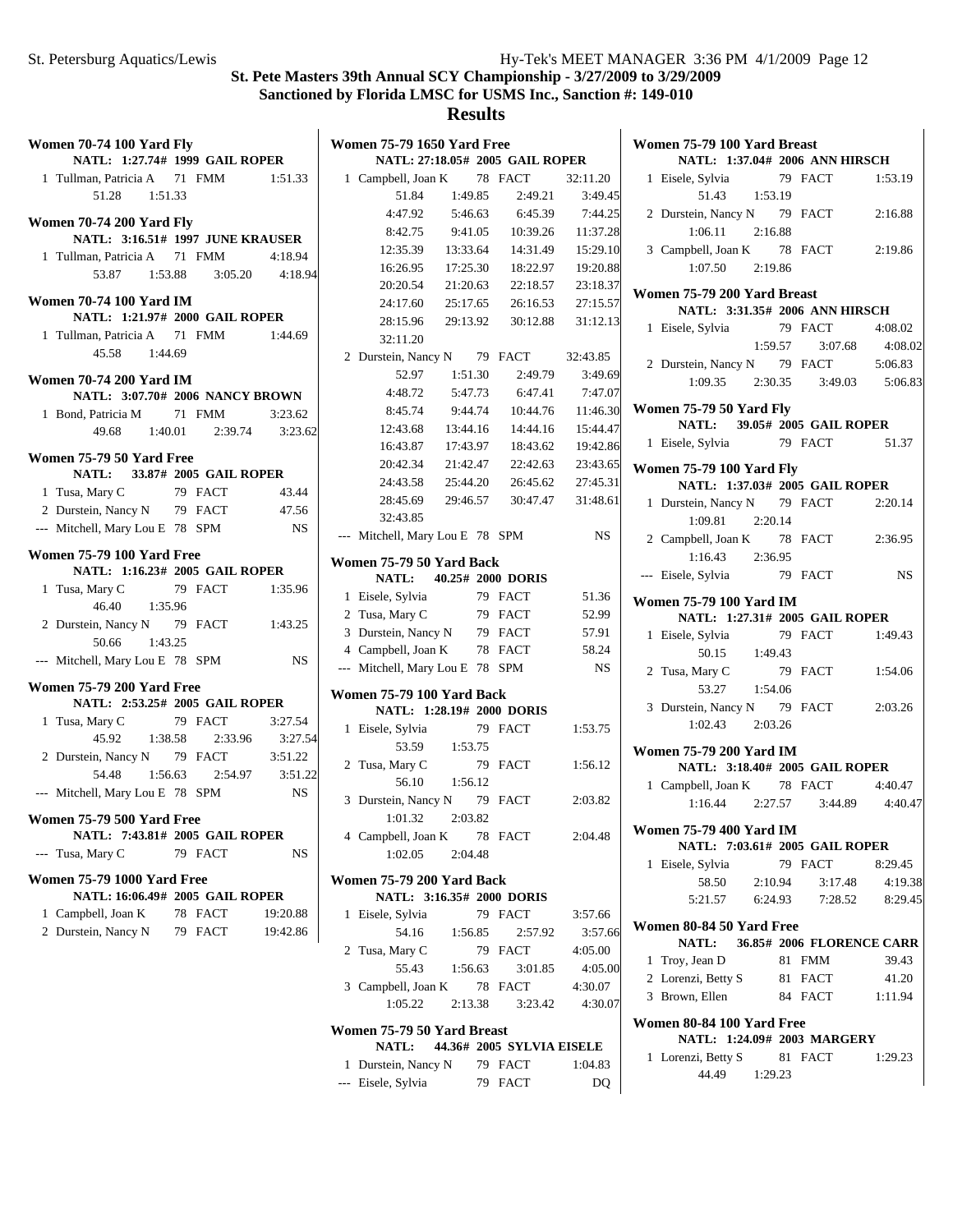| (Women 80-84 100 Yard Free)       |          |                                   |                     | Women 80-84 100 Yard Breast                                    |
|-----------------------------------|----------|-----------------------------------|---------------------|----------------------------------------------------------------|
| 2 Troy, Jean D                    |          | 81 FMM                            | 1:29.54             | NATL: 2:01.00# 2003 M                                          |
| 42.94                             | 1:29.54  |                                   |                     | 84 FA<br>1 Brown, Ellen                                        |
| 3 Brown, Ellen                    |          | 84 FACT                           | 2:39.59             | 3:07.98<br>1:27.18                                             |
| 1:16.82                           | 2:39.59  |                                   |                     |                                                                |
| Women 80-84 200 Yard Free         |          |                                   |                     | Women 80-84 50 Yard Fly                                        |
|                                   |          | NATL: 3:08.99# 2008 JEAN TROY     |                     | NATL: 50.10# 2007 L                                            |
| 1 Troy, Jean D                    |          | 81 FMM                            | 3:19.36             | 1 Brown, Ellen 84 FA                                           |
| 44.03                             | 1:34.41  | 2:28.82                           | 3:19.36             | <b>Women 80-84 100 Yard Fly</b>                                |
|                                   |          |                                   |                     | NATL: 1:54.16# 2007 L                                          |
| Women 80-84 500 Yard Free         |          | NATL: 8:26.37# 2008 JEAN TROY     |                     | --- Troy, Jean D<br>81 FM                                      |
| 1 Lorenzi, Betty S                |          | 81 FACT                           | 8:27.11             | <b>Women 80-84 100 Yard IM</b>                                 |
| 47.23                             | 1:37.42  |                                   | 3:20.38             | NATL: 1:46.65# 2008 JI                                         |
| 4:12.83                           | 5:03.93  | 5:55.28                           | 6:46.38             | 84 FA<br>--- Brown, Ellen                                      |
| 7:37.23                           | 8:27.11  |                                   |                     | 1:33.36<br>DQ                                                  |
| 2 Troy, Jean D                    |          | 81 FMM                            | 8:45.74             | --- Troy, Jean D 81 FM                                         |
| 46.60                             | 1:39.60  | 2:33.59                           | 3:27.74             |                                                                |
| 4:21.22                           | 5:13.72  | 6:07.43                           | 7:00.93             | <b>Men 18-24 50 Yard Free</b><br>20.25# 1994 E<br><b>NATL:</b> |
| 7:54.37                           | 8:45.74  |                                   |                     | 1 Swick, Michael A<br>23 SY:                                   |
|                                   |          |                                   |                     | 24 SPN<br>2 Esterly, Sean R                                    |
| Women 80-84 1000 Yard Free        |          |                                   |                     | 24 WF<br>--- Coghlan, Craig                                    |
|                                   |          | NATL: 17:20.18# 2008 JEAN TROY    |                     |                                                                |
| 1 Lorenzi, Betty S                |          | 81 FACT                           | 17:45.11            | <b>Men 18-24 100 Yard Free</b>                                 |
| <b>Women 80-84 1650 Yard Free</b> |          |                                   |                     | <b>NATL:</b><br>43.89# 2001 R                                  |
|                                   |          | NATL: 28:54.13# 2008 JEAN TROY    |                     | 1 Swick, Michael A<br>23 SY:                                   |
| 1 Lorenzi, Betty S                |          | 81 FACT                           | 29:26.68            | 24.55<br>51.21                                                 |
| 49.82                             | 1:42.08  | 2:35.24                           | 3:28.08             | 24 SPN<br>2 Esterly, Sean R                                    |
| 4:21.74                           | 5:14.63  | 6:07.54                           | 7:00.83             | 24.55<br>51.53                                                 |
| 7:53.59                           | 8:46.11  | 9:39.98                           | 10:33.47            | Men 18-24 50 Yard Back                                         |
| 11:27.15                          | 12:20.65 | 13:14.25                          | 14:08.04            | NATL: 23.22# 2007 C                                            |
| 15:02.30                          | 15:56.60 | 16:50.71                          | 17:45.11            | 1 Esterly, Sean R 24 SPN                                       |
| 18:39.76                          | 19:34.26 | 20:27.46                          | 21:21.46            | <b>Men 18-24 50 Yard Fly</b>                                   |
| 22:14.81                          | 23:08.90 | 24:02.61                          | 24:56.82            | NATL: 22.16# 2006 M                                            |
| 25:50.97                          | 26:45.25 | 27:39.10                          | 28:33.69            | 1 Esterly, Sean R 24 SPN                                       |
| 29:26.68                          |          |                                   |                     | --- Swick, Michael A 23 SY:                                    |
| Women 80-84 50 Yard Back          |          |                                   |                     |                                                                |
| <b>NATL:</b>                      |          | 43.81# 2002 BUNNY                 |                     | <b>Men 18-24 100 Yard IM</b><br>50.14# 2001 R                  |
| 1 Lorenzi, Betty S 81 FACT        |          |                                   | 44.20               | <b>NATL:</b>                                                   |
| 2 Brown, Ellen                    |          | 84 FACT                           | 1:24.49             | 1 Swick, Michael A 23 SY:                                      |
| Women 80-84 100 Yard Back         |          |                                   |                     | 26.71<br>59.28<br>2 Esterly, Sean R                            |
|                                   |          | NATL: 1:36.88# 2008 BETTY LORENZI |                     | 24<br>SPN<br>27.93<br>1:02.05                                  |
| 1 Lorenzi, Betty S                |          | 81 FACT                           | 1:32.38#            | 3 Coghlan, Craig<br>24<br>WF                                   |
| 45.87                             | 1:32.38  |                                   |                     | 29.34<br>1:04.75                                               |
|                                   |          |                                   |                     |                                                                |
| Women 80-84 200 Yard Back         |          | NATL: 3:30.09# 2008 BETTY LORENZI |                     | <b>Men 25-29 50 Yard Free</b>                                  |
|                                   |          |                                   |                     | 19.44# 2004 S.<br><b>NATL:</b>                                 |
| 1 Lorenzi, Betty S<br>48.38       | 1:41.08  | 81 FACT<br>2:35.68                | 3:27.62#<br>3:27.62 | 1 Bradley, Ted<br>25 SPN                                       |
|                                   |          |                                   |                     | 2 Perez, Eduardo B<br>28 TM                                    |
| Women 80-84 50 Yard Breast        |          |                                   |                     | 3 Montante, James J<br>26 SPN                                  |
| NATL:                             |          | 52.78# 2004 BETTY                 |                     | 4 Jackson, John M<br>27 MC                                     |
| 1 Troy, Jean D                    |          | 81 FMM                            | 57.21               | 5 Elkins, David J<br>28 TM                                     |
| 2 Brown, Ellen                    |          | 84 FACT                           | 1:27.82             | 6 Swisher, Jeffery C<br>28 SPN                                 |

|                | NATL: 2:01.00# 2003 MURIEL FLYNN                          |         |                   |             |
|----------------|-----------------------------------------------------------|---------|-------------------|-------------|
|                | 1 Brown, Ellen 84 FACT 3:07.98                            |         |                   |             |
|                | $1:27.18$ $3:07.98$                                       |         |                   |             |
|                |                                                           |         |                   |             |
|                | Women 80-84 50 Yard Fly                                   |         |                   |             |
|                | NATL: 50.10# 2007 LOIS KIVI                               |         |                   |             |
|                | 1 Brown, Ellen 84 FACT 1:34.85                            |         |                   |             |
|                |                                                           |         |                   |             |
|                | Women 80-84 100 Yard Fly<br>NATL: 1:54.16# 2007 LOIS KIVI |         |                   |             |
|                |                                                           |         | 81 FMM            |             |
|                | --- Troy, Jean D                                          |         |                   | NS          |
|                | <b>Women 80-84 100 Yard IM</b>                            |         |                   |             |
|                | NATL: 1:46.65# 2008 JEAN TROY                             |         |                   |             |
|                |                                                           |         |                   | DQ          |
|                | --- Brown, Ellen 84 FACT<br>1:33.36 DQ<br>1:33.36         |         |                   |             |
|                | --- Troy, Jean D 81 FMM                                   |         |                   | <b>NS</b>   |
|                |                                                           |         |                   |             |
|                | <b>Men 18-24 50 Yard Free</b>                             |         |                   |             |
|                | NATL: 20.25# 1994 ERIC MAUER                              |         |                   |             |
|                | 1 Swick, Michael A 23 SYSM 23.22                          |         |                   |             |
|                | 2 Esterly, Sean R 24 SPM                                  |         |                   | 23.74       |
|                | --- Coghlan, Craig 24 WFLM                                |         |                   | NS          |
|                | <b>Men 18-24 100 Yard Free</b>                            |         |                   |             |
|                | NATL: 43.89# 2001 ROMAIN                                  |         |                   |             |
|                | 1 Swick, Michael A 23 SYSM                                |         |                   |             |
|                | 24.55 51.21                                               |         |                   | 51.21       |
|                |                                                           |         |                   |             |
|                | 2 Esterly, Sean R 24 SPM 51.53                            |         |                   |             |
|                |                                                           |         |                   |             |
|                | 24.55 51.53                                               |         |                   |             |
|                | Men 18-24 50 Yard Back                                    |         |                   |             |
|                | NATL: 23.22# 2007 C GIBSON                                |         |                   |             |
|                | 1 Esterly, Sean R 24 SPM                                  |         |                   | 28.59       |
|                |                                                           |         |                   |             |
|                | <b>Men 18-24 50 Yard Fly</b>                              |         |                   |             |
|                | NATL: 22.16# 2006 MICHAEL                                 |         |                   |             |
|                | 1 Esterly, Sean R 24 SPM                                  |         |                   | 26.91       |
|                | --- Swick, Michael A 23 SYSM                              |         |                   | $_{\rm NS}$ |
|                | Men 18-24 100 Yard IM                                     |         |                   |             |
|                | NATL: 50.14# 2001 ROMAIN                                  |         |                   |             |
|                | 1 Swick, Michael A 23 SYSM                                |         |                   | 59.28       |
|                | 26.71 59.28                                               |         |                   |             |
|                | 2 Esterly, Sean R                                         | 24      | SPM               | 1:02.05     |
|                |                                                           | 1:02.05 |                   |             |
|                | 27.93                                                     |         |                   |             |
| 3              | Coghlan, Craig                                            | 24      | WFLM              | 1:04.75     |
|                | 29.34                                                     | 1:04.75 |                   |             |
|                | <b>Men 25-29 50 Yard Free</b>                             |         |                   |             |
|                | <b>NATL:</b>                                              |         | 19.44# 2004 SABIR |             |
| 1              | Bradley, Ted                                              | 25      | SPM               | 21.82       |
| $\overline{2}$ | Perez, Eduardo B                                          | 28      | TMM               | 23.51       |
|                | 3 Montante, James J                                       | 26      | <b>SPM</b>        | 23.84       |
|                | 4 Jackson, John M                                         | 27      | MOO               | 23.93       |
|                | 5 Elkins, David J                                         | 28      | <b>TMM</b>        | 24.47       |
|                | 6 Swisher, Jeffery C                                      | 28      | SPM               | 24.52       |
|                | 7 L'Heureux, Cliff E                                      | 29      | <b>FACT</b>       | 32.03       |

| <b>Men 25-29 100 Yard Free</b>       |         |       |                               |                 |
|--------------------------------------|---------|-------|-------------------------------|-----------------|
| NATL: 42.91# 2004 SABIR              |         |       |                               |                 |
| 1 Bradley, Ted 25 SPM                |         |       |                               | 47.20           |
| 23.20 47.20                          |         |       |                               |                 |
| 2 Perez, Eduardo B 28 TMM            |         |       |                               | 49.76           |
| 23.83 49.76                          |         |       |                               |                 |
| 3 McCormack, Sean P 28 MOO           |         |       |                               | 50.05           |
| 24.25                                | 50.05   |       |                               |                 |
| 4 Jackson, John M 27 MOO             |         |       |                               | 52.23           |
| 25.05                                |         | 52.23 |                               |                 |
| 5 Schrantz, John R                   |         |       | 28 MOO                        | 52.87           |
| 25.39                                |         | 52.87 |                               |                 |
| 6 Swisher, Jeffery C 28 SPM          |         |       |                               | 53.49           |
| 26.29                                | 53.49   |       |                               |                 |
| 7 Montante, James J 26 SPM           |         |       |                               | 53.69           |
| 27.02                                | 53.69   |       |                               |                 |
| 8 Elkins, David J                    |         |       | 28 TMM                        | 53.88           |
| 25.56                                | 53.88   |       |                               |                 |
| 9 L'Heureux, Cliff E 29 FACT 1:15.54 |         |       |                               |                 |
| 35.00   1:15.54                      |         |       |                               |                 |
| <b>Men 25-29 200 Yard Free</b>       |         |       |                               |                 |
| NATL: 1:38.14# 1996 JOHN KEPPELER    |         |       |                               |                 |
| 1 Bradley, Ted                       |         |       | 25 SPM                        | 1:44.60         |
|                                      |         |       | 24.18 50.47 1:17.36 1:44.60   |                 |
| 2 McCormack, Sean P 28 MOO           |         |       |                               | 1:49.47         |
| 25.29                                |         |       | 52.60 1:20.93 1:49.47         |                 |
| 3 Perez, Eduardo B 28 TMM            |         |       |                               | 1:53.56         |
| 27.42                                |         |       | 56.50   1:24.94   1:53.56     |                 |
| 4 Jackson, John M 27 MOO             |         |       |                               | 1:57.49         |
| 25.69                                | 53.41   |       | 1:57.49                       |                 |
| 5 Swisher, Jeffery C                 |         |       | 28 SPM                        | 1:59.50         |
| 27.41                                |         |       | 1:28.54<br>57.53              | 1:59.50         |
| 6 Schrantz, John R                   |         |       | 28 MOO                        | 1:59.94         |
| 27.04                                |         | 57.32 | 1:28.98                       | 1:59.94         |
| 7 Elkins, David J                    |         |       | 28 TMM                        | 2:00.16         |
| 27.72                                |         |       | 57.55 1:28.05                 | 2:00.16         |
| 8 L'Heureux, Cliff E 29 FACT         |         |       |                               | 2:56.06         |
|                                      |         |       | 36.95 1:21.04 2:10.07 2:56.06 |                 |
| <b>Men 25-29 500 Yard Free</b>       |         |       |                               |                 |
| NATL: 4:26.87# 2001 LIONEL MOREAU    |         |       |                               |                 |
| 1 Bradley, Ted                       |         |       | 25 SPM                        | 4:50.78         |
| 26.47                                | 54.75   |       | 1:23.61                       | 1:52.76         |
| 2:22.19                              | 2:52.05 |       | 3:21.80                       | 3:51.82         |
| 4:22.02 4:50.78                      |         |       |                               |                 |
| 2 Perez, Eduardo B                   |         |       | 28 TMM                        | 5:15.87         |
| 28.28                                | 59.24   |       | 1:30.62                       | 2:02.45         |
| 2:34.36 3:05.78                      |         |       |                               | 3:37.47 4:09.44 |
| 4:42.27 5:15.87                      |         |       |                               |                 |
| 3 Swisher, Jeffery C 28 SPM          |         |       |                               | 5:39.78         |
| 29.24                                |         |       | 1:01.38 1:35.05               | 2:09.37         |
| 2:44.21    3:19.23                   |         |       |                               | 3:54.75 4:30.31 |
| 5:05.51 5:39.78                      |         |       |                               |                 |
|                                      |         |       |                               |                 |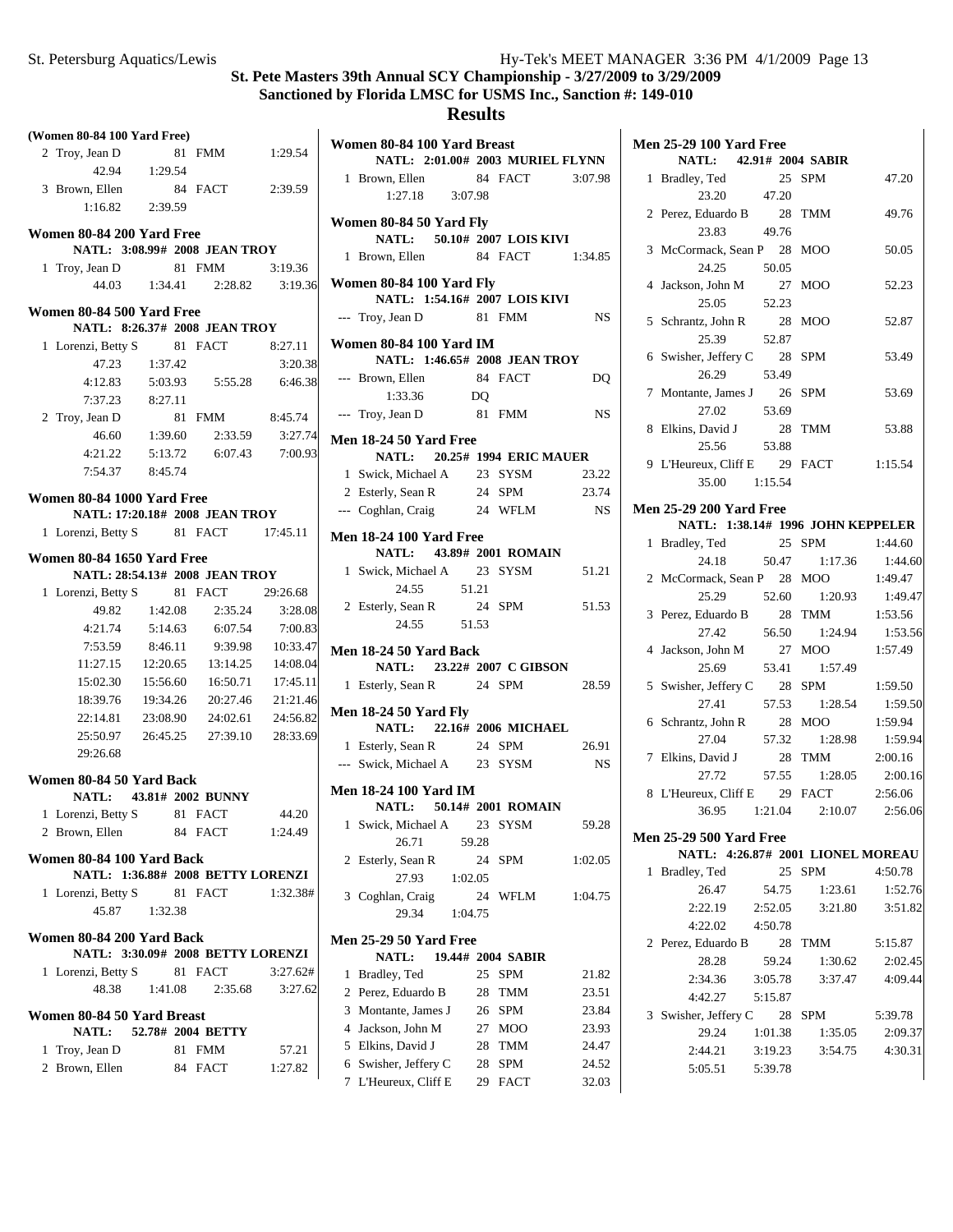|   | (Men 25-29 500 Yard Free)                                       |               |                         |                                        |
|---|-----------------------------------------------------------------|---------------|-------------------------|----------------------------------------|
|   | 4 Elkins, David J 28 TMM 5:45.45                                |               |                         |                                        |
|   |                                                                 | 31.06 1:04.73 |                         | 1:39.41 2:14.82                        |
|   |                                                                 |               |                         | 2:50.63 3:25.72 4:00.82 4:36.43        |
|   | 5:12.27   5:45.45                                               |               |                         |                                        |
|   | 5 L'Heureux, Cliff E 29 FACT 8:22.89                            |               |                         |                                        |
|   |                                                                 |               |                         | 43.33 1:34.78 2:27.96 3:20.07          |
|   |                                                                 |               | 4:09.83 5:00.62 5:53.07 |                                        |
|   | 7:38.48 8:22.89                                                 |               |                         |                                        |
|   |                                                                 |               |                         |                                        |
|   | <b>Men 25-29 1000 Yard Free</b>                                 |               |                         |                                        |
|   | NATL: 9:25.88# 1998 ALEX KOSTICH                                |               |                         |                                        |
|   | 1 Elkins, David J 28 TMM 12:22.41                               |               |                         |                                        |
|   | <b>Men 25-29 1650 Yard Free</b>                                 |               |                         |                                        |
|   | NATL: 15:44.70# 1998 ALEX KOSTICH                               |               |                         |                                        |
|   | 1 Elkins, David J                                               |               | 28 TMM                  | 20:37.71                               |
|   |                                                                 |               | 31.76 1:06.44 1:42.18   | 2:18.79                                |
|   | 2:55.73                                                         | 3:32.89       | 4:10.00                 | 4:47.38                                |
|   | 5:24.89                                                         | 6:02.39       | 6:40.43                 | 7:18.54                                |
|   | 7:56.40                                                         |               | 8:34.03 9:11.70         | 9:50.04                                |
|   |                                                                 |               |                         | 10:28.13  11:05.96  11:44.18  12:22.41 |
|   |                                                                 |               |                         | 13:00.44  13:39.20  14:17.69  14:56.11 |
|   |                                                                 |               |                         | 15:35.01  16:13.22  16:52.44  17:31.95 |
|   |                                                                 |               |                         | 18:12.01  18:49.48  19:27.04  20:03.93 |
|   | 20:37.71                                                        |               |                         |                                        |
|   |                                                                 |               |                         |                                        |
|   | <b>Men 25-29 50 Yard Back</b>                                   |               |                         |                                        |
|   | NATL: 22.89# 2008 WILLIAM                                       |               |                         |                                        |
|   | 1 McCormack, Sean r<br>*2 Swisher, Jeffery C 28 SPM<br>$25$ TMM |               |                         | 26.63                                  |
|   |                                                                 |               |                         | 28.31                                  |
|   |                                                                 |               |                         | 28.31                                  |
|   | 4 Elkins, David J 28 TMM 30.11                                  |               |                         |                                        |
|   | 5 Montante, James J 26 SPM 32.38                                |               |                         |                                        |
|   | <b>Men 25-29 100 Yard Back</b>                                  |               |                         |                                        |
|   | NATL: 49.83# 1992 ANDREW GILL                                   |               |                         |                                        |
|   | 1 McCormack, Sean P 28 MOO                                      |               |                         | 56.10                                  |
|   | 27.54                                                           | 56.10         |                         |                                        |
|   | 2 Swisher, Jeffery C 28 SPM 1:00.26                             |               |                         |                                        |
|   |                                                                 | 29.55 1:00.26 |                         |                                        |
|   | --- Hart, Matt 25 TMM                                           |               |                         | <b>NS</b>                              |
|   | <b>Men 25-29 200 Yard Back</b>                                  |               |                         |                                        |
|   |                                                                 |               |                         | NATL: 1:48.47# 1995 JOHN KEPPELER      |
| 1 | Bradley, Ted                                                    |               | 25 SPM                  | 2:00.38                                |
|   | 27.52                                                           | 56.50         | 1:27.13                 | 2:00.38                                |
|   | 2 McCormack, Sean P 28 MOO                                      |               |                         | 2:03.85                                |
|   | 28.66                                                           | 59.44         | 1:31.70                 | 2:03.85                                |
|   |                                                                 |               | TMM                     |                                        |
|   | 3 Hart, Matt                                                    | 30.00 1:02.80 | 25<br>1:37.75           | 2:13.97                                |
|   |                                                                 |               |                         | 2:13.97                                |
|   | Men 25-29 50 Yard Breast                                        |               |                         |                                        |
|   | NATL: 24.40# 2008 WILLIAM                                       |               |                         |                                        |
| 1 | Bradley, Ted                                                    |               | 25 SPM                  | 27.34                                  |
|   | 2 Elkins, David J                                               |               | 28 TMM                  | 33.04                                  |
|   | 3 Jackson, John M                                               |               | 27 MOO                  | 33.31                                  |
|   | 4 L'Heureux, Cliff E                                            |               | 29 FACT                 | 42.93                                  |
|   |                                                                 |               |                         |                                        |

|              | Men 25-29 100 Yard Breast            |         |    |                               |           |
|--------------|--------------------------------------|---------|----|-------------------------------|-----------|
|              | NATL: 54.92# 2007 GARY MARSHALL      |         |    |                               |           |
|              | 1 Bradley, Ted 25<br>29.41 1:03.65   |         |    | 25 SPM 1:03.65                |           |
|              |                                      |         |    |                               |           |
|              | 2 Hart, Matt                         |         |    | 25 TMM                        | 1:09.29   |
|              | 33.02 1:09.29                        |         |    |                               |           |
|              | 3 Elkins, David J 28 TMM             |         |    |                               | 1:11.99   |
|              | 33.22 1:11.99                        |         |    |                               |           |
|              | 4 Jackson, John M 27 MOO             |         |    |                               | 1:12.59   |
|              | 34.03 1:12.59                        |         |    |                               |           |
|              | --- L'Heureux, Cliff E 29 FACT       |         |    |                               | DQ        |
|              | 47.17 DQ                             |         |    |                               |           |
|              | Men 25-29 200 Yard Breast            |         |    |                               |           |
|              | NATL: 1:57.46# 2007 GARY MARSHALL    |         |    |                               |           |
|              | 1 L'Heureux, Cliff E 29 FACT 3:34.01 |         |    |                               |           |
|              |                                      |         |    | 45.76 1:40.25 2:37.80 3:34.01 |           |
|              | <b>Men 25-29 50 Yard Fly</b>         |         |    |                               |           |
|              | NATL: 21.15# 2004 SABIR              |         |    |                               |           |
|              | 1 Perez, Eduardo B 28 TMM            |         |    |                               | 25.92     |
|              | 2 Montante, James J 26 SPM           |         |    |                               | 26.63     |
|              | 3 Elkins, David J                    |         |    | 28 TMM                        | 27.82     |
|              | --- L'Heureux, Cliff E 29 FACT       |         |    | 25 TMM                        | DQ        |
|              | --- Hart, Matt                       |         |    |                               | <b>NS</b> |
|              | <b>Men 25-29 100 Yard Fly</b>        |         |    |                               |           |
|              | NATL: 48.36# 2008 MATTHEW            |         |    |                               |           |
|              | 1 McCormack, Sean P 28 MOO           |         |    |                               | 57.69     |
|              | 26.85                                | 57.69   |    |                               |           |
|              | 2 Schrantz, John R 28 MOO            |         |    |                               | 1:00.05   |
|              | 27.75 1:00.05                        |         |    |                               |           |
|              | 3 Montante, James J 26 SPM           |         |    |                               | 1:01.20   |
|              | 28.01 1:01.20                        |         |    |                               |           |
|              | --- Hart, Matt                       |         |    | 25 TMM                        | <b>NS</b> |
|              | <b>Men 25-29 200 Yard Fly</b>        |         |    |                               |           |
|              | NATL: 1:47.62# 2007 ERIK SCALISE     |         |    |                               |           |
|              | 1 Schrantz, John R 28 MOO 2:10.31    |         |    |                               |           |
|              |                                      |         |    | 27.98 1:00.09 1:35.09 2:10.31 |           |
|              | <b>Men 25-29 100 Yard IM</b>         |         |    |                               |           |
|              | NATL: 48.82# 2008 WILLIAM            |         |    |                               |           |
| 1            | Jackson, John M                      |         | 27 | MOO                           | 1:01.07   |
|              | 28.09                                | 1:01.07 |    |                               |           |
| $\mathbf{2}$ | Perez, Eduardo B 28                  |         |    | TMM                           | 1:01.17   |
|              | 27.10                                | 1:01.17 |    |                               |           |
| 3            | Swisher, Jeffery C 28 SPM            |         |    |                               | 1:01.28   |
|              | 28.67 1:01.28                        |         |    |                               |           |
| 4            | Hart, Matt                           |         | 25 | TMM                           | 1:02.36   |
|              | 28.76 1:02.36                        |         |    |                               |           |
| 5            | Elkins, David J                      | 28      |    | TMM                           | 1:02.63   |
|              | 28.64                                | 1:02.63 |    |                               |           |
| 6            | Montante, James J 26                 |         |    | SPM                           | 1:05.15   |
|              | 29.04 1:05.15                        |         |    |                               |           |
| 7            | L'Heureux, Cliff E 29 FACT           |         |    |                               | 1:33.33   |
|              | 42.51 1:33.33                        |         |    |                               |           |

|              | <b>Men 25-29 200 Yard IM</b>                                            |         |             |                                 |                  |
|--------------|-------------------------------------------------------------------------|---------|-------------|---------------------------------|------------------|
|              | NATL: 1:49.11# 2007 ERIK SCALISE                                        |         |             |                                 |                  |
|              | 1 McCormack, Sean P 28 MOO                                              |         |             |                                 | 2:09.29          |
|              |                                                                         |         |             | 27.85 1:01.18 1:41.58 2:09.29   |                  |
|              | 2 Jackson, John M 27 MOO                                                |         |             |                                 | 2:17.89          |
|              | 28.14                                                                   |         |             | 1:04.48  1:46.11  2:17.89       |                  |
|              | 3 Schrantz, John R 28 MOO                                               |         |             |                                 | 2:22.80          |
|              |                                                                         |         |             | 29.29 1:07.67 1:49.84 2:22.80   |                  |
|              | --- Hart, Matt                                                          |         |             | 25 TMM                          | NS               |
|              | <b>Men 25-29 400 Yard IM</b><br><b>NATL: 3:52.43# 2007 ERIK SCALISE</b> |         |             |                                 |                  |
|              | 1 Schrantz, John R 28 MOO                                               |         |             |                                 | 4:40.47          |
|              |                                                                         |         |             | 29.04 1:02.15 1:40.22 2:17.56   |                  |
|              |                                                                         |         |             | 2:57.84 3:39.31 4:11.74 4:40.47 |                  |
|              |                                                                         |         |             |                                 |                  |
|              | <b>Men 30-34 50 Yard Free</b><br>NATL: 20.15# 1997 ADAM SCHMITT         |         |             |                                 |                  |
|              | 1 Bell, Kirby 34 MOO 24.99                                              |         |             |                                 |                  |
|              |                                                                         |         |             |                                 |                  |
|              | <b>Men 30-34 100 Yard Free</b>                                          |         |             |                                 |                  |
|              | NATL: 44.53# 2004 MIKE PICOTTE                                          |         |             |                                 |                  |
|              | 1 Bell, Kirby 34 MOO 56.59                                              |         |             |                                 |                  |
|              | 27.19 56.59                                                             |         |             |                                 |                  |
|              | <b>Men 30-34 200 Yard Free</b>                                          |         |             |                                 |                  |
|              | NATL: 1:38.03# 1999 JON OLSEN                                           |         |             |                                 |                  |
|              | 1 Bell, Kirby 34 MOO 2:11.04<br>29.59 1:03.39 1:37.44 2:11.04           |         |             |                                 |                  |
|              |                                                                         |         |             |                                 |                  |
|              |                                                                         |         |             |                                 |                  |
|              |                                                                         |         |             |                                 |                  |
|              | Men 30-34 50 Yard Breast                                                |         |             |                                 |                  |
|              | NATL: 25.69# 2008 JEFF COMMINGS                                         |         |             |                                 |                  |
|              | 1 Bell, Kirby                                                           |         |             | 34 MOO 34.34                    |                  |
|              | Men 30-34 100 Yard Breast                                               |         |             |                                 |                  |
|              | NATL: 55.85# 2007 JEFF COMMINGS                                         |         |             |                                 |                  |
|              | 1 Bell, Kirby                                                           |         |             | 34 MOO                          | 1:13.77          |
|              | $35.23$ 1:13.77                                                         |         |             |                                 |                  |
|              | Men 30-34 200 Yard Breast                                               |         |             |                                 |                  |
|              | NATL: 2:01.01# 1997 RONALD                                              |         |             |                                 |                  |
|              | 1 Bell, Kirby                                                           |         |             | 34 MOO 2:43.15                  |                  |
|              | 37.51                                                                   | 1:19.54 |             | 2:01.62                         |                  |
|              | <b>Men 35-39 50 Yard Free</b>                                           |         |             |                                 |                  |
|              | <b>NATL:</b>                                                            |         |             | 20.14# 2008 JOSH DAVIS          |                  |
| $\mathbf{1}$ | Smith, James R                                                          |         |             | 39 FMM                          | 22.47            |
|              | 2 Gyde, Jamie E                                                         |         |             | 36 TMM                          | 23.01            |
|              | 3 Herman, Eric C                                                        |         |             | 37 SPM                          | 23.47            |
|              | 4 Fluet, Daniel P                                                       |         |             | 35 SPM                          | 26.21            |
|              | 5 Pagan-Alvarez, Jorge 35 UNAT                                          |         |             |                                 | 27.04            |
|              | 6 Kolbas, David E                                                       |         | 37          | TMM                             | 27.87            |
|              | <b>Men 35-39 100 Yard Free</b>                                          |         |             |                                 |                  |
|              | <b>NATL:</b>                                                            |         |             | 45.32# 2006 VLAD                |                  |
| $\mathbf{1}$ | Smith, James R                                                          |         |             | 39 FMM                          | 50.18            |
| 2            | 24.12<br>Herman, Eric C                                                 |         | 50.18<br>37 | <b>SPM</b>                      | 2:43.15<br>51.27 |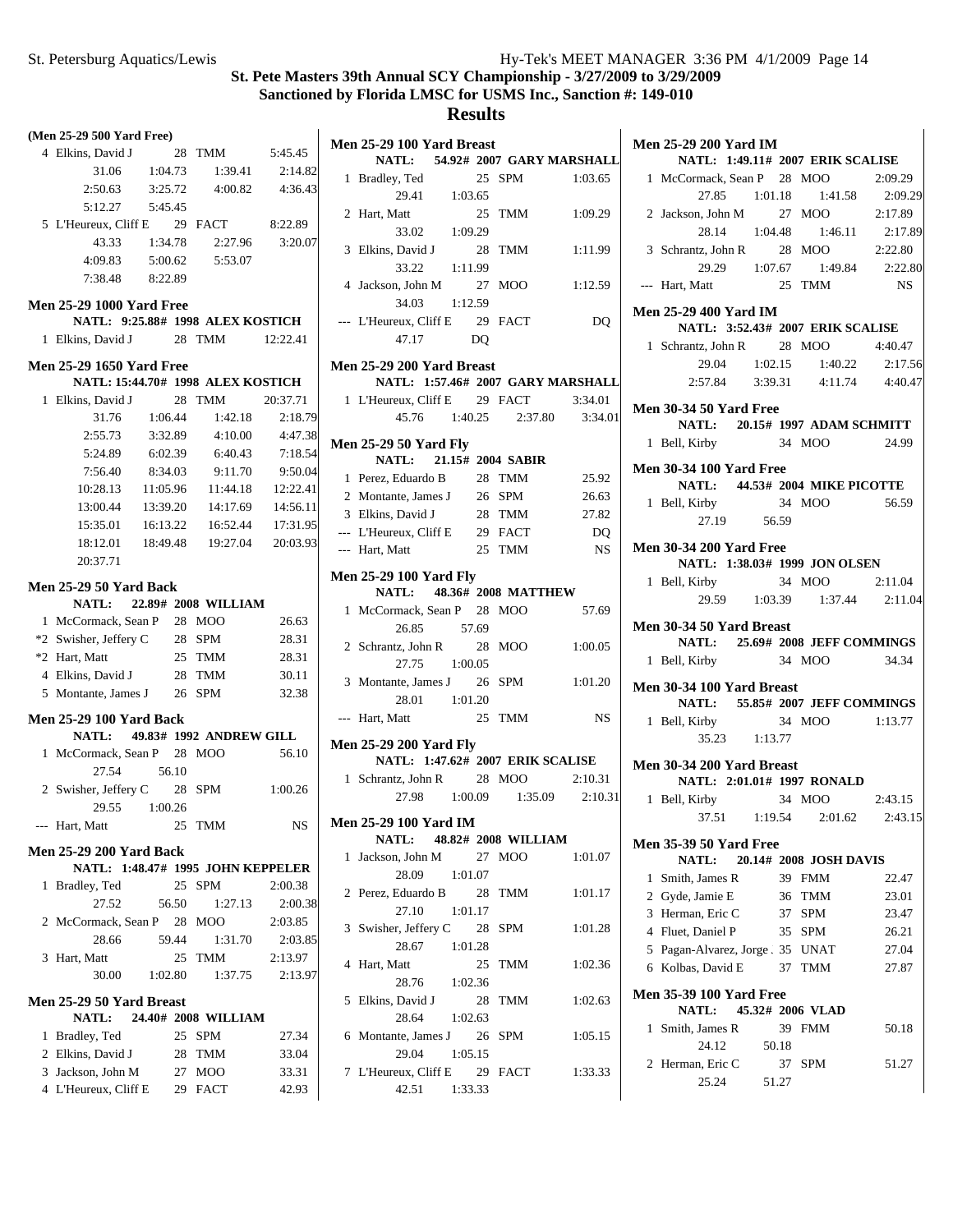# **Results**

| (Men 35-39 100 Yard Free)              |         |                                     |                 |
|----------------------------------------|---------|-------------------------------------|-----------------|
| 3 Gyde, Jamie E                        |         | 36 TMM                              | 53.21           |
| 25.51 53.21                            |         |                                     |                 |
| 4 Fluet, Daniel P                      | 35 SPM  |                                     | 59.50           |
| 28.65                                  | 59.50   |                                     |                 |
| 5 Pagan-Alvarez, Jorge 35 UNAT         |         |                                     | 59.92           |
| 29.28 59.92                            |         |                                     |                 |
| 6 Kolbas, David E                      |         | 37 TMM                              | 1:00.74         |
| 28.88 1:00.74                          |         |                                     |                 |
| <b>Men 35-39 200 Yard Free</b>         |         |                                     |                 |
| NATL: 1:36.56# 2008 JOSH DAVIS         |         |                                     |                 |
| 1 Herman, Eric C 37 SPM                |         |                                     | 1:53.71         |
| 26.23                                  |         | 55.30 1:24.37                       | 1:53.71         |
| 2 Pagan-Alvarez, Jorge 35 UNAT 2:09.79 |         |                                     |                 |
|                                        |         | 30.92   1:03.48   1:37.05   2:09.79 |                 |
| 3 Fluet, Daniel P                      |         | 35 SPM                              | 2:25.88         |
|                                        |         | 33.19 1:09.58 1:48.60 2:25.88       |                 |
| <b>Men 35-39 500 Yard Free</b>         |         |                                     |                 |
| NATL: 4:33.97# 2002 RONALD             |         |                                     |                 |
| 1 Herman, Eric C 37 SPM                |         |                                     | 5:18.29         |
|                                        |         | 28.98 1:00.45 1:32.69 2:05.30       |                 |
| $2:38.55$ $3:10.98$                    |         |                                     | 3:43.21 4:15.09 |
| 4:47.39 5:18.29                        |         |                                     |                 |
| 2 Hindson, Adam                        |         | 39 SWIM 5:53.33                     |                 |
| 32.97                                  | 1:07.90 | 1:44.04                             | 2:20.47         |
| 2:56.46                                | 3:32.40 |                                     | 4:07.94 4:43.99 |
| 5:19.71    5:53.33                     |         |                                     |                 |
| <b>Men 35-39 50 Yard Back</b>          |         |                                     |                 |
| NATL: 22.70# 2008 JOSH DAVIS           |         |                                     |                 |
| 1 Smith, James R 39 FMM                |         |                                     | 26.40           |
| 2 Lockaby, Jay                         |         | 38 SYSM                             | 26.69           |
| 3 Gyde, Jamie E                        |         | 36 TMM                              | 28.15           |
| 4 Hindson, Adam                        |         | 39 SWIM                             | 33.63           |
| 5 Herman, Eric C                       |         | 37 SPM                              | 33.93           |
| 6 Pagan-Alvarez, Jorge 35 UNAT         |         |                                     | 36.06           |
| <b>Men 35-39 100 Yard Back</b>         |         |                                     |                 |
| NATL: 49.12# 2008 JOSH DAVIS           |         |                                     |                 |
| 1 Smith, James R                       | 39      | FMM                                 | 56.87           |
| 27.44                                  | 56.87   |                                     |                 |
| 2 Gyde, Jamie E                        |         | 36 TMM                              | 1:00.65         |
| 29.81                                  | 1:00.65 |                                     |                 |
| 3 Herman, Eric C                       |         | 37 SPM                              | 1:15.58         |
| 37.56                                  | 1:15.58 |                                     |                 |
| <b>Men 35-39 200 Yard Back</b>         |         |                                     |                 |
| NATL: 1:47.72# 2008 JOSH DAVIS         |         |                                     |                 |
| 1 Smith, James R                       | 39      | FMM                                 | 2:12.48         |
| 31.52 1:05.49                          |         | 1:39.42                             | 2:12.48         |
| Men 35-39 50 Yard Breast               |         |                                     |                 |
| <b>NATL:</b>                           |         | 25.89# 2003 RON KARNAUGH            |                 |
| 1 Smith, James R                       |         | 39 FMM                              | 31.88           |
| 2 Hindson, Adam                        |         | 39 SWIM                             | 31.99           |
| --- Kolbas, David E 37 TMM             |         |                                     | DQ              |

|   | Men 35-39 100 Yard Breast<br>NATL: 55.26# 2001 RON KARNAUGH      |         |    |                         |                    |
|---|------------------------------------------------------------------|---------|----|-------------------------|--------------------|
|   | 1 Hindson, Adam                                                  |         |    | 39 SWIM 1:07.57         |                    |
|   | 32.45                                                            | 1:07.57 |    |                         |                    |
|   | 2 Kolbas, David E                                                |         |    | 37 TMM                  | 1:16.34            |
|   | 35.27<br>1:16.34                                                 |         |    |                         |                    |
|   | Men 35-39 200 Yard Breast                                        |         |    |                         |                    |
|   | NATL: 1:59.23# 2001 RON KARNAUGH                                 |         |    |                         |                    |
| 1 | Hindson, Adam                                                    |         |    | 39 SWIM                 | 2:31.85            |
|   | 36.05                                                            |         |    | $1:15.72$ $1:53.74$     | 2:31.85            |
|   | 2 Kolbas, David E                                                |         |    | 37 TMM                  | 2:50.45            |
|   | 39.56                                                            |         |    | 1:23.64 2:06.42 2:50.45 |                    |
|   | <b>Men 35-39 50 Yard Fly</b><br>NATL: 22.30# 2002 WADE KING      |         |    |                         |                    |
|   | 1 Smith, James R                                                 |         |    | 39 FMM                  | 25.72              |
|   | 2 Gyde, Jamie E                                                  |         |    | 36 TMM                  | 26.02              |
|   | 3 Herman, Eric C                                                 |         |    | 37 SPM                  | 28.14              |
|   | 4 Kolbas, David E                                                |         |    | 37 TMM                  | 30.43              |
|   | 5 Pagan-Alvarez, Jorge 1 35 UNAT                                 |         |    |                         | 30.60              |
|   | <b>Men 35-39 100 Yard IM</b>                                     |         |    |                         |                    |
|   | NATL: 50.06# 2008 JOSH DAVIS                                     |         |    |                         |                    |
| 1 | Smith, James R                                                   |         | 39 | <b>FMM</b>              | 58.22              |
|   | 26.21                                                            | 58.22   | 36 |                         |                    |
|   | 2 Gyde, Jamie E 36<br>26.95 1:00.15                              |         |    | TMM                     | 1:00.15            |
| 3 | Lockaby, Jay                                                     |         | 38 | SYSM                    | 1:00.40            |
|   | 26.44 1:00.40                                                    |         |    |                         |                    |
| 4 | Hindson, Adam                                                    |         | 39 | SWIM                    | 1:03.54            |
|   | 30.37                                                            | 1:03.54 |    |                         |                    |
|   | 5 Kolbas, David E                                                |         | 37 | <b>TMM</b>              | 1:09.79            |
|   | 32.38                                                            | 1:09.79 |    |                         |                    |
|   | 6 Fluet, Daniel P                                                |         | 35 | <b>SPM</b>              | 1:13.91            |
|   | 35.49 1:13.91                                                    |         |    |                         |                    |
|   |                                                                  |         |    |                         |                    |
|   | <b>Men 35-39 200 Yard IM</b><br>NATL: 1:48.74# 2002 RON KARNAUGH |         |    |                         |                    |
| 1 | Hindson, Adam                                                    |         |    | 39 SWIM                 | 2:18.61            |
|   | 29.47 1:07.07                                                    |         |    | 1:45.16                 | 2:18.61            |
|   |                                                                  |         |    |                         |                    |
|   | <b>Men 35-39 400 Yard IM</b>                                     |         |    |                         |                    |
|   | NATL: 3:56.76# 2001 RON KARNAUGH                                 |         | 39 |                         | 5:09.71            |
| 1 | Hindson, Adam<br>32.23                                           | 1:08.67 |    | SWIM<br>1:51.72         |                    |
|   | 3:12.86                                                          | 3:53.89 |    | 4:32.51                 | 2:32.62<br>5:09.71 |
|   |                                                                  |         |    |                         |                    |
|   | <b>Men 40-44 50 Yard Free</b><br><b>NATL:</b>                    |         |    | 20.95# 2004 PAUL SMITH  |                    |
| 1 | Laugen, Steven M                                                 |         | 43 | <b>MOO</b>              | 23.92              |
| 2 | Bokorney, Mark B                                                 |         | 44 | SYSM                    | 24.33              |
|   | 3 Drain, Anthony M                                               |         | 41 | <b>SPM</b>              | 24.96              |
|   | 4 Mench, Edward H                                                |         | 42 | <b>SYSM</b>             | 25.05              |
| 5 | Naoumoff, Stephane                                               |         | 42 | GOLD                    | 26.27              |
| 6 | Thieman, Donald E                                                |         | 44 | <b>FACT</b>             | 27.07              |
| 7 | Crownover, Chandler                                              |         |    | 43 MOO                  | 28.62              |
| 8 | De, Tony                                                         |         | 41 | SYSM                    | 29.91              |
|   |                                                                  |         |    |                         |                    |

| <b>Men 40-44 100 Yard Free</b>                   |         |               |                 |
|--------------------------------------------------|---------|---------------|-----------------|
| NATL: 45.35# 2008 MICHAEL ROSS                   |         |               |                 |
| Bokorney, Mark B 44 SYSM<br>$\mathbf{1}$         |         |               | 53.03           |
| 53.03<br>25.43                                   |         |               |                 |
| 2 Laugen, Steven M 43 MOO                        |         |               | 54.24           |
| 25.89                                            | 54.24   |               |                 |
| 3 Galloway, John A 43 SPM                        |         |               | 56.24           |
| 27.31                                            | 56.24   |               |                 |
| 4 Drain, Anthony M 41 SPM                        |         |               | 56.57           |
| 26.78                                            | 56.57   |               |                 |
| 5 Thieman, Donald E 44 FACT                      |         |               | 59.14           |
| 28.39                                            | 59.14   |               |                 |
| 6 Crownover, Chandler 43 MOO                     |         |               | 1:06.13         |
| 30.15 1:06.13                                    |         |               |                 |
| --- Koser, Daniel                                |         | 43 WFLM       | NS <sub>N</sub> |
| --- De, Tony                                     |         | 41 SYSM       | NS              |
| <b>Men 40-44 200 Yard Free</b>                   |         |               |                 |
| NATL: 1:38.94# 2008 MICHAEL ROSS                 |         |               |                 |
| Bokorney, Mark B 44 SYSM<br>$\mathbf{1}$         |         |               | 1:59.71         |
|                                                  |         | 1:28.56       | 1:59.71         |
| 27.87 57.82<br>2 Pepe, Marshall 44 SY            |         | 44 SYSM       | 2:02.65         |
| 27.55                                            | 58.11   | 1:29.61       | 2:02.65         |
| 3 Butcher, Paul G                                |         | 40 SYSM       | 2:03.21         |
| 28.40                                            |         | 59.37 1:31.40 | 2:03.21         |
| 4 Naoumoff, Stephane 42 GOLD 2:05.74             |         |               |                 |
| 29.74 1:01.20                                    |         | 1:33.27       | 2:05.74         |
| 5 Hillman, Allen F 41 SYSM 2:08.40               |         |               |                 |
| 29.56 1:01.61 1:35.05                            |         |               | 2:08.40         |
| 6 De, Tony                                       |         | 41 SYSM       | 2:31.13         |
| 33.84   1:11.71   1:51.99   2:31.13              |         |               |                 |
| 7 Crownover, Chandler 43 MOO                     |         |               | 2:34.23         |
| 30.39 1:08.05 1:51.56 2:34.23                    |         |               |                 |
|                                                  |         |               |                 |
| <b>Men 40-44 500 Yard Free</b>                   |         |               |                 |
| NATL: 4:41.58# 2006 DENNIS BAKER                 |         |               |                 |
| Hillman, Allen F 41 SYSM 6:20.49<br>$\mathbf{1}$ |         |               |                 |
| 34.71  1:12.59  1:50.66  2:29.16                 |         |               |                 |
| 3:08.57 3:48.10 4:27.88 5:06.94                  |         |               |                 |
| 6:20.49<br>5:45.86                               |         |               |                 |
| 2 Laugen, Steven M 43                            |         | MOO           | 6:30.95         |
| 31.08                                            | 1:06.47 | 1:43.89       | 2:22.89         |
| 3:03.65                                          | 3:43.61 | 4:25.31       | 5:08.78         |
| 5:51.94                                          | 6:30.95 |               |                 |
| <b>Men 40-44 1000 Yard Free</b>                  |         |               |                 |
| NATL: 9:37.46# 2007 JEFF ERWIN                   |         |               |                 |
| Hillman, Allen F<br>1                            |         | 41 SYSM       | 12:01.59        |
| 2 Laugen, Steven M 43 MOO                        |         |               | 14:12.39        |

3 De, Tony 41 SYSM 14:32.05<br>4 Crownover, Chandler 43 MOO 15:38.97

5 Nelson, Keith W 44 SPM 17:19.71

4 Crownover, Chandler 43 MOO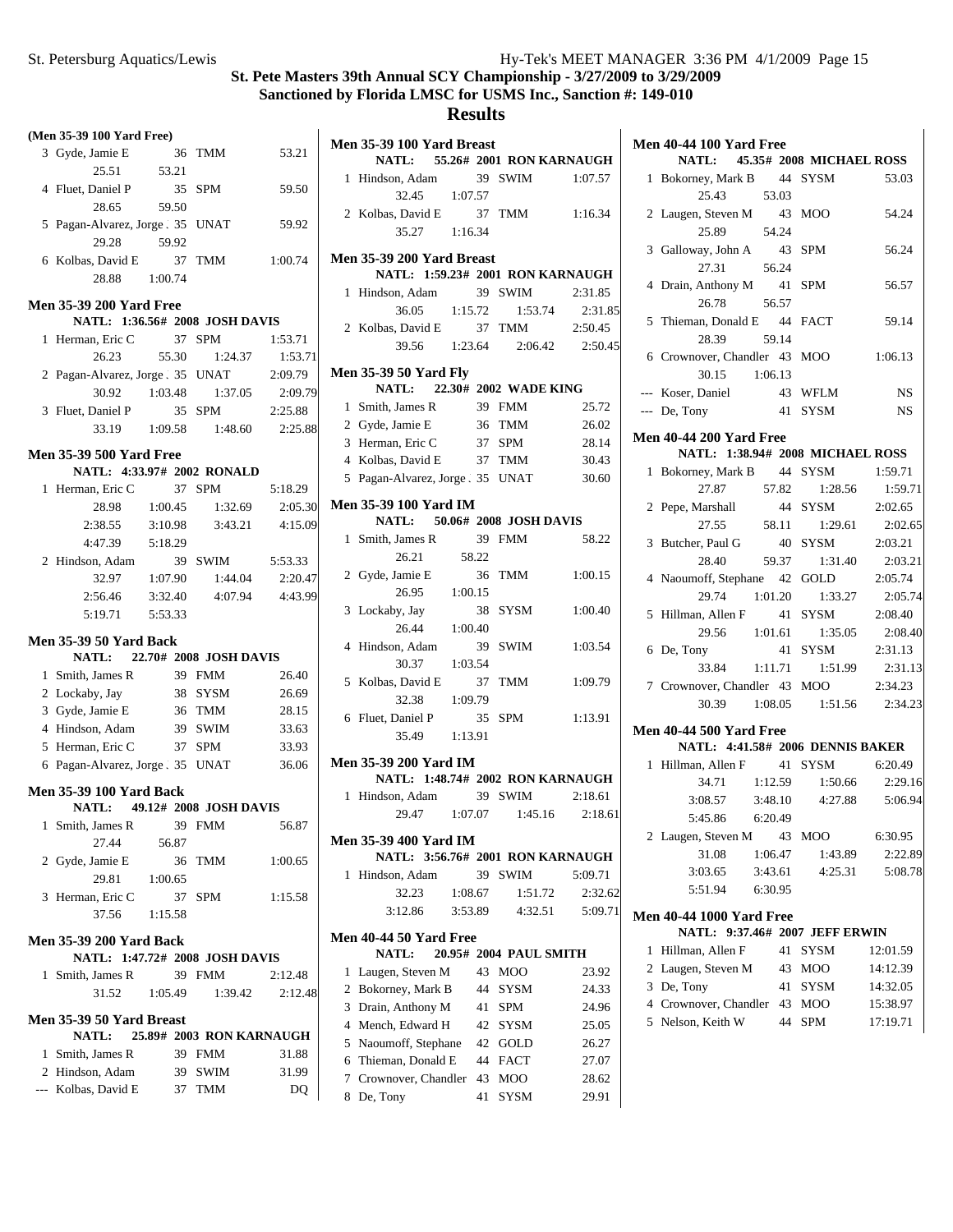**Results**

| <b>Men 40-44 1650 Yard Free</b><br>NATL: 16:05.13# 2006 JEFF ERWIN |                              |                     |                                        |          |   |  |  |  |
|--------------------------------------------------------------------|------------------------------|---------------------|----------------------------------------|----------|---|--|--|--|
| 1                                                                  | Hillman, Allen F             | 41                  | SYSM                                   | 20:00.51 |   |  |  |  |
|                                                                    | 32.58                        | 1:06.72             | 1:41.71                                | 2:17.41  | 1 |  |  |  |
|                                                                    | 2:52.64                      | 3:29.04             | 4:05.70                                | 4:41.52  |   |  |  |  |
|                                                                    | 5:18.55                      | 5:55.09             | 6:31.66                                | 7:07.59  |   |  |  |  |
|                                                                    | 7:44.13                      | 8:20.39             | 8:57.34                                | 9:34.45  |   |  |  |  |
|                                                                    | 10:11.12                     | 10:47.85            | 11:24.83                               | 12:01.59 |   |  |  |  |
|                                                                    | 12:38.42                     | 13:15.83            | 13:53.48                               | 14:30.18 | l |  |  |  |
|                                                                    | 15:07.73                     | 15:45.08            | 16:21.92                               | 16:59.21 |   |  |  |  |
|                                                                    |                              |                     | 17:36.44  18:13.81  18:50.24  19:26.05 |          |   |  |  |  |
|                                                                    | 20:00.51                     |                     |                                        |          |   |  |  |  |
|                                                                    | 2 Laugen, Steven M 43 MOO    |                     |                                        | 23:51.13 | l |  |  |  |
|                                                                    | 31.82                        | 1:08.55             | 1:47.07                                | 2:27.64  |   |  |  |  |
|                                                                    | 3:08.01                      | 3:48.63             | 4:30.26                                | 5:12.84  |   |  |  |  |
|                                                                    | 5:56.27                      | 6:38.98             | 7:23.01                                | 8:09.01  |   |  |  |  |
|                                                                    | 8:55.57                      | 9:39.92             | 10:25.12                               | 11:12.15 |   |  |  |  |
|                                                                    | 11:56.26                     | 12:41.91            | 13:26.30                               | 14:12.39 |   |  |  |  |
|                                                                    | 14:57.61                     | 15:42.49            | 16:28.10                               | 17:12.86 |   |  |  |  |
|                                                                    | 17:57.32                     |                     | 18:42.80  19:29.72                     | 20:15.52 |   |  |  |  |
|                                                                    | 21:00.32                     | 21:44.73            | 22:28.98                               | 23:12.37 |   |  |  |  |
|                                                                    | 23:51.13                     |                     |                                        |          |   |  |  |  |
|                                                                    | 3 De, Tony                   |                     | 41 SYSM 24:24.43                       |          | 1 |  |  |  |
|                                                                    |                              | 35.47 1:17.75       | 1:59.23                                | 2:42.00  |   |  |  |  |
|                                                                    | 3:24.40                      | 4:09.12             | 4:49.85                                | 5:35.54  |   |  |  |  |
|                                                                    | 6:20.41                      | 7:05.06             | 7:49.22                                | 8:33.35  |   |  |  |  |
|                                                                    | 9:18.17                      | 10:02.80            | 10:47.62                               | 11:32.41 |   |  |  |  |
|                                                                    | 12:17.36                     | 13:02.45            | 13:47.44                               | 14:32.05 |   |  |  |  |
|                                                                    | 15:17.49                     | 16:03.28            | 16:50.42                               | 17:35.95 |   |  |  |  |
|                                                                    | 18:22.53                     | 19:07.82            | 19:53.77                               | 20:38.60 |   |  |  |  |
|                                                                    | 21:23.99                     | 22:09.43            | 22:55.37                               | 23:42.83 |   |  |  |  |
|                                                                    | 24:24.43                     |                     |                                        |          |   |  |  |  |
|                                                                    | 4 Crownover, Chandler 43 MOO |                     |                                        | 26:10.34 |   |  |  |  |
|                                                                    | 36.64                        | 1:14.17             | 1:57.56                                | 2:42.93  |   |  |  |  |
|                                                                    |                              |                     | 3:29.62 4:17.07 5:04.23 5:53.49        |          |   |  |  |  |
|                                                                    | 6:41.30                      |                     | 7:30.33 8:19.25 9:06.99                |          | l |  |  |  |
|                                                                    | 9:55.08                      |                     | 10:44.62  11:33.49  12:21.87           |          |   |  |  |  |
|                                                                    | 13:11.41                     |                     | 13:59.09  14:49.31  15:38.97           |          |   |  |  |  |
|                                                                    | 16:26.30                     | 17:14.71            | 18:04.24                               | 18:53.43 |   |  |  |  |
|                                                                    | 19:42.00                     | 20:30.89            | 21:20.83                               | 22:09.07 |   |  |  |  |
|                                                                    | 22:59.62                     |                     | 23:47.96 24:38.18                      | 25:27.09 |   |  |  |  |
|                                                                    | 26:10.34                     |                     |                                        |          |   |  |  |  |
|                                                                    | 5 Nelson, Keith W 44         |                     | SPM                                    | 28:55.22 |   |  |  |  |
|                                                                    | 46.52                        | 1:35.61             | 2:27.94                                | 3:21.89  |   |  |  |  |
|                                                                    |                              | $4:15.14$ $5:07.86$ | 6:02.02                                | 6:54.33  | J |  |  |  |
|                                                                    | 7:47.19                      | 8:38.20             | 9:26.81                                | 10:17.86 |   |  |  |  |
|                                                                    | 11:12.34                     |                     | 12:06.80  12:58.66                     | 13:50.27 |   |  |  |  |
|                                                                    | 14:42.26                     |                     | 15:34.65   16:26.79                    | 17:19.71 |   |  |  |  |
|                                                                    | 18:11.66 19:04.22            |                     | 19:59.91                               | 20:53.86 |   |  |  |  |
|                                                                    |                              |                     | 21:47.05 22:41.21 23:33.59 24:26.80    |          |   |  |  |  |
|                                                                    |                              |                     | 25:20.94 26:17.66 27:11.88 28:05.68    |          |   |  |  |  |
|                                                                    | 28:55.22                     |                     |                                        |          |   |  |  |  |
|                                                                    | Men 40-44 50 Yard Back       |                     | NATL: 23.19# 2008 MICHAEL ROSS         |          |   |  |  |  |

1 Mench, Edward H 42 SYSM 30.55

|     | 2 Laugen, Steven M                                           |         | 43 MOO            | 31.60     |
|-----|--------------------------------------------------------------|---------|-------------------|-----------|
|     | 3 Thieman, Donald E 44 FACT                                  |         |                   | 33.73     |
|     | --- Crownover, Chandler 43 MOO                               |         |                   | DQ        |
|     | Men 40-44 100 Yard Back                                      |         |                   |           |
|     | NATL: 49.40# 2008 MICHAEL ROSS                               |         |                   |           |
|     | 1 Thieman, Donald E 44 FACT                                  |         |                   | 1:09.81   |
|     | 33.95 1:09.81                                                |         |                   |           |
|     | <b>Men 40-44 200 Yard Back</b>                               |         |                   |           |
|     | NATL: 1:50.09# 2008 MICHAEL ROSS                             |         |                   |           |
| 1   | Thieman, Donald E 44 FACT                                    |         |                   | 2:36.19   |
|     | 36.65 1:15.38 1:55.67 2:36.19                                |         |                   |           |
|     | Men 40-44 50 Yard Breast<br>NATL: 25.84# 2003 GREG           |         |                   |           |
|     |                                                              |         |                   |           |
|     | 1 Pepe, Marshall                                             |         | 44 SYSM           | 31.06     |
|     | 2 Hillman, Allen F                                           |         | 41 SYSM           | 31.90     |
|     | 3 Bokorney, Mark B                                           |         | 44 SYSM           | 32.32     |
|     | 4 Galloway, John A                                           |         | 43 SPM            | 32.47     |
|     | 5 Drain, Anthony M                                           |         | 41 SPM            | 32.58     |
|     | 6 Thieman, Donald E 44 FACT                                  |         |                   | 33.67     |
|     | 7 De, Tony                                                   |         | 41 SYSM           | 36.93     |
|     | --- Koser, Daniel                                            |         | 43 WFLM           | <b>NS</b> |
|     | Men 40-44 100 Yard Breast                                    |         |                   |           |
|     | NATL: 57.04# 2003 WALLY DICKS                                |         |                   |           |
|     | 1 Drain, Anthony M 41 SPM                                    |         |                   | 1:11.94   |
|     | 33.60<br>1:11.94                                             |         |                   |           |
|     | 2 Hillman, Allen F 41 SYSM                                   |         |                   | 1:12.15   |
|     | 33.42<br>1:12.15                                             |         |                   |           |
| 3   | Thieman, Donald E 44                                         |         | FACT              | 1:13.14   |
|     | 34.39<br>1:13.14                                             |         |                   |           |
| 4   | Naoumoff, Stephane 42                                        |         | GOLD              | 1:13.32   |
|     | 35.19 1:13.32                                                |         |                   |           |
|     | 5 De, Tony                                                   | 41      | <b>SYSM</b>       | 1:21.75   |
|     | 38.87 1:21.75                                                |         |                   |           |
|     | --- Pepe, Marshall                                           |         | 44 SYSM           | <b>NS</b> |
|     |                                                              |         |                   |           |
|     | Men 40-44 200 Yard Breast<br>NATL: 2:04.99# 2003 WALLY DICKS |         |                   |           |
|     | 1 Hillman, Allen F 41 SYSM                                   |         |                   | 2:37.29   |
|     |                                                              |         |                   |           |
|     | 35.08                                                        | 1:15.06 | 1:55.53           | 2:37.29   |
| 2   | Thieman, Donald E                                            | 44      | <b>FACT</b>       | 2:40.72   |
|     | 35.43                                                        | 1:15.94 | 1:57.89           | 2:40.72   |
| --- | De, Tony                                                     | 41      | SYSM              | DQ        |
|     | 43.23                                                        | 1:32.96 | 2:24.76           | DQ        |
|     | Men 40-44 50 Yard Flv                                        |         |                   |           |
|     | <b>NATL:</b>                                                 |         | 22.82# 2008 STEVE |           |
| 1   | Wendorf, Eric E                                              | 44      | <b>UNAT</b>       | 25.17     |
| 2   | Butcher, Paul G                                              | 40      | SYSM              | 26.49     |
| 3   | Galloway, John A                                             | 43      | <b>SPM</b>        | 26.69     |
|     | 4 Laugen, Steven M                                           | 43      | MOO               | 27.25     |
| 5   | Thieman, Donald E                                            | 44      | <b>FACT</b>       | 30.23     |
| --- | Koser, Daniel                                                | 43      | WFLM              | NS        |
|     |                                                              |         |                   |           |
|     |                                                              |         |                   |           |

| <b>Men 40-44 100 Yard Fly</b><br>NATL: 49.27# 2008 MICHAEL ROSS |                                                                                   |         |                                     |         |  |  |  |  |  |
|-----------------------------------------------------------------|-----------------------------------------------------------------------------------|---------|-------------------------------------|---------|--|--|--|--|--|
|                                                                 |                                                                                   |         |                                     |         |  |  |  |  |  |
|                                                                 | 1 Wendorf, Eric E 44 UNAT 55.26<br>26.56 55.26<br>2 Butcher, Paul G 40 SYSM 58.56 |         |                                     |         |  |  |  |  |  |
|                                                                 |                                                                                   |         |                                     |         |  |  |  |  |  |
|                                                                 | 26.76                                                                             | 58.56   |                                     |         |  |  |  |  |  |
|                                                                 | 3 Galloway, John A 43 SPM<br>28.86 1:01.01                                        |         |                                     | 1:01.01 |  |  |  |  |  |
|                                                                 | 4 Laugen, Steven M 43 MOO                                                         |         |                                     | 1:06.33 |  |  |  |  |  |
|                                                                 | 28.70 1:06.33                                                                     |         |                                     |         |  |  |  |  |  |
|                                                                 | 5 Hillman, Allen F 41 SYSM 1:07.60                                                |         |                                     |         |  |  |  |  |  |
|                                                                 | 31.30 1:07.60                                                                     |         |                                     |         |  |  |  |  |  |
|                                                                 | <b>Men 40-44 200 Yard Fly</b>                                                     |         |                                     |         |  |  |  |  |  |
|                                                                 | NATL: 1:50.61# 2002 DENNIS BAKER                                                  |         |                                     |         |  |  |  |  |  |
|                                                                 | 1 Wendorf, Eric E 44 UNAT 2:12.04                                                 |         |                                     |         |  |  |  |  |  |
|                                                                 |                                                                                   |         | 31.06 1:04.93 1:39.13 2:12.04       |         |  |  |  |  |  |
|                                                                 | 2 Butcher, Paul G 40 SYSM 2:26.79                                                 |         |                                     |         |  |  |  |  |  |
|                                                                 |                                                                                   |         | 30.79 1:07.32 1:46.41 2:26.79       |         |  |  |  |  |  |
|                                                                 | 3 Hillman, Allen F 41 SYSM 2:33.32                                                |         |                                     |         |  |  |  |  |  |
|                                                                 |                                                                                   |         | 33.20   1:11.02   1:52.30   2:33.32 |         |  |  |  |  |  |
|                                                                 |                                                                                   |         |                                     |         |  |  |  |  |  |
|                                                                 | <b>Men 40-44 100 Yard IM</b><br>NATL: 52.59# 2003 JOHN SMITH                      |         |                                     |         |  |  |  |  |  |
|                                                                 | 1 Wendorf, Eric E 44 UNAT 59.63                                                   |         |                                     |         |  |  |  |  |  |
|                                                                 | 28.54 59.63                                                                       |         |                                     |         |  |  |  |  |  |
|                                                                 | 2 Laugen, Steven M 43 MOO                                                         |         |                                     | 1:03.62 |  |  |  |  |  |
|                                                                 | 29.03 1:03.62                                                                     |         |                                     |         |  |  |  |  |  |
|                                                                 | 3 Mench, Edward H 42 SYSM                                                         |         |                                     | 1:03.87 |  |  |  |  |  |
|                                                                 | 29.64 1:03.87                                                                     |         |                                     |         |  |  |  |  |  |
|                                                                 | 4 Hillman, Allen F 41 SYSM                                                        |         |                                     | 1:05.62 |  |  |  |  |  |
|                                                                 | 31.81  1:05.62                                                                    |         |                                     |         |  |  |  |  |  |
|                                                                 | 5 Thieman, Donald E 44 FACT                                                       |         |                                     | 1:07.78 |  |  |  |  |  |
|                                                                 | 32.36 1:07.78                                                                     |         |                                     |         |  |  |  |  |  |
|                                                                 | 6 Naoumoff, Stephane 42 GOLD 1:08.05                                              |         |                                     |         |  |  |  |  |  |
|                                                                 | 32.70 1:08.05                                                                     |         |                                     |         |  |  |  |  |  |
|                                                                 |                                                                                   |         |                                     |         |  |  |  |  |  |
|                                                                 | <b>Men 40-44 200 Yard IM</b><br>NATL: 1:55.82# 2008 ROQUE SANTOS                  |         |                                     |         |  |  |  |  |  |
|                                                                 | 1 Wendorf, Eric E 44 UNAT 2:10.56                                                 |         |                                     |         |  |  |  |  |  |
|                                                                 | 27.19 1:03.08 1:40.52 2:10.56                                                     |         |                                     |         |  |  |  |  |  |
|                                                                 |                                                                                   |         |                                     |         |  |  |  |  |  |
|                                                                 | --- Pepe, Marshall<br>--- Hillman, Allen F 41 SYSM                                |         | 44 SYSM                             | NS      |  |  |  |  |  |
|                                                                 |                                                                                   |         |                                     | NS      |  |  |  |  |  |
|                                                                 | <b>Men 40-44 400 Yard IM</b>                                                      |         |                                     |         |  |  |  |  |  |
|                                                                 | NATL: 4:05.98# 2008 ROQUE SANTOS                                                  |         |                                     |         |  |  |  |  |  |
|                                                                 | 1 Wendorf, Eric E                                                                 |         | 44 UNAT                             | 4:44.01 |  |  |  |  |  |
|                                                                 | 29.53                                                                             | 1:03.47 | 1:42.63                             | 2:21.00 |  |  |  |  |  |
|                                                                 | 3:01.11 3:40.49                                                                   |         | 4:12.71                             | 4:44.01 |  |  |  |  |  |
|                                                                 | 2 Hillman, Allen F                                                                |         | 41 SYSM                             | 5:17.63 |  |  |  |  |  |
|                                                                 | 32.69                                                                             | 1:11.38 | 1:55.78                             | 2:38.15 |  |  |  |  |  |
|                                                                 |                                                                                   |         | 3:20.16 4:03.76 4:42.12             | 5:17.63 |  |  |  |  |  |
|                                                                 | <b>Men 45-49 50 Yard Free</b>                                                     |         |                                     |         |  |  |  |  |  |
|                                                                 | NATL: 21.10# 2008 JOHN SMITH                                                      |         |                                     |         |  |  |  |  |  |
|                                                                 | 1 Calvert, Mark A                                                                 |         | 49 TMM                              | 23.55   |  |  |  |  |  |
|                                                                 | 2 Wotton, Joe                                                                     |         | 49 GOLD                             | 24.01   |  |  |  |  |  |
|                                                                 | 3 Wells, D Scott                                                                  |         | 47 EAJM                             | 24.08   |  |  |  |  |  |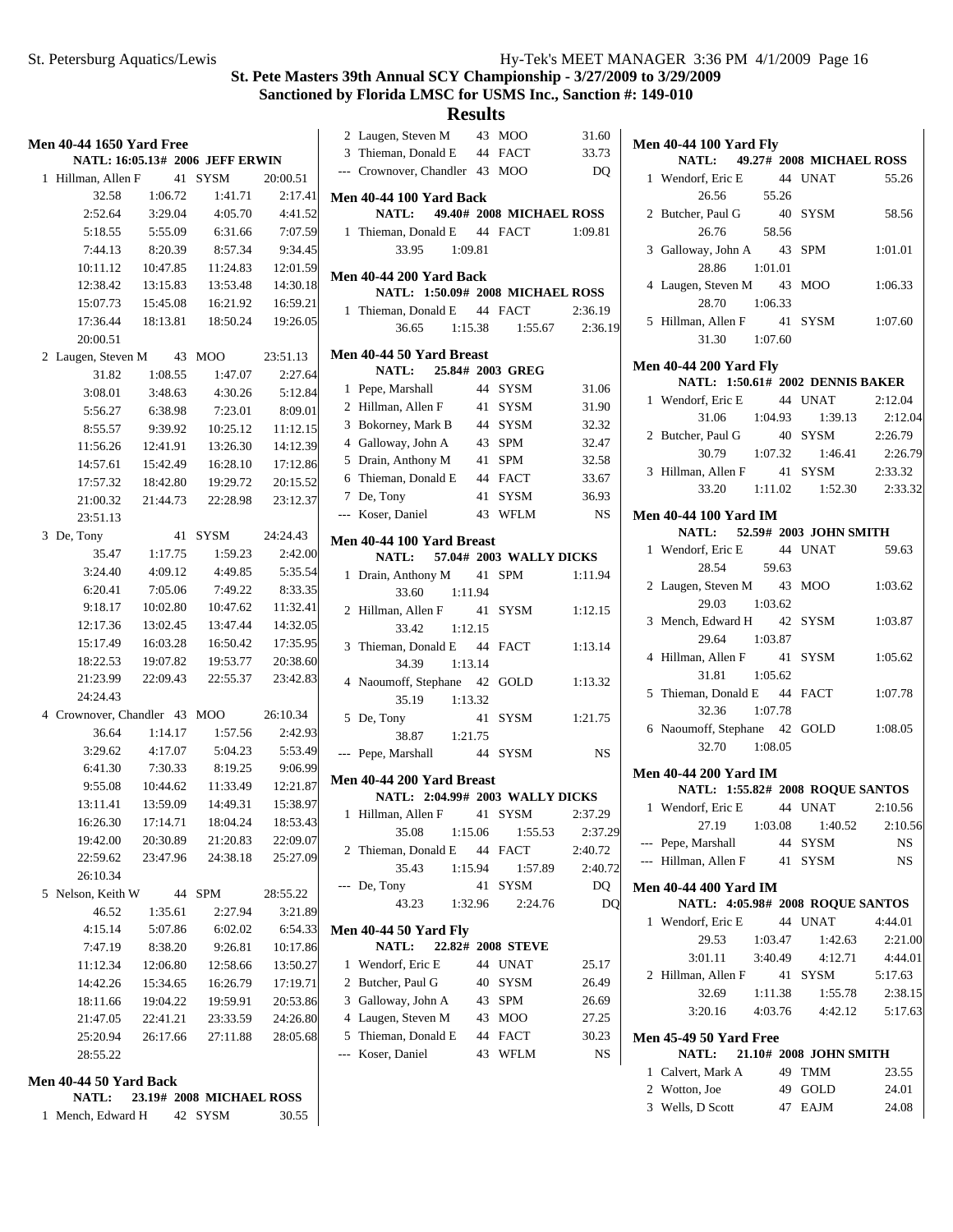| (Men 45-49 50 Yard Free)         |         |                        |         | 3 Collins, Ron L                  |          | 46 SPM                            | 5:30.28  | 4 Keen, John M                            |          | 45 FACT                           | 21:07.12 |  |
|----------------------------------|---------|------------------------|---------|-----------------------------------|----------|-----------------------------------|----------|-------------------------------------------|----------|-----------------------------------|----------|--|
| 4 Jacobson, James N              |         | 46 GOLD                | 24.17   | 30.72                             | 1:04.28  | 1:37.64                           | 2:11.43  | 32.77                                     | 1:08.88  | 1:46.20                           | 2:24.34  |  |
| 5 Dodds, Joel L                  |         | 46 GOLD                | 24.49   | 2:45.31                           | 3:19.45  | 3:52.37                           | 4:25.29  | 3:02.01                                   | 3:39.90  | 4:17.93                           | 4:56.24  |  |
| 6 Frost, Douglas C               |         | 46 TTM                 | 25.94   | 4:58.24                           | 5:30.28  |                                   |          | 5:35.01                                   | 6:13.56  | 6:52.55                           | 7:31.07  |  |
| 7 Keen, John M                   |         | 45 FACT                | 26.48   | 4 Keen, John M                    |          | 45 FACT                           | 5:57.05  | 8:09.25                                   | 8:48.16  | 9:26.77                           | 10:05.31 |  |
| 8 Hamlin, Bret                   |         | 45 TTM                 | 26.60   | 30.85                             | 1:05.73  | 1:41.18                           | 2:17.31  | 10:44.24                                  | 11:23.17 | 12:02.16                          | 12:42.02 |  |
| 9 Devine, Jesse W                |         | 47 TTM                 | 27.47   | 2:53.27                           | 3:29.86  | 4:06.79                           | 4:44.03  | 13:21.01                                  | 13:59.87 | 14:39.04                          | 15:18.22 |  |
| 10 Mangrum, John W               |         | 46 NCMS                | 28.13   | 5:21.19                           | 5:57.05  |                                   |          | 15:57.42                                  | 16:36.49 | 17:15.80                          | 17:54.83 |  |
| 11 Peters, Gene                  |         | 47 UNAT                | 28.71   | 5 Mangrum, John W                 |          | 46 NCMS                           | 6:10.16  | 18:33.74                                  | 19:13.30 | 19:52.19                          | 20:30.48 |  |
| 12 McPherson, Jeff A             |         | 46 WFLM                | 33.40   | 32.63                             | 1:08.59  | 1:46.39                           | 2:24.39  | 21:07.12                                  |          |                                   |          |  |
|                                  |         |                        |         | 3:02.94                           | 3:40.83  | 4:19.26                           | 4:57.10  |                                           |          |                                   |          |  |
| <b>Men 45-49 100 Yard Free</b>   |         |                        |         | 5:34.37                           | 6:10.16  |                                   |          | <b>Men 45-49 50 Yard Back</b>             |          |                                   |          |  |
| NATL:                            |         | 46.89# 2008 PAUL SMITH |         |                                   |          |                                   |          | NATL:                                     |          | 24.31# 2008 J CLAY BRITT          |          |  |
| 1 Wells, D Scott                 |         | 47 EAJM                | 50.88   | <b>Men 45-49 1000 Yard Free</b>   |          |                                   |          | 1 Dodds, Joel L                           |          | 46 GOLD                           | 27.47    |  |
| 24.97                            | 50.88   |                        |         |                                   |          | NATL: 9:54.65# 2005 KIRK ANDERSON |          | 2 Wotton, Joe                             |          | 49 GOLD                           | 29.39    |  |
| 2 Calvert, Mark A                | 49      | TMM                    | 51.84   | 1 Wells, D Scott                  |          | 47 EAJM                           | 10:22.44 | 3 Calvert, Mark A                         |          | 49 TMM                            | 29.66    |  |
| 25.11                            | 51.84   |                        |         | 2 Calvert, Mark A                 | 49       | <b>TMM</b>                        | 10:41.77 | 4 Jacobson, James N                       |          | 46 GOLD                           | 31.91    |  |
| 3 Tullman, Robert M              |         | 45 SPM                 | 53.04   | 3 Collins, Ron L                  | 46       | SPM                               | 11:37.01 | 5 Devine, Jesse W                         |          | 47 TTM                            | 33.06    |  |
| 25.91                            | 53.04   |                        |         | 4 Keen, John M                    |          | 45 FACT                           | 12:42.02 | 6 Frost, Douglas C                        | 46       | <b>TTM</b>                        | 33.17    |  |
| 4 Keen, John M                   |         | 45 FACT                | 58.31   | <b>Men 45-49 1650 Yard Free</b>   |          |                                   |          | 7 Hamlin, Bret                            | 45       | <b>TTM</b>                        | 33.72    |  |
| 28.29                            | 58.31   |                        |         | NATL: 16:44.67# 2000 JIM MCCONICA |          |                                   |          | 8 Mangrum, John W                         |          | 46 NCMS                           | 33.98    |  |
| 5 Mangrum, John W                |         | 46 NCMS                | 1:00.24 | 1 Wells, D Scott                  |          | 47 EAJM                           | 17:00.84 | 9 Peters, Gene                            |          | 47 UNAT                           | 42.88    |  |
| 29.08                            | 1:00.24 |                        |         | 28.05                             | 59.02    | 1:30.54                           | 2:01.90  | <b>Men 45-49 100 Yard Back</b>            |          |                                   |          |  |
| 6 Peters, Gene                   |         | 47 UNAT                | 1:08.37 | 2:33.09                           | 3:04.31  | 3:35.60                           | 4:06.82  | NATL:                                     |          | 52.33# 2008 J CLAY BRITT          |          |  |
| 31.62                            | 1:08.37 |                        |         | 4:38.43                           | 5:09.82  | 5:41.14                           | 6:12.35  | 1 Calvert, Mark A                         |          | 49 TMM                            | 1:01.37  |  |
| --- Jacobson, James N            |         | 46 GOLD                | NS      | 6:43.77                           | 7:15.14  | 7:46.31                           | 8:17.56  | 30.15                                     | 1:01.37  |                                   |          |  |
| --- Wotton, Joe                  |         | 49 GOLD                | NS      | 8:48.94                           | 9:20.28  | 9:51.44                           | 10:22.44 | 2 Mangrum, John W                         |          | 46 NCMS                           | 1:10.86  |  |
| <b>Men 45-49 200 Yard Free</b>   |         |                        |         | 10:53.27                          | 11:24.53 | 11:55.71                          | 12:26.61 | 34.68                                     | 1:10.86  |                                   |          |  |
| NATL: 1:43.79# 2008 PAUL SMITH   |         |                        |         | 12:57.49                          | 13:28.24 | 13:59.06                          | 14:29.89 |                                           |          |                                   |          |  |
| 1 Wells, D Scott                 |         | 47 EAJM                | 1:50.39 | 15:00.90                          | 15:31.33 | 16:01.77                          | 16:32.08 | <b>Men 45-49 200 Yard Back</b>            |          |                                   |          |  |
| 25.87                            | 53.86   | 1:22.05                | 1:50.39 | 17:00.84                          |          |                                   |          |                                           |          | NATL: 1:56.55# 2008 RIP ESSELSTYN |          |  |
| 2 Calvert, Mark A                | 49      | <b>TMM</b>             | 1:53.85 | 2 Calvert, Mark A                 | 49       | <b>TMM</b>                        | 18:27.65 | 1 Calvert, Mark A                         |          | 49 TMM                            | 2:12.13  |  |
| 26.33                            | 54.65   | 1:23.91                | 1:53.85 | 28.87                             | 1:00.49  | 1:32.14                           | 2:04.53  | 31.18                                     | 1:03.60  | 1:37.48                           | 2:12.13  |  |
| 3 Tullman, Robert M              |         | 45 SPM                 | 1:56.22 | 2:36.86                           | 3:09.13  | 3:41.49                           | 4:13.84  | 2 Dodds, Joel L                           |          | 46 GOLD                           | 2:13.43  |  |
| 27.87                            | 57.61   | 1:27.06                | 1:56.22 | 4:45.93                           | 5:18.16  | 5:50.47                           | 6:22.67  | 34.52                                     | 1:06.90  | 1:39.80                           | 2:13.43  |  |
| 4 Collins, Ron L                 |         | 46 SPM                 | 1:59.46 | 6:55.02                           | 7:27.44  | 7:59.95                           | 8:32.71  | 3 Collins, Ron L                          |          | 46 SPM                            | 2:27.72  |  |
| 28.03                            | 58.64   | 1:29.03                | 1:59.46 | 9:05.20                           | 9:37.62  | 10:09.96                          | 10:41.77 | 34.24                                     | 1:10.47  | 1:49.17                           | 2:27.72  |  |
| 5 Jacobson, James N              | 46      | GOLD                   | 2:05.35 | 11:37.88                          | 12:12.65 | 12:47.68                          | 13:22.19 | 4 Mangrum, John W                         |          | 46 NCMS                           | 2:29.68  |  |
| 29.43                            | 1:00.91 | 1:33.67                | 2:05.35 | 13:56.41                          | 14:30.82 | 15:05.11                          | 15:39.57 | 35.60                                     | 1:13.15  | 1:51.75                           | 2:29.68  |  |
| 6 Keen, John M                   |         | 45 FACT                | 2:10.70 | 16:13.66                          | 16:47.15 | 17:21.00                          | 17:54.99 | Men 45-49 50 Yard Breast                  |          |                                   |          |  |
| 29.97                            | 1:03.06 | 1:37.56                | 2:10.70 | 18:27.65                          |          |                                   |          | <b>NATL:</b>                              |          | 27.14# 2008 CHRIS WEISSMAN        |          |  |
| 7 McPherson, Jeff A              |         | 46 WFLM                | 2:49.23 | 3 Collins, Ron L                  |          | 46 SPM                            | 19:16.65 | 1 Peters, Gene                            |          | 47 UNAT                           | 43.79    |  |
| 36.17                            | 1:20.22 | 2:05.97                | 2:49.23 | 30.98                             | 1:05.49  | 1:40.83                           | 2:15.96  | --- Jacobson, James N                     |          | 46 GOLD                           | NS       |  |
|                                  |         |                        |         | 2:50.72                           | 3:25.41  | 4:00.16                           | 4:35.25  |                                           |          |                                   |          |  |
| <b>Men 45-49 500 Yard Free</b>   |         |                        |         | 5:09.90                           | 5:44.36  | 6:19.28                           | 6:54.13  | Men 45-49 100 Yard Breast<br><b>NATL:</b> |          | 59.19# 2006 JON BLANK             |          |  |
| NATL: 4:39.10# 2007 DENNIS BAKER |         |                        |         | 7:28.96                           | 8:04.38  | 8:39.53                           | 9:14.82  | 1 Dawson, Jerry                           |          | 48 SYSM                           | 1:08.38  |  |
| 1 Wells, D Scott                 |         | 47 EAJM                | 4:53.35 | 9:50.97                           | 10:26.21 | 11:01.85                          | 11:37.01 | 32.30                                     | 1:08.38  |                                   |          |  |
| 27.12                            | 56.69   | 1:26.19                | 1:55.83 | 12:12.82                          | 12:48.35 | 13:24.49                          | 13:59.74 | 2 Dodds, Joel L                           |          | 46 GOLD                           | 1:09.97  |  |
| 2:25.34                          | 2:55.01 | 3:24.75                | 3:54.44 | 14:34.23                          | 15:09.45 | 15:44.74                          | 16:19.86 |                                           |          |                                   |          |  |
| 4:24.14                          | 4:53.35 |                        |         | 16:55.62                          | 17:30.93 | 18:06.91                          | 18:42.01 | 33.24                                     | 1:09.97  |                                   |          |  |
| 2 Calvert, Mark A                |         | 49 TMM                 | 5:09.87 | 19:16.65                          |          |                                   |          | 3 Hamlin, Bret                            |          | 45 TTM                            | 1:13.76  |  |
| 28.24                            | 59.07   | 1:30.58                | 2:02.52 |                                   |          |                                   |          | 35.84                                     | 1:13.76  |                                   |          |  |
| 2:34.14                          | 3:05.99 | 3:37.61                | 4:09.17 |                                   |          |                                   |          | 4 Frost, Douglas C                        |          | 46 TTM                            | 1:15.62  |  |
| 4:40.24                          | 5:09.87 |                        |         |                                   |          |                                   |          | 34.81                                     | 1:15.62  |                                   |          |  |
|                                  |         |                        |         |                                   |          |                                   |          |                                           |          |                                   |          |  |
|                                  |         |                        |         |                                   |          |                                   |          | 5 Collins, Ron L<br>36.22                 | 1:16.38  | 46 SPM                            | 1:16.38  |  |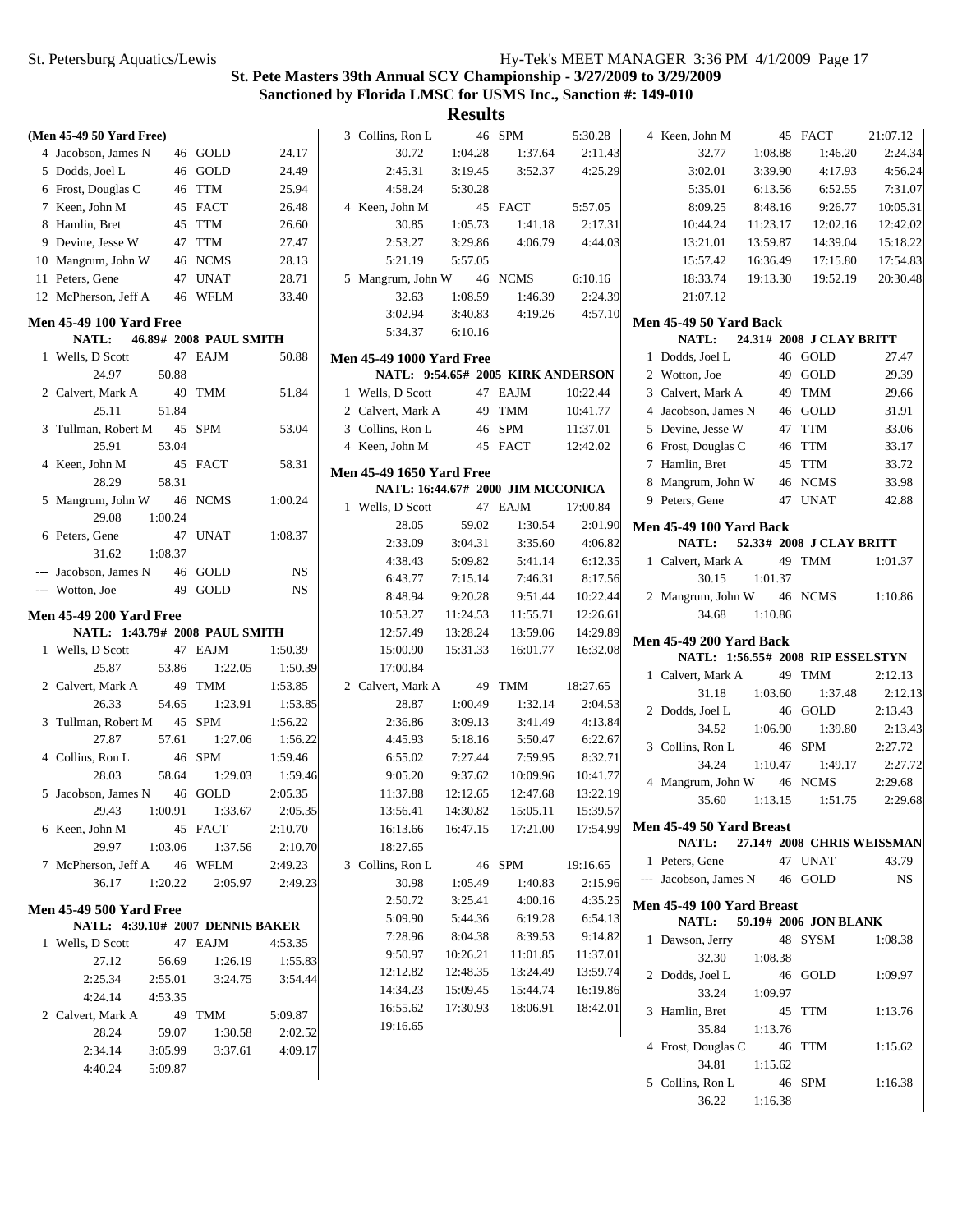**Results**<br><sup>47</sup> UNAT

|   | (Men 45-49 100 Yard Breast)                                  |    |                 |           |
|---|--------------------------------------------------------------|----|-----------------|-----------|
|   | 6 Devine, Jesse W                                            |    | 47 TTM          | 1:17.91   |
|   | 37.66<br>1:17.91                                             |    |                 |           |
|   | 7 Mangrum, John W 46 NCMS                                    |    |                 | 1:20.80   |
|   | 38.75<br>1:20.80                                             |    |                 |           |
|   | Men 45-49 200 Yard Breast                                    |    |                 |           |
|   | NATL: 2:10.64# 2008 GLENN MILLS                              |    |                 |           |
|   | 1 Collins, Ron L                                             |    | 46 SPM          | 2:39.86   |
|   | 36.67 1:17.12 1:58.50 2:39.86                                |    |                 |           |
|   |                                                              |    |                 |           |
|   | <b>Men 45-49 50 Yard Fly</b><br>NATL: 22.67# 2008 PAUL SMITH |    |                 |           |
|   | 1 Wells, D Scott                                             |    | 47 EAJM         | 26.14     |
|   | 2 Collins, Ron L                                             |    | 46 SPM          | 26.40     |
|   | 3 Tullman, Robert M 45 SPM                                   |    |                 | 26.45     |
|   | 4 Dawson, Jerry                                              |    | 48 SYSM         | 27.15     |
|   | 5 Keen, John M                                               |    | 45 FACT         | 29.97     |
|   | 6 Mangrum, John W 46 NCMS                                    |    |                 | 30.79     |
|   | --- Peters, Gene                                             |    | 47 UNAT         | DQ        |
|   | --- Wotton, Joe<br>49 GOLD                                   |    |                 | NS        |
|   |                                                              |    |                 |           |
|   | <b>Men 45-49 100 Yard Fly</b>                                |    |                 |           |
|   | NATL: 51.37# 2008 PAUL SMITH                                 |    |                 |           |
|   | 1 Wells, D Scott                                             |    | 47 EAJM         | 56.99     |
|   | 56.99<br>27.11                                               |    |                 |           |
|   | 2 Collins, Ron L                                             | 46 | <b>SPM</b>      | 57.25     |
|   | 57.25<br>27.15                                               |    |                 |           |
|   | 3 Tullman, Robert M 45                                       |    | <b>SPM</b>      | 57.40     |
|   | 26.99 57.40                                                  |    |                 |           |
|   | 4 Dodds, Joel L                                              | 46 | GOLD            | 1:00.60   |
|   | 28.55<br>1:00.60                                             |    |                 |           |
| 5 | Dawson, Jerry                                                | 48 | SYSM            | 1:01.31   |
|   | 28.51<br>1:01.31                                             |    |                 |           |
|   | 6 Wotton, Joe                                                |    | 49 GOLD         | 1:03.77   |
|   | 28.28<br>1:03.77                                             |    |                 |           |
|   | 7 Mangrum, John W 46                                         |    | <b>NCMS</b>     | 1:11.46   |
|   | 32.49<br>1:11.46                                             |    |                 |           |
|   | <b>Men 45-49 200 Yard Fly</b>                                |    |                 |           |
|   | NATL: 1:51.97# 2007 DENNIS BAKER                             |    |                 |           |
|   | 1 Collins, Ron L                                             |    | 46 SPM          | 2:11.30   |
|   | 30.25<br>1:04.46                                             |    | 1:38.00 2:11.30 |           |
|   | --- Wells, D Scott 47 EAJM                                   |    |                 | <b>NS</b> |
|   | <b>Men 45-49 100 Yard IM</b>                                 |    |                 |           |
|   | NATL: 52.84# 2008 JOHN SMITH                                 |    |                 |           |
|   | 1 Wells, D Scott 47                                          |    | EAJM            | 1:01.39   |
|   | 29.18<br>1:01.39                                             |    |                 |           |
|   | 2 Dawson, Jerry                                              |    | 48 SYSM         | 1:01.50   |
|   | 28.71<br>1:01.50                                             |    |                 |           |
|   | 3 Wotton, Joe                                                |    | 49 GOLD         | 1:02.60   |
|   | 1:02.60<br>28.32                                             |    |                 |           |
|   | 4 Hamlin, Bret                                               |    | 45 TTM          | 1:05.58   |
|   | 31.53 1:05.58                                                |    |                 |           |
|   | 5 Devine, Jesse W                                            |    | 47 TTM          | 1:09.44   |
|   | 1:09.44<br>33.19                                             |    |                 |           |
|   |                                                              |    |                 |           |

|   | 6 Peters, Gene                                                  |         | 47 | UNAT                          | 1:27.54   |
|---|-----------------------------------------------------------------|---------|----|-------------------------------|-----------|
|   | 39.58 1:27.54                                                   |         |    |                               |           |
|   | <b>Men 45-49 200 Yard IM</b><br>NATL: 1:58.92# 2007 SMITH/BAKER |         |    |                               |           |
|   | 1 Wells, D Scott                                                |         |    | 47 EAJM                       | 2:09.43   |
|   | 26.98 1:02.39                                                   |         |    | 1:40.99                       | 2:09.43   |
|   | 2 Collins, Ron L                                                |         |    | 46 SPM                        | 2:17.05   |
|   | 28.76 1:05.05                                                   |         |    | 1:46.60                       | 2:17.05   |
|   | --- Dodds, Joel L                                               |         |    | 46 GOLD                       | <b>NS</b> |
|   | --- Dawson, Jerry 48 SYSM                                       |         |    |                               | NS        |
|   | <b>Men 45-49 400 Yard IM</b>                                    |         |    |                               |           |
|   | NATL: 4:16.13# 2007 DENNIS BAKER                                |         |    |                               |           |
|   | 1 Wells, D Scott                                                |         |    | 47 EAJM                       | 4:40.26   |
|   | 29.03 1:02.34                                                   |         |    | 1:41.03                       | 2:19.70   |
|   |                                                                 |         |    | $3:00.20$ $3:41.27$ $4:11.74$ | 4:40.26   |
|   | 2 Collins, Ron L                                                | 46 SPM  |    |                               | 4:59.41   |
|   |                                                                 |         |    | 28.92 1:02.78 1:44.73         | 2:25.89   |
|   | $3:08.39$ $3:52.88$                                             |         |    | 4:27.20                       | 4:59.41   |
|   | 3 Mangrum, John W 46 NCMS                                       |         |    |                               | 5:27.10   |
|   | 33.47                                                           | 1:13.82 |    | 1:55.77                       | 2:37.12   |
|   | $3:23.48$ $4:12.26$                                             |         |    | 4:50.86                       | 5:27.10   |
|   | <b>Men 50-54 50 Yard Free</b><br>NATL: 21.73# 1998 RICHARD      |         |    |                               |           |
| 1 | Scott, Michael A                                                |         | 51 | <b>TTM</b>                    | 23.68     |
|   | 2 McCabe, Thomas J 51                                           |         |    | IM                            | 23.88     |
|   | 3 Brenner, Bill                                                 |         |    | 50 SYSM                       | 24.65     |
|   | 4 Bowers, Bert A                                                |         |    | 54 SYSM                       | 25.73     |
|   | 5 Caligiuri, Dan A                                              |         |    | 53 UNAT                       | 25.96     |
|   | 6 Shaalan, Sherif                                               |         |    | 50 FLAQ                       | 26.59     |
|   | 7 Zinner, James Y                                               |         | 53 | TTM                           | 28.74     |
| 8 | Scoville, Paul R                                                |         | 50 | SPM                           | 29.01     |
|   | 9 Lang, Nicholas F                                              |         |    | 53 SPM                        | 29.71     |
|   | 10 Cajka, Paul                                                  |         |    | 52 SYSM                       | 45.63     |
|   | <b>Men 50-54 100 Yard Free</b>                                  |         |    |                               |           |
|   | NATL: 48.05# 2008 STU MARVIN                                    |         |    | IM                            | 52.06     |
|   | 1 McCabe, Thomas J 51<br>24.98                                  | 52.06   |    |                               |           |
|   | 2 Henthorne, Keith                                              | 51      |    | SPM                           | 1:03.21   |
|   | 30.35                                                           | 1:03.21 |    |                               |           |
|   | 3 Scoville, Paul R                                              |         | 50 | SPM                           | 1:06.63   |
|   | 30.87                                                           | 1:06.63 |    |                               |           |
|   | 4 Cajka, Paul                                                   |         | 52 | SYSM                          | 1:44.66   |
|   | 49.36 1:44.66                                                   |         |    |                               |           |
|   | --- Shaalan, Sherif                                             |         |    | 50 FLAQ                       | NS        |
|   | --- Bowers, Bert A 54 SYSM                                      |         |    |                               | NS        |
|   | --- Brenner, Bill                                               |         |    | 50 SYSM                       | <b>NS</b> |
|   | --- Kress, Larry                                                |         |    | 54 WFLM                       | NS        |
|   | --- Caligiuri, Dan A 53 UNAT                                    |         |    |                               | <b>NS</b> |
|   | <b>Men 50-54 200 Yard Free</b>                                  |         |    |                               |           |
|   | NATL: 1:46.25# 2008 BOB BUGG                                    |         |    |                               |           |
| 1 | Drennen, Mark A 52 SYSM                                         |         |    |                               | 1:54.33   |
|   | 27.50                                                           | 56.25   |    | 1:25.57                       | 1:54.33   |
|   | 2 McCabe, Thomas J                                              |         |    | 51 IM                         | 1:55.04   |
|   |                                                                 |         |    | 26.83 55.78 1:25.29 1:55.04   |           |

| 3 Brenner, Bill                      |          | 50 SYSM                               | 1:59.38              |
|--------------------------------------|----------|---------------------------------------|----------------------|
| 27.89 58.01                          |          | 1:28.11                               | 1:59.38              |
| 4 Shaalan, Sherif                    |          | 50 FLAQ                               | 2:10.74              |
| 29.99                                |          | 1:02.98 1:37.13                       | 2:10.74              |
| 5 Kennedy, Timothy C 52 SPM 2:11.75  |          |                                       |                      |
| 30.71                                | 1:04.04  | 1:38.25                               | 2:11.75              |
| 6 Scoville, Paul R                   |          | 50 SPM                                | 2:29.06              |
|                                      |          | 32.45 1:09.84 1:49.77                 | 2:29.06              |
| 7 Cajka, Paul                        |          | 52 SYSM                               | 3:44.21              |
| 52.08                                |          | 2:49.24                               | 3:44.21              |
| <b>Men 50-54 500 Yard Free</b>       |          |                                       |                      |
|                                      |          | NATL: 4:47.57# 2001 JIM MCCONICA      |                      |
| 1 Specht, William L 50 SPM           |          |                                       | 5:08.82              |
|                                      |          | 28.50 1:00.07 1:31.38                 | 2:02.78              |
|                                      |          | 2:34.21   3:05.67   3:37.03   4:08.88 |                      |
| 4:39.84 5:08.82                      |          |                                       |                      |
| 2 McCabe, Thomas J 51 IM             |          |                                       | 5:24.07              |
| 29.89                                | 1:02.83  | 1:35.65                               | 2:08.90              |
| 2:42.21                              | 3:15.28  |                                       | 3:48.10 4:20.59      |
| 4:53.05                              | 5:24.07  |                                       |                      |
| 3 Scoville, Paul R                   |          | 50 SPM                                | 6:55.49              |
| 36.27                                | 1:16.98  | 1:59.12                               | 2:41.68              |
|                                      |          | $3:23.99$ $4:06.76$ $4:49.58$         | 5:32.65              |
| 6:15.46 6:55.49                      |          |                                       |                      |
| 4 Cajka, Paul                        |          | 52 SYSM 9:34.72                       |                      |
|                                      |          | 49.70  1:47.53  2:45.06  3:44.71      |                      |
| 4:43.23                              |          | 5:43.08 6:41.11                       | 7:39.88              |
| 8:38.79                              | 9:34.72  |                                       |                      |
| <b>Men 50-54 1000 Yard Free</b>      |          |                                       |                      |
|                                      |          | NATL: 9:57.78# 2002 JIM MCCONICA      |                      |
| 1 Kennedy, Timothy C 52 SPM          |          |                                       | 12:05.84             |
| 2 Shaalan, Sherif                    |          | 50 FLAQ 13:13.58                      |                      |
| 3 Scoville, Paul R 50 SPM            |          |                                       | 14:05.85             |
| 4 Cajka, Paul                        |          | 52 SYSM 19:12.53                      |                      |
|                                      |          |                                       |                      |
| <b>Men 50-54 1650 Yard Free</b>      |          |                                       |                      |
| 1 Kennedy, Timothy C 52 SPM 19:56.82 |          | NATL: 16:42.07# 2001 JIM MCCONICA     |                      |
|                                      |          | 33.82 1:09.68 1:45.72 2:22.03         |                      |
|                                      |          |                                       |                      |
| 2:58.26                              | 3:34.80  | 4:11.08                               | 4:47.20              |
| 5:23.38                              | 5:59.62  | 6:35.79                               | 7:12.20              |
| 7:48.80                              | 8:25.25  | 9:01.73                               | 9:38.47              |
| 10:15.15                             | 10:52.30 | 11:28.96                              | 12:05.84             |
| 12:42.51                             | 13:19.09 | 13:55.50                              | 14:32.16<br>16:58.71 |
| 15:08.67                             | 15:45.32 | 16:22.11<br>18:47.34                  | 19:22.25             |
| 17:35.41<br>19:56.82                 | 18:11.47 |                                       |                      |
|                                      |          |                                       |                      |
|                                      |          |                                       |                      |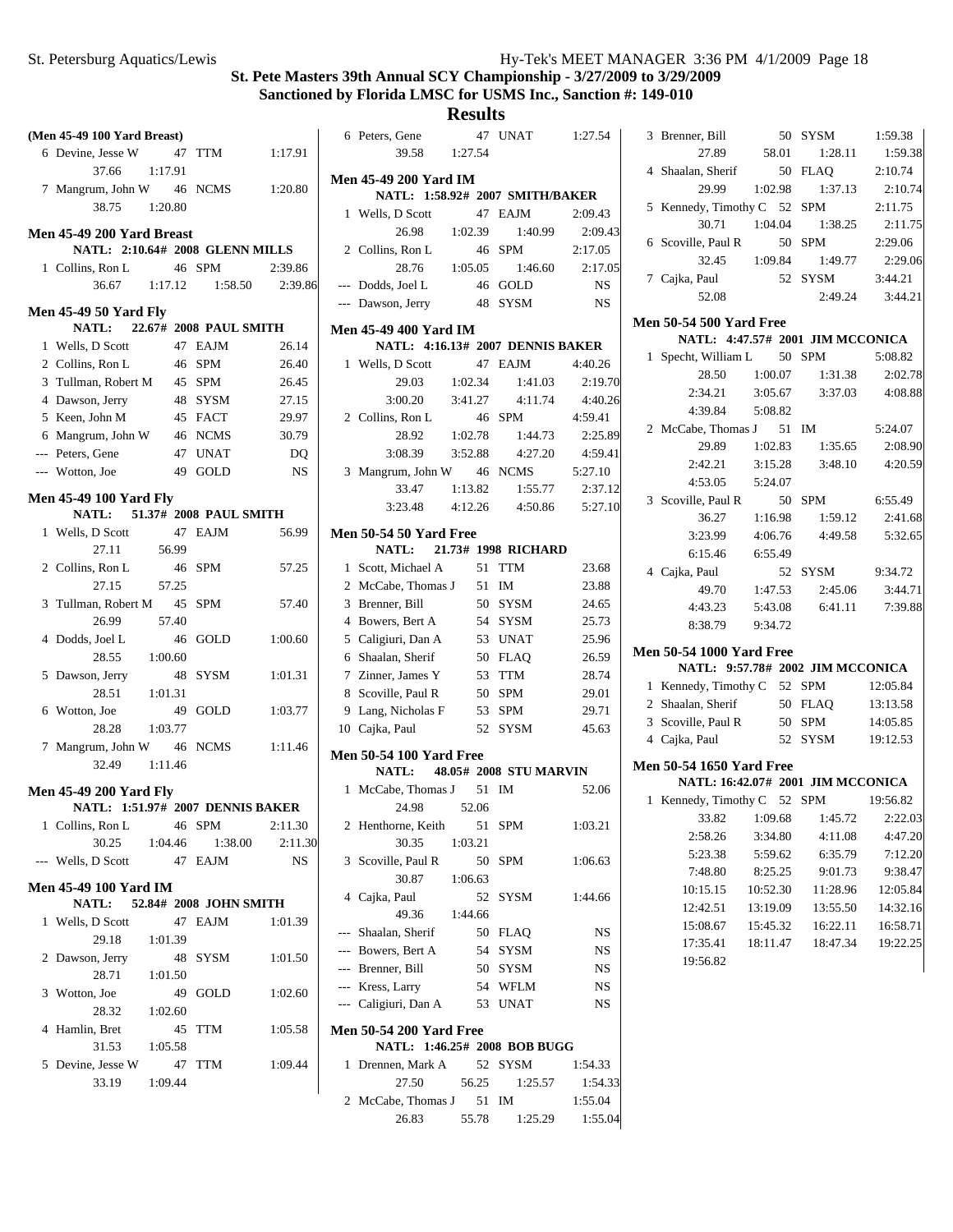**Results** 2 2:34.62 Kennedy, Timothy C 52 SPM

3 6:05.96 Cajka, Paul 52 SYSM

39.06 1:18.32 2:34.62 1:57.27

| (Men 50-54 1650 Yard Free) |                                |          |       |                                |           |  |  |  |  |
|----------------------------|--------------------------------|----------|-------|--------------------------------|-----------|--|--|--|--|
| $\overline{2}$             | Shaalan, Sherif                |          | 50    | <b>FLAQ</b>                    | 21:59.58  |  |  |  |  |
|                            | 32.94                          | 1:10.47  |       | 1:49.14                        | 2:28.36   |  |  |  |  |
|                            | 3:07.58                        | 3:46.88  |       | 4:26.33                        | 5:06.05   |  |  |  |  |
|                            | 5:46.53                        | 6:25.86  |       | 7:05.70                        | 7:46.56   |  |  |  |  |
|                            | 8:27.36                        | 9:08.06  |       | 9:48.76                        | 10:28.94  |  |  |  |  |
|                            | 11:10.28                       | 11:51.61 |       | 12:32.21                       | 13:13.58  |  |  |  |  |
|                            | 13:53.87                       | 14:34.63 |       | 15:15.87                       | 15:56.13  |  |  |  |  |
|                            | 16:37.30                       | 17:18.05 |       | 17:58.77                       | 18:39.79  |  |  |  |  |
|                            | 19:21.08                       | 20:01.38 |       | 20:41.69                       | 21:22.13  |  |  |  |  |
|                            | 21:59.58                       |          |       |                                |           |  |  |  |  |
| 3                          | Scoville, Paul R               | 50       |       | <b>SPM</b>                     | 23:31.95  |  |  |  |  |
|                            | 34.91                          | 1:13.88  |       | 1:55.88                        | 2:37.66   |  |  |  |  |
|                            | 3:20.40                        | 4:02.55  |       | 4:44.63                        | 5:27.41   |  |  |  |  |
|                            | 6:10.10                        | 6:53.41  |       | 7:35.89                        | 8:19.26   |  |  |  |  |
|                            | 9:02.56                        | 9:45.59  |       | 10:29.14                       | 11:12.95  |  |  |  |  |
|                            | 11:55.92                       | 12:39.28 |       | 13:22.52                       | 14:05.85  |  |  |  |  |
|                            | 14:49.16                       | 15:32.63 |       | 16:16.44                       | 17:00.22  |  |  |  |  |
|                            | 17:43.99                       | 18:28.94 |       | 19:12.49                       | 19:56.59  |  |  |  |  |
|                            | 20:39.50                       | 21:22.65 |       | 22:05.89                       | 22:49.43  |  |  |  |  |
|                            | 23:31.95                       |          |       |                                |           |  |  |  |  |
| 4                          | Cajka, Paul                    |          | 52    | SYSM                           | 31:51.50  |  |  |  |  |
|                            | 53.06                          | 1:49.93  |       | 2:46.55                        | 3:44.34   |  |  |  |  |
|                            | 4:43.82                        | 5:40.39  |       | 6:37.50                        | 7:35.12   |  |  |  |  |
|                            | 8:32.78                        | 9:28.98  |       | 10:26.46                       | 11:24.82  |  |  |  |  |
|                            | 12:22.28                       | 13:22.11 |       | 14:20.43                       | 15:20.45  |  |  |  |  |
|                            | 16:19.77                       | 17:17.17 |       | 18:14.48                       | 19:12.53  |  |  |  |  |
|                            | 20:11.14                       | 21:09.67 |       | 22:09.54                       | 23:06.80  |  |  |  |  |
|                            | 24:05.72                       | 25:03.09 |       | 26:01.41                       | 27:00.03  |  |  |  |  |
|                            | 27:59.31                       | 28:59.89 |       | 29:57.96                       | 30:56.25  |  |  |  |  |
|                            | 31:51.50                       |          |       |                                |           |  |  |  |  |
| $---$                      | Rhyne, Joseph M 50 NCMS        |          |       |                                | NS        |  |  |  |  |
| $\overline{a}$             | Drennen, Mark A                |          | 52    | <b>SYSM</b>                    | <b>NS</b> |  |  |  |  |
|                            | <b>Men 50-54 50 Yard Back</b>  |          |       |                                |           |  |  |  |  |
|                            | <b>NATL:</b>                   |          |       | 26.24# 1993 ROBERT SMITH       |           |  |  |  |  |
| 1                          | Specht, William L              |          |       | 50 SPM                         | 26.16#    |  |  |  |  |
|                            | 2 McCabe, Thomas J 51          |          |       | IM                             | 30.53     |  |  |  |  |
|                            | 3 Zinner, James Y              |          | 53    | <b>TTM</b>                     | 36.02     |  |  |  |  |
|                            | 4 Cajka, Paul                  |          |       | 52 SYSM                        | 1:26.62   |  |  |  |  |
|                            |                                |          |       |                                |           |  |  |  |  |
|                            | <b>Men 50-54 100 Yard Back</b> |          |       | NATL: 56.16# 2008 RICK ABBOTT  |           |  |  |  |  |
| 1                          | Specht, William L 50 SPM       |          |       |                                | 57.20     |  |  |  |  |
|                            | 27.82                          |          | 57.20 |                                |           |  |  |  |  |
|                            | 2 Kennedy, Timothy C 52 SPM    |          |       |                                | 1:13.51   |  |  |  |  |
|                            | 36.65                          | 1:13.51  |       |                                |           |  |  |  |  |
|                            | 3 Cajka, Paul                  |          |       | 52 SYSM                        | 2:53.42   |  |  |  |  |
|                            | 1:24.66                        | 2:53.42  |       |                                |           |  |  |  |  |
| ---                        | Henthorne, Keith 51 SPM        |          |       |                                | DQ        |  |  |  |  |
|                            | 40.56                          |          | DQ    |                                |           |  |  |  |  |
|                            |                                |          |       |                                |           |  |  |  |  |
|                            | <b>Men 50-54 200 Yard Back</b> |          |       | NATL: 2:04.42# 2008 TOM BARTON |           |  |  |  |  |
|                            | 1 Specht, William L 50 SPM     |          |       |                                | 2:08.01   |  |  |  |  |
|                            | 30.98                          |          |       | $1:03.83$ $1:36.42$            | 2:08.01   |  |  |  |  |
|                            |                                |          |       |                                |           |  |  |  |  |

|                | 1:24.49                                                       | 2:59.28 |    | 4:32.68                  | 6:05.96   |
|----------------|---------------------------------------------------------------|---------|----|--------------------------|-----------|
|                | --- Rhyne, Joseph M 50 NCMS                                   |         |    |                          | <b>NS</b> |
|                | <b>Men 50-54 50 Yard Breast</b>                               |         |    |                          |           |
|                | NATL: 27.39# 2008 JAY MCDONALD                                |         |    |                          |           |
| 1              | Brenner, Bill                                                 |         |    | 50 SYSM                  | 30.29     |
|                | 2 Scoville, Paul R                                            |         |    | 50 SPM                   | 35.40     |
|                | 3 Kennedy, Timothy C 52 SPM                                   |         |    |                          | 36.28     |
|                | 4 Plackis, Paul                                               |         |    | 54 FACT                  | 38.93     |
|                | 5 Cajka, Paul                                                 |         |    | 52 SYSM                  | 54.79     |
|                | --- Kress, Larry                                              |         |    | 54 WFLM                  | <b>NS</b> |
|                |                                                               |         |    |                          |           |
|                | Men 50-54 100 Yard Breast<br>NATL: 1:01.02# 1998 DON MCKENZIE |         |    |                          |           |
| 1              | Brenner, Bill                                                 |         |    | 50 SYSM                  | 1:07.12   |
|                | 31.99 1:07.12                                                 |         |    |                          |           |
|                | 2 Drennen, Mark A                                             |         | 52 | SYSM                     | 1:08.71   |
|                | 33.43                                                         | 1:08.71 |    |                          |           |
|                | 3 Scoville, Paul R                                            |         | 50 | <b>SPM</b>               | 1:19.04   |
|                | 37.23                                                         | 1:19.04 |    |                          |           |
|                | 4 Shaalan, Sherif                                             |         | 50 | <b>FLAQ</b>              | 1:19.77   |
|                | 37.89                                                         | 1:19.77 |    |                          |           |
| 5              | Lang, Nicholas F                                              | 53      |    | <b>SPM</b>               | 1:23.16   |
|                | 39.25                                                         | 1:23.16 |    |                          |           |
|                | 6 Plackis, Paul                                               |         |    | 54 FACT                  | 1:27.91   |
|                | 42.36                                                         | 1:27.91 |    |                          |           |
|                | 7 Zinner, James Y                                             |         | 53 | TTM                      | 1:28.10   |
|                | 41.69                                                         | 1:28.10 |    |                          |           |
|                | 8 Cajka, Paul                                                 |         |    | 52 SYSM                  | 2:05.85   |
|                | 1:04.18                                                       | 2:05.85 |    |                          |           |
|                | Men 50-54 200 Yard Breast                                     |         |    |                          |           |
|                | NATL: 2:17.16# 1996 ROBERT STRAND                             |         |    |                          |           |
| 1              | Brenner, Bill                                                 |         |    | 50 SYSM                  | 2:35.97   |
|                | 36.61                                                         | 1:16.82 |    | 1:56.92                  | 2:35.97   |
|                | 2 Scoville, Paul R                                            |         |    | 50 SPM                   | 2:54.29   |
|                | 38.59                                                         | 1:22.53 |    | 2:09.23                  | 2:54.29   |
|                | 3 Plackis, Paul                                               |         |    | 54 FACT                  | 3:21.67   |
|                | 45.79 1:39.12                                                 |         |    | 2:31.20                  | 3:21.67   |
|                | 4 Cajka, Paul                                                 |         |    | 52 SYSM                  | 4:19.49   |
|                | 58.14                                                         | 2:02.92 |    | 3:13.42                  | 4:19.49   |
| $\overline{a}$ | Drennen, Mark A                                               |         | 52 | SYSM                     | NS        |
| ---            | Kress, Larry                                                  |         | 54 | WFLM                     | NS        |
|                | <b>Men 50-54 50 Yard Fly</b>                                  |         |    |                          |           |
|                | <b>NATL:</b>                                                  | 23.19#  |    | <b>2004 TRIP HEDRICK</b> |           |
| 1              | Specht, William L                                             |         | 50 | SPM                      | 24.89     |
| 2              | McCabe, Thomas J                                              |         | 51 | IM                       | 26.06     |
| 3              | Henthorne, Keith                                              |         | 51 | SPM                      | 33.68     |
|                | 4 Scoville, Paul R                                            |         | 50 | SPM                      | 35.53     |
|                | 5 Plackis, Paul                                               |         | 54 | FACT                     | 35.68     |
|                | --- Freeman, Steve                                            |         | 53 | SPM                      | <b>NS</b> |
|                | --- Bowers, Bert A                                            |         | 54 | SYSM                     | NS        |
|                | --- Shaalan, Sherif                                           |         | 50 | <b>FLAQ</b>              | NS        |
|                |                                                               |         |    |                          |           |

| <b>Men 50-54 100 Yard Fly</b><br>NATL: 51.93# 2008 PAUL CARTER     |         |       |                                  |                |
|--------------------------------------------------------------------|---------|-------|----------------------------------|----------------|
|                                                                    |         |       |                                  | 53.53          |
| 1 Specht, William L 50 SPM<br>25.41                                |         | 53.53 |                                  |                |
| 2 McCabe, Thomas J 51 IM<br>27.30                                  |         | 58.50 |                                  | 58.50          |
| 3 Kennedy, Timothy C 52 SPM                                        |         |       |                                  | 1:09.30        |
| 33.19 1:09.30                                                      |         |       |                                  |                |
| --- Freeman, Steve                                                 |         |       | 53 SPM                           | <b>NS</b>      |
| --- Rhyne, Joseph M 50 NCMS                                        |         |       |                                  | <b>NS</b>      |
| --- Shaalan, Sherif 50 FLAQ                                        |         |       |                                  | <b>NS</b>      |
| <b>Men 50-54 200 Yard Fly</b><br>NATL: 2:00.63# 2007 JAMES BELARDI |         |       |                                  |                |
| 1 Specht, William L 50 SPM                                         |         |       |                                  | 2:00.02#       |
| 27.49                                                              |         |       | 57.80   1:29.05                  | 2:00.02        |
| 2 McCabe, Thomas J 51 IM                                           |         |       |                                  | 2:15.68        |
| 31.12                                                              | 1:05.88 |       | 1:41.00                          | 2:15.68        |
| 3 Kennedy, Timothy C 52 SPM                                        |         |       |                                  | 2:38.18        |
|                                                                    |         |       | 36.76 1:16.37 1:57.18            | 2:38.18        |
| 4 Freeman, Steve 53 SPM                                            |         |       |                                  | 2:42.94        |
|                                                                    |         |       | 34.21  1:14.61  1:58.98  2:42.94 |                |
| Rhyne, Joseph M 50 NCMS                                            |         |       |                                  | NS             |
|                                                                    |         |       |                                  |                |
| <b>Men 50-54 100 Yard IM</b>                                       |         |       |                                  |                |
| NATL: 56.04# 2004 TIMOTHY SHEAD                                    |         |       |                                  |                |
| 1 Kennedy, Timothy C 52 SPM                                        |         |       |                                  | 1:10.28        |
| 33.27 1:10.28                                                      |         |       |                                  |                |
| 2 Freeman, Steve                                                   |         |       | 53 SPM                           | 1:10.58        |
| 32.47 1:10.58                                                      |         |       |                                  |                |
| 3 Scoville, Paul R 50 SPM                                          |         |       |                                  | 1:14.27        |
| 35.95                                                              | 1:14.27 |       |                                  |                |
| 4 Zinner, James Y 53 TTM                                           |         |       |                                  | 1:19.25        |
| 38.04 1:19.25                                                      |         |       |                                  |                |
| 5 Plackis, Paul                                                    |         |       | 54 FACT                          | 1:27.70        |
| 42.66                                                              | 1:27.70 |       |                                  |                |
| --- Scott, Michael A                                               |         |       | 51 TTM                           | D <sub>O</sub> |
| 28.64                                                              |         | DQ    |                                  |                |
| --- Bowers, Bert A                                                 |         |       | 54 SYSM                          | NS             |
| <b>Men 50-54 200 Yard IM</b>                                       |         |       |                                  |                |
| NATL: 2:03.44# 2008 KEN SHILLING                                   |         |       |                                  |                |
| 1 Kennedy, Timothy C 52 SPM                                        |         |       |                                  | 2:32.14        |
| 34.43                                                              |         |       | $1:14.71$ $1:59.24$ $2:32.14$    |                |
| --- Freeman, Steve                                                 |         |       | 53 SPM                           | <b>NS</b>      |
| --- Drennen, Mark A 52 SYSM                                        |         |       |                                  | NS.            |
| <b>Men 50-54 400 Yard IM</b><br>NATL: 4:25.29# 2005 MICHAEL MANN   |         |       |                                  |                |
| 1 Kennedy, Timothy C 52 SPM                                        |         |       |                                  | 5:18.89        |
| 35.00                                                              |         |       | $1:14.56$ $1:57.54$              |                |
|                                                                    |         |       | $3:25.54$ $4:11.93$ $4:47.40$    | 5:18.89        |
| 2 Freeman, Steve                                                   |         |       | 53 SPM                           | 5:46.02        |
|                                                                    |         |       | 33.26 1:12.70 1:59.18 2:46.74    |                |
| 3:36.76 4:27.74                                                    |         |       | 5:07.72                          | 5:46.02        |
|                                                                    |         |       |                                  | 6:09.09        |
| 3 Scoville, Paul R 50 SPM<br>43.55 1:37.45 2:26.07                 |         |       |                                  | 3:15.98        |
|                                                                    |         |       | 4:02.88 4:49.53 5:30.99 6:09.09  |                |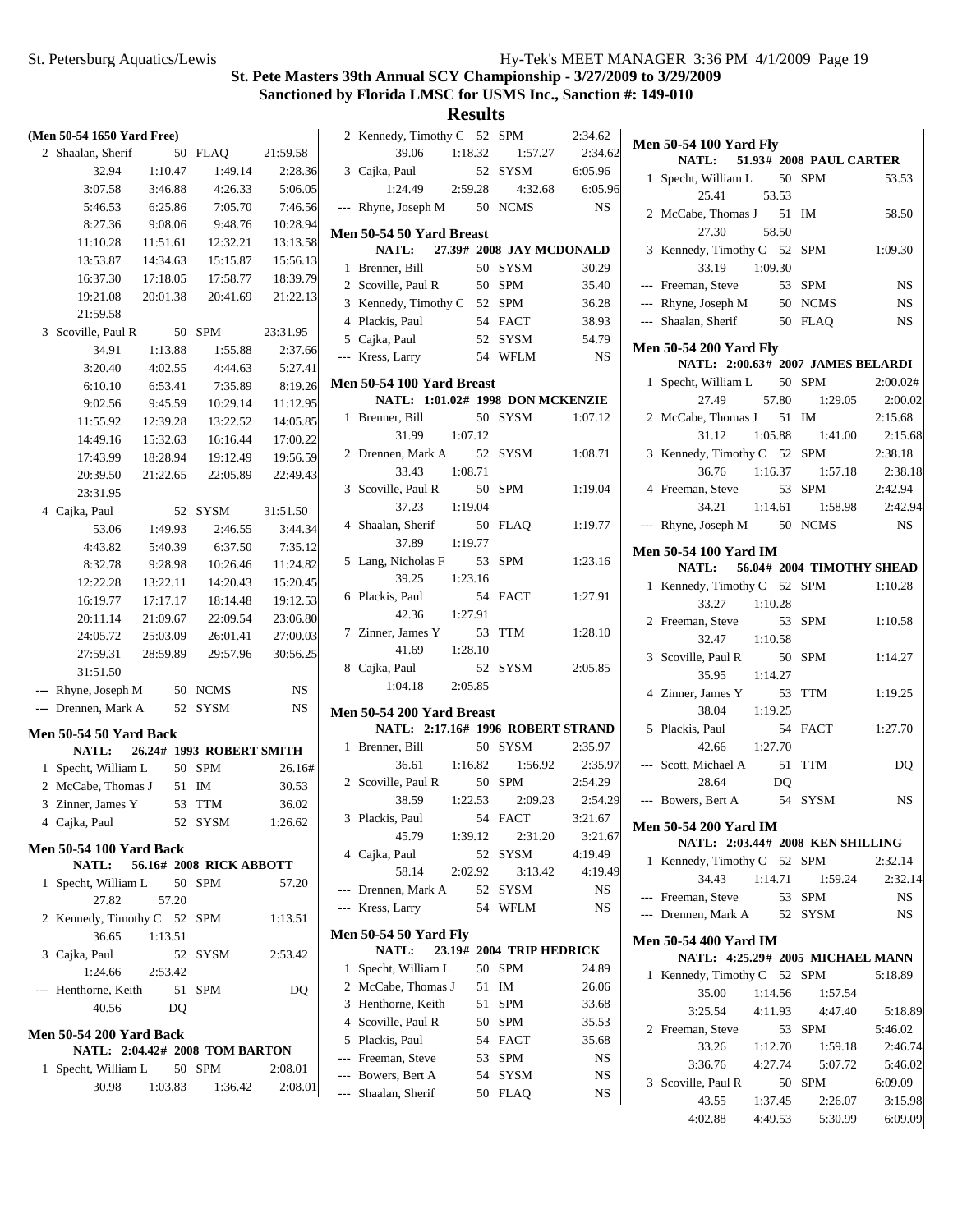4 34.65 Bastie, Gary A 58 SPM

### **St. Pete Masters 39th Annual SCY Championship - 3/27/2009 to 3/29/2009 Sanctioned by Florida LMSC for USMS Inc., Sanction #: 149-010**

|                                  |                     |           | 3 Highsmith, William H 56 UNAT  |          |                                   | 7:34.04  | 4 Knauss, Stephen C            |          | 59 FACT                   | 25:09.51 |
|----------------------------------|---------------------|-----------|---------------------------------|----------|-----------------------------------|----------|--------------------------------|----------|---------------------------|----------|
| <b>Men 55-59 50 Yard Free</b>    |                     |           | 37.90                           | 2:08.38  | 2:54.91                           |          | 39.04                          | 1:21.39  | 2:04.65                   | 2:48.79  |
| NATL:                            | 21.82# 2000 RICHARD |           |                                 | 4:28.84  | 5:16.44                           |          |                                | 4:17.67  | 5:02.38                   | 5:47.64  |
| 1 Claflin, Casey                 | 55 TMM              | 23.91     |                                 |          |                                   | 6:03.87  | 3:33.28                        |          |                           |          |
| 2 Hawkins, Carl W                | 56 FACT             | 24.23     | 6:50.27                         | 7:34.04  |                                   |          | 6:33.68                        | 7:20.47  | 8:06.99                   | 8:53.52  |
| 3 Corrigan, George C             | 56 TMM              | 26.31     | 4 Stephens, John L              |          | 58 TMM                            | 7:40.74  | 9:39.96                        | 10:25.95 | 11:12.45                  | 11:58.43 |
| 4 Patterson, Cliff M             | 56 CATM             | 26.61     | 39.55                           | 1:24.22  | 2:10.57                           | 2:57.31  | 12:44.39                       | 13:30.25 | 14:16.36                  | 15:01.85 |
| 5 Bastie, Gary A                 | 58 SPM              | 27.31     | 3:44.90                         | 4:32.00  | 5:18.92                           | 6:06.63  | 15:47.21                       | 16:33.20 | 17:20.22                  | 18:05.84 |
| 6 Schmidt, George L              | 59 GOLD             | 27.52     | 6:54.84                         | 7:40.74  |                                   |          | 18:52.16                       | 19:38.52 | 20:26.39                  | 21:14.09 |
| 7 Day, Bruce E                   | 58 SPM              | 29.13     | <b>Men 55-59 1000 Yard Free</b> |          |                                   |          | 22:01.97                       | 22:50.00 | 23:37.76                  | 24:24.63 |
| 8 Stephens, John L               | 58 TMM              | 32.81     |                                 |          | NATL: 10:07.36# 2006 JIM MCCONICA |          | 25:09.51                       |          |                           |          |
| 9 Gagalis, George                | 59 TTM              | 35.68     | 1 Walker, Rick B                |          | 58 SYSM                           | 11:09.02 | 5 Highsmith, William H 56 UNAT |          |                           | 26:04.41 |
|                                  |                     |           |                                 |          |                                   |          | 37.90                          | 1:21.78  | 2:08.48                   | 2:57.28  |
| <b>Men 55-59 100 Yard Free</b>   |                     |           | 2 Corrigan, George C            |          | 56 TMM                            | 12:18.61 | 3:45.46                        | 4:33.75  | 5:21.93                   | 6:09.78  |
| NATL:                            | 48.37# 2000 RICHARD |           | 3 Lewis, Frederick J            |          | 58 SPM                            | 13:13.32 | 6:57.56                        | 7:45.70  | 8:33.58                   | 9:21.39  |
| 1 Claflin, Casey                 | 55 TMM              | 53.03     | 4 Knauss, Stephen C             |          | 59 FACT                           | 15:01.85 | 10:09.00                       | 10:56.57 | 11:44.24                  | 12:31.95 |
| 53.03<br>25.70                   |                     |           | 5 Highsmith, William H 56 UNAT  |          |                                   | 15:43.95 | 13:20.01                       | 14:09.44 | 14:56.79                  | 15:43.95 |
| 2 Corrigan, George C             | 56 TMM              | 56.86     | 6 Stephens, John L              |          | 58 TMM                            | 16:34.55 | 16:31.64                       | 17:18.83 | 18:05.94                  | 18:53.81 |
| 27.73<br>56.86                   |                     |           | 7 Carroll, Timothy J            |          | 57 TMM                            | 16:36.02 |                                |          |                           |          |
| 3 Day, Bruce E                   | 58 SPM              | 1:03.84   | <b>Men 55-59 1650 Yard Free</b> |          |                                   |          | 19:41.93                       | 20:29.06 | 21:16.78                  | 22:04.79 |
| 1:03.84<br>30.82                 |                     |           |                                 |          | NATL: 17:11.12# 2007 JIM MCCONICA |          | 22:52.11                       | 23:41.06 | 24:29.12                  | 25:16.85 |
| 4 Stephens, John L               | 58 TMM              | 1:11.90   | 1 Walker, Rick B                |          | 58 SYSM                           | 18:37.38 | 26:04.41                       |          |                           |          |
|                                  |                     |           |                                 |          |                                   |          | 6 McClenathan, Daniel 57 SPM   |          |                           | 26:36.31 |
| 1:11.90<br>34.62                 |                     |           | 31.46                           | 1:04.06  | 1:37.47                           | 2:11.18  | 46.36                          | 1:33.28  | 2:20.46                   | 3:07.82  |
| --- Gagalis, George              | 59 TTM              | <b>NS</b> | 2:44.68                         | 3:18.18  | 3:51.56                           | 4:25.06  |                                | 4:46.07  | 5:35.85                   |          |
| --- Patterson, Cliff M           | 56 CATM             | <b>NS</b> | 4:58.63                         | 5:32.02  | 6:05.49                           | 6:38.96  | 7:13.58                        | 8:02.68  |                           | 9:39.97  |
| <b>Men 55-59 200 Yard Free</b>   |                     |           | 7:12.55                         | 7:46.17  | 8:19.77                           | 8:53.42  | 10:27.30                       | 11:16.33 | 12:05.81                  |          |
| NATL: 1:50.85# 2006 JIM MCCONICA |                     |           | 9:27.15                         | 10:00.97 | 10:34.94                          | 11:09.02 | 13:42.91                       | 14:31.57 | 15:20.65                  |          |
| 1 Claflin, Casey                 | 55 TMM              | 2:00.42   | 11:42.81                        | 12:16.96 | 12:51.04                          | 13:25.36 | 16:58.96                       | 17:48.94 |                           | 19:26.14 |
| 58.22<br>27.98                   | 1:29.44             | 2:00.42   | 13:59.94                        | 14:34.41 | 15:08.83                          | 15:43.49 | 20:14.45                       | 21:03.11 | 21:51.49                  | 22:39.75 |
| 2 Walker, Rick B                 | 58 SYSM             | 2:03.02   | 16:18.26                        | 16:53.04 | 17:27.91                          | 18:02.94 | 23:27.26                       | 24:15.03 | 25:02.62                  | 25:50.28 |
| 28.82<br>59.64                   | 1:30.92             | 2:03.02   | 18:37.38                        |          |                                   |          | 26:36.31                       |          |                           |          |
|                                  |                     |           | 2 Corrigan, George C            |          | 56 TMM                            | 20:58.32 | 7 Carroll, Timothy J           |          | 57 TMM                    | 27:19.39 |
| 3 Corrigan, George C             | 56 TMM              | 2:05.91   | 33.99                           | 1:10.04  | 1:46.58                           | 2:23.43  | 40.65                          | 1:25.71  | 2:14.08                   | 3:03.31  |
| 29.50<br>1:00.41                 | 1:32.60             | 2:05.91   | 3:00.52                         | 3:36.82  | 4:13.43                           | 4:50.42  | 3:53.56                        | 4:45.12  | 5:34.29                   | 6:24.84  |
| 4 Day, Bruce E                   | 58 SPM              | 2:21.97   | 5:27.18                         | 6:04.19  | 6:41.38                           | 7:18.79  |                                |          |                           |          |
| 1:06.93<br>32.05                 | 1:44.12             | 2:21.97   | 7:56.26                         | 8:33.74  | 9:11.33                           | 9:49.43  | 7:16.07                        | 8:06.40  | 8:57.70                   | 9:47.81  |
| 5 Highsmith, William H 56 UNAT   |                     | 2:45.18   | 10:26.86                        | 11:04.21 | 11:41.61                          | 12:18.61 | 10:39.18                       | 11:30.12 | 12:21.01                  | 13:12.31 |
| 36.61<br>1:18.68                 | 2:02.72             | 2:45.18   |                                 |          |                                   | 15:10.85 | 14:03.25                       | 14:54.49 | 15:45.27                  | 16:36.02 |
| 6 Knauss, Stephen C              | 59 FACT             | 2:47.07   | 13:08.21                        | 13:49.84 | 14:30.34                          |          | 17:26.83                       | 18:17.69 | 19:09.21                  | 20:00.03 |
| 1:20.87<br>37.66                 | 2:05.36             | 2:47.07   | 15:50.03                        | 16:29.81 | 17:08.77                          | 17:47.86 | 20:51.24                       | 21:41.37 | 22:31.78                  | 23:22.11 |
| 7 Stephens, John L               | 58 TMM              | 2:50.86   | 18:27.09                        | 19:05.77 | 19:44.85                          | 20:23.21 | 24:11.06                       | 24:59.52 | 25:47.68                  | 26:34.87 |
| 1:25.03                          | 2:05.86             | 2:50.86   | 20:58.32                        |          |                                   |          | 27:19.39                       |          |                           |          |
| 8 Gagalis, George                | 59 TTM              | 3:11.11   | 3 Lewis, Frederick J            |          | 58 SPM                            | 21:54.65 | 8 Stephens, John L             |          | 58 TMM                    | 27:22.28 |
| 40.48<br>1:26.84                 | 2:18.68             | 3:11.11   | 33.71                           | 1:11.40  | 1:50.58                           | 2:30.32  | 44.88                          | 1:33.20  | 2:22.40                   | 3:12.68  |
| --- Ruelf, Michael J             | 55 TMM              | <b>NS</b> | 3:10.24                         | 3:50.39  | 4:29.85                           | 5:10.50  | 4:03.04                        | 4:53.30  | 5:44.08                   | 6:34.50  |
|                                  |                     |           | 5:51.08                         | 6:31.46  | 7:11.69                           | 7:51.82  | 7:25.21                        | 8:15.99  | 9:06.35                   | 9:56.15  |
| <b>Men 55-59 500 Yard Free</b>   |                     |           | 8:32.26                         | 9:12.40  | 9:52.60                           | 10:32.81 | 10:46.01                       | 11:36.33 | 12:26.19                  | 13:15.95 |
| NATL: 4:57.82# 2007 JIM MCCONICA |                     |           | 11:12.91                        | 11:52.93 | 12:33.01                          | 13:13.32 | 14:05.77                       | 14:55.87 | 15:45.30                  | 16:34.55 |
| 1 Lewis, Frederick J             | 58 SPM              | 6:15.15   | 13:53.88                        | 14:33.97 | 15:14.03                          | 15:54.33 | 17:24.25                       | 18:14.02 | 19:03.66                  | 19:54.13 |
| 33.33<br>1:09.98                 | 1:47.39             | 2:25.78   | 16:34.75                        | 17:15.33 | 17:56.06                          | 18:36.93 |                                |          |                           |          |
| 3:04.75<br>3:43.53               | 4:22.01             | 5:01.14   | 19:17.24                        | 19:57.68 | 20:38.32                          | 21:18.35 | 20:44.81                       | 21:35.18 | 22:25.07                  | 23:15.45 |
| 5:39.57<br>6:15.15               |                     |           | 21:54.65                        |          |                                   |          | 24:05.45                       | 24:55.63 | 25:45.89                  | 26:35.66 |
| 2 Jennings, Bob                  | 55 FACT             | 6:38.34   |                                 |          |                                   |          | 27:22.28                       |          |                           |          |
| 36.85<br>1:16.46                 | 1:57.31             | 3:19.59   |                                 |          |                                   |          | <b>Men 55-59 50 Yard Back</b>  |          |                           |          |
| 3:59.39                          | 4:39.64             | 5:20.11   |                                 |          |                                   |          | NATL:                          |          | 26.51# 2008 GEOFF MYKLEBY |          |
| 6:00.29<br>6:38.34               |                     |           |                                 |          |                                   |          | 1 Claflin, Casey               |          | 55 TMM                    | 27.52    |
|                                  |                     |           |                                 |          |                                   |          | 2 Schmidt, George L            |          | 59 GOLD                   | 29.09    |
|                                  |                     |           |                                 |          |                                   |          | 3 Patterson, Cliff M           |          | 56 CATM                   | 32.19    |
|                                  |                     |           |                                 |          |                                   |          |                                |          |                           |          |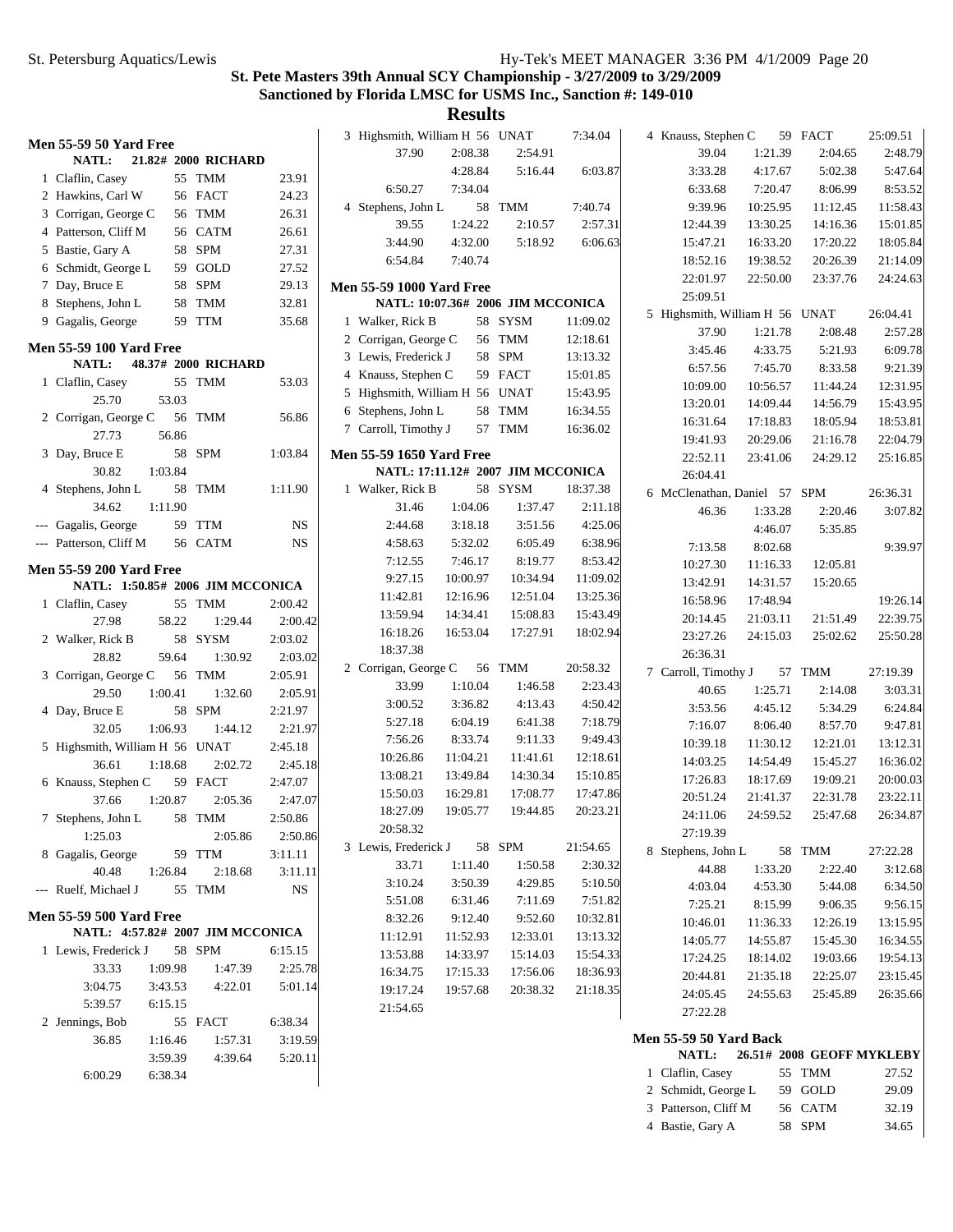|   | (Men 55-59 50 Yard Back)          |         |            |           |
|---|-----------------------------------|---------|------------|-----------|
|   | 5 Lewis, Frederick J 58 SPM       |         |            | 35.08     |
|   | 6 Day, Bruce E                    | 58 SPM  |            | 39.61     |
|   | --- Gagalis, George               | 59      | <b>TTM</b> | DQ        |
|   | <b>Men 55-59 100 Yard Back</b>    |         |            |           |
|   | NATL: 57.61# 2008 TIMOTHY SHEAD   |         |            |           |
| 1 | Claflin, Casey                    | 55      | TMM        | 58.72     |
|   | 28.38                             | 58.72   |            |           |
|   |                                   |         |            |           |
|   | 2 Corrigan, George C 56 TMM       |         |            | 1:10.12   |
|   | 34.51 1:10.12                     |         |            |           |
|   | 3 Lewis, Frederick J 58 SPM       |         |            | 1:16.27   |
|   | 37.27                             | 1:16.27 |            |           |
|   | 4 Highsmith, William H 56 UNAT    |         |            | 1:34.07   |
|   | 44.04                             | 1:34.07 |            |           |
|   | <b>Men 55-59 200 Yard Back</b>    |         |            |           |
|   | NATL: 2:07.54# 2004 TOD SPIEKER   |         |            |           |
| 1 | Lewis, Frederick J 58 SPM         |         |            | 2:42.59   |
|   | 37.14                             | 1:17.52 | 1:59.95    | 2:42.59   |
|   | 2 Highsmith, William H 56 UNAT    |         |            | 3:33.57   |
|   | 45.98                             |         | 2:35.47    | 3:33.57   |
|   | Claflin, Casey                    | 55      | <b>TMM</b> | <b>DQ</b> |
|   | 30.51 1:06.73                     |         |            |           |
|   | Ruelf, Michael J 55 TMM           |         |            | <b>NS</b> |
|   |                                   |         |            |           |
|   | <b>Men 55-59 50 Yard Breast</b>   |         |            |           |
|   | NATL: 27.81# 2008 TIMOTHY SHEAD   |         |            |           |
|   | 1 Schmidt, George L               |         | 59 GOLD    | 30.98     |
|   | 2 Ruelf, Michael J                |         | 55 TMM     | 32.20     |
|   | 3 Hawkins, Carl W                 |         | 56 FACT    | 33.32     |
|   | 4 Bastie, Gary A                  |         | 58 SPM     | 36.32     |
|   | 5 Carroll, Timothy J 57 TMM       |         |            | 37.96     |
|   | 6 Day, Bruce E                    |         | 58 SPM     | 40.65     |
|   | --- Stine, James R                |         | 58 SPM     | NS        |
|   | --- Gagalis, George               |         | 59 TTM     | <b>NS</b> |
|   | Men 55-59 100 Yard Breast         |         |            |           |
|   | NATL: 1:01.42# 2008 TIMOTHY SHEAD |         |            |           |
| 1 | Bastie, Gary A                    |         | 58 SPM     | 1:21.58   |
|   | 38.37                             | 1:21.58 |            |           |
|   | 2 Highsmith, William H 56 UNAT    |         |            | 1:36.95   |
|   | 44.36 1:36.95                     |         |            |           |
|   | 3 Gagalis, George                 | 59      | TTM        | 1:44.97   |
|   | 50.10<br>1:44.97                  |         |            |           |
|   | --- Stine, James R                |         | 58 SPM     | NS        |
|   | --- Ruelf, Michael J              | 55      | TMM        | NS        |
|   |                                   |         |            |           |
|   | <b>Men 55-59 200 Yard Breast</b>  |         |            |           |
|   | NATL: 2:17.00# 2008 TIMOTHY SHEAD |         |            |           |
|   | 1 Walker, Rick B                  |         | 58 SYSM    | 2:34.16   |
|   | 35.23                             | 1:14.62 | 1:54.43    | 2:34.16   |
|   | 2 Highsmith, William H 56 UNAT    |         |            | 3:30.07   |
|   | 46.31                             | 1:41.01 | 2:35.54    | 3:30.07   |
|   | --- Stine, James R                |         | 58 SPM     | NS        |
|   | --- Ruelf, Michael J              |         | 55 TMM     | NS        |
|   |                                   |         |            |           |

|                | <b>Men 55-59 50 Yard Fly</b>                                                        |           |             |           |
|----------------|-------------------------------------------------------------------------------------|-----------|-------------|-----------|
|                | NATL: 24.16# 2007 GREG SHAW                                                         |           |             |           |
|                | 1 Claflin, Casey 55 TMM<br>2 Ruelf, Michael J 55 TMM                                |           | 55 TMM      | 26.60     |
|                |                                                                                     |           |             | 28.25     |
|                | 3 Bastie, Gary A                                                                    |           | 58 SPM      | 29.29     |
|                | 4 Lewis, Frederick J 58 SPM                                                         |           |             | 32.17     |
|                | --- McCormack, Kevin M 56 SYSM                                                      |           |             | NS        |
|                | --- Knauss, Stephen C                                                               |           | 59 FACT     | <b>NS</b> |
|                | --- Carroll, Timothy J 57 TMM                                                       |           |             | <b>NS</b> |
|                | --- Patterson, Cliff M 56 CATM                                                      |           |             | <b>NS</b> |
|                | <b>Men 55-59 100 Yard Fly</b><br>NATL: 54.37# 2008 GREG SHAW                        |           |             |           |
|                | 1 Patterson, Cliff M 56 CATM                                                        |           |             | 1:07.82   |
|                | 29.96 1:07.82                                                                       |           |             |           |
|                | 2 Jennings, Bob                                                                     |           | 55 FACT     | 1:17.28   |
|                | 36.56 1:17.28                                                                       |           |             |           |
|                | 3 Lewis, Frederick J 58 SPM                                                         |           |             | 1:21.25   |
|                | 38.31 1:21.25                                                                       |           |             |           |
|                |                                                                                     |           |             | 1:26.54   |
|                | 4 Knauss, Stephen C 59 FACT<br>39.40 1:26.54                                        |           |             |           |
|                | 5 Highsmith, William H 56 UNAT                                                      |           |             |           |
|                | 44.12 1:37.52                                                                       |           |             | 1:37.52   |
|                | --- Claflin, Casey 55 TMM                                                           |           |             | <b>NS</b> |
|                | --- McCormack, Kevin M 56 SYSM                                                      |           |             | <b>NS</b> |
|                |                                                                                     |           |             |           |
|                | <b>Men 55-59 200 Yard Fly</b><br>NATL: 2:05.59# 2007 GREG SHAW                      |           |             |           |
|                | 1 Patterson, Cliff M 56 CATM                                                        |           |             | 2:43.00   |
|                | 35.25 1:16.72 2:00.19 2:43.00                                                       |           |             |           |
|                | 2 Lewis, Frederick J 58 SPM                                                         |           |             | 3:10.70   |
|                | 40.03 1:28.23 2:19.22 3:10.70                                                       |           |             |           |
|                | 3 Carroll, Timothy J 57 TMM                                                         |           |             |           |
|                |                                                                                     |           |             | 3:21.19   |
|                | Timothy J 37 1.1.1.<br>40.47 1:31.60 2:26.47 3:21.19<br>4 Knauss, Stephen C 59 FACT |           |             |           |
|                | $45.45$ 1:42.81 2:43.64                                                             |           |             | 3:44.09   |
|                | <b>Men 55-59 100 Yard IM</b>                                                        |           |             |           |
|                | NATL: 56.20# 2008 TIMOTHY SHEAD                                                     |           |             |           |
|                | 1 Schmidt, George L 59 GOLD 1:00.67                                                 |           |             |           |
|                | 29.01 1:00.67                                                                       |           |             |           |
| $\overline{2}$ | Bastie, Gary A                                                                      | 58        | SPM         | 1:11.78   |
|                | 32.68<br>1:11.78                                                                    |           |             |           |
| 3              | Lewis, Frederick J 58                                                               |           | <b>SPM</b>  | 1:12.46   |
|                | 4 Carroll, Timothy J                                                                | 57        | <b>TMM</b>  | 1:15.74   |
|                | 35.99                                                                               | 1:15.74   |             |           |
| 5              | Highsmith, William H 56                                                             |           | <b>UNAT</b> | 1:28.74   |
|                | 42.08                                                                               | 1:28.74   |             |           |
| 6              | Knauss, Stephen C                                                                   | 59        | <b>FACT</b> | 1:28.89   |
|                | 42.55                                                                               | 1:28.89   |             |           |
| $---$          | Gagalis, George                                                                     | 59        | <b>TTM</b>  | DQ        |
|                | 45.59                                                                               | <b>DQ</b> |             |           |
|                | --- Stine, James R                                                                  | 58        | <b>SPM</b>  | NS        |
| ---            | Ruelf, Michael J                                                                    | 55        | TMM         | NS        |
|                |                                                                                     |           |             |           |

|                          | <b>Men 55-59 200 Yard IM</b>      |     |             |           |
|--------------------------|-----------------------------------|-----|-------------|-----------|
|                          | NATL: 2:04.09# 2008 TIMOTHY SHEAD |     |             |           |
| 1                        | Schmidt, George L 59 GOLD         |     |             | 2:16.24   |
|                          | 29.39<br>1:03.15                  |     | 1:42.99     | 2:16.24   |
|                          | 2 Ruelf, Michael J 55 TMM         |     |             | 2:19.38   |
|                          | 29.49<br>1:06.18                  |     | 1:46.56     | 2:19.38   |
| 3                        | Lewis, Frederick J 58 SPM         |     |             | 2:41.97   |
|                          | 35.95<br>1:17.72                  |     | 2:08.05     | 2:41.97   |
| 4                        | Jennings, Bob                     |     | 55 FACT     | 2:55.20   |
|                          | 34.87<br>1:22.37                  |     | 2:15.19     | 2:55.20   |
| 5                        | Highsmith, William H 56 UNAT      |     |             | 3:18.93   |
|                          | 41.73<br>1:36.62                  |     | 2:34.91     | 3:18.93   |
|                          | Knauss, Stephen C 59 FACT         |     |             | <b>NS</b> |
|                          | <b>Men 55-59 400 Yard IM</b>      |     |             |           |
|                          | NATL: 4:30.18# 2008 RICK COLELLA  |     |             |           |
|                          | 1 Lewis, Frederick J 58 SPM       |     |             | 5:45.43   |
|                          | 38.44<br>1:27.02                  |     | 2:10.78     | 2:53.94   |
|                          | 3:46.39<br>4:37.17                |     | 5:12.52     | 5:45.43   |
|                          | 2 Highsmith, William H 56 UNAT    |     |             | 7:08.37   |
|                          | 46.25<br>1:45.36                  |     |             | 3:43.95   |
|                          | 4:39.95<br>5:37.25                |     | 6:24.08     | 7:08.37   |
|                          | <b>Men 60-64 50 Yard Free</b>     |     |             |           |
|                          | <b>NATL:</b> 22.30# 2005 RICHARD  |     |             |           |
| 1                        | Selles, Carl H                    |     | 62 UNAT     | 25.70     |
|                          | 2 Soderstrom, Jan                 | 63  | <b>SYSM</b> | 26.28     |
| 3                        | Polgar, Paul A                    |     | 60 FACT     | 27.11     |
| $\overline{4}$           | Parsons, Roger L                  |     | 61 GOLD     | 27.65     |
| 5                        | Cornell, Thomas G                 | 61  | <b>SYSM</b> | 27.75     |
| 6                        | Kelley, Bill                      |     | 61 SYSM     | 29.07     |
| 7                        | Aldrich, Robert E                 |     | 60 SPM      | 29.46     |
| 8                        | Eaddy, Vance M                    | 61  | <b>SPM</b>  | 30.30     |
|                          | 9 Ketchey, Charles F              |     | 60 TTM      | 31.60     |
|                          | 10 Petersen, Thomas L 62          |     | TMM         | 46.03     |
| $\overline{\phantom{a}}$ | Biggs, Michael                    | 60  | <b>FMM</b>  | <b>NS</b> |
|                          | --- Quiggin, David                | 64  | GOLD        | <b>NS</b> |
|                          | <b>Men 60-64 100 Yard Free</b>    |     |             |           |
|                          | NATL: 49.14# 2005 RICHARD         |     |             |           |
|                          | 1 Selles, Carl H 62 UNAT          |     |             | 56.31     |
|                          | 26.84<br>56.31                    |     |             |           |
| 2                        | Soderstrom, Jan                   | 63  | <b>SYSM</b> | 58.90     |
|                          | 28.31<br>58.90                    |     |             |           |
| 3                        | Cornell, Thomas G                 |     | 61 SYSM     | 1:00.40   |
|                          | 29.18<br>1:00.40                  |     |             |           |
| 4                        | Polgar, Paul A                    | 60  | FACT        | 1:00.73   |
|                          | 28.68<br>1:00.73                  |     |             |           |
| 5                        | Parsons, Roger L                  | 61  | GOLD        | 1:01.82   |
|                          | 29.99<br>1:01.82                  |     |             |           |
| 6                        | Petersen, Thomas L 62             |     | TMM         | 1:36.06   |
|                          | 45.23<br>1:36.06                  |     |             |           |
| ---                      | Aldrich, Robert E                 | -60 | <b>SPM</b>  | NS        |
|                          | Quiggin, David                    | 64  | GOLD        | NS        |
|                          |                                   |     |             |           |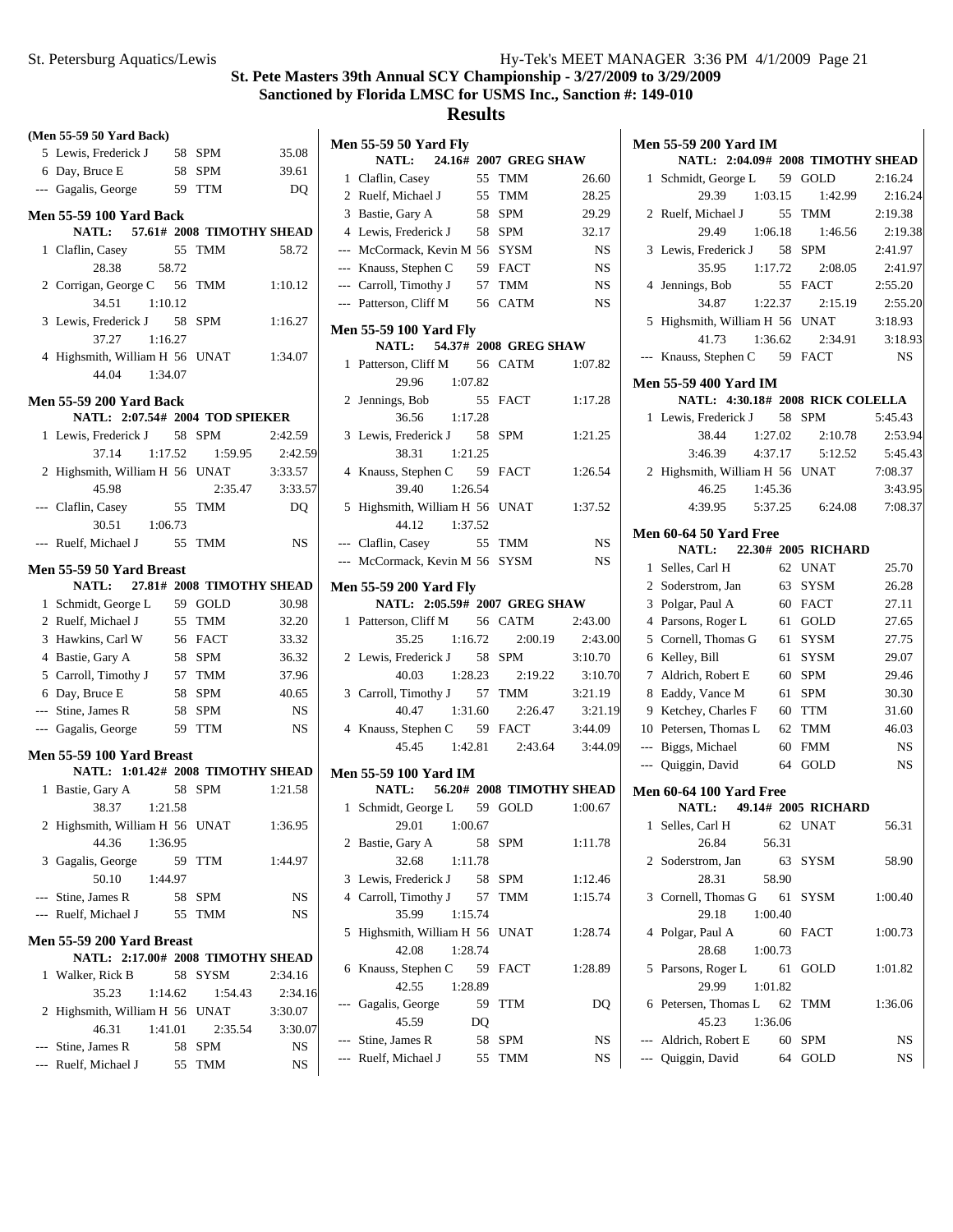| <b>Men 60-64 200 Yard Free</b><br>NATL: 1:56.69# 2005 RICHARD |         |         |           | <b>Men 60-64 1650 Yard Free</b><br>NATL: 18:49.29# 2007 JAMES |          |          |          | Men 60-64 50 Yard Back<br>NATL:   | 26.82# 2008 HUGH WILDER   |
|---------------------------------------------------------------|---------|---------|-----------|---------------------------------------------------------------|----------|----------|----------|-----------------------------------|---------------------------|
|                                                               |         |         |           |                                                               |          |          |          |                                   |                           |
| 1 Selles, Carl H                                              |         | 62 UNAT | 2:06.28   | 1 Selles, Carl H                                              |          | 62 UNAT  | 20:20.85 | 63 SYSM<br>1 Soderstrom, Jan      | 30.48                     |
| 28.20                                                         | 59.02   | 1:32.44 | 2:06.28   | 32.08                                                         | 1:06.05  | 1:40.47  | 2:15.83  | 61 GOLD<br>2 Parsons, Roger L     | 33.54                     |
| 2 Cornell, Thomas G                                           |         | 61 SYSM | 2:17.21   | 2:51.62                                                       | 3:28.13  | 4:04.85  | 4:41.41  | 3 Polgar, Paul A<br>60 FACT       | 34.39                     |
| 31.63                                                         | 1:06.61 | 1:42.45 | 2:17.21   | 5:18.06                                                       | 5:55.02  | 6:31.84  | 7:08.75  | 60 SPM<br>4 Aldrich, Robert E     | 37.63                     |
| 3 Cowing, John M                                              |         | 60 MICH | 2:21.73   | 7:46.12                                                       | 8:23.24  | 9:00.62  | 9:38.14  | 60 TTM<br>5 Ketchey, Charles F    | 45.11                     |
| 33.93                                                         | 1:10.20 | 1:46.52 | 2:21.73   | 10:15.80                                                      | 10:53.44 | 11:31.23 | 12:08.47 | 6 Petersen, Thomas L<br>62 TMM    | 1:06.87                   |
| 4 Marzulli, Pat                                               |         | 60 SPM  | 2:29.25   | 12:46.30                                                      | 13:24.42 | 14:02.82 | 14:40.78 | Men 60-64 100 Yard Back           |                           |
| 34.58                                                         | 1:51.67 | 2:29.25 |           | 15:19.28                                                      | 15:57.43 | 16:35.50 | 17:14.01 | <b>NATL:</b>                      | 59.29# 2008 HUGH WILDER   |
| 5 Aldrich, Robert E                                           |         | 60 SPM  | 2:29.39   | 17:52.22                                                      | 18:30.32 | 19:07.85 | 19:45.00 | 1 Soderstrom, Jan                 | 63 SYSM<br>1:06.25        |
| 33.24                                                         | 1:11.23 | 1:51.03 | 2:29.39   | 20:20.85                                                      |          |          |          | 32.87<br>1:06.25                  |                           |
| 6 Ketchey, Charles F                                          |         | 60 TTM  | 2:48.61   | 2 Cowing, John M                                              |          | 60 MICH  | 21:55.01 | 2 Parsons, Roger L<br>61 GOLD     | 1:12.68                   |
| 38.07                                                         | 1:20.77 | 2:04.56 | 2:48.61   | 35.26                                                         | 1:14.43  | 1:53.90  | 2:33.55  | 35.77<br>1:12.68                  |                           |
| 7 Eaddy, Vance M                                              |         | 61 SPM  | 2:50.01   | 3:13.72                                                       | 3:54.01  | 4:34.06  | 5:14.07  | 3 Cowing, John M<br>60 MICH       | 1:16.59                   |
| 35.53                                                         |         | 2:06.41 | 2:50.01   | 5:54.11                                                       | 6:34.15  | 7:14.23  | 7:54.56  | 38.12<br>1:16.59                  |                           |
| 8 Petersen, Thomas L                                          |         | 62 TMM  | 3:35.36   | 8:34.65                                                       | 9:14.55  | 9:54.46  | 10:34.44 |                                   |                           |
| 53.95                                                         | 1:44.78 | 2:40.07 | 3:35.36   | 11:14.05                                                      | 11:53.73 | 12:33.64 | 13:12.87 | 4 Petersen, Thomas L<br>62 TMM    | 2:27.40                   |
| --- Parsons, Roger L                                          |         | 61 GOLD | <b>NS</b> | 13:52.91                                                      | 14:32.25 | 15:11.96 | 15:52.34 | 1:13.41<br>2:27.40                |                           |
| --- Quiggin, David                                            |         | 64 GOLD | <b>NS</b> | 16:32.67                                                      | 17:12.94 | 17:53.48 | 18:34.05 | --- Aldrich, Robert E<br>60 SPM   | <b>NS</b>                 |
|                                                               |         |         |           | 19:14.58                                                      | 19:55.41 | 20:36.13 | 21:16.44 | 64 GOLD<br>--- Quiggin, David     | <b>NS</b>                 |
| <b>Men 60-64 500 Yard Free</b>                                |         |         |           | 21:55.01                                                      |          |          |          | <b>Men 60-64 200 Yard Back</b>    |                           |
| NATL: 5:21.61# 2007 PAUL                                      |         |         |           | 3 Marzulli, Pat                                               |          | 60 SPM   | 22:18.66 | NATL: 2:15.36# 2008 HUGH WILDER   |                           |
| 1 Marzulli, Pat                                               |         | 60 SPM  | 6:35.61   |                                                               |          | 1:57.74  | 2:38.48  | 63 SYSM<br>1 Soderstrom, Jan      | 2:28.67                   |
| 35.69                                                         | 1:15.74 | 1:56.10 | 2:37.08   | 36.98                                                         | 1:16.76  |          |          | 1:13.79<br>36.10                  | 2:28.67<br>1:51.97        |
| 3:17.33                                                       | 3:57.60 | 4:37.99 | 5:17.80   | 3:19.29                                                       | 4:00.12  | 4:40.62  | 5:21.15  | 2 Parsons, Roger L                | 2:37.99<br>61 GOLD        |
| 5:57.38                                                       | 6:35.61 |         |           | 6:01.70                                                       | 6:42.04  | 7:22.51  | 8:03.11  | 1:16.50<br>37.14                  | 1:57.18<br>2:37.99        |
| 2 Cornell, Thomas G                                           |         | 61 SYSM | 6:42.19   | 8:44.62                                                       | 9:24.95  | 10:05.78 | 10:46.20 | 60 MICH<br>3 Cowing, John M       | 2:47.44                   |
| 35.34                                                         | 1:15.02 | 1:55.75 | 2:37.29   | 11:27.11                                                      | 12:07.73 | 12:48.79 | 13:29.35 |                                   |                           |
| 3:18.84                                                       | 4:00.17 | 4:41.04 | 5:22.92   | 14:09.90                                                      | 14:50.86 | 15:31.76 | 16:12.91 | 41.22<br>1:24.06                  | 2:06.61<br>2:47.44        |
| 6:03.70                                                       | 6:42.19 |         |           | 16:54.05                                                      | 17:35.19 | 18:15.84 | 18:56.42 | 63 GAJA<br>4 Zeigler, John V      | 3:09.95                   |
| 3 Zeigler, John V                                             |         | 63 GAJA | 6:55.39   | 19:36.99                                                      | 20:17.83 | 20:58.42 | 21:38.77 | 1:32.68<br>43.69                  | 2:22.01<br>3:09.95        |
| 38.23                                                         | 1:21.10 | 2:04.14 | 2:47.33   | 22:18.66                                                      |          |          |          | Men 60-64 50 Yard Breast          |                           |
| 3:29.80                                                       | 4:12.03 | 4:54.11 | 5:36.16   | 4 Aldrich, Robert E                                           |          | 60 SPM   | 23:27.71 | NATL:                             | 29.32# 2006 ROBERT STRAND |
| 6:17.37                                                       | 6:55.39 |         |           | 36.17                                                         | 1:18.09  | 2:01.53  | 2:45.21  | 61 SYSM<br>1 Kelley, Bill         | 32.35                     |
| 4 McCord, David E                                             |         | 60 SPM  | 8:31.82   | 3:28.72                                                       | 4:12.12  | 4:55.79  | 5:39.15  | 63 SYSM<br>2 Sjoberg, Darryl W    | 36.88                     |
|                                                               | 1:36.32 |         | 3:20.27   | 6:22.72                                                       | 7:05.51  | 7:48.31  | 8:31.72  | 3 Zeigler, John V<br>63 GAJA      | 37.19                     |
| 47.21<br>4:12.27                                              | 5:05.20 | 2:27.24 |           | 9:15.37                                                       | 9:58.99  | 10:42.43 | 11:25.53 | 60 SPM<br>4 Marzulli, Pat         | 40.24                     |
|                                                               |         | 5:57.27 | 6:50.46   | 12:09.46                                                      | 12:52.24 | 13:35.73 | 14:18.62 | 60 SPM<br>--- Aldrich, Robert E   | <b>NS</b>                 |
| 7:42.67                                                       | 8:31.82 |         |           | 15:01.97                                                      | 15:44.85 | 16:28.76 | 17:11.78 |                                   |                           |
| --- Cowing, John M                                            |         | 60 MICH | 6:00.69   | 17:55.26                                                      | 18:39.97 | 19:22.98 | 20:04.43 | Men 60-64 100 Yard Breast         |                           |
| 36.17                                                         | 1:15.39 | 1:54.71 | 2:33.45   | 20:46.31                                                      | 21:27.88 | 22:09.00 | 22:50.32 | NATL: 1:05.46# 2006 ROBERT STRAND |                           |
| 3:11.50                                                       | 3:50.02 | 4:28.28 | 5:06.40   | 23:27.71                                                      |          |          |          | 1 Kelley, Bill                    | 61 SYSM<br>1:11.75        |
| 5:42.59                                                       | 6:00.69 |         |           | 5 Zeigler, John V                                             |          | 63 GAJA  | 24:07.37 | 34.02<br>1:11.75                  |                           |
| <b>Men 60-64 1000 Yard Free</b>                               |         |         |           | 38.90                                                         | 1:21.29  | 2:04.72  | 2:48.02  | 2 Sjoberg, Darryl W<br>63 SYSM    | 1:19.68                   |
| NATL: 11:09.94# 2007 PAUL                                     |         |         |           |                                                               |          |          |          | 1:19.68<br>37.08                  |                           |
| 1 Selles, Carl H                                              |         | 62 UNAT | 12:08.47  | 3:31.87                                                       | 4:14.68  | 4:58.17  | 5:42.13  | 3 Zeigler, John V<br>63 GAJA      | 1:21.19                   |
| 2 Cowing, John M                                              |         | 60 MICH | 13:12.87  | 6:26.33                                                       | 7:09.35  | 7:53.05  | 8:36.59  | 38.89<br>1:21.19                  |                           |
| 3 Marzulli, Pat                                               |         | 60 SPM  | 13:29.35  | 9:20.20                                                       | 10:04.35 | 10:49.08 | 11:34.08 | 60 SPM<br>4 Marzulli, Pat         | 1:24.89                   |
| 4 Aldrich, Robert E                                           |         |         |           | 12:18.93                                                      | 13:03.53 | 13:49.84 | 14:34.57 | 1:24.89<br>40.84                  |                           |
|                                                               |         | 60 SPM  | 14:18.62  | 15:19.50                                                      | 16:03.78 | 16:49.99 | 17:33.89 | 60 SPM<br>5 Aldrich, Robert E     | 1:25.56                   |
| 5 Zeigler, John V                                             |         | 63 GAJA | 14:34.57  | 18:18.36                                                      | 19:04.05 | 19:48.86 | 20:33.76 | 40.26<br>1:25.56                  |                           |
|                                                               |         |         |           | 21:18.92                                                      | 22:02.79 | 22:45.94 | 23:27.67 |                                   |                           |
|                                                               |         |         |           | 24:07.37                                                      |          |          |          | Men 60-64 200 Yard Breast         |                           |
|                                                               |         |         |           | --- Quiggin, David                                            |          | 64 GOLD  | NS       | NATL: 2:24.68# 2006 ROBERT STRAND |                           |

| 1 Kelley, Bill |         | 61 SYSM | 2:45.78 |
|----------------|---------|---------|---------|
| 37.41          | 1:19.99 | 2:03.02 | 2:45.78 |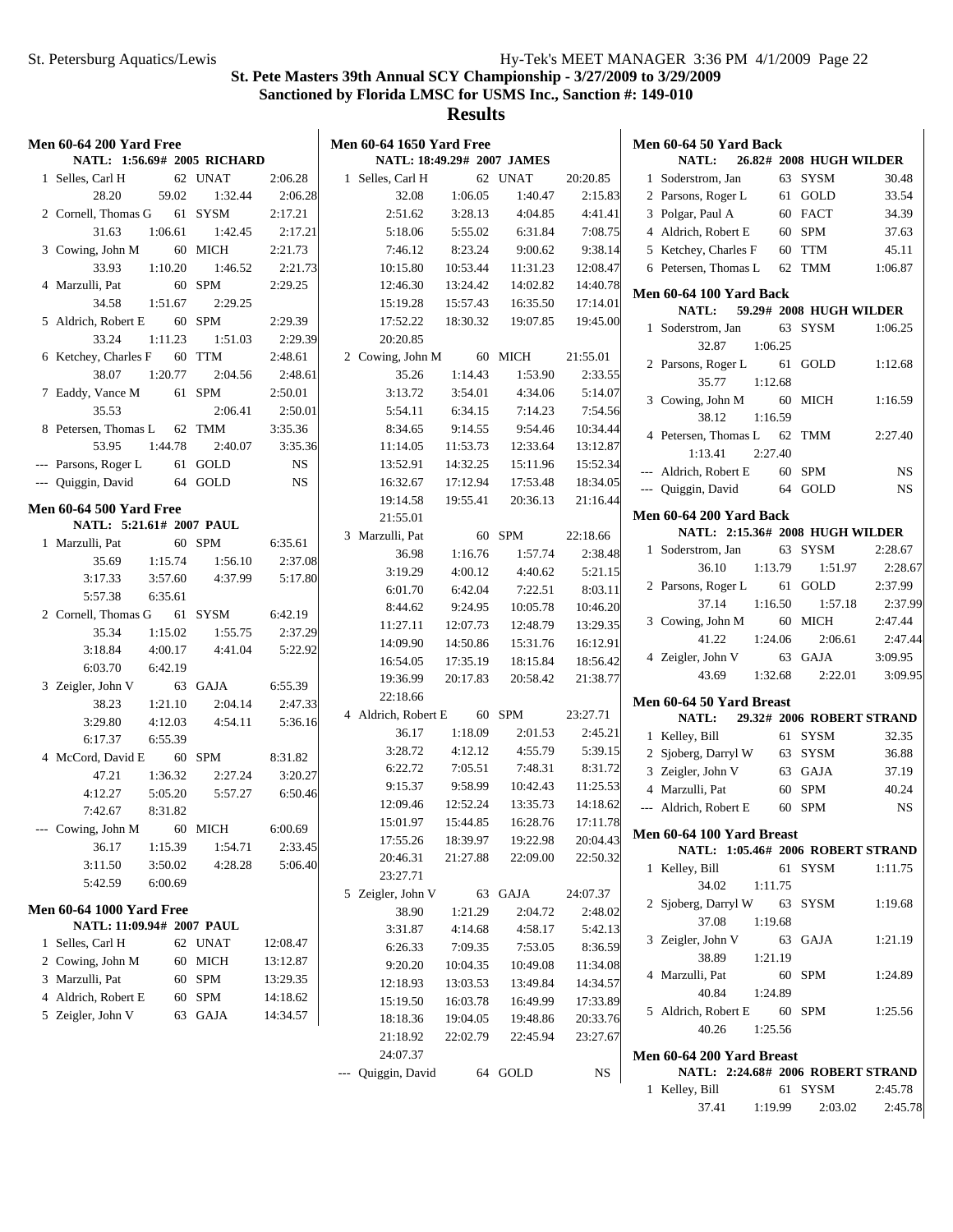5:46.54 5:46.54

> 4:21.95 9:06.15

4:00.15 8:00.09 12:00.48 16:01.01 20:03.20 24:02.71 27:59.90 31:52.25

11:46.18

30:36.27

43:24.50 49:45.29

#### **St. Pete Masters 39th Annual SCY Championship - 3/27/2009 to 3/29/2009 Sanctioned by Florida LMSC for USMS Inc., Sanction #: 149-010**

| (Men 60-64 200 Yard Breast)                                 |                     |             |                                |         |                                   |             | 7 Baker, Joe H                  |          | 69 SPM                          | 5:46.54   |
|-------------------------------------------------------------|---------------------|-------------|--------------------------------|---------|-----------------------------------|-------------|---------------------------------|----------|---------------------------------|-----------|
| 2 Sjoberg, Darryl W                                         | 63 SYSM             | 3:01.19     | <b>Men 60-64 200 Yard IM</b>   |         | NATL: 2:15.28# 2008 BRYAN BATEMAN |             | 1:11.49                         | 2:41.31  | 4:15.57                         | 5:46.5    |
| 42.30<br>1:28.46                                            | 2:15.52             | 3:01.19     |                                |         |                                   |             |                                 |          |                                 |           |
| 3 Zeigler, John V                                           | 63 GAJA             | 3:01.34     | 1 Cowing, John M               |         | 60 MICH                           | 2:44.80     | <b>Men 65-69 500 Yard Free</b>  |          |                                 |           |
| 41.31<br>1:28.15                                            | 2:16.39             | 3:01.34     | 39.24                          | 1:22.90 | 2:08.57                           | 2:44.80     |                                 |          | NATL: 5:37.64# 2007 TOM LANDIS  |           |
| 4 Marzulli, Pat                                             | 60 SPM              | 3:01.83     | 2 Zeigler, John V              |         | 63 GAJA                           | 3:00.39     | 1 Leen, Walter D                |          | 66 GAJA                         | 11:26.15  |
| 1:27.59                                                     | 2:15.13             | 3:01.83     | 38.85                          | 1:27.03 | 2:17.68                           | 3:00.39     | 58.28                           | 2:04.43  | 3:12.64                         | 4:21.9    |
| 41.45                                                       |                     |             | <b>Men 60-64 400 Yard IM</b>   |         |                                   |             | 5:32.45                         | 6:43.83  | 7:56.39                         | 9:06.1    |
| --- Aldrich, Robert E                                       | 60 SPM              | <b>NS</b>   |                                |         | NATL: 5:02.36# 2003 EDWARD        |             | 10:17.47                        | 11:26.15 |                                 |           |
| 3:46.22                                                     |                     |             |                                |         | 60 MICH                           |             |                                 |          |                                 |           |
| <b>Men 60-64 50 Yard Fly</b>                                |                     |             | 1 Cowing, John M               |         |                                   | 5:54.29     | <b>Men 65-69 1000 Yard Free</b> |          |                                 |           |
| <b>NATL:</b>                                                | 24.46# 2005 RICHARD |             | 42.80                          | 1:30.83 | 2:16.70                           | 3:02.06     |                                 |          | NATL: 11:41.40# 2007 TOM LANDIS |           |
| 1 Selles, Carl H                                            | 62 UNAT             | 28.45       | 3:52.00                        | 4:40.87 | 5:18.92                           | 5:54.29     | 1 Reed, Francis J               |          | 68 ISF                          | 20:03.20  |
| 2 Cornell, Thomas G                                         | 61 SYSM             | 29.41       | 2 Zeigler, John V              |         | 63 GAJA                           | 6:03.69     | 2 Baker, Joe H                  |          | 69 SPM                          | 30:36.27  |
| 3 Polgar, Paul A                                            | 60 FACT             | 30.00       | 39.91                          | 1:26.31 | 2:17.79                           | 3:06.78     | <b>Men 65-69 1650 Yard Free</b> |          |                                 |           |
|                                                             | 61 GOLD             |             | 3:56.39                        | 4:44.54 | 5:25.40                           | 6:03.69     |                                 |          | NATL: 19:16.25# 2007 TOM LANDIS |           |
| 4 Parsons, Roger L                                          |                     | 33.51       | <b>Men 65-69 50 Yard Free</b>  |         |                                   |             | 1 Reed, Francis J               |          | 68 ISF                          | 32:46.37  |
| 5 Sjoberg, Darryl W                                         | 63 SYSM             | 34.61       | NATL:                          |         | 23.66# 2002 JEFF FARRELL          |             | 56.70                           | 1:57.62  | 2:59.09                         | 4:00.1    |
| Soderstrom, Jan                                             | 63 SYSM             | <b>NS</b>   | 1 Longstreth, Jeff             |         | 66 GOLD                           | 28.19       | 5:01.05                         | 6:00.81  | 7:01.28                         | 8:00.0    |
| --- Biggs, Michael                                          | 60 FMM              | $_{\rm NS}$ |                                |         |                                   |             |                                 |          |                                 |           |
| --- Quiggin, David                                          | 64 GOLD             | <b>NS</b>   | 2 Kutchins, Bryan A            |         | 65 FACT                           | 28.61       | 8:59.74                         | 10:01.41 | 11:02.01                        | 12:00.4   |
| <b>Men 60-64 100 Yard Fly</b>                               |                     |             | 3 Trimble, Gary                |         | 66 SYSM                           | 28.97       | 13:01.01                        | 14:02.18 | 15:01.31                        | 16:01.0   |
| NATL:                                                       | 54.92# 2005 RICHARD |             | 4 Oakes, David W               |         | 68 SYSM                           | 29.23       | 17:01.72                        | 18:03.38 | 19:03.80                        | 20:03.2   |
| 1 Selles, Carl H                                            | 62 UNAT             | 1:03.78     | 5 Enyart, James N              |         | 67 FMM                            | 34.07       | 21:02.68                        | 22:02.33 | 23:01.73                        | 24:02.7   |
| 1:03.78<br>29.84                                            |                     |             | 6 Scavone, Philip              |         | 65 FACT                           | 37.62       | 25:03.20                        | 26:02.28 | 27:01.46                        | 27:59.9   |
|                                                             |                     |             | 7 Kilbourne, Charles E         |         | 69 GTMS                           | 38.45       | 28:57.75                        | 29:55.92 | 30:54.51                        | 31:52.2   |
| 2 Cornell, Thomas G                                         | 61 SYSM             | 1:10.34     | 8 Mraovich, Robert             |         | 67 FACT                           | 42.33       | 32:46.37                        |          |                                 |           |
| 30.72<br>1:10.34                                            |                     |             | 9 Baker, Joe H                 | 69      | <b>SPM</b>                        | 1:10.60     | 2 Baker, Joe H                  |          | 69 SPM                          | 51:20.63  |
| 3 Zeigler, John V                                           | 63 GAJA             | 1:19.85     | --- Kennedy, David A           |         | 67 TTM                            | NS          | 1:11.21                         | 2:36.21  |                                 |           |
| 1:19.85<br>36.77                                            |                     |             |                                |         |                                   |             | 7:08.98                         | 8:41.51  |                                 | 11:46.1   |
| 4 Cowing, John M                                            | 60 MICH             | 1:22.94     | <b>Men 65-69 100 Yard Free</b> |         |                                   |             |                                 |          | 16:24.31                        |           |
| 1:22.94<br>37.85                                            |                     |             | NATL:                          |         | 54.43# 2002 JEFF FARRELL          |             | 25:50.96                        | 27:24.89 | 28:58.96                        | 30:36.2   |
| --- Biggs, Michael                                          | 60 FMM              | <b>NS</b>   | 1 Trimble, Gary                |         | 66 SYSM                           | 1:06.45     | 32:16.37                        | 33:53.29 | 35:28.06                        |           |
|                                                             |                     |             | 31.86                          | 1:06.45 |                                   |             |                                 | 40:16.52 | 41:51.64                        | 43:24.5   |
| <b>Men 60-64 200 Yard Fly</b><br>NATL: 2:11.69# 2004 ROBERT |                     |             | 2 Miller, Andrew G             |         | 67 FACT                           | 1:07.39     | 44:57.77                        | 46:38.72 |                                 | 49:45.2   |
|                                                             |                     |             | 31.68                          | 1:07.39 |                                   |             |                                 |          | 48:11.51                        |           |
| 1 Cornell, Thomas G                                         | 61 SYSM             | 2:51.60     | 3 Mraovich, Robert             |         | 67 FACT                           | 1:33.29     | 51:20.63                        |          |                                 |           |
| 1:14.63<br>34.67                                            | 2:00.32             | 2:51.60     | 43.56                          | 1:33.29 |                                   |             | <b>Men 65-69 50 Yard Back</b>   |          |                                 |           |
| 2 Zeigler, John V                                           | 63 GAJA             | 3:02.20     | 4 Leen, Walter D               |         | 66 GAJA                           | 1:57.13     | NATL:                           |          | 29.48# 2008 VINUS VAN           |           |
| 39.36<br>1:26.45                                            | 2:13.76             | 3:02.20     | 54.29                          | 1:57.13 |                                   |             | 1 Oakes, David W                |          | 68 SYSM                         | 35.20     |
| <b>Men 60-64 100 Yard IM</b>                                |                     |             | --- Roddin, Hugh J             |         | 67 ANCM                           | <b>NS</b>   | 2 Trimble, Gary                 |          | 66 SYSM                         | 35.30     |
| NATL: 1:00.10# 2008 ROBERT STRAND                           |                     |             | --- Longstreth, Jeff           |         | 66 GOLD                           | $_{\rm NS}$ | 3 Betzer, Peter R               |          | 66 SPM                          | 35.92     |
|                                                             | 61 SYSM             | 1:09.02     | --- Oakes, David W             |         | 68 SYSM                           | NS          | 4 Enyart, James N               |          | 67 FMM                          | 45.40     |
| 1 Kelley, Bill                                              |                     |             |                                |         |                                   |             |                                 |          |                                 |           |
| 34.45<br>1:09.02                                            |                     |             | <b>Men 65-69 200 Yard Free</b> |         |                                   |             | 5 Baker, Joe H                  |          | 69 SPM                          | 1:39.21   |
| 2 Biggs, Michael                                            | 60 FMM              | 1:17.80     |                                |         | NATL: 2:01.22# 2002 JEFF FARRELL  |             | --- Mraovich, Robert            |          | 67 FACT                         | <b>NS</b> |
| 35.05<br>1:17.80                                            |                     |             | 1 Longstreth, Jeff             |         | 66 GOLD                           | 2:15.84     | <b>Men 65-69 100 Yard Back</b>  |          |                                 |           |
| 3 Aldrich, Robert E                                         | 60 SPM              | 1:18.24     | 32.15                          | 1:06.21 | 1:41.23                           | 2:15.84     |                                 |          | NATL: 1:05.03# 2004 JOHN SMITH  |           |
| 1:18.24<br>36.25                                            |                     |             | 2 Trimble, Gary                |         | 66 SYSM                           | 2:31.49     | 1 Oakes, David W                |          | 68 SYSM                         | 1:18.47   |
| 4 Sjoberg, Darryl W                                         | 63 SYSM             | 1:22.84     | 34.07                          |         | 1:53.06                           |             | 37.64                           | 1:18.47  |                                 |           |
| 1:22.84<br>39.10                                            |                     |             | 3 Enyart, James N              | 1:12.63 | 67 FMM                            | 2:31.49     |                                 |          |                                 |           |
| 5 Zeigler, John V                                           | 63 GAJA             | 1:22.89     |                                |         |                                   | 2:48.54     | 2 Betzer, Peter R               |          | 66 SPM                          | 1:22.10   |
| 39.66<br>1:22.89                                            |                     |             | 37.58                          | 1:19.71 | 2:03.75                           | 2:48.54     | 40.92                           | 1:22.10  |                                 |           |
| 6 Ketchey, Charles F 60 TTM                                 |                     | 1:29.95     | 4 Oakes, David W               |         | 68 SYSM                           | 2:51.89     | 3 Trimble, Gary                 |          | 66 SYSM                         | 1:24.93   |
| 43.47<br>1:29.95                                            |                     |             | 38.66                          | 1:23.21 | 2:07.47                           | 2:51.89     | 41.58                           | 1:24.93  |                                 |           |
|                                                             |                     |             | 5 Mraovich, Robert             |         | 67 FACT                           | 3:21.01     | 4 Mraovich, Robert              |          | 67 FACT                         | 1:55.95   |
| --- Polgar, Paul A                                          | 60 FACT             | DQ          | 43.63                          | 1:35.87 | 2:29.35                           | 3:21.01     | 57.70                           | 1:55.95  |                                 |           |
| 34.92<br>DQ                                                 |                     |             | 6 Leen, Walter D               |         | 66 GAJA                           | 4:05.13     | --- Roddin, Hugh J              |          | 67 ANCM                         | NS        |
|                                                             |                     |             | 49.27                          | 1:51.84 | 2:59.82                           | 4:05.13     |                                 |          |                                 |           |
|                                                             |                     |             |                                |         |                                   |             |                                 |          |                                 |           |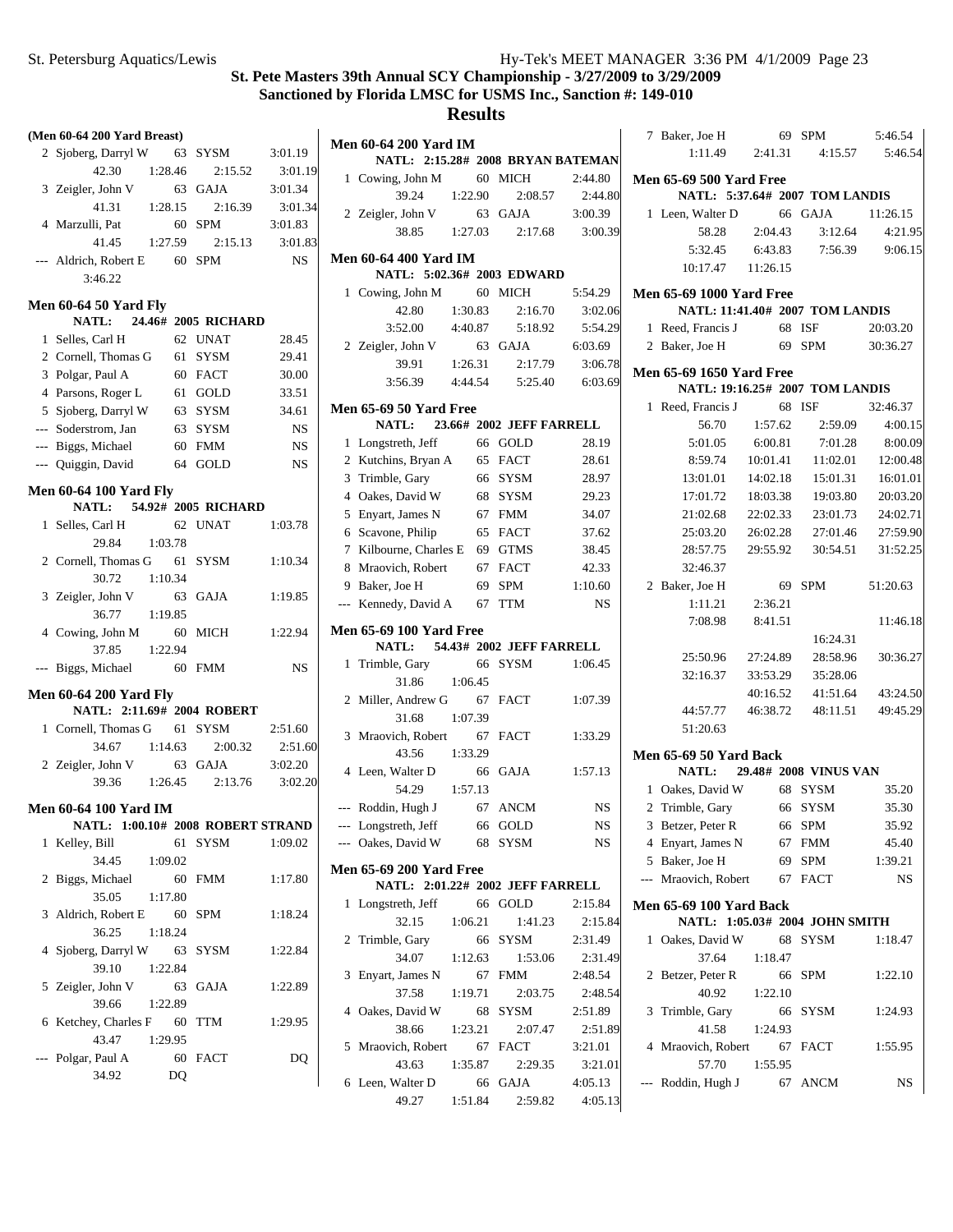$\overline{\phantom{a}}$ 

#### **St. Pete Masters 39th Annual SCY Championship - 3/27/2009 to 3/29/2009 Sanctioned by Florida LMSC for USMS Inc., Sanction #: 149-010**

|   | <b>Men 65-69 200 Yard Back</b>                               |         |                                                          |           |
|---|--------------------------------------------------------------|---------|----------------------------------------------------------|-----------|
|   | NATL: 2:25.65# 2007 RICHARD TODD                             |         |                                                          |           |
|   | 1 Oakes, David W 68 SYSM 3:09.34                             |         |                                                          |           |
|   |                                                              |         | 45.22 1:34.44 2:22.30 3:09.3<br>Walter D 66 GAJA 4:42.01 | 3:09.34   |
|   | 2 Leen, Walter D                                             |         |                                                          |           |
|   |                                                              |         | 1:05.91  2:18.88  3:33.33  4:42.01                       |           |
|   | --- Roddin, Hugh J 67 ANCM                                   |         |                                                          | <b>NS</b> |
|   | Men 65-69 50 Yard Breast                                     |         |                                                          |           |
|   | NATL: 31.76# 2008 LOUIS                                      |         |                                                          |           |
|   | 1 Trimble, Gary 66 SYSM                                      |         |                                                          | 33.98     |
|   | 2 Betzer, Peter R 66 SPM                                     |         |                                                          | 37.89     |
|   | 3 Kutchins, Bryan A 65 FACT 38.08                            |         |                                                          |           |
|   | 4 Mraovich, Robert 67 FACT 48.39                             |         |                                                          |           |
|   | Men 65-69 100 Yard Breast                                    |         |                                                          |           |
|   | NATL: 1:10.58# 2007 RICHARD TODD                             |         |                                                          |           |
|   | 1 Trimble, Gary 66 SYSM                                      |         |                                                          | 1:18.85   |
|   | 37.52 1:18.85                                                |         |                                                          |           |
|   | 2 Kutchins, Bryan A 65 FACT 1:23.35                          |         |                                                          |           |
|   | 39.80  1:23.35                                               |         |                                                          |           |
|   | 3 Betzer, Peter R 66 SPM                                     |         |                                                          | 1:24.47   |
|   | 40.67 1:24.47                                                |         |                                                          |           |
|   | 4 Kilbourne, Charles E 69 GTMS                               |         |                                                          | 1:28.26   |
|   | 41.05 1:28.26                                                |         |                                                          |           |
|   | 5 Mraovich, Robert 67 FACT                                   |         |                                                          | 1:49.30   |
|   | 50.49 1:49.30                                                |         |                                                          |           |
|   | 6 Baker, Joe H 69 SPM                                        |         |                                                          | 4:13.39   |
|   | Men 65-69 200 Yard Breast                                    |         |                                                          |           |
|   | NATL: 2:36.30# 2007 RICHARD TODD                             |         |                                                          |           |
|   | 1 Trimble, Gary 66 SYSM 3:18.81                              |         |                                                          |           |
|   |                                                              |         | 41.96 1:32.28 2:27.69 3:18.81                            |           |
|   | 2 Leen, Walter D 66 GAJA 5:46.39                             |         |                                                          |           |
|   |                                                              |         | 1:19.03 2:49.90 4:20.24 5:46.39                          |           |
|   | <b>Men 65-69 50 Yard Fly</b>                                 |         |                                                          |           |
|   | NATL: 27.36# 2007 CAPPY SHEELEY                              |         |                                                          |           |
|   | 1 Trimble, Gary                                              |         | 66 SYSM                                                  | 33.43     |
|   | 2 Miller, Andrew G 67 FACT 33.44                             |         |                                                          |           |
|   | 3 Mraovich, Robert 67 FACT 50.35                             |         |                                                          |           |
|   | --- Oakes, David W 68 SYSM NS                                |         |                                                          |           |
|   | --- Kennedy, David A                                         |         | 67 TTM                                                   | NS        |
|   | --- Leen, Walter D                                           |         | 66 GAJA                                                  | NS        |
|   | --- Longstreth, Jeff                                         |         | 66 GOLD                                                  | NS        |
|   | Men 65-69 100 Yard Fly                                       |         |                                                          |           |
|   | NATL: 1:04.48# 2001 DAVID COSTILL                            |         |                                                          |           |
| 1 | Miller, Andrew G                                             |         | 67 FACT                                                  | 1:24.88   |
|   | 37.31                                                        | 1:24.88 |                                                          |           |
|   | --- Roddin, Hugh J                                           |         | 67 ANCM                                                  | NS        |
|   | --- Kennedy, David A 67 TTM                                  |         |                                                          | NS        |
|   | <b>Men 65-69 200 Yard Fly</b><br>NATL: 2:30.02# 2006 RICHARD |         |                                                          |           |
|   |                                                              |         |                                                          |           |
|   | --- Roddin, Hugh J                                           |         | 67 ANCM                                                  | NS        |
|   |                                                              |         |                                                          |           |

| <b>Men 65-69 100 Yard IM</b>                                   |         |                                         |                    |
|----------------------------------------------------------------|---------|-----------------------------------------|--------------------|
| NATL: 1:03.54# 2002 JEFF FARRELL                               |         |                                         |                    |
| 1 Trimble, Gary 66 SYSM 1:11.76                                |         |                                         |                    |
| 34.13 1:11.76                                                  |         |                                         |                    |
| 2 Longstreth, Jeff 66 GOLD 1:15.53                             |         |                                         |                    |
| 35.08 1:15.53                                                  |         |                                         |                    |
| 3 Mraovich, Robert 67 FACT 1:47.23                             |         |                                         |                    |
| 52.45 1:47.23                                                  |         |                                         |                    |
| 4 Baker, Joe H 69 SPM                                          |         |                                         | 3:24.85            |
| $1:39.72$ $3:24.85$                                            |         |                                         |                    |
| --- Kennedy, David A 67 TTM                                    |         |                                         | <b>NS</b>          |
| <b>Men 65-69 200 Yard IM</b>                                   |         |                                         |                    |
| NATL: 2:24.24# 2002 JEFF FARRELL                               |         |                                         |                    |
| 1 Mraovich, Robert 67 FACT 3:45.82                             |         |                                         |                    |
|                                                                |         | 50.65 1:50.22 2:52.93 3:45.82           |                    |
| 2 Leen, Walter D 66 GAJA 5:10.66                               |         |                                         |                    |
|                                                                |         | $1:07.62$ $2:30.88$ $4:09.21$ $5:10.66$ |                    |
| --- Kennedy, David A 67 TTM                                    |         |                                         | NS <sub>1</sub>    |
|                                                                |         |                                         |                    |
| <b>Men 65-69 400 Yard IM</b><br>NATL: 5:19.23# 2007 TOM LANDIS |         |                                         |                    |
| 1 Kilbourne, Charles E 69 GTMS 6:52.97                         |         |                                         |                    |
|                                                                |         | 45.14 1:36.92 2:36.57 3:34.89           |                    |
|                                                                |         |                                         |                    |
|                                                                |         | 4:29.10 5:20.58 6:08.54 6:52.97         |                    |
| <b>Men 70-74 50 Yard Free</b>                                  |         |                                         |                    |
| NATL: 24.13# 2008 JEFF FARRELL                                 |         |                                         |                    |
| 1 Smith, John C 70 SYSM 27.79<br>2 Morrow, Andy 70 GOLD 28.31  |         |                                         |                    |
|                                                                |         |                                         |                    |
| <b>Men 70-74 100 Yard Free</b>                                 |         |                                         |                    |
| NATL: 56.05# 2008 JEFF FARRELL                                 |         |                                         |                    |
| 1 Phillips, Alan H 72 UNAT 1:37.05                             |         |                                         |                    |
| 42.74 1:37.05                                                  |         |                                         |                    |
| --- Morrow, Andy 70 GOLD NS                                    |         |                                         |                    |
|                                                                |         |                                         |                    |
| <b>Men 70-74 200 Yard Free</b>                                 |         |                                         |                    |
| NATL: 2:09.57# 2001 GRAHAM<br>1 Morrow, Andy 70 GOLD           |         |                                         |                    |
|                                                                |         | 34.90 1:13.97 1:55.40 2:34.48           | 2:34.48            |
|                                                                |         |                                         |                    |
| <b>Men 70-74 500 Yard Free</b>                                 |         |                                         |                    |
| NATL: 5:51.37# 2001 GRAHAM                                     |         |                                         |                    |
| 1 Puchalski, Donald J 70 FACT                                  |         |                                         | 7:26.38            |
| 39.07                                                          | 1:22.90 | 2:10.42                                 | 2:55.13            |
| 3:42.09                                                        | 4:26.85 |                                         | 5:12.52    5:56.88 |
| 6:42.90 7:26.38                                                |         |                                         |                    |
| <b>Men 70-74 1000 Yard Free</b>                                |         |                                         |                    |
| NATL: 12:19.05# 2001 GRAHAM                                    |         |                                         |                    |
| 1 Puchalski, Donald J 70 FACT                                  |         |                                         | 15:00.55           |
|                                                                |         |                                         |                    |
|                                                                |         |                                         |                    |
|                                                                |         |                                         |                    |
|                                                                |         |                                         |                    |
|                                                                |         |                                         |                    |

| <b>Men 70-74 1650 Yard Free</b>                          |                                   |
|----------------------------------------------------------|-----------------------------------|
| NATL: 20:29.18# 2001 GRAHAM                              |                                   |
| 1 Puchalski, Donald J 70 FACT                            | 24:55.46                          |
| 38.82<br>1:23.03                                         | 2:07.80<br>2:51.92                |
| $3:37.32 \qquad 4:22.48$                                 | 5:52.86<br>5:07.72                |
| 7:23.59<br>6:38.25                                       | 8:54.77<br>8:10.30                |
| 9:39.92                                                  | 10:25.85 11:11.74<br>11:57.49     |
| 12:43.44                                                 | 13:29.06  14:14.76  15:00.55      |
| 15:45.94                                                 | 16:32.12  17:17.83  18:03.86      |
| 18:49.71<br>19:35.59                                     | 20:21.77<br>21:07.93              |
| 21:54.57                                                 | 22:40.08  23:25.65  24:11.28      |
| 24:55.46                                                 |                                   |
|                                                          |                                   |
| <b>Men 70-74 50 Yard Back</b>                            |                                   |
|                                                          | NATL: 30.25# 2004 YOSHI OYAKAWA   |
| 1 Puchalski, Donald J 70 FACT                            | 36.94                             |
| <b>Men 70-74 100 Yard Back</b>                           |                                   |
|                                                          | NATL: 1:06.83# 2004 YOSHI OYAKAWA |
| 1 Phillips, Alan H<br>s, Alan H 72 UNAT<br>53.86 1:59.14 | 1:59.14                           |
|                                                          |                                   |
| --- Smith, John C                                        | 70 SYSM<br><b>NS</b>              |
| Men 70-74 50 Yard Breast                                 |                                   |
| NATL: 33.19# 2001 JOHN                                   |                                   |
| 1 Puchalski, Donald J 70 FACT                            | 36.91                             |
| 2 Morrow, Andy                                           | 70 GOLD<br>41.39                  |
| 3 Phillips, Alan H                                       | 72 UNAT<br>53.23                  |
| Men 70-74 100 Yard Breast                                |                                   |
| NATL: 1:15.24# 2001 JOHN                                 |                                   |
| 1 Puchalski, Donald J 70 FACT                            | 1:26.75                           |
| 39.53 1:26.75                                            |                                   |
| Men 70-74 200 Yard Breast                                |                                   |
|                                                          | NATL: 2:52.92# 2006 BELA SANDOR   |
| 1 Puchalski, Donald J 70 FACT                            | 3:24.29                           |
|                                                          | 43.76 1:38.37 2:31.49 3:24.29     |
|                                                          |                                   |
| <b>Men 70-74 50 Yard Fly</b>                             |                                   |
|                                                          | NATL: 29.17# 2008 DAVID COSTILL   |
| 1 Puchalski, Donald J 70 FACT                            | 37.77                             |
| --- Smith, John C                                        | 70 SYSM<br>NS                     |
| --- Morrow, Andy 70 GOLD                                 | NS                                |
| <b>Men 70-74 100 Yard IM</b>                             |                                   |
|                                                          | NATL: 1:06.94# 2008 JEFF FARRELL  |
| Smith. John C<br>1                                       | 1:12.29<br>70 SYSM                |
| 32.45 1:12.29                                            |                                   |
|                                                          |                                   |
| 2 Morrow, Andy                                           | 70 GOLD<br>1:17.61                |
| 3 Puchalski, Donald J 70 FACT                            | 1:20.36                           |
| 1:20.36<br>39.01                                         |                                   |
| <b>Men 70-74 200 Yard IM</b>                             |                                   |
|                                                          | NATL: 2:29.92# 2008 DAVE COSTILL  |

|                       |         | INATE: 2:27.72# 2006 DAVE COSTILL |         |
|-----------------------|---------|-----------------------------------|---------|
| 1 Puchalski, Donald J |         | 70 FACT                           | 3:01.82 |
| 40.03                 | 1:29.21 | 2:20.69                           | 3:01.82 |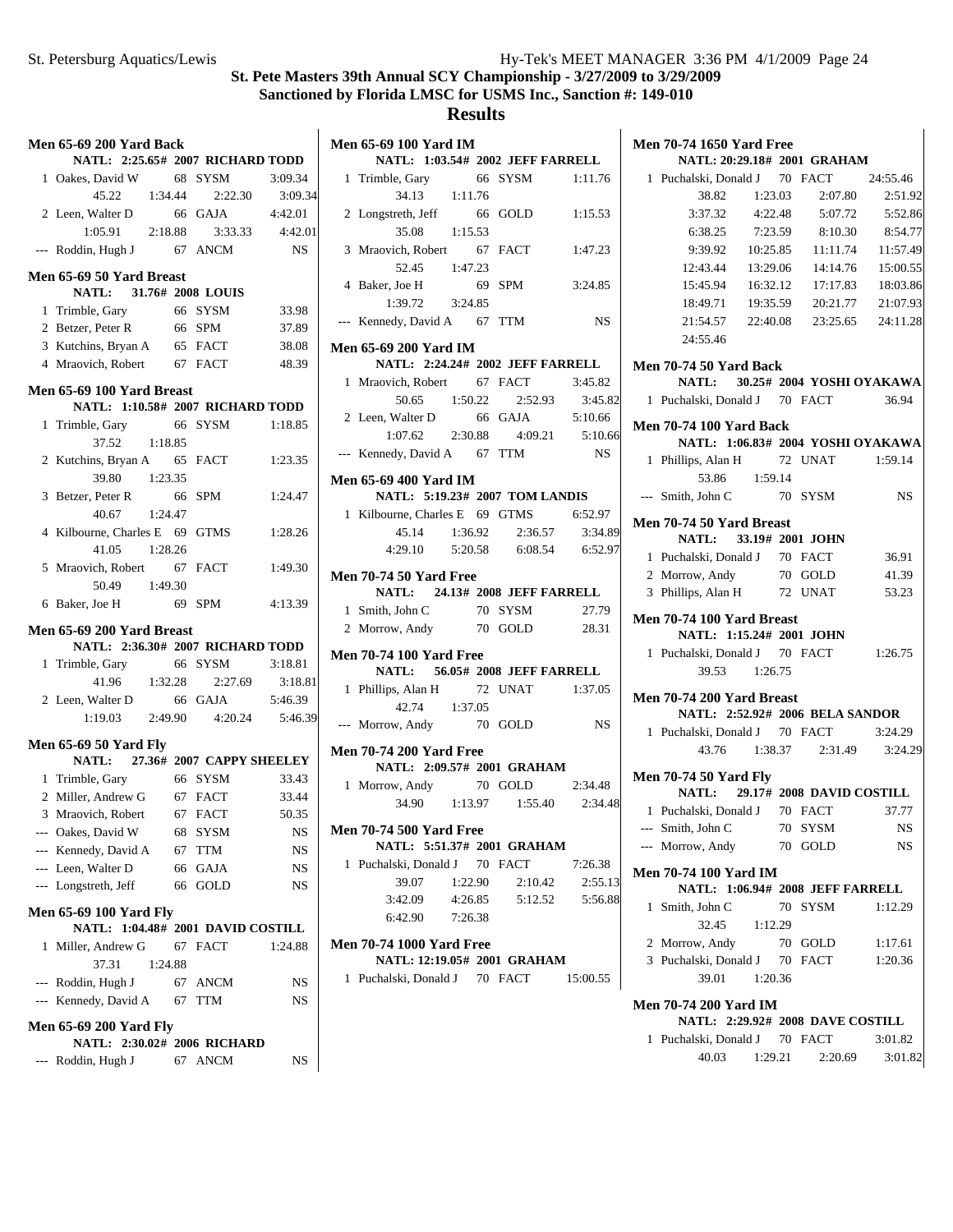| <b>Men 70-74 400 Yard IM</b>                                        |  |                                       |           |
|---------------------------------------------------------------------|--|---------------------------------------|-----------|
| NATL: 5:34.47# 2003 BURWELL JONES                                   |  |                                       |           |
| 1 Puchalski, Donald J 70 FACT 6:29.48                               |  |                                       |           |
|                                                                     |  | 42.68 1:35.44 2:29.33 3:20.20         |           |
|                                                                     |  | 4:12.54   5:05.14   5:47.37   6:29.48 |           |
| <b>Men 75-79 50 Yard Free</b><br>NATL: 26.94# 2000 FRANK PIEMME     |  |                                       |           |
| 1 Dobler, Wally E 75 GOLD 31.34                                     |  |                                       |           |
| 2 Johnsen, Ralph H 77 FMM 37.48                                     |  |                                       |           |
| <b>Men 75-79 100 Yard Free</b><br>NATL: 1:03.02# 2008 BURWELL JONES |  |                                       |           |
| 1 Jones, Burwell 76 SYSM 1:01.66#                                   |  |                                       |           |
| 30.36 1:01.66                                                       |  |                                       |           |
| 2 Dobler, Wally E                                                   |  | 75 GOLD                               | 1:11.82   |
| 33.85 1:11.82                                                       |  |                                       |           |
| 3 Johnsen, Ralph H 77 FMM 1:24.36                                   |  |                                       |           |
| 39.37 1:24.36                                                       |  |                                       |           |
| <b>Men 75-79 200 Yard Free</b>                                      |  |                                       |           |
| NATL: 2:21.40# 2007 GRAHAM                                          |  |                                       |           |
| --- Geer, Dren                                                      |  | 75 SYSM                               | <b>NS</b> |
| <b>Men 75-79 50 Yard Back</b>                                       |  |                                       |           |
| NATL: 33.03# 2008 BURWELL JONES                                     |  |                                       |           |
| 1 Jones, Burwell 76 SYSM 32.75#                                     |  |                                       |           |
| 2 Weatherbee, Charles E 76 FMM 44.03                                |  |                                       |           |
| <b>Men 75-79 100 Yard Back</b>                                      |  |                                       |           |
| NATL: 1:13.31# 2008 CLARKE                                          |  |                                       |           |
|                                                                     |  |                                       |           |
| 1 Jones, Burwell 76 SYSM 1:09.90#<br>33.95 1:09.90                  |  |                                       |           |
|                                                                     |  |                                       | 1:44.23   |
| 2 Torsney, Mike J 78 SPM<br>50.11 1:44.23                           |  |                                       |           |
| <b>Men 75-79 200 Yard Back</b>                                      |  |                                       |           |
| NATL: 2:39.90# 2008 BURWELL JONES                                   |  |                                       |           |
| 1 Jones, Burwell 76 SYSM 2:34.48#                                   |  |                                       |           |
|                                                                     |  | 35.59 1:13.40 1:55.46 2:34.48         |           |
| 2 Torsney, Mike J 78 SPM                                            |  |                                       | 3:44.12   |
|                                                                     |  |                                       |           |
| 53.52 1:48.86 2:46.42 3:44.12<br>--- Geer, Dren 75 SYSM NS          |  |                                       |           |
| Men 75-79 50 Yard Breast                                            |  |                                       |           |
| NATL: 35.64# 2006 JOHN                                              |  |                                       |           |
| 1 Johnsen, Ralph H 77 FMM                                           |  |                                       | 45.57     |
| Men 75-79 100 Yard Breast                                           |  |                                       |           |
| NATL: 1:22.64# 2006 JOHN                                            |  |                                       |           |
| 1 Dobler, Wally E 75 GOLD<br>43.82 1:32.71                          |  |                                       | 1:32.71   |
| 2 Johnsen, Ralph H 77 FMM                                           |  |                                       | 1:50.88   |
| 51.56 1:50.88                                                       |  |                                       |           |
|                                                                     |  |                                       |           |
| Men 75-79 200 Yard Breast                                           |  |                                       |           |
| NATL: 3:07.20# 2007 RON JOHNSON                                     |  |                                       |           |
| 1 Weatherbee, Charles E 76 FMM 3:51.34                              |  | 52.27 1:51.83 2:52.21 3:51.34         |           |
|                                                                     |  |                                       |           |

|       | <b>Men 75-79 50 Yard Fly</b>           |               |         |                                   |                 |
|-------|----------------------------------------|---------------|---------|-----------------------------------|-----------------|
|       |                                        |               |         | NATL: 31.48# 2000 FRANK PIEMME    |                 |
|       | 1 Dobler, Wally E 75 GOLD 34.84        |               |         |                                   |                 |
|       | 2 Torsney, Mike J 78 SPM               |               |         |                                   | 46.54           |
|       | <b>Men 75-79 100 Yard Fly</b>          |               |         |                                   |                 |
|       |                                        |               |         | NATL: 1:18.28# 2007 RON JOHNSON   |                 |
|       | 1 Dobler, Wally E 75 GOLD 1:25.71      |               |         |                                   |                 |
|       |                                        | 39.44 1:25.71 |         |                                   |                 |
|       | 2 Weatherbee, Charles E 76 FMM 1:43.63 |               |         |                                   |                 |
|       |                                        | 48.60 1:43.63 |         |                                   |                 |
|       | 3 Torsney, Mike J 78 SPM 1:59.04       |               |         |                                   |                 |
|       |                                        | 53.62 1:59.04 |         |                                   |                 |
|       | <b>Men 75-79 200 Yard Fly</b>          |               |         |                                   |                 |
|       |                                        |               |         | NATL: 3:16.82# 2002 THOMAS MAINE  |                 |
|       | 1 Jones, Burwell 76 SYSM 3:05.76#      |               |         |                                   |                 |
|       |                                        |               |         | 40.30 1:27.39 2:18.67 3:05.76     |                 |
|       | --- Torsney, Mike J                    |               |         | 78 SPM                            | NS <sub>1</sub> |
|       | --- Geer, Dren                         |               |         | 75 SYSM                           | <b>NS</b>       |
|       | <b>Men 75-79 100 Yard IM</b>           |               |         |                                   |                 |
|       |                                        |               |         | NATL: 1:13.14# 2008 BURWELL JONES |                 |
|       | 1 Dobler, Wally E 75 GOLD 1:22.23      |               |         |                                   |                 |
|       |                                        | 37.55 1:22.23 |         |                                   |                 |
|       | 2 Weatherbee, Charles E 76 FMM 1:31.91 |               |         |                                   |                 |
|       |                                        | 43.56 1:31.91 |         |                                   |                 |
|       |                                        |               |         |                                   |                 |
|       | <b>Men 75-79 200 Yard IM</b>           |               |         |                                   |                 |
|       |                                        |               |         | NATL: 2:48.07# 2008 BURWELL JONES | 3:10.01         |
|       | 1 Dobler, Wally E 75 GOLD<br>40.34     | 1:32.56       |         | 2:27.67                           | 3:10.01         |
|       |                                        |               |         |                                   |                 |
|       | 2 Weatherbee, Charles E 76 FMM 3:25.17 |               |         | 48.14 1:42.83 2:42.58 3:25.17     |                 |
|       |                                        |               |         |                                   |                 |
|       | <b>Men 75-79 400 Yard IM</b>           |               |         |                                   |                 |
|       |                                        |               |         | NATL: 6:07.42# 2008 BURWELL JONES |                 |
|       | 1 Weatherbee, Charles E 76 FMM 7:16.77 |               |         |                                   |                 |
|       |                                        |               |         | 49.79 1:47.79 2:47.10 3:43.22     |                 |
|       |                                        |               |         | 4:44.85 5:44.66 6:32.07 7:16.77   |                 |
|       | Men 80-84 50 Yard Free                 |               |         |                                   |                 |
|       |                                        |               |         | NATL: 29.25# 2005 FRANK PIEMME    |                 |
|       | 1 Cornell, John E                      |               |         | 81 FACT                           | 38.71           |
|       | 2 Ramirez-Miller, Alex 184 SPM         |               |         |                                   | 51.31           |
|       | 3 Burbridge, Keith                     |               |         | 80 FMM                            | 1:01.00         |
| $---$ | Ingham, Roy J                          |               | 84      | <b>FACT</b>                       | NS              |
|       | <b>Men 80-84 100 Yard Free</b>         |               |         |                                   |                 |
|       |                                        |               |         | NATL: 1:07.17# 2005 FRANK PIEMME  |                 |
| 1     | Cornell, John E                        |               | 81      | <b>FACT</b>                       | 1:35.01         |
|       | 43.77                                  |               | 1:35.01 |                                   |                 |
|       | --- Randall, Charlie P                 |               |         | 80 SYSM                           | NS              |
|       | --- Burbridge, Keith                   |               |         | 80 FMM                            | NS              |
|       |                                        |               |         |                                   |                 |
|       | <b>Men 80-84 200 Yard Free</b>         |               |         | NATL: 2:38.33# 2005 FRANK PIEMME  |                 |
|       |                                        |               |         |                                   |                 |

| .<br>-------------- | -------- |         |         |
|---------------------|----------|---------|---------|
| 1 Cornell. John E   |          | 81 FACT | 3:46.79 |
| 49.06               | 1:50.26  | 2:50.23 | 3:46.79 |

|               | 2 Ramirez-Miller, Alex 34 SPM                                        |         |                                         | 4:01.58   |
|---------------|----------------------------------------------------------------------|---------|-----------------------------------------|-----------|
|               | 56.96 1:58.79                                                        |         | 3:01.44                                 | 4:01.58   |
|               | 3 Burbridge, Keith 80 FMM                                            |         |                                         | 5:39.05   |
|               |                                                                      |         | $1:10.52$ $2:40.31$ $4:10.25$           | 5:39.05   |
|               |                                                                      |         |                                         |           |
|               | <b>Men 80-84 1650 Yard Free</b><br>NATL: 26:01.94# 2005 FRANK PIEMME |         |                                         |           |
|               | --- Ramirez-Miller, Alex   84 SPM                                    |         |                                         | <b>NS</b> |
|               |                                                                      |         |                                         |           |
|               | Men 80-84 50 Yard Back                                               |         |                                         |           |
|               | NATL: 37.39# 1999 RAY TAFT                                           |         |                                         |           |
|               | 1 Hutinger, Paul                                                     |         | 84 FMM                                  | 45.03     |
|               | 2 Cornell, John E<br>3 Burbridge, Keith 80 FMM 1:16.71               |         | 81 FACT                                 | 52.19     |
|               | --- Ingham, Roy J                                                    |         | 84 FACT                                 |           |
|               |                                                                      |         |                                         | NS.       |
|               | Men 80-84 100 Yard Back                                              |         |                                         |           |
|               | NATL: 1:24.23# 2000 RAY TAFT                                         |         |                                         |           |
| $\mathbf{1}$  | Hutinger, Paul 84 FMM                                                |         |                                         | 1:44.05   |
|               | 50.09 1:44.05                                                        |         |                                         |           |
|               | --- Burbridge, Keith 80 FMM                                          |         |                                         | <b>NS</b> |
|               | <b>Men 80-84 200 Yard Back</b>                                       |         |                                         |           |
|               | NATL: 3:06.36# 2007 ROGER FRANKS                                     |         |                                         |           |
|               | 1 Hutinger, Paul 84 FMM                                              |         |                                         | 3:54.18   |
|               | 53.21 1:52.44                                                        |         | 2:54.82                                 | 3:54.18   |
|               | 2 Burbridge, Keith 80 FMM 5:58.38                                    |         |                                         |           |
|               |                                                                      |         | $1:19.79$ $2:51.76$ $4:26.11$ $5:58.38$ |           |
| $\frac{1}{2}$ | Ingham, Roy J 84 FACT                                                |         |                                         | <b>NS</b> |
|               | Men 80-84 50 Yard Breast                                             |         |                                         |           |
|               | NATL: 40.31# 2005 FRANK PIEMME                                       |         |                                         |           |
|               | 1 Cornell, John E 81 FACT                                            |         |                                         | 52.03     |
|               | --- Burbridge, Keith 80 FMM                                          |         |                                         | <b>NS</b> |
|               | Men 80-84 100 Yard Breast                                            |         |                                         |           |
|               | NATL: 1:31.02# 2005 FRANK PIEMME                                     |         |                                         |           |
|               | 1 Burbridge, Keith 80 FMM 2:55.72                                    |         |                                         |           |
|               | $1:22.41$ $2:55.72$                                                  |         |                                         |           |
|               | Men 80-84 200 Yard Breast                                            |         |                                         |           |
|               | NATL: 3:24.18# 2005 FRANK PIEMME                                     |         |                                         |           |
|               | --- Burbridge, Keith 80 FMM                                          |         |                                         | <b>NS</b> |
|               |                                                                      |         |                                         |           |
|               | <b>Men 80-84 50 Yard Fly</b>                                         |         |                                         |           |
| 1             | <b>NATL:</b><br>Hutinger, Paul                                       |         | 35.10# 2005 FRANK PIEMME<br>84 FMM      | 52.42     |
|               |                                                                      |         |                                         |           |
|               | <b>Men 80-84 100 Yard Fly</b>                                        |         |                                         |           |
|               | NATL: 1:30.06# 1999 ANDREW                                           |         |                                         |           |
| $\mathbf{1}$  | Hutinger, Paul                                                       |         | 84 FMM                                  | 2:07.49   |
|               | 1:02.13                                                              | 2:07.49 |                                         |           |
|               | <b>Men 80-84 200 Yard Fly</b>                                        |         |                                         |           |
|               | NATL: 3:25.55# 2006 THOMAS MAINE                                     |         |                                         |           |
| $\mathbf{1}$  | Hutinger, Paul                                                       |         | 84 FMM                                  | 4:54.07   |
|               |                                                                      |         | $1:06.25$ $2:24.39$ $3:43.69$ $4:54.07$ |           |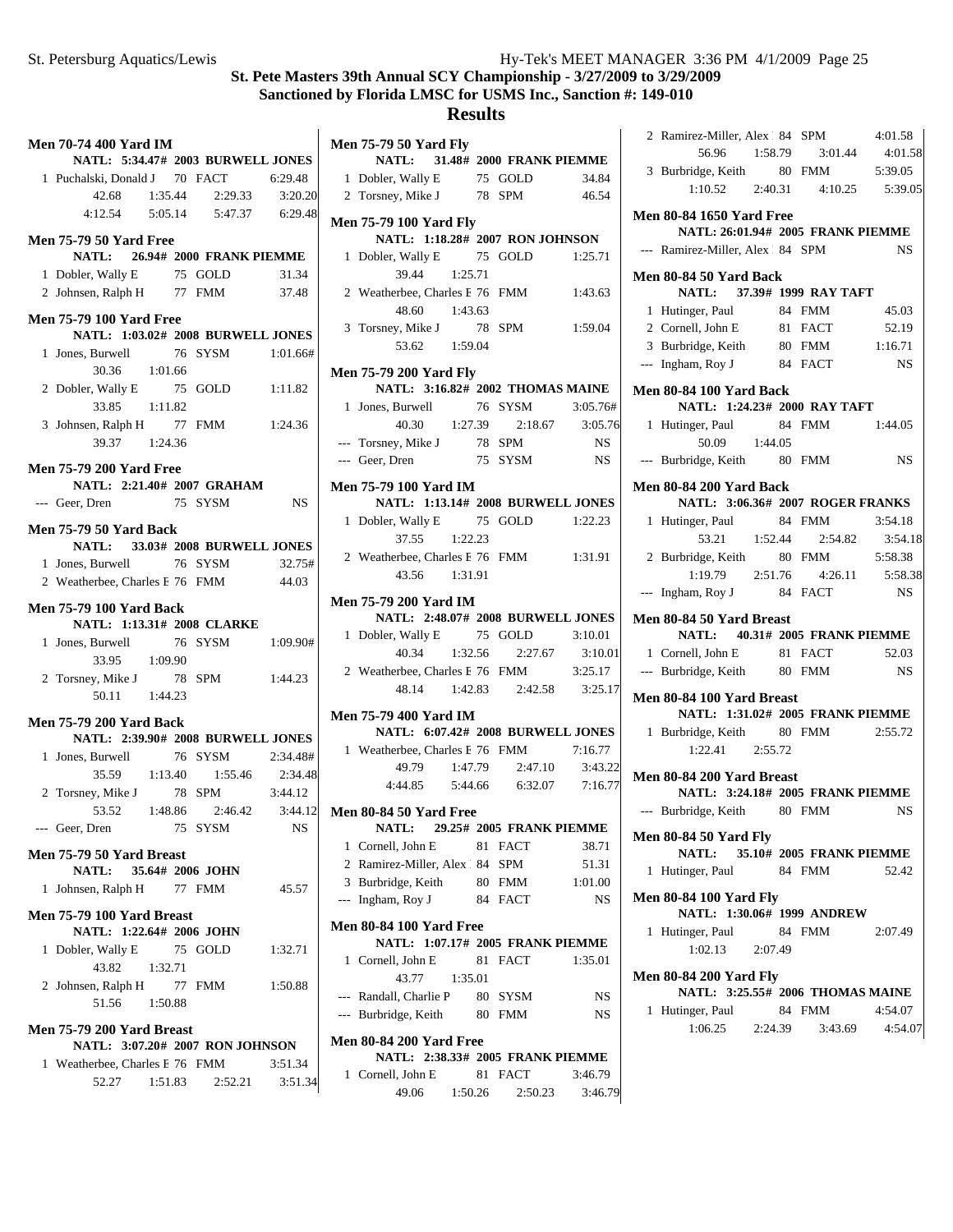2 FMM A 3:00.54 Moucha, Sue A W51 Thayer, Anna E W26 Allen, Jean M W68 Weatherbee, Colleen J W 1:00.30 1:40.90 3:00.54

1 TMM A 2:05.79 Spivey, Kelly M W46 Faith, Jennifer M W27 Becker, Karen L W41 Deering, Tara R W31 35.01 1:07.56 2:05.79 1:36.42

2 2:36.95 TMM B Ness, Karen R W40 Bassetti, Luce W29 McIntyre, Janice M W52 Sinclair, Lisa M W48 44.33 1:25.59 2:36.95 2:04.01

**NATL: 1:36.90# 2003 ROCKY MTN A PETTIS SCOTT, K GARNIER, S VON DER** 1 SPM C 2:00.09 Texel, Paula M W38 Swanson, Christine T W Clark, Dawn W44 Petersen, Charlotte W44 29.46 1:02.17 1:32.52 2:00.09

2 2:44.22 FACT A Lasher, Cynthia H W52 Lent, Mary M W44 Mellberg, Janice M W66 Visser, Linda W38 31.38 1:07.55 2:44.22 2:07.65

**NATL: 1:48.55# 2006 COLORADO S HART, S VON DER LIPPE, E CAMPBELL, K**

**Women 25+ 200 Yard Medley Relay NATL: 1:47.70# 1999 SLUG M EDWARDS, J HARLOW, H KISSEL, D**

**Women 35+ 200 Yard Free Relay**

**Women 35+ 200 Yard Medley Relay**

#### **St. Pete Masters 39th Annual SCY Championship - 3/27/2009 to 3/29/2009 Sanctioned by Florida LMSC for USMS Inc., Sanction #: 149-010**

#### **Results**

| <b>Men 80-84 100 Yard IM</b>                                | NATL: 1:22.75# 2005 FRANK PIEMME         |
|-------------------------------------------------------------|------------------------------------------|
| 1 Cornell, John E                                           | 81 FACT 1:49.42                          |
| 50.04 1:49.42                                               |                                          |
| Men 85-89 50 Yard Free                                      |                                          |
|                                                             | NATL: 32.80# 1999 WOODROW<br>49.44       |
| 1 Woods, John M 85 FACT                                     | 2 Atwood, Robert D 88 SPM 1:17.58        |
|                                                             |                                          |
| <b>Men 85-89 100 Yard Free</b>                              | NATL: 1:16.19# 2001 JIM EUBANK           |
| --- Woods, John M 85 FACT                                   | NS.                                      |
| <b>Men 85-89 50 Yard Back</b>                               | NATL: 42.48# 2008 WILLARD LAMB           |
|                                                             | 1 Woods, John M 85 FACT 54.96            |
|                                                             | 2 Atwood, Robert D 88 SPM 1:46.89        |
| <b>Men 85-89 100 Yard Back</b>                              |                                          |
|                                                             | NATL: 1:36.99# 2003 ALDO DA ROSA         |
| --- Woods, John M 85 FACT                                   | NS                                       |
| <b>Men 85-89 200 Yard Back</b>                              |                                          |
|                                                             | NATL: 3:36.68# 2008 WILLARD LAMB         |
| 1 Woods, John M 85 FACT                                     | 5:01.01                                  |
|                                                             | $1:07.51$ $2:23.57$ $3:42.04$ $5:01.01$  |
| Men 85-89 50 Yard Breast                                    | NATL: 43.56# 2003 ALDO DA ROSA           |
| 1 Atwood, Robert D 88 SPM                                   | 2:07.81                                  |
| --- Brainin, Abrasha 86 SPM                                 | NS                                       |
| Men 85-89 100 Yard Breast                                   | NATL: 1:42.86# 2003 ALDO DA ROSA         |
| --- Brainin, Abrasha 86 SPM                                 | NS.                                      |
| Men 85-89 200 Yard Breast                                   | NATL: 3:55.05# 2003 ALDO DA ROSA         |
| --- Brainin, Abrasha 86 SPM                                 | NS                                       |
|                                                             |                                          |
| <b>Men 90-94 50 Yard Free</b><br>NATL: 35.96# 2003 WOODY    |                                          |
| 1 Cleaveland, Brud 91 FMM                                   | 45.48                                    |
| <b>Men 90-94 100 Yard Free</b><br>NATL: 1:27.26# 2004 WOODY |                                          |
| --- Cleaveland, Brud 91 FMM                                 | NS.                                      |
| <b>Men 90-94 200 Yard Free</b><br>NATL: 3:40.64# 2004 WOODY |                                          |
| 1 Cleaveland, Brud 91 FMM                                   | 5:00.19                                  |
|                                                             | $1:08.82$ $2:29.31$ $3:53.16$<br>5:00.19 |
| Men 90-94 50 Yard Back                                      | NATL: 49.65# 2007 JOHN MERRILL           |
| 1 Cleaveland, Brud 91 FMM                                   | 1:00.75                                  |
| <b>Men 90-94 100 Yard Back</b>                              |                                          |
|                                                             | NATL: 1:46.67# 2007 JOHN MERRILL         |
| --- Cleaveland, Brud 91 FMM                                 | NS                                       |

|   | Men 90-94 200 Yard Back                                                                |                                                                                                                                                                                                                                                                                                  |           |
|---|----------------------------------------------------------------------------------------|--------------------------------------------------------------------------------------------------------------------------------------------------------------------------------------------------------------------------------------------------------------------------------------------------|-----------|
|   | NATL: 3:54.03# 2007 JOHN MERRILL                                                       |                                                                                                                                                                                                                                                                                                  |           |
|   | 1 Cleaveland, Brud 91 FMM                                                              |                                                                                                                                                                                                                                                                                                  | 5:46.89   |
|   | $1:19.10$ $2:49.01$                                                                    | 4:17.78                                                                                                                                                                                                                                                                                          | 5:46.89   |
|   | <b>Men 90-94 50 Yard Breast</b><br>NATL: 53.07# 2007 RUSS WITTE                        |                                                                                                                                                                                                                                                                                                  |           |
|   | --- Cleaveland, Brud 91 FMM                                                            |                                                                                                                                                                                                                                                                                                  | <b>NS</b> |
|   | Men 90-94 100 Yard Breast                                                              |                                                                                                                                                                                                                                                                                                  |           |
|   | NATL: 2:04.21# 2007 RUSS WITTE                                                         |                                                                                                                                                                                                                                                                                                  |           |
|   | 1 Cleaveland, Brud 91 FMM<br>$1:11.62$ $2:31.83$                                       |                                                                                                                                                                                                                                                                                                  | 2:31.83   |
|   |                                                                                        |                                                                                                                                                                                                                                                                                                  |           |
|   | Men 90-94 200 Yard Breast                                                              |                                                                                                                                                                                                                                                                                                  |           |
|   | NATL: 4:44.50# 2007 RUSS WITTE                                                         |                                                                                                                                                                                                                                                                                                  |           |
|   | --- Cleaveland, Brud 91 FMM                                                            |                                                                                                                                                                                                                                                                                                  | <b>NS</b> |
|   | Women 18+200 Yard Free Relay                                                           |                                                                                                                                                                                                                                                                                                  |           |
|   | NATL: 1:36.25# 2003 SAN DIEGO                                                          |                                                                                                                                                                                                                                                                                                  |           |
|   | K PIPES-NEILSEN, H DEFELICE, A FROGLEY, A                                              |                                                                                                                                                                                                                                                                                                  |           |
|   | 1 SPM                                                                                  | $\overline{A}$                                                                                                                                                                                                                                                                                   | 1:47.22   |
|   | Nardozzi, Kristen E W2 Levine, Sarah R W19                                             |                                                                                                                                                                                                                                                                                                  |           |
|   | Weinberg, Jessica A W2 Bardin, Jessie L W21                                            |                                                                                                                                                                                                                                                                                                  |           |
|   | 25.97<br>53.99                                                                         | 1:22.20                                                                                                                                                                                                                                                                                          | 1:47.22   |
|   | 2 SYSM                                                                                 | $\overline{A}$                                                                                                                                                                                                                                                                                   | 1:48.23   |
|   | Butler, Agnese W29 Hamel, Laura M W44                                                  |                                                                                                                                                                                                                                                                                                  |           |
|   | Tucker, Mary G W38 Hudak, Courtney W22                                                 |                                                                                                                                                                                                                                                                                                  |           |
|   | 25.40<br>53.37                                                                         | 1:22.49                                                                                                                                                                                                                                                                                          | 1:48.23   |
|   | 3 SPM                                                                                  | B                                                                                                                                                                                                                                                                                                | 1:58.23   |
|   | Decker, Sally M W20                                                                    | Mooren, Samantha M W                                                                                                                                                                                                                                                                             |           |
|   | Swoch, Sarah R W23 Dallmeier, Alina J W18                                              |                                                                                                                                                                                                                                                                                                  |           |
|   | 28.01<br>58.46                                                                         | 1:28.74                                                                                                                                                                                                                                                                                          | 1:58.23   |
|   |                                                                                        |                                                                                                                                                                                                                                                                                                  |           |
|   | Women 18+ 200 Yard Medley Relay<br>NATL: 1:49.10# 2001 SIERRA NEVADA                   |                                                                                                                                                                                                                                                                                                  |           |
|   | SARA SCHWEITZER, SHARON WEISS, LIMIN                                                   |                                                                                                                                                                                                                                                                                                  |           |
|   | 1 SPM                                                                                  | A                                                                                                                                                                                                                                                                                                | 2:04.07   |
|   |                                                                                        |                                                                                                                                                                                                                                                                                                  |           |
|   | Decker, Sally M W20 Nardozzi, Kristen E W2<br>Levine, Sarah R W19 Bardin, Jessie L W21 |                                                                                                                                                                                                                                                                                                  |           |
|   | 34.16 1:08.84                                                                          | 1:38.71                                                                                                                                                                                                                                                                                          | 2:04.07   |
|   | 2 SPM                                                                                  | $\mathbf{R}$ and $\mathbf{R}$ and $\mathbf{R}$ and $\mathbf{R}$ and $\mathbf{R}$ and $\mathbf{R}$ and $\mathbf{R}$ and $\mathbf{R}$ and $\mathbf{R}$ and $\mathbf{R}$ and $\mathbf{R}$ and $\mathbf{R}$ and $\mathbf{R}$ and $\mathbf{R}$ and $\mathbf{R}$ and $\mathbf{R}$ and $\mathbf{R}$ and | 2:07.35   |
|   |                                                                                        | Dallmeier, Alina J W18                                                                                                                                                                                                                                                                           |           |
|   | Swoch, Sarah R W23                                                                     |                                                                                                                                                                                                                                                                                                  |           |
|   | Weinberg, Jessica A W2 Laichak, Kaitlyn E W19<br>35.58<br>1:09.81                      | 1:39.78                                                                                                                                                                                                                                                                                          | 2:07.35   |
|   | <b>TTM</b>                                                                             | A                                                                                                                                                                                                                                                                                                |           |
| 3 |                                                                                        |                                                                                                                                                                                                                                                                                                  | 2:48.54   |
|   | Ohlandt, Dianne C W59                                                                  | Zipf, Mandy L W43<br>Lessie, Miranda W40                                                                                                                                                                                                                                                         |           |
|   | Ohlandt, Sara A W22<br>59.04<br>1:36.73                                                | 2:14.06                                                                                                                                                                                                                                                                                          | 2:48.54   |
|   |                                                                                        |                                                                                                                                                                                                                                                                                                  |           |
|   | Women 25+ 200 Yard Free Relay                                                          |                                                                                                                                                                                                                                                                                                  |           |
|   | NATL: 1:37.40# 1989 LONE STAR                                                          |                                                                                                                                                                                                                                                                                                  |           |
|   | L JACKSON, B HEUER, L MORRISON-CASEY, A                                                |                                                                                                                                                                                                                                                                                                  |           |
|   | 1 TMM                                                                                  | А                                                                                                                                                                                                                                                                                                | 1:55.96   |

27.36 58.08 1:55.96 1:28.83

| 28.01                                         | 58.46   | 1:28.74                           | 1:58.23 | 1 SYSM                                                   |         | $\mathsf{A}$            | 2:09.49 |
|-----------------------------------------------|---------|-----------------------------------|---------|----------------------------------------------------------|---------|-------------------------|---------|
| en 18+200 Yard Medley Relay                   |         |                                   |         | Repassy, Lisa N W42                                      |         | Hamel, Laura M W44      |         |
|                                               |         | NATL: 1:49.10# 2001 SIERRA NEVADA |         | Ramnath, Fernette P W4 Tucker, Mary G W38                |         |                         |         |
| <b>SCHWEITZER, SHARON WEISS, LIMIN</b>        |         |                                   |         | 32.52                                                    | 1:09.24 | 1:40.33                 | 2:09.49 |
| PM                                            |         | $\mathsf{A}$                      | 2:04.07 | 2 SPM                                                    |         | C                       | 2:13.69 |
| Decker, Sally M W20                           |         | Nardozzi, Kristen E W2            |         | Petersen, Charlotte W44 Texel, Paula M W38               |         |                         |         |
| Levine, Sarah R W19                           |         | Bardin, Jessie L W21              |         | Clark, Dawn W44                                          |         | Dipple, Melissa W49     |         |
| 34.16                                         | 1:08.84 | 1:38.71                           | 2:04.07 | 31.97                                                    | 1:09.49 | 1:41.67                 | 2:13.69 |
| PM                                            |         | R                                 | 2:07.35 | 3 SYSM                                                   |         | <sub>R</sub>            | 2:24.91 |
| Swoch, Sarah R W23                            |         | Dallmeier, Alina J W18            |         | Dean, Paige E W44                                        |         | Hencye, MaryJo W38      |         |
| Weinberg, Jessica A W2 Laichak, Kaitlyn E W19 |         |                                   |         | Goodman, Terri A W49 Rectenwal, Laura J W46              |         |                         |         |
| 35.58                                         | 1:09.81 | 1:39.78                           | 2:07.35 | 35.98                                                    | 1:15.52 | 1:52.38                 | 2:24.91 |
| 'TM                                           |         | A                                 | 2:48.54 | 4 FACT                                                   |         | A                       | 3:10.33 |
| Ohlandt, Dianne C W59                         |         | Zipf, Mandy L W43                 |         | Malone, Lucey M W58                                      |         | Campbell, Joan K W78    |         |
| Ohlandt, Sara A W22                           |         | Lessie, Miranda W40               |         | Visser, Linda W38                                        |         | Fishlock, Shirley J W72 |         |
| 59.04                                         | 1:36.73 | 2:14.06                           | 2:48.54 | 53.71                                                    | 1:57.00 | 2:26.46                 | 3:10.33 |
| en 25+ 200 Yard Free Relay                    |         | NATL: 1:37.40# 1989 LONE STAR     |         | Women 45+ 200 Yard Free Relay<br>NATL: 1:43.32# 2002 NEM |         |                         |         |
| KSON, B HEUER, L MORRISON-CASEY, A            |         |                                   |         | J FELDMANN, J LUKER, G WETTACH, J HIRSTY                 |         |                         |         |
| 'MM                                           |         | $\mathsf{A}$                      | 1:55.96 | 1 SYSM                                                   |         | A                       | 1:54.81 |
| Becker, Karen L W41                           |         | Deering, Tara R W31               |         | Carpenter, Kelley C W5 Dawson, Karleen W51               |         |                         |         |
| Spivey, Kelly M W46                           |         | Faith, Jennifer M W27             |         | Doyle, Deanna W51                                        |         | Bennett, Ellen K W46    |         |
|                                               |         | $27.36$ 58.08 1.28.83 1.55.06     |         | 28.55                                                    | 43.57   | 59.89                   | 1:54.81 |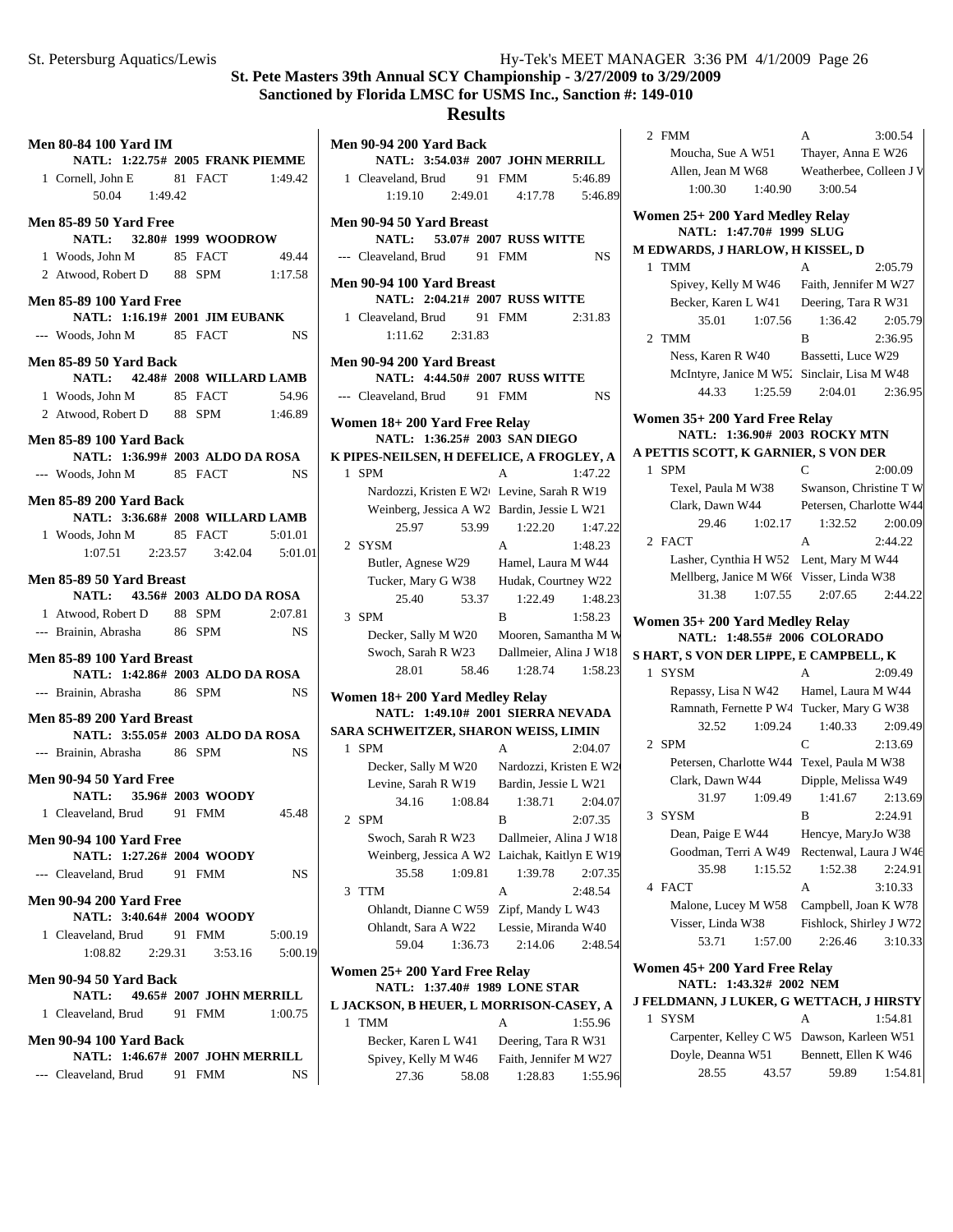# **Results**

| (Women 45+200 Yard Free Relay)                                                       |                         |  |
|--------------------------------------------------------------------------------------|-------------------------|--|
|                                                                                      | 2:15.78<br>D            |  |
| 2 SPM                                                                                |                         |  |
| Geiger, Pam W56 Harrelson, JO Ann W53<br>Mc Nulty, Barbara A W Steinmann, Sharon B W |                         |  |
| 34.20<br>1:11.74                                                                     |                         |  |
|                                                                                      | 1:43.16<br>2:15.78      |  |
| Women 45+200 Yard Medley Relay<br>NATL: 1:57.99# 2002 NEM                            |                         |  |
|                                                                                      |                         |  |
| J FELDMANN, J LUKER, G WETTACH, J HIRSTY<br>1 SYSM                                   | $\mathsf{A}$<br>2:07.90 |  |
| Doyle, Deanna W51 Bennett, Ellen K W46                                               |                         |  |
| Tilton, Leslie W46 Carpenter, Kelley C W5                                            |                         |  |
| 32.12<br>1:08.26                                                                     | 1:40.06<br>2:07.90      |  |
| 2 SPM                                                                                | E.<br>2:28.99           |  |
|                                                                                      |                         |  |
| Swanson, Christine T W Harrelson, JO Ann W53                                         |                         |  |
| Mc Nulty, Barbara A W Steinmann, Sharon B W                                          |                         |  |
| 39.69<br>1:22.78                                                                     | 1:55.66<br>2:28.99      |  |
| Women 55+200 Yard Free Relay<br>NATL: 2:01.59# 2007 PNA                              |                         |  |
|                                                                                      |                         |  |
| <b>J BLACKBURN, S WELCH, S DILLON, C DAVIS</b><br>1 FACT                             | $\mathsf{A}$<br>2:27.00 |  |
| Greb, Connie Y W57 Randall, Rosalyn W59                                              |                         |  |
|                                                                                      |                         |  |
| Wilson, Meegan J W60 Tittle, Kathleen A W57<br>33.02                                 | 1:49.88<br>2:27.00      |  |
| 1:15.92                                                                              |                         |  |
| Women 55+200 Yard Medley Relay                                                       |                         |  |
| NATL: 2:15.54# 2007 PNA                                                              |                         |  |
| S DILLS, S DILLON, C DAVIS, S WELCH                                                  |                         |  |
| 1 FACT                                                                               | A<br>2:50.97            |  |
| Walker, Deb W W57 Newland, Susan J W67                                               |                         |  |
| Wilson, Meegan J W60 Francy, Susan W64                                               |                         |  |
| 37.21<br>1:33.60                                                                     | 2:11.20<br>2:50.97      |  |
| Women 65+200 Yard Free Relay                                                         |                         |  |
| NATL: 2:17.37# 1995 GOLD COAST                                                       |                         |  |
| <b>B GRAUER, J KRAUSER, M TIMMINS, C BRUCE</b>                                       |                         |  |
| 1 FACT                                                                               | 3:01.24<br>A            |  |
| Fishlock, Shirley J W72 Hutchinson, Joyce W W                                        |                         |  |
| Eisele, Sylvia W79 Newland, Susan J W67                                              |                         |  |
| 43.78 1:29.21                                                                        | 2:19.28<br>3:01.24      |  |
| Women 75+ 200 Yard Free Relay                                                        |                         |  |
| NATL: 3:00.73# 2005 FACT                                                             |                         |  |
| E GORDON, J CAMPBELL, B CEDERLUND, N                                                 |                         |  |
| 1 FACT                                                                               | A<br>2:58.48#           |  |
| Lorenzi, Betty S W81                                                                 | Durstein, Nancy N W79   |  |
| Campbell, Joan K W78                                                                 | Tusa, Mary C W79        |  |
| 42.07                                                                                | 2:15.33<br>2:58.48      |  |
| Women 75+ 200 Yard Medley Relay                                                      |                         |  |
| NATL: 3:41.46# 2005 FACT                                                             |                         |  |
|                                                                                      |                         |  |
| <b>B CEDERLUND, J CAMPBELL, N DURSTEIN, E</b>                                        |                         |  |
| 1 FACT                                                                               | A<br>3:15.12#           |  |
| Lorenzi, Betty S W81                                                                 | Eisele, Sylvia W79      |  |
| Durstein, Nancy N W79                                                                | Tusa, Mary C W79        |  |

| Men 18+ 200 Yard Free Relay                                            |                                      |         |
|------------------------------------------------------------------------|--------------------------------------|---------|
| NATL: 1:23.04# 2001 AUBURN MSTRS                                       |                                      |         |
| O QUEVEDO, R BARNIER, R HUGHEY, L                                      |                                      |         |
| 1 SPM                                                                  | A                                    | 1:32.82 |
| Montante, James J M26 Esterly, Sean R M24                              |                                      |         |
| Swisher, Jeffery C M28 Bradley, Ted M25                                |                                      |         |
| 47.41<br>24.18                                                         | 1:11.19                              | 1:32.82 |
| Men 18+200 Yard Medley Relay<br>NATL: 1:33.18# 1995 TEXAS              |                                      |         |
| <b>J THIBAULT, D PUTTERMAN, M DUNNE, R</b>                             |                                      |         |
| 1 SPM                                                                  | A                                    | 1:45.24 |
| Swisher, Jeffery C M28 Bradley, Ted M25                                |                                      |         |
| Montante, James J M26 Esterly, Sean R M24                              |                                      |         |
| 27.90<br>55.75                                                         | 1:22.29                              | 1:45.24 |
|                                                                        |                                      |         |
| Men 25+ 200 Yard Free Relay<br><b>NATL: 1:23.06# 2003 OLYMPIC CLUB</b> |                                      |         |
| <b>B SCHUMACHER, L WANIE, S GREENWOOD, P</b>                           |                                      |         |
| 1 TMM                                                                  | $\overline{A}$                       | 1:33.45 |
| Gyde, Jamie E M36                                                      | Elkins, David J M28                  |         |
| Perez, Eduardo B M28 Calvert, Mark A M49                               |                                      |         |
| 23.13<br>47.36                                                         | 1:10.42                              | 1:33.45 |
| 2 MOO                                                                  | $\overline{A}$                       | 1:35.66 |
| Jackson, John M M27 Bell, Kirby M34                                    |                                      |         |
|                                                                        |                                      |         |
| Schrantz, John R M28 McCormack, Sean P M2<br>24.23<br>48.97            | 1:13.27                              | 1:35.66 |
|                                                                        |                                      |         |
| Men 25+ 200 Yard Medley Relay                                          |                                      |         |
| NATL: 1:31.54# 1991 LONE STAR                                          |                                      |         |
| M RHODENBAUGH, G RHODENBAUGH, B                                        |                                      |         |
| 1 TMM                                                                  | A                                    | 1:48.52 |
| Hart, Matt M25                                                         | Elkins, David J M28                  |         |
| Perez, Eduardo B M28 Calvert, Mark A M49                               |                                      |         |
| 59.45<br>27.83                                                         | 1:25.04                              | 1:48.52 |
| 2 MOO                                                                  | A                                    | 1:49.28 |
|                                                                        |                                      |         |
|                                                                        | McCormack, Sean P M2 Bell, Kirby M34 |         |
| Jackson, John M M27 Laugen, Steven M M43                               |                                      |         |
| 59.15<br>26.22                                                         | 1:25.91                              | 1:49.28 |
|                                                                        |                                      |         |
| Men 35+200 Yard Free Relay<br><b>NATL:</b>                             | 1:24.05# 2004 ROCKY MT               |         |
|                                                                        |                                      |         |
| R SMIT, J SMITH, P SMITH, A GAINES<br><b>SPM</b><br>1                  | B                                    | 1:39.55 |
| Herman, Eric C M37                                                     | Drain, Anthony M M41                 |         |
| Fluet, Daniel P M35                                                    | Galloway, John A M43                 |         |
| 23.70<br>48.31                                                         | 1:14.46                              | 1:39.55 |
| <b>FACT</b><br>2                                                       | A                                    | 1:55.79 |
| Kutchins, Bryan A M65                                                  | Plackis, Paul M54                    |         |
| Thieman, Donald E M44                                                  | Keen, John M M45                     |         |

| Men 35+200 Yard Medley Relay<br>NATL: 1:35.04# 2004 ROCKY MT  |                               |  |  |
|---------------------------------------------------------------|-------------------------------|--|--|
| J SMITH, H BANK, R SMIT, P SMITH                              |                               |  |  |
| 1 SYSM                                                        | A<br>1:47.65                  |  |  |
| Lockaby, Jay M38                                              | Pepe, Marshall M44            |  |  |
| Butcher, Paul G M40                                           | Bokorney, Mark B M44          |  |  |
| 27.12<br>57.87                                                | 1:23.99<br>1:47.65            |  |  |
| 2 GOLD                                                        | A<br>1:51.98                  |  |  |
| Dodds, Joel L M46                                             | Naoumoff, Stephane M4         |  |  |
| Wotton, Joe M49                                               | Jacobson, James N M46         |  |  |
| 27.31<br>1:01.46                                              | 1:27.53<br>1:51.98            |  |  |
| 3<br><b>SPM</b>                                               | 2:02.59<br>B                  |  |  |
| Kennedy, Timothy C M: Drain, Anthony M M41                    |                               |  |  |
| Herman, Eric C M37                                            | Fluet, Daniel P M35           |  |  |
| 35.43<br>1:07.91                                              | 1:35.77<br>2:02.59            |  |  |
| 4 SYSM                                                        | 2:26.69<br>B                  |  |  |
| Mench, Edward H M42                                           | De, Tony M41                  |  |  |
| Hillman, Allen F M41                                          | Cajka, Paul M52               |  |  |
| 30.46<br>1:07.81                                              | 1:38.29<br>2:26.69            |  |  |
| <b>TMM</b><br>---                                             | A<br>DO                       |  |  |
| Petersen, Thomas L M6. Kolbas, David E M37                    |                               |  |  |
| Gyde, Jamie E M36                                             | Stephens, John L M58          |  |  |
| 1:26.39                                                       | 2:02.88<br>DO                 |  |  |
|                                                               |                               |  |  |
| Men 45+ 200 Yard Free Relay                                   |                               |  |  |
| NATL: 1:27.70# 2008 ARIZONA                                   |                               |  |  |
|                                                               |                               |  |  |
| JOHN SMITH, AL JAEGERS, PAUL HAFNER,                          |                               |  |  |
| <b>SPM</b><br>1                                               | 1:43.38<br>C                  |  |  |
| Collins, Ron L M46 Henthorne, Keith M51                       |                               |  |  |
| Tullman, Robert M M45 Specht, William L M50<br>24.99<br>53.15 | 1:43.38                       |  |  |
|                                                               | 1:17.34                       |  |  |
| Men 45+200 Yard Medley Relay                                  |                               |  |  |
| NATL: 1:39.69# 2005 COLORADO                                  |                               |  |  |
| P SMITH, S WATERBURY, J LILLEY, R                             |                               |  |  |
| 1 SYSM                                                        | A<br>1:54.24                  |  |  |
| Drennen, Mark A M52 Brenner, Bill M50                         |                               |  |  |
| Dawson, Jerry M48                                             | Bowers, Bert A M54            |  |  |
| 1:02.15<br>31.92                                              | 1:28.89<br>1:54.24            |  |  |
| 2 SPM                                                         | 1:58.17<br>C                  |  |  |
| Collins, Ron L M46                                            | Scoville, Paul R M50          |  |  |
| Specht, William L M50                                         | Tullman, Robert M M45         |  |  |
| 32.10<br>1:06.99                                              | 1:33.96<br>1:58.17            |  |  |
| <b>TTM</b><br>3                                               | A<br>2:00.07                  |  |  |
| Frost, Douglas C M46                                          | Hamlin, Bret M45              |  |  |
| Scott, Michael A M51                                          | Devine, Jesse W M47           |  |  |
| 32.78<br>1:05.97                                              | 1:34.02<br>2:00.07            |  |  |
| <b>SPM</b><br>4                                               | D<br>2:11.21                  |  |  |
| Lewis, Frederick J M58                                        | Aldrich, Robert E M60         |  |  |
| Freeman, Steve M53<br>34.35                                   | Bastie, Gary A M58<br>1:43.52 |  |  |

 $\overline{\phantom{a}}$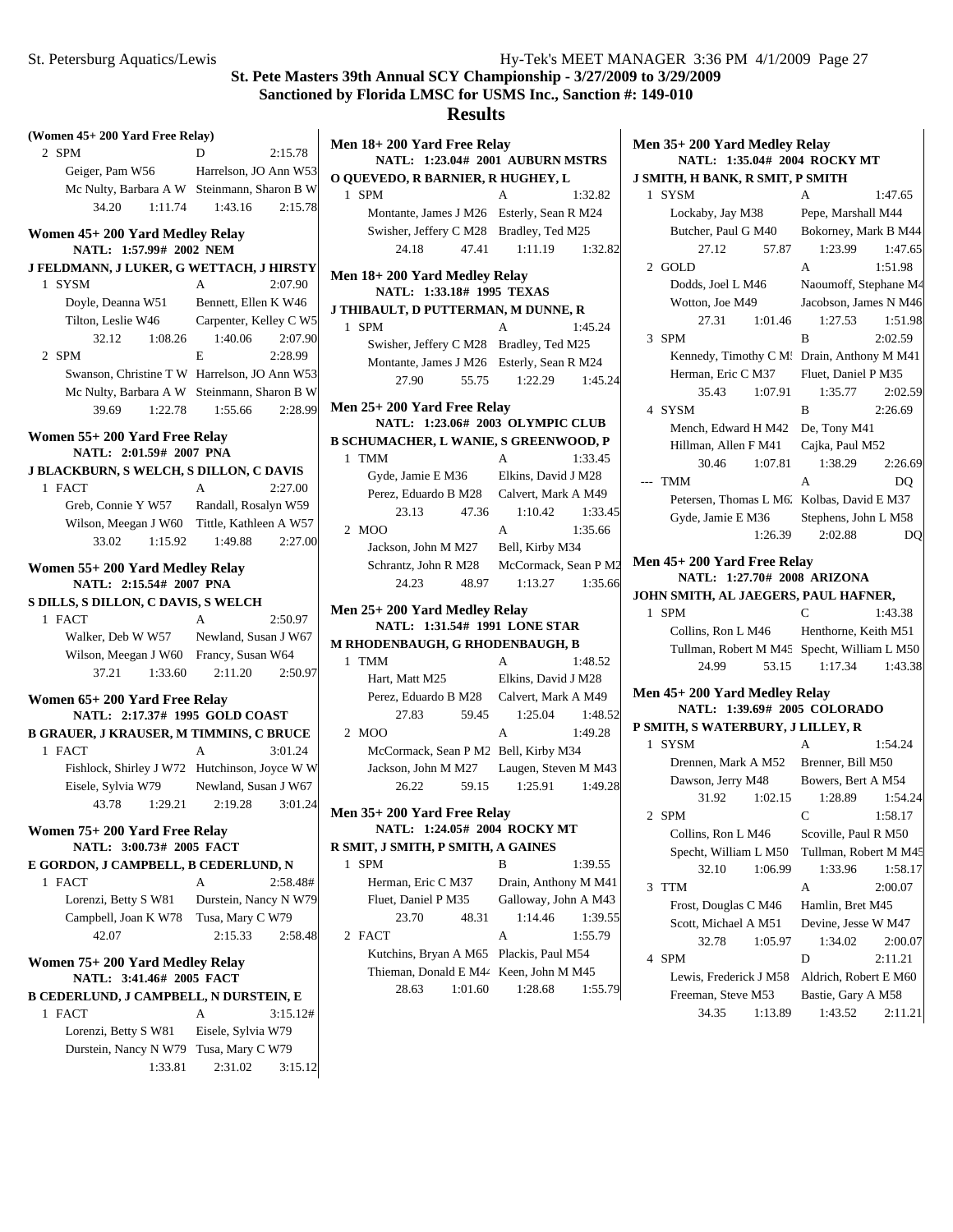| Men 55+ 200 Yard Free Relay                                      |                                     |  |
|------------------------------------------------------------------|-------------------------------------|--|
| NATL: 1:35.36# 2001 OLYMPIC CLUB                                 |                                     |  |
| <b>J ELDER, T BIRNIE, R STRAND, S CLARK</b>                      |                                     |  |
| $\mathbf{1}$<br><b>TMM</b>                                       | A<br>1:40.18                        |  |
| Claflin, Casey M55                                               | Carroll, Timothy J M57              |  |
| Corrigan, George C M5t Ruelf, Michael J M55                      |                                     |  |
| 23.94<br>50.52                                                   | 1:15.37<br>1:40.18                  |  |
| 2 SPM                                                            | D<br>1:53.67                        |  |
| Lewis, Frederick J M58                                           | Bastie, Gary A M58                  |  |
| Marzulli, Pat M60                                                | Day, Bruce E M58                    |  |
| 26.90<br>53.73                                                   | 1:24.86<br>1:53.67                  |  |
| --- FACT                                                         | A<br>NS                             |  |
| Polgar, Paul A M60                                               | Scavone, Philip M65                 |  |
| Hawkins, Carl W M56                                              | Jennings, Bob M55                   |  |
| 1:11.87                                                          |                                     |  |
|                                                                  |                                     |  |
| Men 55+ 200 Yard Medley Relay<br>NATL: 1:47.32# 2001 THE OLYMPIC |                                     |  |
| T BIRNIE, R STRAND, J ELDER, S CLARK                             |                                     |  |
| 1 SYSM                                                           | 1:57.93<br>A                        |  |
| Soderstrom, Jan M63                                              | Kelley, Bill M61                    |  |
| Cornell, Thomas G M61 Walker, Rick B M58                         |                                     |  |
| 31.10<br>1:02.90                                                 | 1:32.09<br>1:57.93                  |  |
| 2 SPM                                                            | E<br>2:24.84                        |  |
| Betzer, Peter R M66                                              | Marzulli, Pat M60                   |  |
| Day, Bruce E M58                                                 | Eaddy, Vance M M61                  |  |
| 36.16<br>1:15.94                                                 | 1:54.34<br>2:24.84                  |  |
| TMM<br>---                                                       | NS<br>А                             |  |
|                                                                  | Ruelf, Michael J M55                |  |
| Claflin, Casey M55                                               |                                     |  |
| Carroll, Timothy J M57                                           | Corrigan, George C M5t<br><b>NS</b> |  |
| <b>FACT</b>                                                      | A                                   |  |
| Polgar, Paul A M60<br>Jennings, Bob M55                          | Hawkins, Carl W M56                 |  |
|                                                                  | Knauss, Stephen C M59               |  |
| Men 65+200 Yard Free Relay                                       |                                     |  |
| NATL: 1:46.65# 2001 TEAM TEXAS                                   |                                     |  |
| E FERGUSON, G JOHNSTON, C BALDWIN, B                             |                                     |  |
| <b>FACT</b><br>1                                                 | A<br>2:23.26                        |  |
| Cornell, John E M81                                              | Mraovich, Robert M67                |  |
| Puchalski, Donald J M70 Miller, Andrew G M67                     |                                     |  |
| 1:21.51<br>39.79                                                 | 2:23.26<br>1:54.00                  |  |
| Men 65+ 200 Yard Medley Relay                                    |                                     |  |
| NATL: 2:04.32# 2001 TEAM TEXAS                                   |                                     |  |
| G JOHNSTON, C BALDWIN, B BAILIE, G                               |                                     |  |
| <b>SYSM</b><br>1                                                 | A<br>2:05.62                        |  |
| Jones, Burwell M76                                               | Trimble, Gary M66                   |  |
| Smith, John C M70                                                | Oakes, David W M68                  |  |
| 33.33<br>1:07.33                                                 | 1:36.59<br>2:05.62                  |  |
| <b>SPM</b><br>2                                                  | F<br>5:36.29                        |  |
| Atwood, Robert D M88                                             | Baker, Joe H M69                    |  |
| Torsney, Mike J M78                                              | Ramirez-Miller, Alex M              |  |
| 3:54.76                                                          | 5:36.29<br>4:41.09                  |  |
| --- FACT                                                         | A<br>NS                             |  |
| Puchalski, Donald J M70 Kutchins, Bryan A M65                    |                                     |  |
| Miller, Andrew G M67                                             | Scavone, Philip M65                 |  |
|                                                                  |                                     |  |

|   | Men 75+ 200 Yard Medley Relay<br>NATL: 2:34.66# 2007 SAN DIEGO |         |                                           |         |
|---|----------------------------------------------------------------|---------|-------------------------------------------|---------|
|   | D WEBSTER, B LOWRY, F PIEMME, K KIMBALL                        |         |                                           |         |
|   | 1 FMM                                                          |         | A                                         | 3:02.00 |
|   | Hutinger, Paul M84 Johnsen, Ralph H M77                        |         |                                           |         |
|   | Weatherbee, Charles E M Cleaveland, Brud M91                   |         |                                           |         |
|   | 45.79                                                          | 1:32.83 | 2:14.67                                   | 3:02.00 |
|   |                                                                |         |                                           |         |
|   | Mixed 18+200 Yard Free Relay<br>NATL: 1:29.36# 2007 CURL-BURKE |         |                                           |         |
|   | E BETTS, C GIBSON, S PETERSON, W                               |         |                                           |         |
|   | 1 SPM                                                          |         | A                                         | 1:36.59 |
|   | Bardin, Jessie L W21                                           |         | Montante, James J M26                     |         |
|   | Nardozzi, Kristen E W2+ Bradley, Ted M25                       |         |                                           |         |
|   | 25.95                                                          | 49.59   | 1:14.72                                   | 1:36.59 |
|   | 2 SYSM                                                         |         | A                                         | 1:37.95 |
|   | Swick, Michael A M23                                           |         | Bokorney, Mark B M44                      |         |
|   | Hudak, Courtney W22                                            |         | Butler, Agnese W29                        |         |
|   | 23.08                                                          | 47.13   | 1:12.97                                   | 1:37.95 |
|   | 3 SPM                                                          |         | B                                         | 1:43.75 |
|   | Swisher, Jeffery C M28                                         |         | Decker, Sally M W20                       |         |
|   | Levine, Sarah R W19                                            |         | Esterly, Sean R M24                       |         |
|   | 24.77                                                          | 52.49   | 1:20.85                                   | 1:43.75 |
|   | 4 SPM                                                          |         | $\overline{C}$                            | 1:48.66 |
|   | Weinberg, Jessica A W2 Fluet, Daniel P M35                     |         |                                           |         |
|   | Dallmeier, Alina J W18                                         |         | Drain, Anthony M M41                      |         |
|   | 28.92                                                          | 54.80   | 1:24.10                                   | 1:48.66 |
| 5 | <b>SPM</b>                                                     |         | D                                         | 1:58.22 |
|   | Swoch, Sarah R W23                                             |         |                                           |         |
|   |                                                                |         | Mooren, Samantha M W                      |         |
|   | Day, Bruce E M58                                               |         | Henthorne, Keith M51                      |         |
|   | 30.65                                                          | 1:01.26 | 1:29.85                                   | 1:58.22 |
|   | Mixed 18+200 Yard Medley Relay                                 |         |                                           |         |
|   | <b>NATL:</b>                                                   |         | 1:40.03# 2007 CURL-BURKE                  |         |
|   | C GIBSON, E BETTS, W LISCINSKY, S                              |         |                                           |         |
| 1 | <b>SPM</b>                                                     |         | $\Delta$                                  | 1:49.32 |
|   | Nardozzi, Kristen E W2+ Bradley, Ted M25                       |         |                                           |         |
|   | Montante, James J M26 Bardin, Jessie L W21                     |         |                                           |         |
|   | 28.84                                                          | 57.36   | 1:23.99                                   | 1:49.32 |
|   | 2 SYSM                                                         |         | А                                         | 1:55.41 |
|   | Hudak, Courtney W22                                            |         | Pepe, Marshall M44                        |         |
|   | Ramnath, Fernette P W4                                         |         | Swick, Michael A M23                      |         |
|   | 30.45                                                          | 1:00.91 | 1:32.55                                   | 1:55.41 |
| 3 | <b>SPM</b>                                                     |         | B                                         | 1:58.31 |
|   | Swisher, Jeffery C M28                                         |         | Laichak, Kaitlyn E W19                    |         |
|   | Weinberg, Jessica A W2                                         |         | Esterly, Sean R M24                       |         |
|   | 28.79                                                          | 1:05.54 | 1:35.47                                   | 1:58.31 |
| 4 | <b>SPM</b>                                                     |         | C                                         | 2:01.85 |
|   | Decker, Sally M W20                                            |         | Drain, Anthony M M41                      |         |
|   | Levine, Sarah R W19                                            |         | Fluet, Daniel P M35                       |         |
|   | 33.30                                                          | 1:05.32 | 1:35.42                                   | 2:01.85 |
| 5 | <b>TTM</b>                                                     |         | A                                         | 2:03.30 |
|   | Hasbrouck, Teri Jo W24<br>Hamlin, Bret M45                     |         | Zipf, Mandy L W43<br>Scott, Michael A M51 |         |

| 6 SPM                                        | D<br>2:17.04                                    |
|----------------------------------------------|-------------------------------------------------|
| Day, Bruce E M58                             | Mooren, Samantha M W                            |
| Freeman, Steve M53                           | Swoch, Sarah R W23                              |
| 39.19<br>1:17.57                             | 1:46.98<br>2:17.04                              |
| 7 TTM                                        | B<br>2:17.82                                    |
| Devine, Jesse W M47                          | Frost, Douglas C M46                            |
| Ohlandt, Sara A W22                          | Lessie, Miranda W40                             |
|                                              | 1:43.37                                         |
| 32.98<br>1:06.92                             | 2:17.82                                         |
| Mixed 25+200 Yard Free Relay                 |                                                 |
|                                              | NATL: 1:29.40# 1990 S. CAL AQUATIC              |
| C PONTHIER, D GRANER, K BUSH, P              |                                                 |
| <b>MOO</b><br>1                              | 1:41.82                                         |
| Schrantz, John R M28                         | Szakos, Teresa M W25                            |
| Hall, Ryan N W29                             | McCormack, Sean P M2                            |
| 24.92<br>51.41                               | 1:41.82<br>1:19.40                              |
| <b>TMM</b><br>2                              | 1:43.35<br>A                                    |
| Faith, Jennifer M W27                        | Gyde, Jamie E M36                               |
| Deering, Tara R W31                          | Perez, Eduardo B M28                            |
| 27.44<br>50.06                               | 1:43.35<br>1:20.14                              |
| 3 FMM                                        | A<br>2:20.41                                    |
|                                              | Weatherbee, Charles E M Weatherbee, Colleen J V |
| Johnsen, Ralph H M77                         | Thayer, Anna E W26                              |
| 33.83<br>1:09.11                             | 1:46.54<br>2:20.41                              |
|                                              |                                                 |
| Mixed 25+200 Yard Medley Relay               |                                                 |
| NATL: 1:38.22# 2008 CURL-BURKE               |                                                 |
| S PETERSON, J BETTS, W LISCINSKY, L          |                                                 |
|                                              |                                                 |
| 1 MOO                                        | 1:55.24<br>A                                    |
| Szakos, Teresa M W25                         | Hall, Ryan N W29                                |
|                                              | Laugen, Steven M M43 McCormack, Sean P M2       |
| 30.17<br>1:06.36                             | 1:33.21<br>1:55.24                              |
| 2<br><b>TMM</b>                              | 1:56.32<br>A                                    |
| Hart, Matt M25                               | Faith, Jennifer M W27                           |
| Perez, Eduardo B M28                         | Deering, Tara R W31                             |
| 28.09<br>1:00.44                             | 1:26.46<br>1:56.32                              |
| 3 TMM                                        | 2:13.30<br>B                                    |
| Corrigan, George C M5t Bassetti, Luce W29    |                                                 |
| Claflin, Casey M55                           | McIntyre, Janice M W52                          |
| 33.33<br>1:13.96                             | 1:40.69<br>2:13.30                              |
| <b>TTM</b><br>4                              | 3:03.24<br>А                                    |
|                                              |                                                 |
| Zinner, James Y M53                          | Ketchey, Charles F M60                          |
| Ohlandt, Dianne C W59                        | Erlandsson, Lena C W30                          |
| 36.45<br>1:20.43                             | 2:17.94<br>3:03.24                              |
| Mixed 35+200 Yard Free Relay<br><b>NATL:</b> | 1:30.17# 2004 ROCKY MTN                         |
| K GARNIER, S VON DER LIPPE, J SMITH, P       |                                                 |
| 1 SPM                                        | F<br>1:45.82                                    |
| Herman, Eric C M37                           | Petersen, Charlotte W44                         |
| Texel, Paula M W38                           | Specht, William L M50                           |
| 24.36<br>51.07                               | 1:20.04<br>1:45.82                              |
| TMM<br>2                                     | 1:48.70<br>A                                    |
| Becker, Karen L W41                          | Corrigan, George C M5t                          |
| Spivey, Kelly M W46                          | Ruelf, Michael J M55                            |